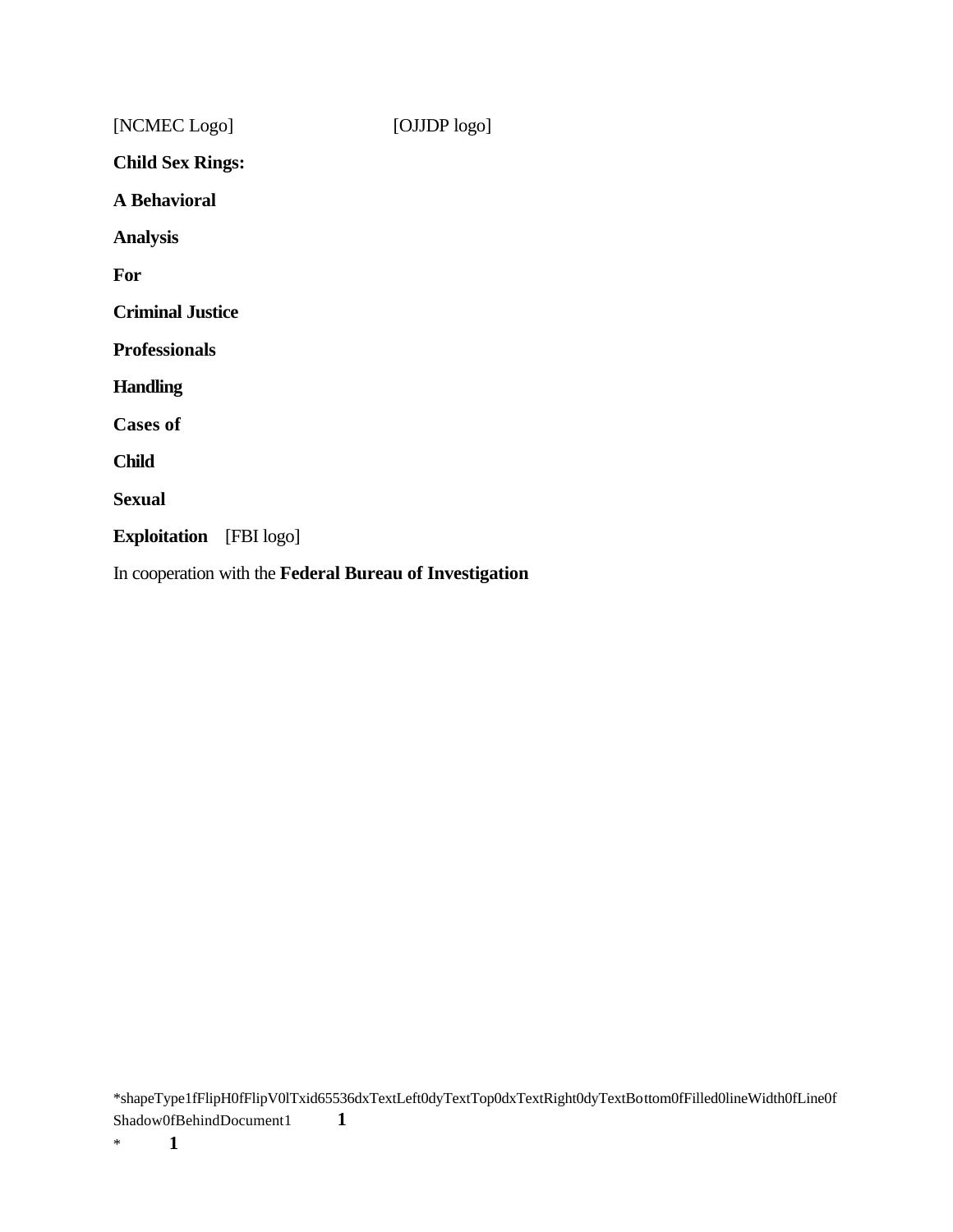**Child Sex Rings: A Behavioral Analysis For Criminal Justice Professionals Handling Cases of Child Sexual Exploitation April 1992** Second Edition **Kenneth V. Lanning** Supervisory Special Agent **Behavioral Science Unit Federal Bureau of Investigation FBI Academy Quantico, Virginia**

**Copyright © 1989 and 1992 National Center for Missing & Exploited Children. All rights reserved.**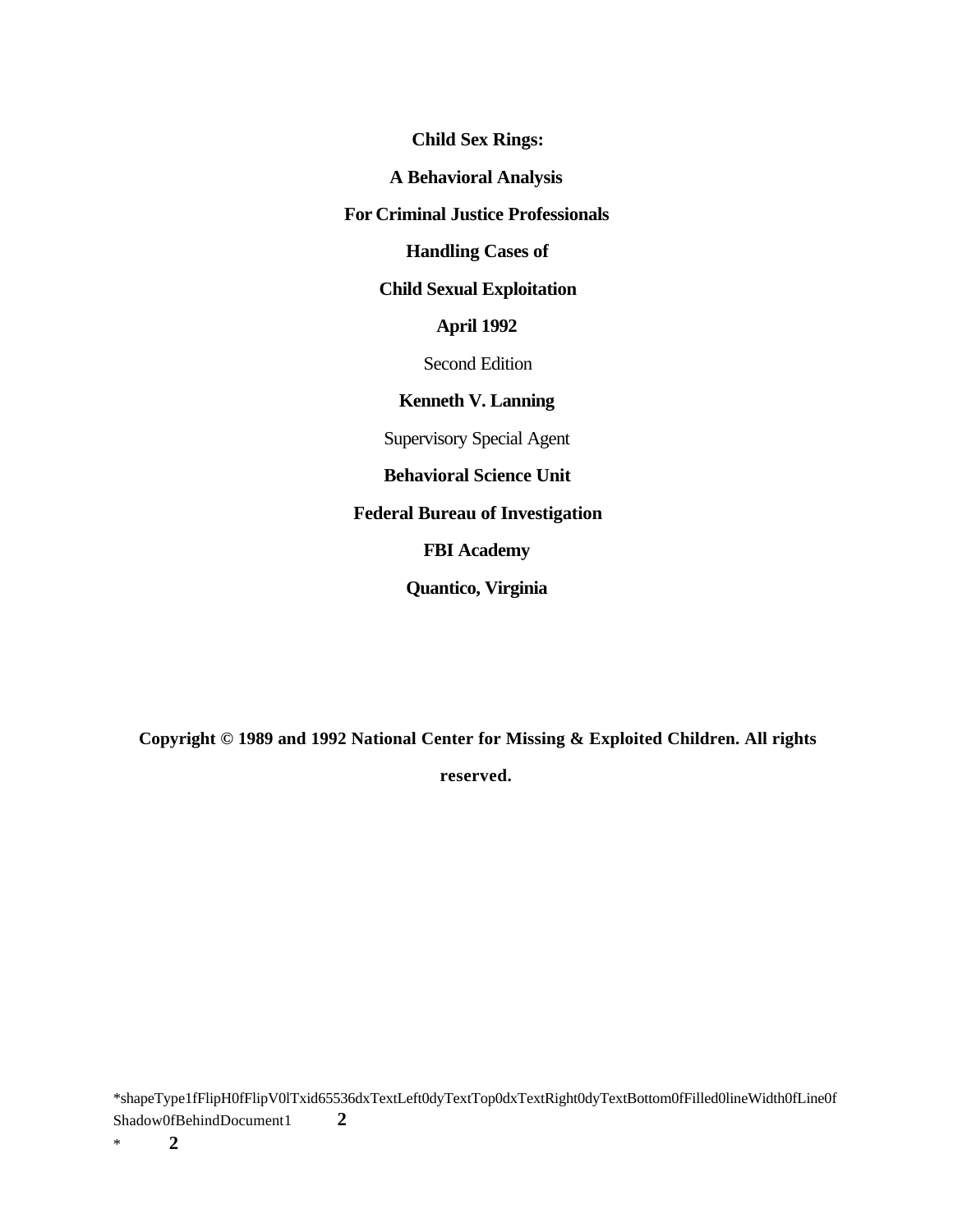# **Dedication**

This book is dedicated to the victims of child sex rings and to the memory of two FBI agents who devoted their professional lives to helping sexually exploited children.

**Leo E. Brunnick**

FBI

Boston, Massachusetts

## **Alan V. MacDonald**

FBI

Boston, Massachusetts

\*shapeType1fFlipH0fFlipV0lTxid65536dxTextLeft0dyTextTop0dxTextRight0dyTextBottom0fFilled0lineWidth0fLine0f Shadow0fBehindDocument1 **3**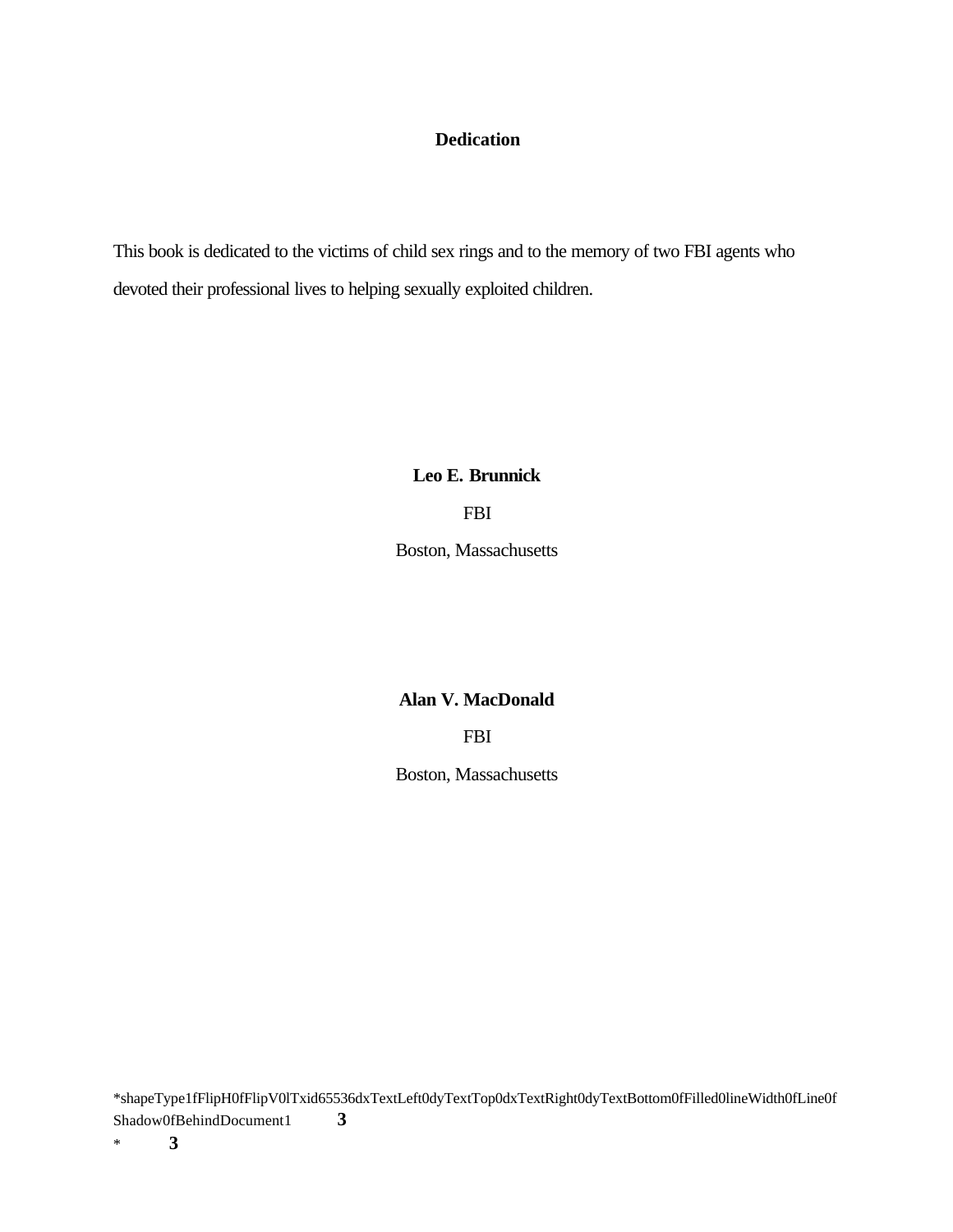## **Contents**

### Author's Preface v

### 1. Historical Overview 1

"Stranger Danger" 1

Intrafamilial Child Sexual Abuse 2

Return to "Stranger Danger" 2

The Acquaintance Molester 3

Satanism: A "New" Form of "Stranger Danger" 3

# 2. Definitions 5

Sexual Victimization of Children 6

Sexual Abuse of Children 6

Sexual Exploitation of Children 8

3. Child Sex Rings 9

Dynamics of Child Sex Rings 9

Types of Child Sex Rings 10

4. Historical Child Sex Rings 11

Characteristics of Historical Child Sex Rings 11

Offender Strategies 12

5. Multidimensional Child Sex Rings 17

Dynamics of Multidimensional Child Sex Ring Cases 17

Characteristics of Multidimensional Child Sex Rings 18

Scenarios 19

What Is "Ritual" Child Abuse? 20

\*shapeType1fFlipH0fFlipV0lTxid65536dxTextLeft0dyTextTop0dxTextRight0dyTextBottom0fFilled0lineWidth0fLine0f Shadow0fBehindDocument1 **4**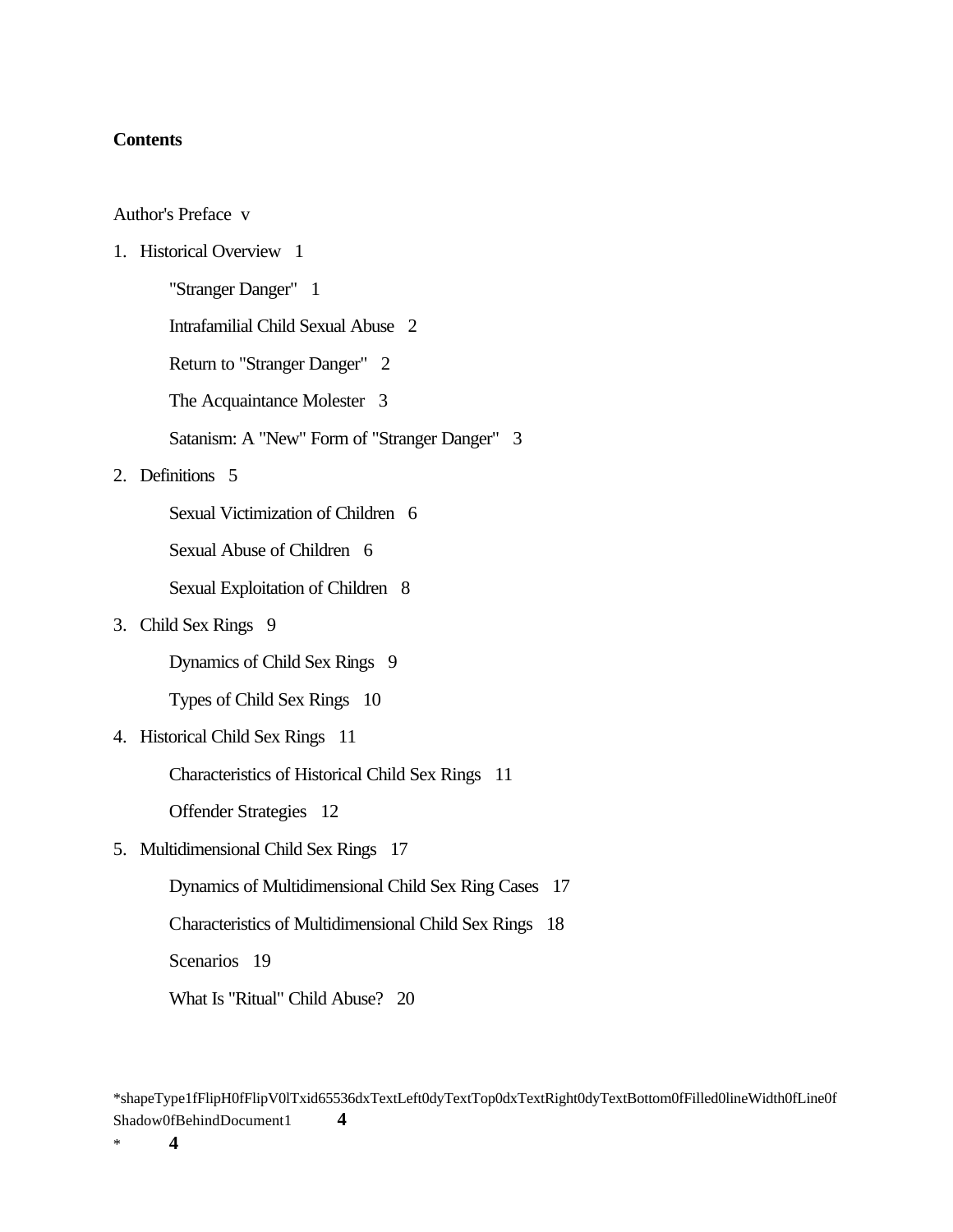Why Are Victims Alleging Things That Do Not *Seem* to Be True? 22 Alternative Explanations 24 Do Child Victims Lie About Sexual Abuse and Exploitation? 27

6. Investigating Child Sex Rings 31

Corroboration of Evidence 31 General Investigative Techniques 32 Investigating Historical Child Sex Rings 37 Investigating Multidimensional Child Sex Rings 39 Summary 44

*Appendix A*: Protocols in Investigating Multi-Victim, Multi-Offender Child Sexual Exploitation 47 *Appendix B:* Macro-Case Investigations 59 References 65 Additional Readings 67 National Center for Missing & Exploited Children® *inside back cover*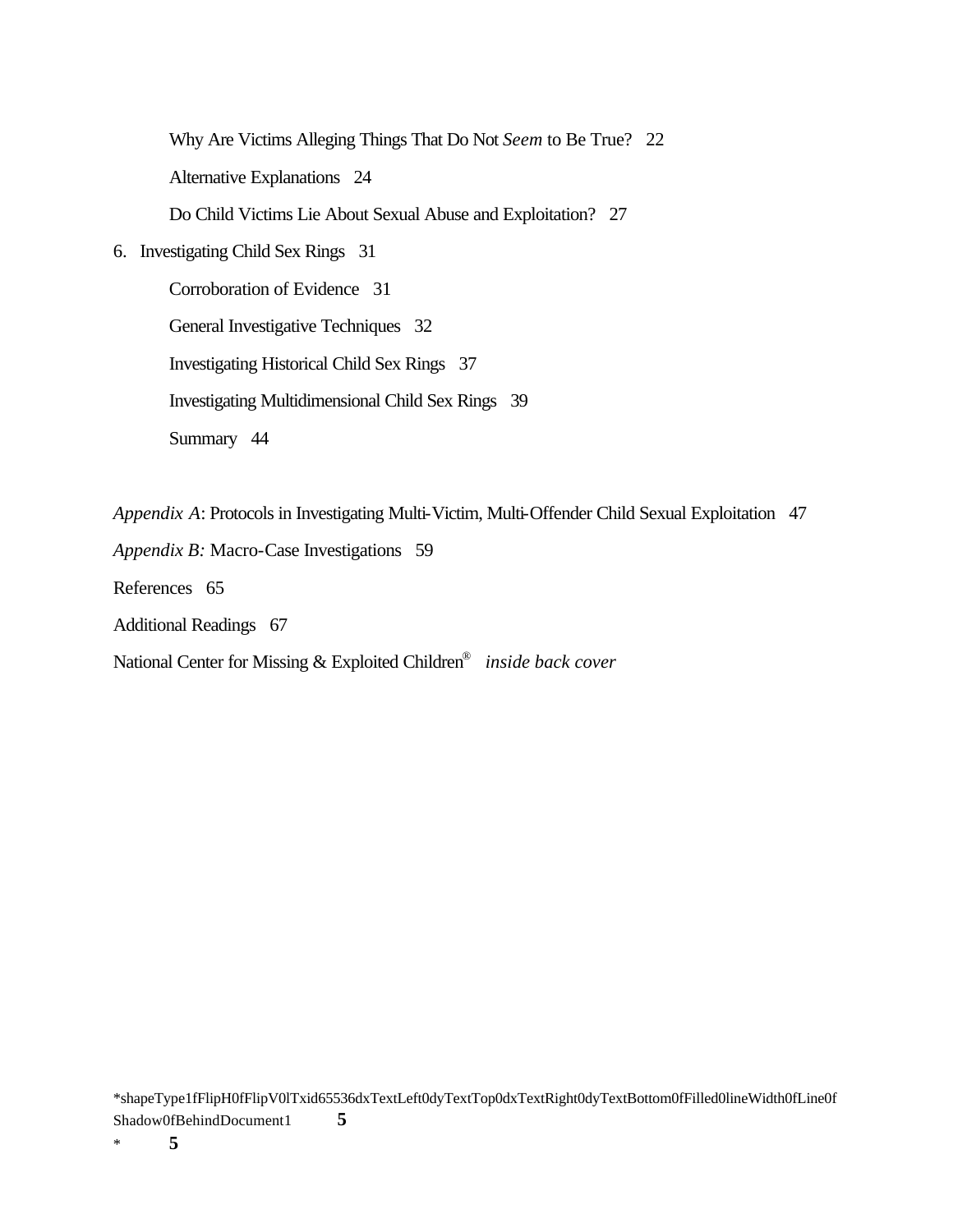### **Acknowledgments**

In addition to all the child victim advocates with whom the author has discussed the issue of child sex rings over the past eleven years, the author would like to thank the individuals noted below for their assistance in the development and publication of this book.

#### **Lucy Berliner, M.S.W.**

Sexual Assault Center Seattle, Washington

### **Ann Wolbert Burgess, R.N., D.N.Sc.**

van Ameringen Professor of Psychiatric Mental Health Nursing University of Pennsylvania School of Nursing Philadelphia, Pennsylvania

### **Richard Cage**

Montgomery County (Maryland) Police Department

### **Robert E. Cramer, Jr.**

National Children's Advocacy Center

Huntsville, Alabama

### **Robert B. Derbyshire**

Baltimore County (Maryland) Police Department

\*shapeType1fFlipH0fFlipV0lTxid65536dxTextLeft0dyTextTop0dxTextRight0dyTextBottom0fFilled0lineWidth0fLine0f Shadow0fBehindDocument1 **6**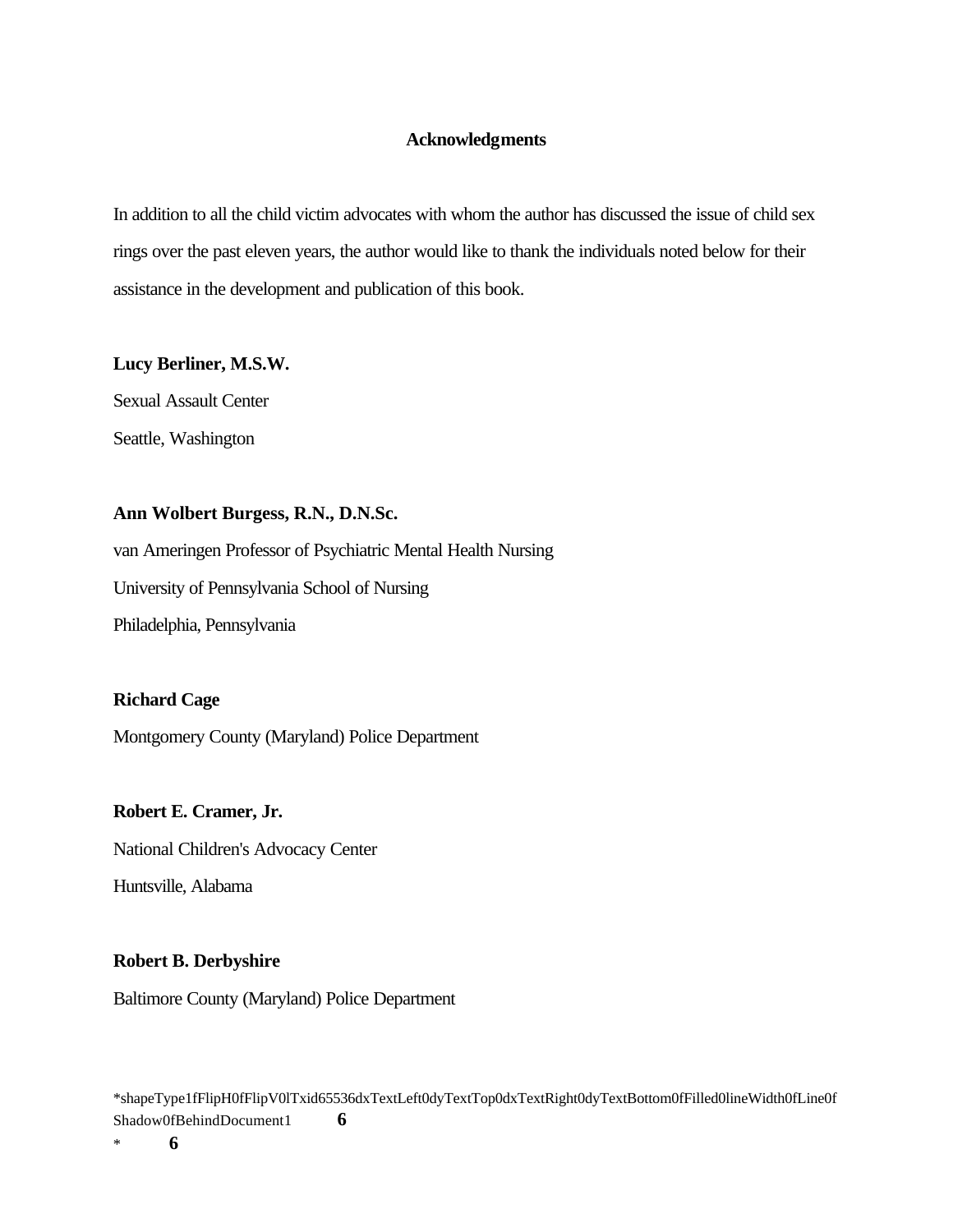### **Beth Dickinson**

Los Angeles County Sheriff's Department Whittier, California

# **Park Elliott Dietz, M.D.**

Forensic Psychiatrist

Newport Beach, California

# **Sandi Gallant**

San Francisco (California) Police Department

## **Linda Lowrance**

National Victim Center

Fort Worth, Texas

## **Sherrill Mulhern**

Anthropologist

Kansas City, Missouri

# **Donna Pence**

Tennessee Bureau of Investigation

Nashville, Tennessee

\*shapeType1fFlipH0fFlipV0lTxid65536dxTextLeft0dyTextTop0dxTextRight0dyTextBottom0fFilled0lineWidth0fLine0f Shadow0fBehindDocument1 **7**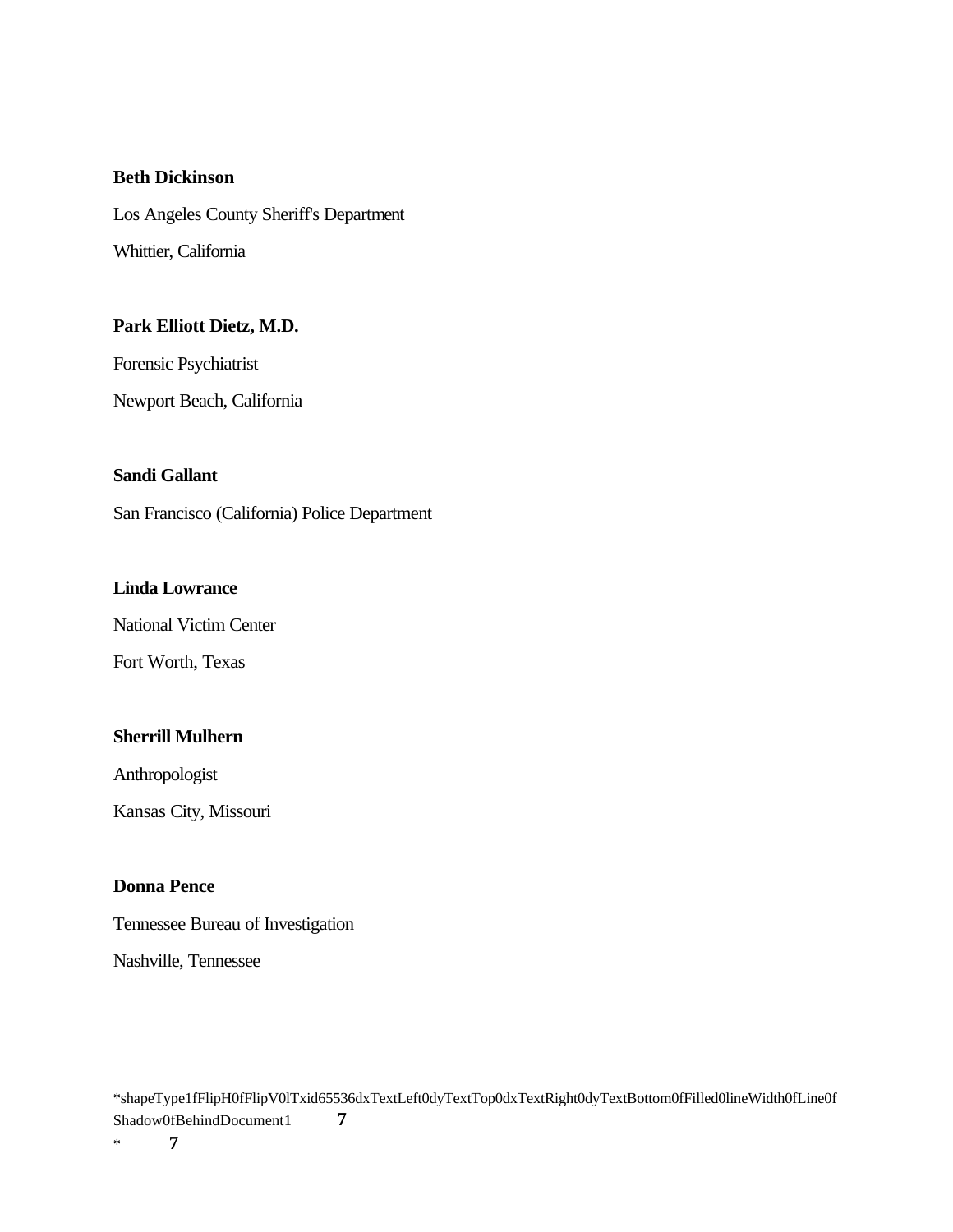### **John B. Rabun, Jr., A.C.S.W.**

National Center for Missing & Exploited Children Alexandria, Virginia

## **J. Kerry Rice, M.S.W.**

University of Louisville

Louisville, Kentucky

## **Dan Sexton, M.S.W.**

Child Help, USA

Hollywood, California

# **Toby Tyler**

Crimes Against Children Detail San Bernardino (California) Sheriff's Office

The National Center for Missing & Exploited Children would also like to thank the individuals noted below who helped in the editing of this book.

# **Cynthia Lent**

FBI Academy

Quantico, Virginia

\*shapeType1fFlipH0fFlipV0lTxid65536dxTextLeft0dyTextTop0dxTextRight0dyTextBottom0fFilled0lineWidth0fLine0f Shadow0fBehindDocument1 **8**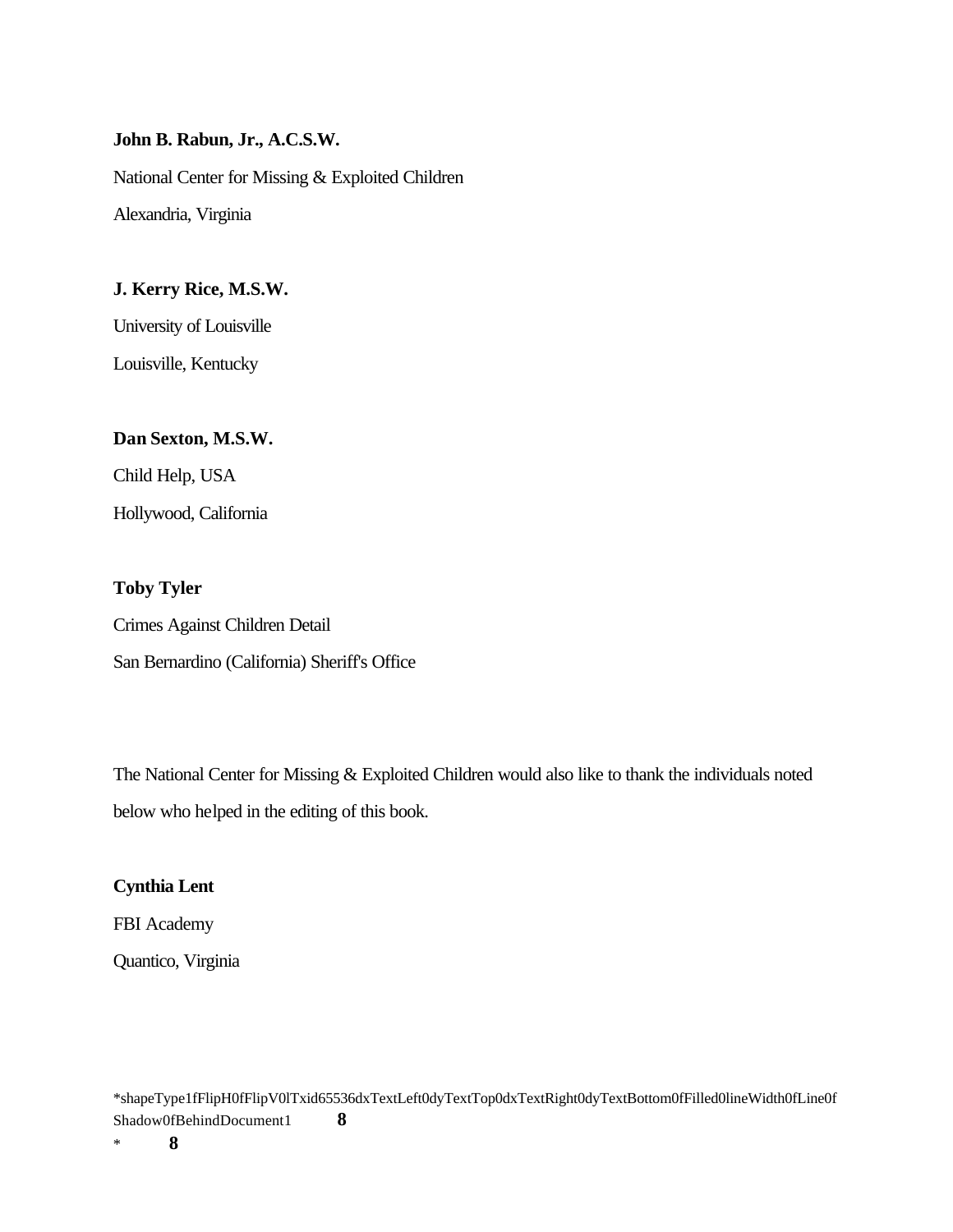### **Theresa Delaney and Suzanne Weller**

National Center for Missing & Exploited Children Alexandria, Virginia

The National Center for Missing & Exploited Children (NCMEC) a national clearinghouse and resource center, is funded under Cooperative Agreement #98-MC-CX-K002 from the Office of Juvenile Justice and Delinquency Prevention, Office of Justice Programs, U.S. Department of Justice. Points of view or opinions in this book are those of NCMEC and do not necessarily represent the official position or policies of the U.S. Department of Justice. National Center for Missing & Exploited Children® is a registered service mark of the National Center for Missing & Exploited Children.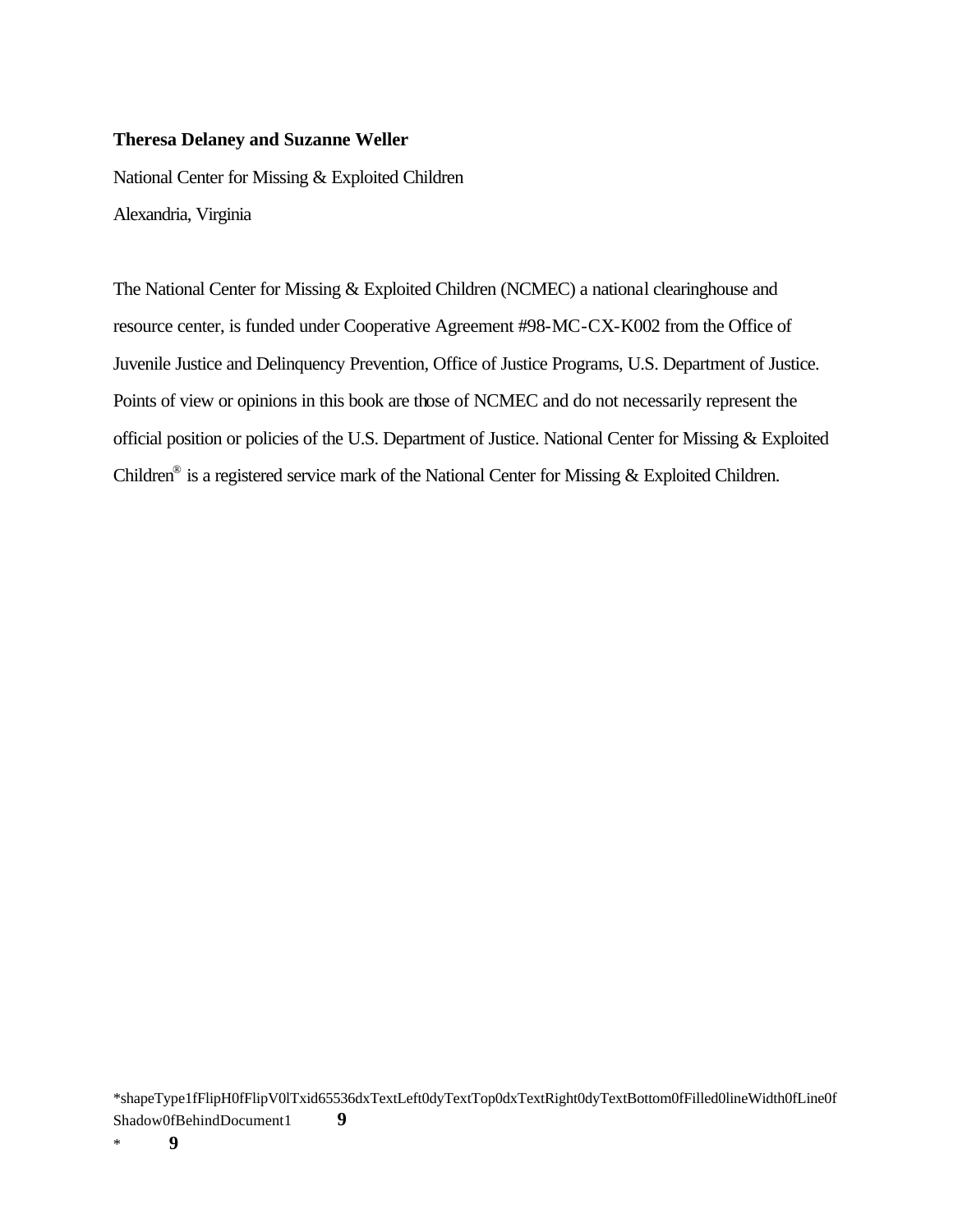#### **Author's Preface**

Since 1981 I have been assigned to the Behavioral Science Unit at the FBI Academy in Quantico, Virginia, and have specialized in studying all aspects of the sexual victimization of children. The FBI Behavioral Science Unit provides assistance to criminal justice professionals in the United States and foreign countries. It attempts to develop practical applications of the behavioral sciences to the criminal justice system. As a result of training and research conducted by the Unit and its successes in analyzing violent crime, many professionals contact the Behavioral Science Unit for assistance and guidance in dealing with violent crime, especially those cases considered different, unusual, or bizarre. This service is provided at no cost and is not limited to crimes under the investigative jurisdiction of the FBI.

In 1983 and 1984, when I first began to hear stories of what sounded like satanic or occult activity in connection with allegations of child sex rings (allegations that have since come to be referred to most often as "ritual" child abuse), I tended to believe them. I had been dealing with bizarre, deviant behavior for many years and had long since realized that almost anything is possible. Just when you think that you have heard it all, along comes another strange case. The idea that there are a few cunning, secretive individuals in positions of power somewhere in this country regularly killing a few people as part of some satanic ritual or ceremony and getting away with it is certainly within the realm of possibility. But the number of alleged cases began to grow and grow. We now have hundreds of victims alleging that thousands of offenders are abusing and even murdering tens of thousands of people as part of organized satanic cults, and there is little or no corroborative evidence. The very reason many "experts" cite for believing these allegations *(i.e.,* many victims, who never met each other, reporting the same events), is the primary reason I began to question at least some aspects of these allegations.

I have devoted more than seven years parttime, and eleven years full-time, of my professional life to researching, training, and consulting in the area of the sexual victimization of children. The issues of child sexual abuse and exploitation are a big part of my professional life's work. I have no reason to deny

\*shapeType1fFlipH0fFlipV0lTxid65536dxTextLeft0dyTextTop0dxTextRight0dyTextBottom0fFilled0lineWidth0fLine0f Shadow0fBehindDocument1 **10**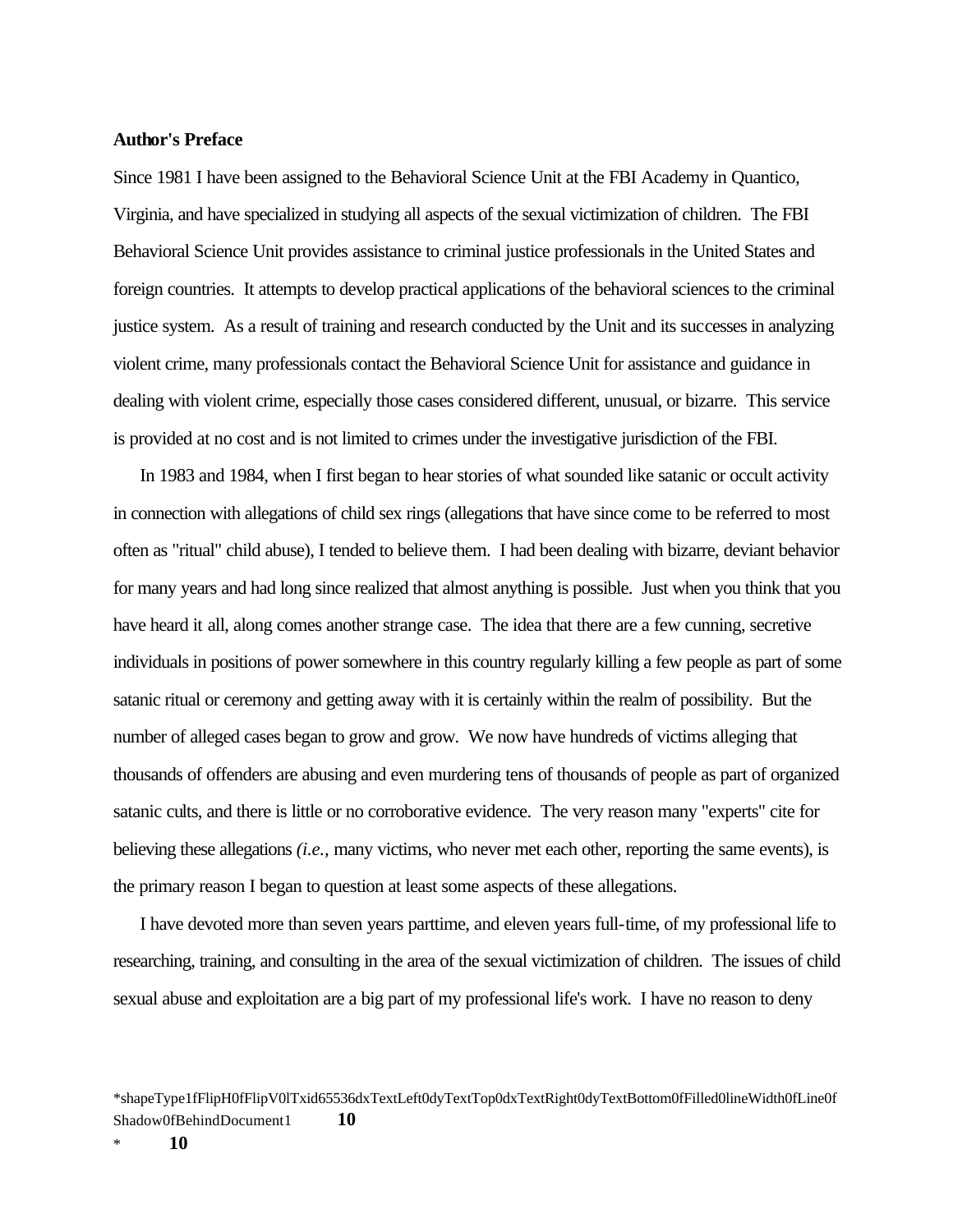their existence or nature. In fact, I have done everything I can to make people more aware of the problem. Some have even blamed me for helping to create the hysteria that has led to these bizarre allegations. I can accept no outside income and am paid the same salary by the FBI whether or not children are abused and exploited—and whether the number is one or one million. As someone deeply concerned about and professionally committed to the issue, I did not lightly question the allegations of hundreds of victims of child sexual abuse and exploitation.

In response to accusations by a few that I am a "satanist" who has infiltrated the FBI to facilitate a cover-up, how does anyone (or should anyone have to) disprove such allegations? Although reluctant to dignify such absurd accusations with a reply, all I can say to those who have made such allegations is that they are wrong and to those who heard such allegations is to carefully consider the source.

The reason I have taken the position I have is not because I support or believe in "satanism," but because I sincerely believe that my approach is the proper and most effective investigative strategy. I believe that my approach is in the best interest of victims of child sexual abuse. It would have been easy to sit back, as many have, and say nothing publicly about this controversy. I have spoken out and published on this issue because I am concerned about the credibility of the child sexual abuse issue and outraged that, in some cases, individuals are getting away with molesting children because we cannot prove the allegations of some people that these individuals are satanic devil worshipers who engage in brainwashing, human sacrifice, and cannibalism as part of a large conspiracy.

There are many valid perspectives from which to assess and evaluate victim allegations of sexual abuse and exploitation. Parents may choose to believe simply because their children make the claims. The level of proof necessary may be minimal because the consequences of believing are within the family. One parent correctly told me, "I believe what my child needs me to believe."

Therapists may choose to believe simply because their professional assessment is that their patient believes the victimization and describes it so vividly. The level of proof necessary may be no more than

\*shapeType1fFlipH0fFlipV0lTxid65536dxTextLeft0dyTextTop0dxTextRight0dyTextBottom0fFilled0lineWidth0fLine0f Shadow0fBehindDocument1 **11**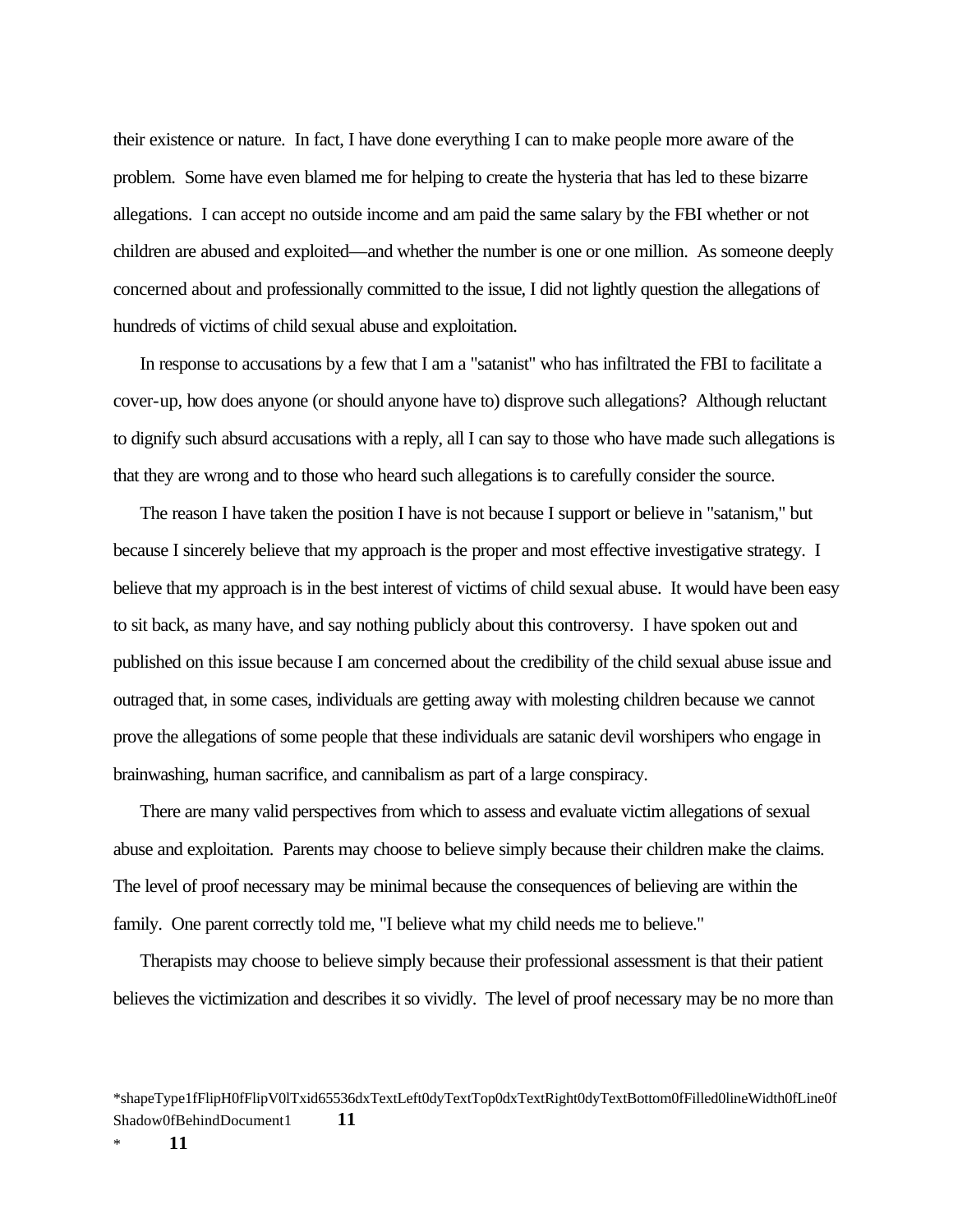therapeutic evaluation because the consequences are between therapist and patient. No independent corroboration may be required.

A social worker must have more real, tangible evidence of abuse in order to take protective action and initiate legal proceedings. The level of proof necessary must be higher because the consequences (denial of visitation, foster care) are greater.

The law enforcement officer deals with the criminal justice system. The levels of proof necessary are reasonable suspicion, probable cause, and beyond a reasonable doubt because the consequences (criminal investigation, search and seizure, arrest, incarceration) are so great. This discussion will focus primarily on the criminal justice system and the law enforcement perspective. The level of proof necessary for taking action on allegations of criminal acts must be more than simply the victim alleged it and it is possible. This in no way denies the validity and importance of the parental, therapeutic, social welfare, or any other perspective of these allegations.

When, however, therapists and other professionals begin to conduct training, publish articles, and communicate through the media, the consequences become greater, and therefore the level of proof must be greater. The amount of corroboration necessary to act upon allegations of abuse is dependent upon the consequences of such action. We need to be concerned about the distribution and publication of unsubstantiated allegations of bizarre sexual abuse. Information needs to be disseminated to encourage communication and research about the phenomena. The risks, however, of intervenor and victim "contagion" and public hysteria are potential negative aspects of such dissemination. Because of the highly emotional and often religious nature of this topic, there is a greater possibility that the spreading of information will result in a kind of self-fulfilling prophesy.

If such extreme allegations are going to be disseminated to the general public, they must be presented in the context of being assessed and evaluated, at least, from the professional perspective of the disseminator and, at best, also from the professional perspective of relevant others. This is what I

\*shapeType1fFlipH0fFlipV0lTxid65536dxTextLeft0dyTextTop0dxTextRight0dyTextBottom0fFilled0lineWidth0fLine0f Shadow0fBehindDocument1 **12**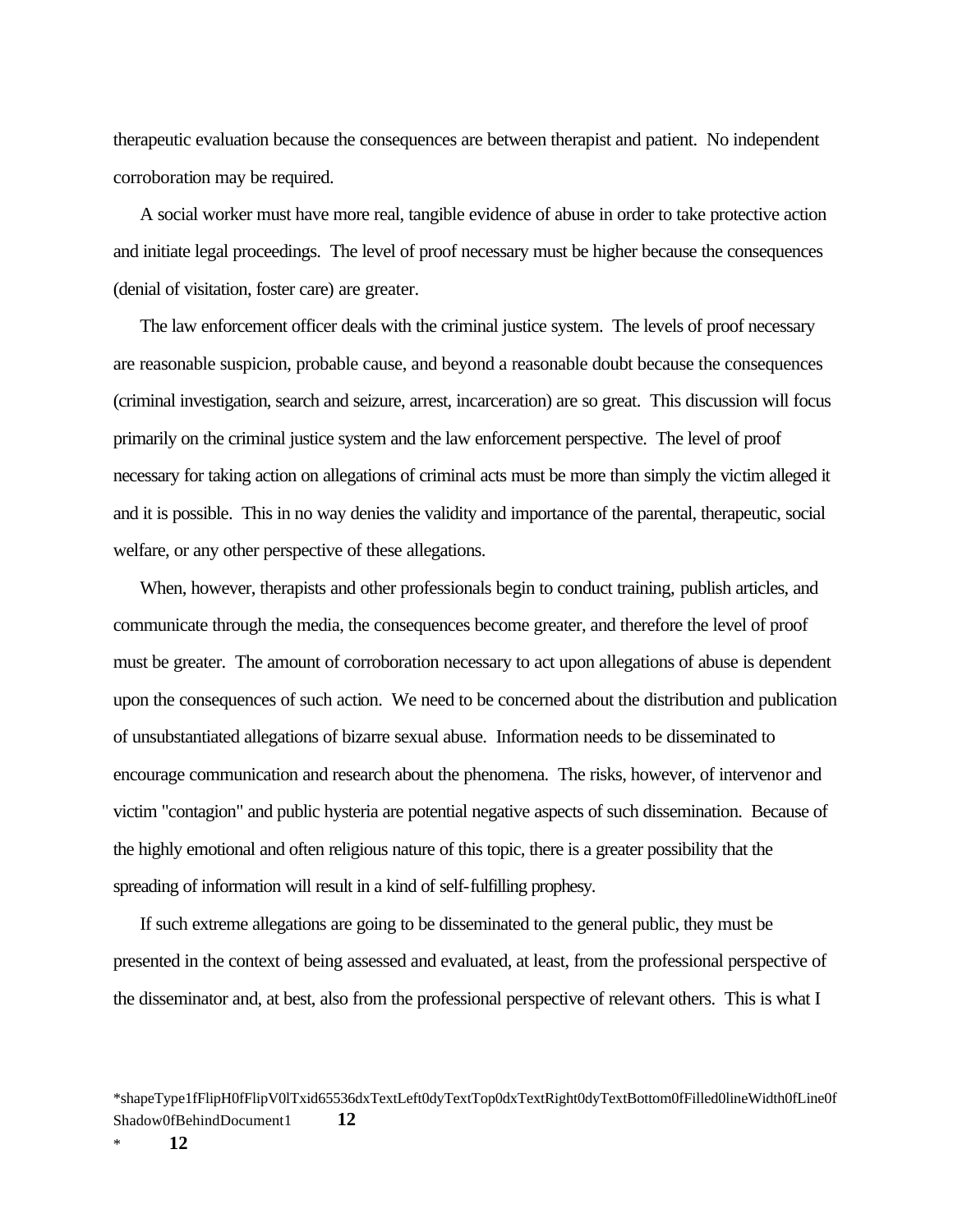will attempt to do in this discussion. The assessment and evaluation of such allegations are areas where law enforcement, mental health, and other professionals (anthropologists, folklorists, sociologists, historians, engineers, surgeons, etc.) may be of some assistance to each other in validating these cases individually and in general.

This book sets forth my behavioral analysis of child sex rings. All the information is set forth from a law enforcement perspective in order to improve the investigation and prosecution of these cases. The book, however, is not meant to be a step-by-step manual on how to investigate these cases but, rather, a general guide for law enforcement in applying the behavioral analysis set forth. The book may also be useful for social service professionals, therapists, members of the legal system, researchers, and students examining the issues of child sexual abuse and exploitation.

After many years of evaluating and analyzing child sex ring cases, I have identified two major patterns or types of cases. It is difficult to label these two patterns or types. At first I referred to them as traditional and nontraditional child sex rings. The idea of referring to any kind of child sexual abuse and exploitation as "traditional," however, was distasteful to me. For a time they were called Type A and Type B child sex rings. For want of better labels, I now refer to these two types of cases as *historical child sex rings* and *multidimensional child sex rings.* These terms were first suggested to me by an unknown police officer attending a training conference in Hamilton, Ontario. After some thought and analysis, these terms were adopted because they give a descriptive name or label to each type of case without the emotion or implication of such terms as "traditional," "ritualistic," or "satanic" abuse.

In order to have a better understanding of the problems of investigating and prosecuting child sex ring cases, I believe that it is necessary to have some knowledge of societal attitudes and historical perspectives on child sexual abuse and exploitation. I have also long realized the confusion created by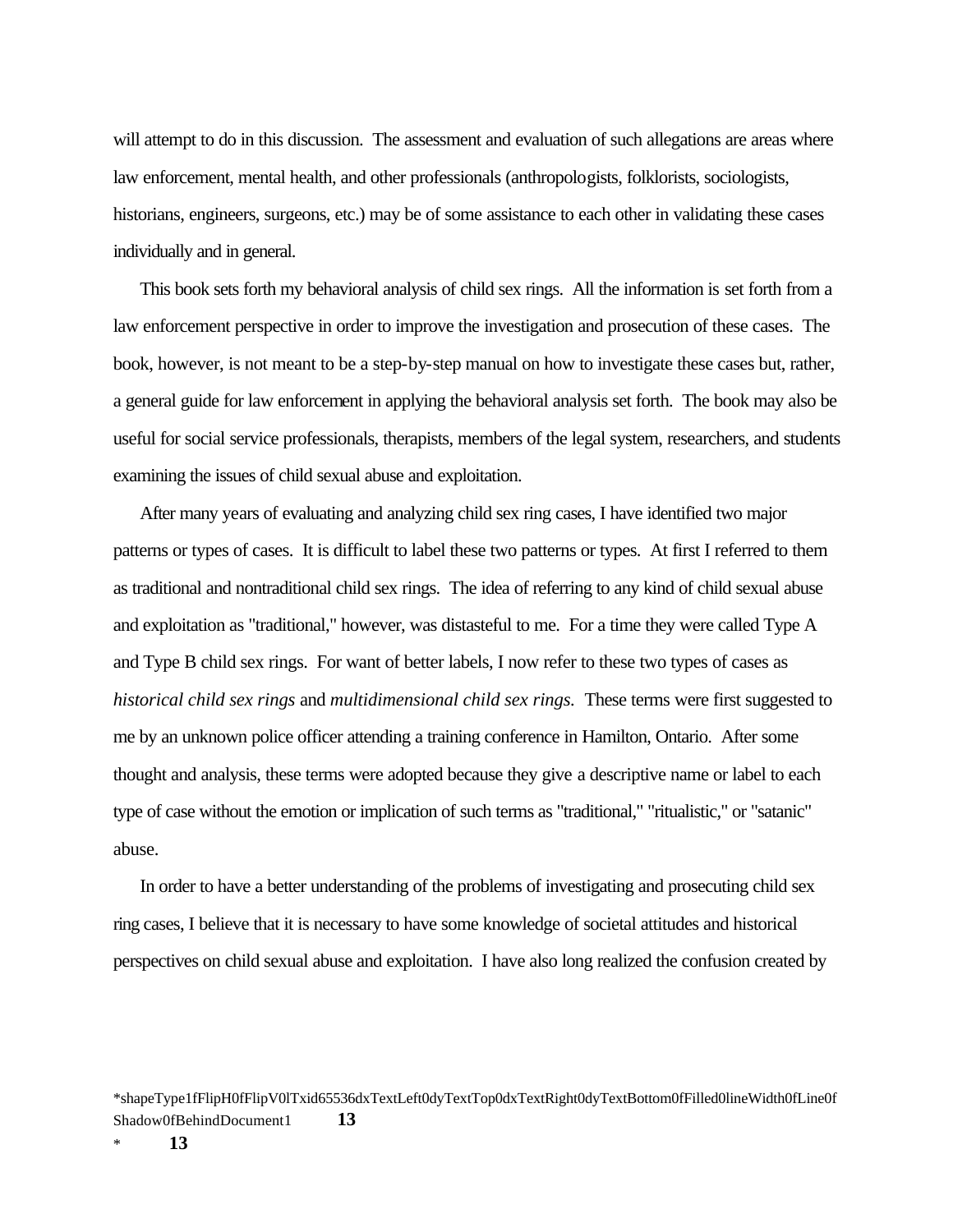calling different things by the same name or the same thing by different names. Therefore, chapters on an historical overview and the clarification of definitions have been included in this book.

The complete citations for any books, articles, and studies mentioned in the body of the text are set forth in the References at the end. In addition, because of the complexity of many of the issues discussed in the book, an Additional Readings section is also set forth, containing books and articles that present additional information, opinions, and perspectives about child sex rings.

Kenneth V. Lanning

Quantico, Virginia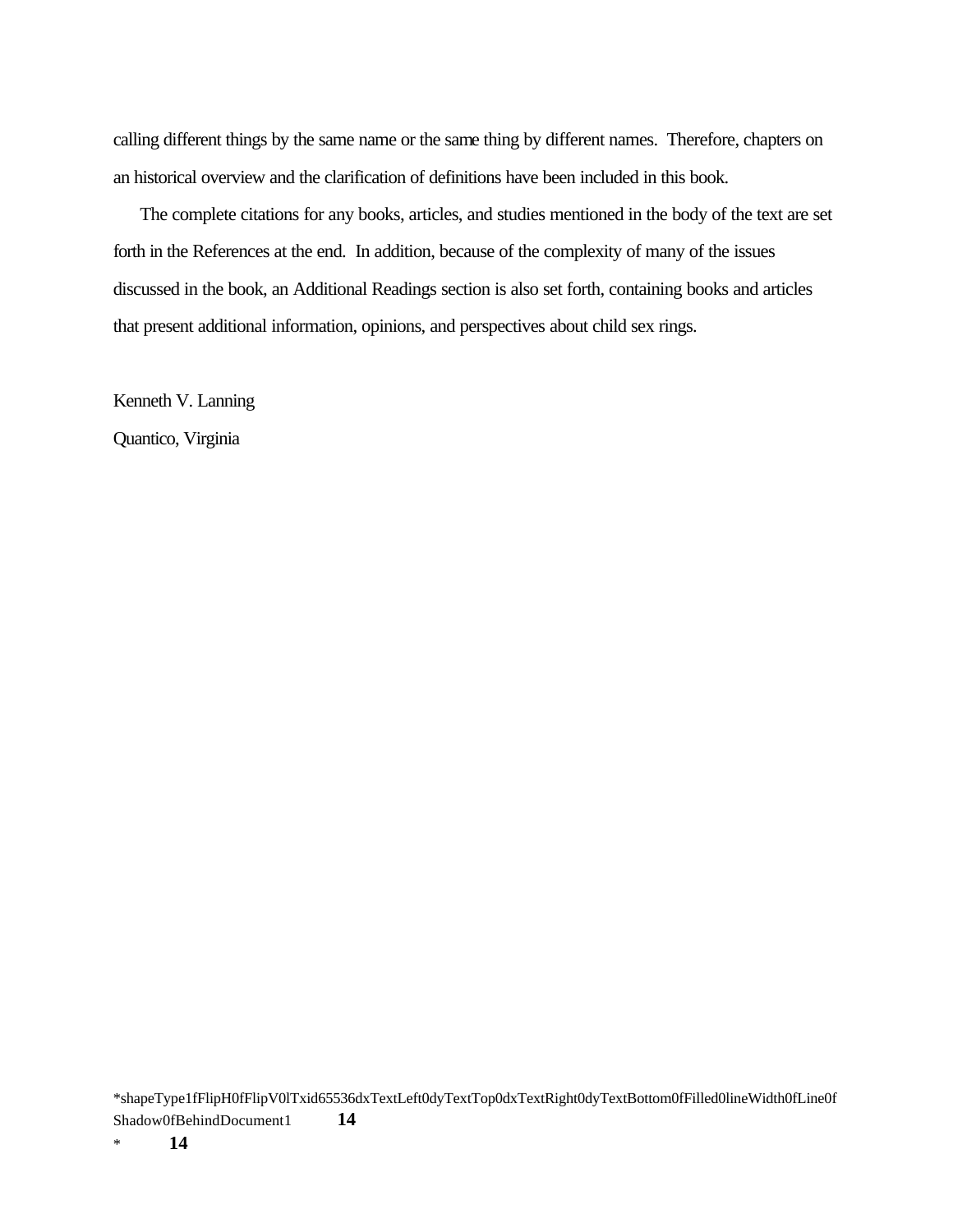#### **1. Historical Overview**

In order to attempt to deal with allegations of what constitutes a child sex ring, it is important to have an historical perspective of society's attitudes about child sexual abuse. A brief synopsis of recent attitudes in the United States will be provided here, but those desiring more detailed information about such societal attitudes, particularly in other cultures and in the more distant past, should refer to Florence Rush's book, *The Best Kept Secret: Sexual Abuse of Children*, and Sander J. Breiner's book, *Slaughter of the Innocents* (*see* References).

Society's attitude about child sexual abuse and exploitation can be summed up in one word: *denial.*  Most people do not want to hear about it and would prefer to pretend that child sexual victimization just does not occur. Today, however, it is difficult to pretend that it does not happen. Stories and reports about child sexual victimization are daily occurrences.

It is important for professionals dealing with child sexual abuse to recognize and learn to manage this denial of a serious problem. Professionals must overcome the denial and encourage society to deal with, report, and prevent sexual victimization of children.

Some professionals, however, in their zeal to make American society more aware of this victimization, tend to exaggerate the problem. Presentations and literature with poorly documented or misleading claims about one in three children being sexually molested, the \$5 billion child pornography industry, child slavery rings, and 50,000 stranger-abducted children are not uncommon. The problem is bad enough; it is not necessary to exaggerate it. Professionals should cite reputable and scientific studies and note the sources of information. If they do not, when the exaggerations and distortions are discovered, their credibility and the credibility of the issue are lost.

**"Stranger Danger"**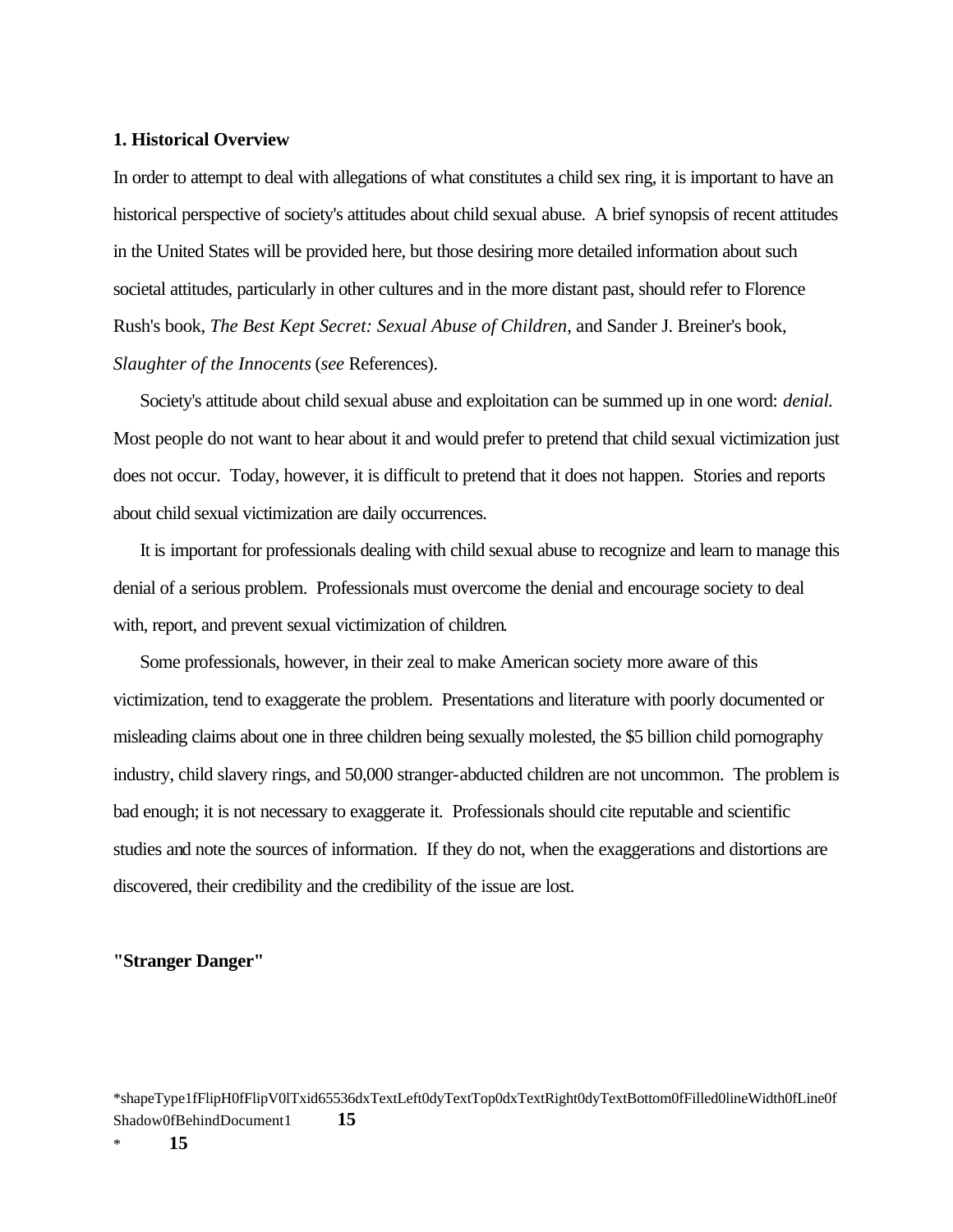During the 1950s and 1960s, the primary focus in the literature and discussions on sexual abuse of children was on "stranger danger"—the dirty old man in the wrinkled raincoat. If one could not deny the existence of child sexual abuse, one described victimization in simplistic terms of good and evil. The "stranger danger" approach to preventing child sexual abuse is clear-cut. We immediately know who the good guys and bad guys are and what they look like.

The FBI distributed a poster that epitomized this attitude. It showed a man, with his hat pulled down, hiding behind a tree with a bag of candy in his hands. He was waiting for a sweet little girl walking home from school alone. At the top it read, "Boys and Girls, color the page, memorize the rules." At the bottom it read, "For your protection, remember to turn down gifts from strangers, and refuse rides offered by strangers." The poster clearly contrasts the evil of the offender with the goodness of the child victim.

The myth of the child molester as the dirty old man in the wrinkled raincoat is now being reevaluated, based on what we now know about the kinds of people who victimize children. The fact is, a child molester can look like anyone else and even be someone we know and like.

There is another myth that is still with us and is far less likely to be discussed. This is the myth of the child victim as a completely innocent little girl walking down the street minding her own business. It may be more important to dispel this myth than the myth of the evil offender, especially when talking about the sexual exploitation of children and child sex rings. Child victims can be boys as well as girls and not all victims are little "angels."

Society seems to have a problem dealing with any sexual abuse case in which the offender is not completely "bad" or the victim is not completely "good." The idea that child victims who, for example, simply behave like human beings and respond to the attention and affection of offenders by voluntarily and repeatedly returning to the offender's home is a troubling one. It confuses us to see the victims in child pornography giggling or laughing. At professional conferences on child sexual abuse, child

\*shapeType1fFlipH0fFlipV0lTxid65536dxTextLeft0dyTextTop0dxTextRight0dyTextBottom0fFilled0lineWidth0fLine0f Shadow0fBehindDocument1 **16**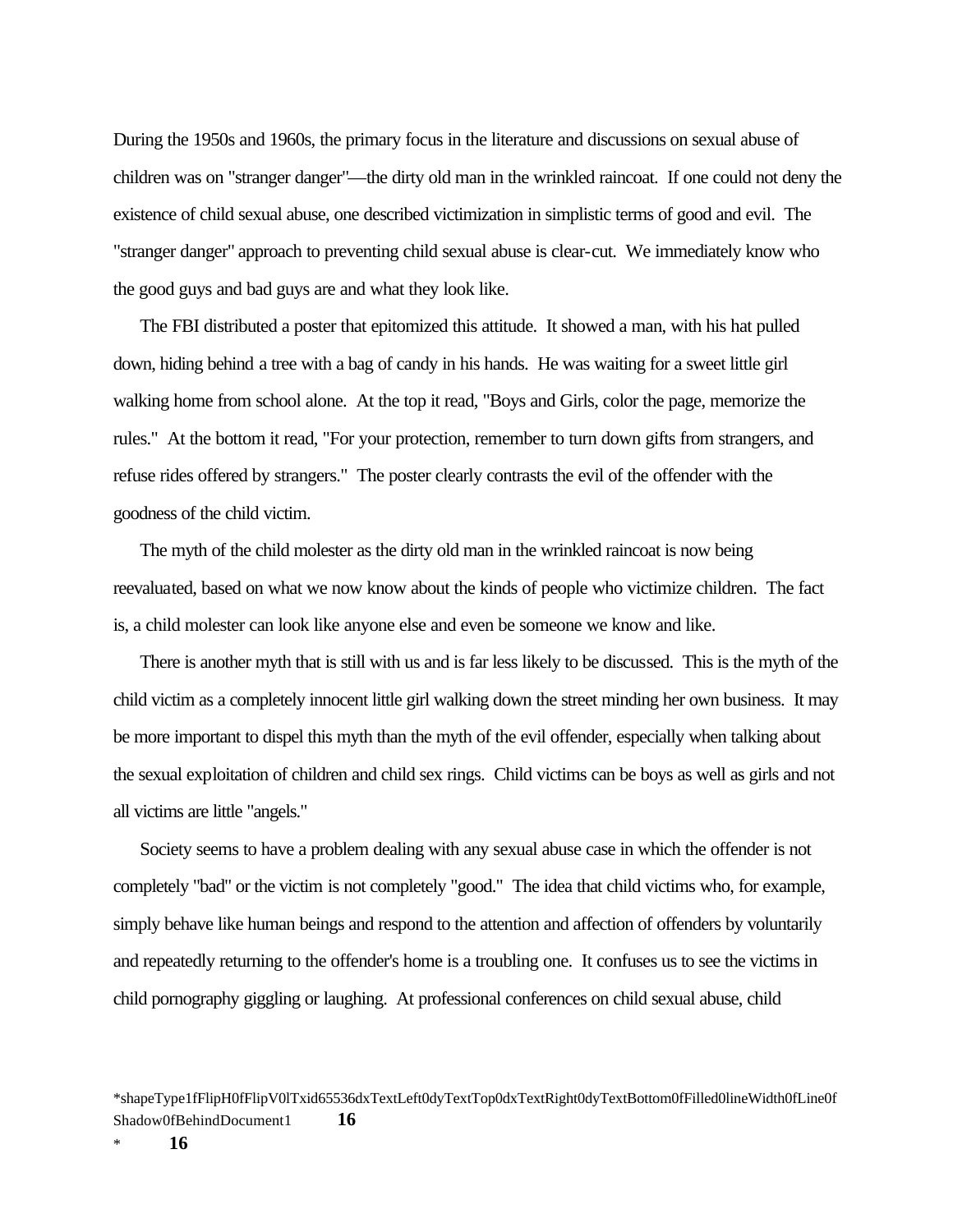prostitution is almost never discussed. It is the form of sexual victimization of children most unlike the stereotype of the innocent girl victim. Child prostitutes, by definition, participate in and often initiate their victimization. Furthermore, child prostitutes and the participants in child sex rings are frequently boys. One therapist recently told the author that a researcher's data on child molestation were misleading because many of the child victims in question were child prostitutes. This implies that child prostitutes are not "real" child victims. In a survey by the *Los Angeles Times,* only 37 percent of those responding thought that child prostitution constituted child sexual abuse (*see* References). Whether or not it seems fair, when adults and children have sex, the child is *always* the victim.

#### **Intrafamilial Child Sexual Abuse**

During the 1970s, primarily as a result of the women's movement, society began to learn more about the sexual victimization of children. We began to realize that most children are sexually molested by someone they know who is usually a relative—a father, stepfather, uncle, grandfather, older brother, or even a female relative. Some mitigate the difficulty of accepting this by adopting the view that only members of socioeconomic groups other than their's engage in such behavior.

It quickly became apparent that warnings about not taking gifts from strangers were not good enough to prevent child sexual abuse. Consequently, we began to develop prevention programs based on more complex concepts such as good touching and bad touching, the "yucky" feeling, and the child's right to say *no*. These are not the kinds of things you can easily and effectively communicate in fifty minutes to hundreds of kids packed into a school auditorium. These are very difficult issues, and programs must be carefully developed and evaluated.

In the late 1970s child sexual abuse became almost synonymous with incest, and incest meant father-daughter sexual relations. Therefore, the focus of child sexual abuse intervention became father-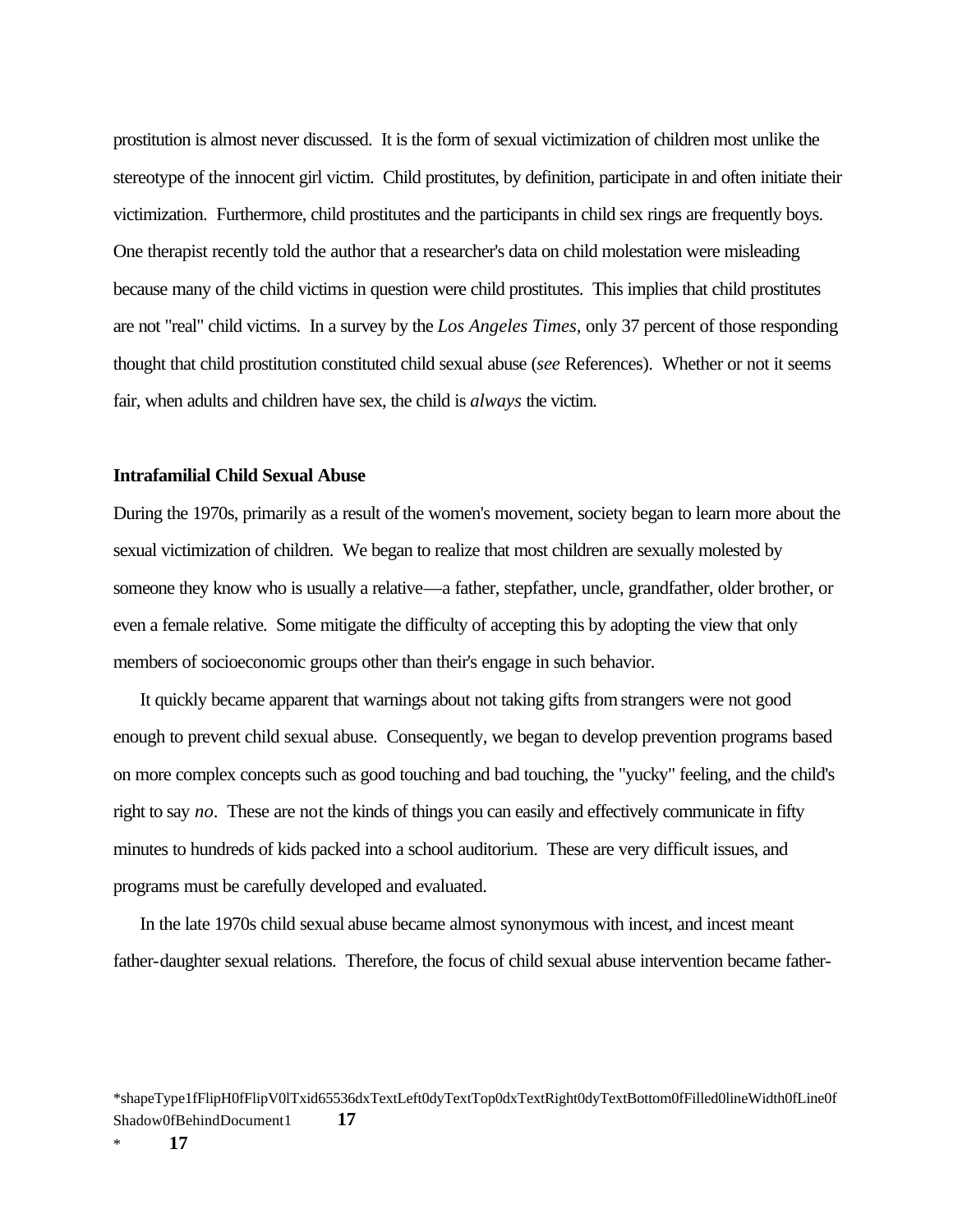daughter incest. Even today, the vast majority of training materials, articles, and books on this topic refer to child sexual abuse only in terms of intrafamilial father-daughter incest.

*Incest* is, in fact, sexual relations between individuals of any age too closely related to marry. It need not necessarily involve an adult and a child, and it goes beyond child sexual abuse. But more important, child sexual abuse goes beyond father-daughter incest. Intrafamilial incest between an adult and child may be the most common form of child sexual abuse, but it is not the only form.

The progress of the 1970s in recognizing that child sexual abuse was not simply a result of "stranger danger" was an important breakthrough in dealing with society's denial. The battle, however, is not over. The persistent voice of society luring us back to the more simple concept of "stranger danger" may never go away. It is the voice of denial.

#### **Return to "Stranger Danger"**

In the early 1980s the issue of missing children rose to prominence and was focused primarily on the stranger abduction of little children. Runaways, thrownaways, noncustodial abductions, nonfamily abductions of teenagers—all major problems within the missing children's issue—were almost forgotten. People no longer wanted to hear about good touching and bad touching and the child's right to say *no.*  They wanted to be told, in thirty minutes or less, how they could protect their children from abduction by strangers. We were back to the horrible but simple and clear-cut concept of "stranger danger."

In the emotional zeal over the problem of missing children, isolated horror stories and distorted numbers were sometimes used. The American public was led to believe that most of the missing children had been kidnapped by *pedophiles*—a new term for *child molesters*. The media, profiteers, and well-intentioned zealots all played big roles in this hype and hysteria over missing children.

#### **The Acquaintance Molester**

\*shapeType1fFlipH0fFlipV0lTxid65536dxTextLeft0dyTextTop0dxTextRight0dyTextBottom0fFilled0lineWidth0fLine0f Shadow0fBehindDocument1 **18**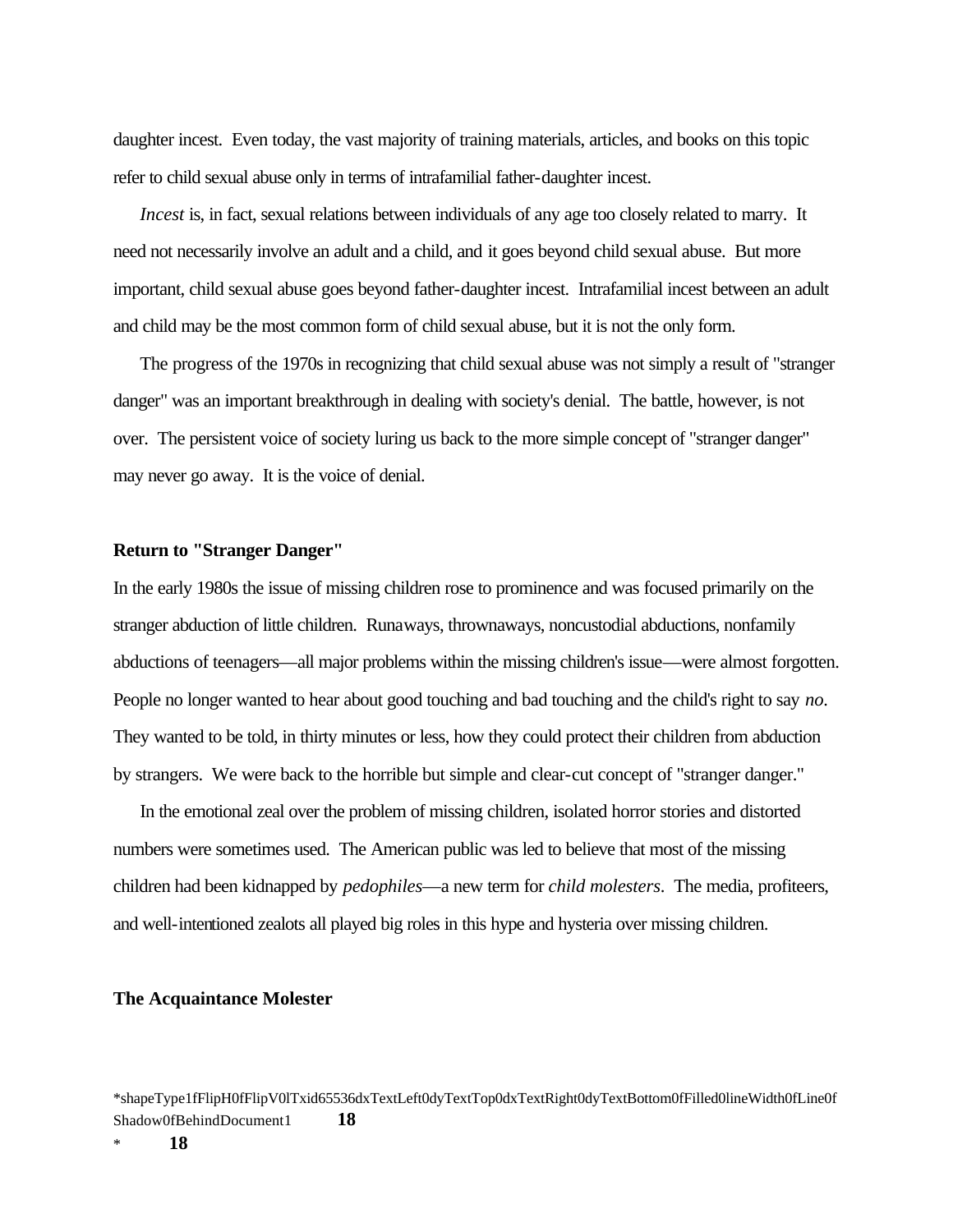Only recently has society begun to deal openly with a critical piece in the puzzle of child sexual abuse acquaintance molestation. This seems to be the most difficult aspect of the problem for us to face. People seem more willing to accept a father or stepfather, particularly one from a different background, as a child molester than a parish priest, a next-door neighbor, a police officer, a pediatrician, an FBI agent, or a scout leader. The acquaintance molester, by definition, is one of us. These kinds of molesters have always existed, but our society has not been willing to accept that fact.

Sadly, one of the main reasons that the criminal justice system and the public were forced to confront the problem of acquaintance molestation was the preponderance of lawsuits arising from the negligence of many institutions.

One of the unfortunate outcomes of society's preference for the "stranger danger" concept is what the author calls, "say no, yell, and tell" guilt. This is the result of prevention programs that tell potential child victims to avoid sexual abuse by saying no, yelling, and telling. This might work with the stranger hiding behind a tree. Adolescent boys seduced by a scout leader or children who actively participate in their victimization often feel guilty and blame themselves because they did not do what they were "supposed" to do. They may feel a need to describe their victimization in more socially acceptable but sometimes inaccurate ways that relieve them of this guilt.

While American society became increasingly more aware of the problem of the acquaintance molester and related problems such as child pornography, the voice calling us back to "stranger danger" still persists.

#### **Satanism: A "New" Form of "Stranger Danger"**

It is difficult to define satanism precisely. No attempt will be made to do so here. However, it is important to realize that, for some people, any religious belief system other than their own is satanic. In today's version of "stranger danger," it is the satanic devil worshipers who are trafficking in child

\*shapeType1fFlipH0fFlipV0lTxid65536dxTextLeft0dyTextTop0dxTextRight0dyTextBottom0fFilled0lineWidth0fLine0f Shadow0fBehindDocument1 **19**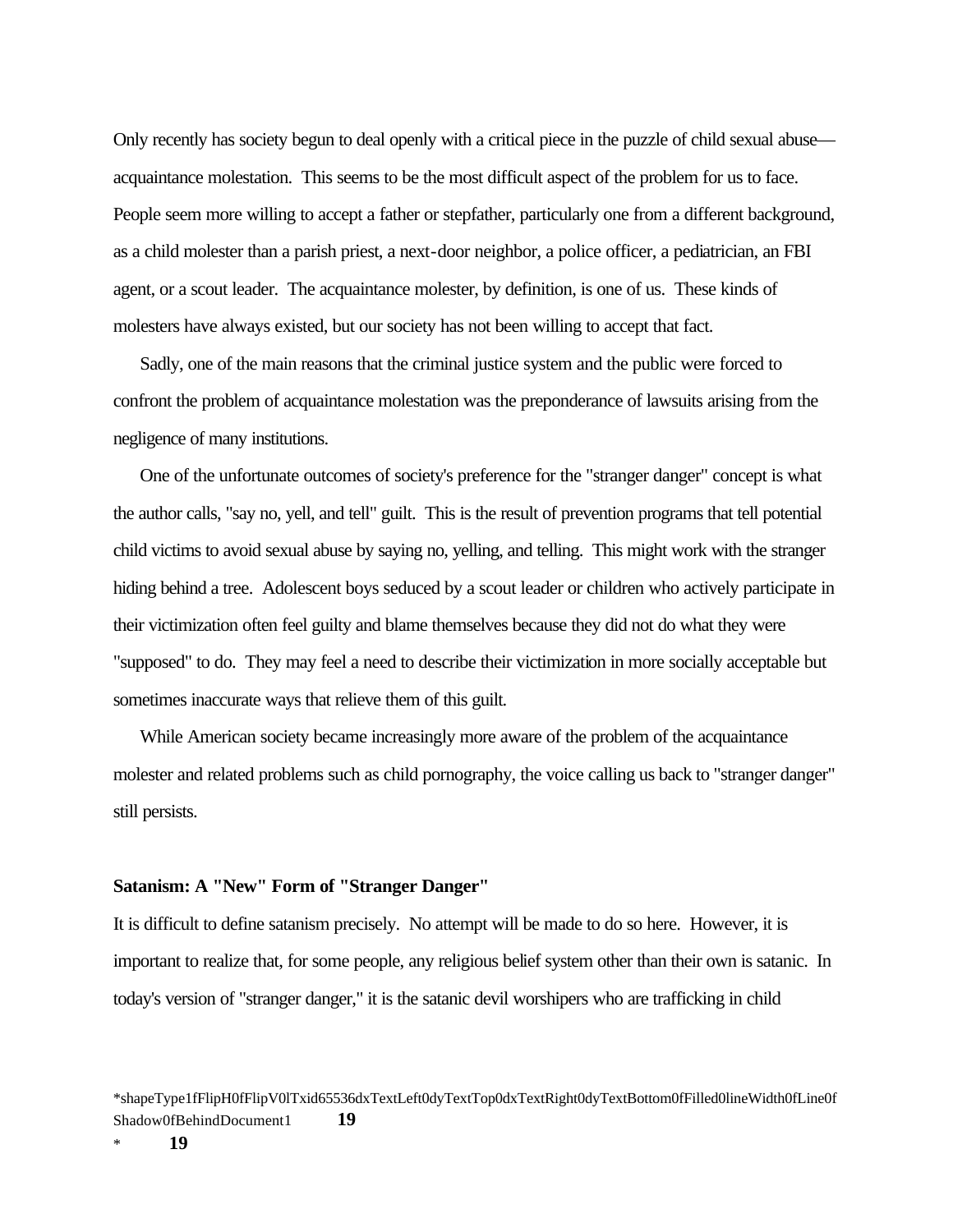pornography and snatching and victimizing the children. Many who warned us in the early 1980s about pedophiles snatching 50,000 kids a year now contend they were wrong only about who was doing the kidnapping, not about the number abducted. This is again the desire for the simple and clear-cut explanation for a complex problem.

For those who know anything about criminology, one of the oldest theories of crime is demonology: The devil makes you do it. This makes it even easier to deal with the child molester who is the "pillar of the community." It is not his fault. It is not our fault. There is no way we could have known that the devil made him do it. This explanation has tremendous appeal because, like "stranger danger," it presents the clear-cut, black-and-white struggle between good and evil as the explanation for child abduction, exploitation, and abuse.

In regard to satanic "ritual" abuse, today we may not be where we were with incest in the 1960s when some people denied the problem existed, but where we were with missing children in the early 1980s when some people exaggerated and distorted the nature of the problem. The best data now available, as published in the U.S. Department of Justice's 1990 *National Incidence Studies on Missing, Abducted, Runaway, and Thrownaway Children in America (NISMART),* estimate the number of stereotypical child abductions at between 200 and 300 a year and the number of stranger abduction homicides of children at between 43 and 147 a year (*see* References). Approximately half of the abducted children are teenagers. Today's facts are significantly different from yesterday's perceptions and those who exaggerated the problem, however well-intentioned, have lost credibility and damaged the reality of the problem.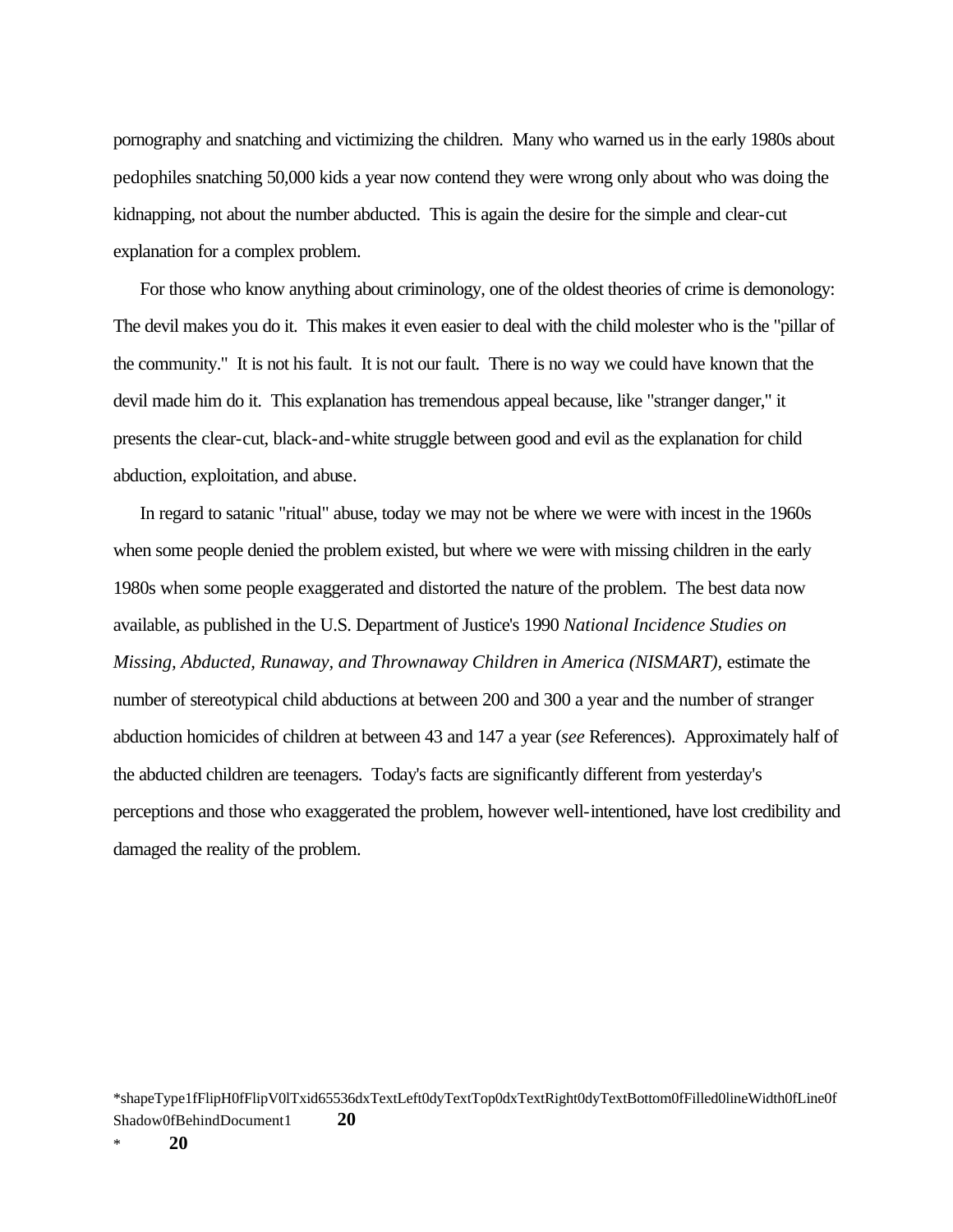#### **2. Definitions**

In Chapter 1, the author deliberately used a variety of terms without defining them in order to make a point. Many of the terms are thought to be basic and are regularly used by both professionals and nonprofessionals.

During the 1980s, the author had the honor and privilege of making presentations at the National Conference on Sexual Victimization of Children, the National Conference on Child Abuse and Neglect, the National Conference on Missing and Exploited Children, the National Conference on Child Sexual Exploitation, and the National Symposium on Child Sexual Abuse. All these conferences were very similar and many of the same issues were discussed. A number of the presenters were the same. Why then were they called by different names? What, if any, is the difference between sexual exploitation, abuse, and victimization of children? There is still confusion among professionals with regard to the terms *child molester* and *pedophile*. (For a complete discussion of the terms *child molester* and *pedophile*, *see Child Molesters: A Behavioral Analysis,* listed in References.)

Some say that child pornography pervades the country, and others say that it is not openly distributed anywhere in the United States. Some say there is a connection between missing children and child pornography, and others say there is not. Some people quote the FBI as stating that there are approximately 70 stranger-abducted children each year, while others claim that there are 50,000. This is not simply a matter of a difference of opinion. This is actually the result of confusion over definitions.

In written and spoken communication, definitions are crucial to understanding. The problem is that when we use basic or common terms, we rarely define them. What is the difference between child molestation and child rape? Why does one group call itself Society's League Against Molesters (SLAM) and another group call itself Mothers Against the Rape of Children (MARC)? What does it mean to the average citizen to read in the paper that a child was the victim of *indecent assault,* or a child was *sodomized,* or an offender was convicted of *indecent liberties* with a child?

\*shapeType1fFlipH0fFlipV0lTxid65536dxTextLeft0dyTextTop0dxTextRight0dyTextBottom0fFilled0lineWidth0fLine0f Shadow0fBehindDocument1 **21**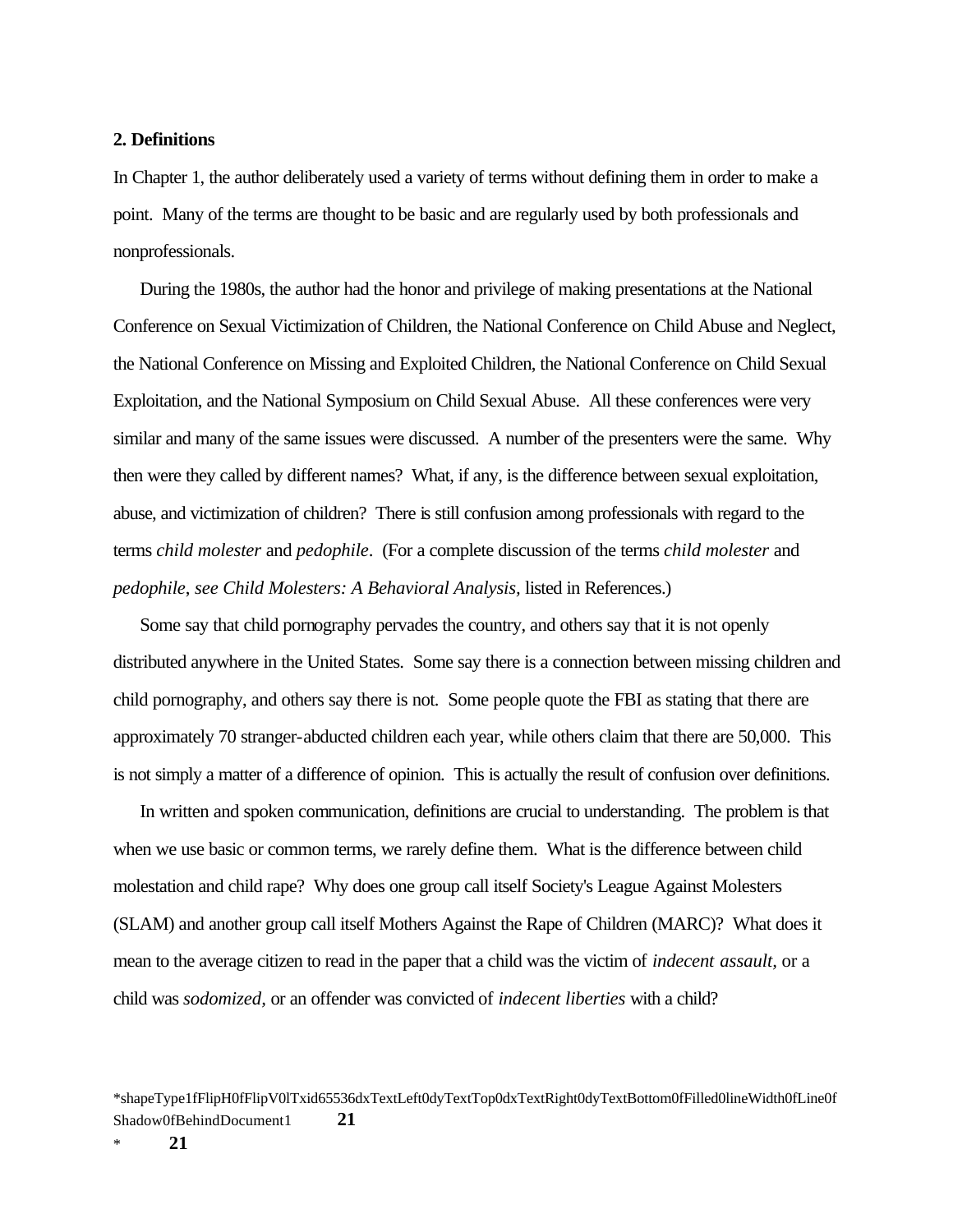Terms such as *sexual assault of children and youth* or *sexual assault of children and adolescents* imply that a youth or an adolescent is not a child. At what age does a child become a youth? If such a person is sexually victimized, is that considered youth molestation or sexual abuse of youths?

Although many recognize the importance of definitions, a major problem is the fact that most of these terms do not have universally accepted definitions. They have different meanings on different levels to different disciplines. For example, the dictionary definition of a *pedophile* is not the same as the psychiatric definition in the *Diagnostic and Statistical Manual of Mental Disorders (DSM-III-R) (see* References). Legal definitions may not be the same as societal attitudes. In common usage in the federal government, *sexual exploitation of children* is what occurs outside the family, and *sexual abuse of children* is what occurs inside the family. The definition problem is most acute when professionals from different disciplines come together to work or communicate about child sexual abuse.

The important point, then, is not that these terms should have only one definition but that people using the terms should communicate their definitions, whatever they might be. Following are the author's attempts to define some terms used in this book. These are certainly not the only definitions for these terms. They may not even be the best definitions. They are simply the author's definitions.

#### **Sexual Victimization of Children**

The term *sexual victimization of children* is a broad term that encompasses all the ways in which a child can be sexually victimized. Under this umbrella term are the following terms: *sexual abuse of children*, *sexual exploitation of children*, and *missing children*. The term *missing children* is partly outside this umbrella because a portion of the population of missing children has nothing to do with sexual victimization.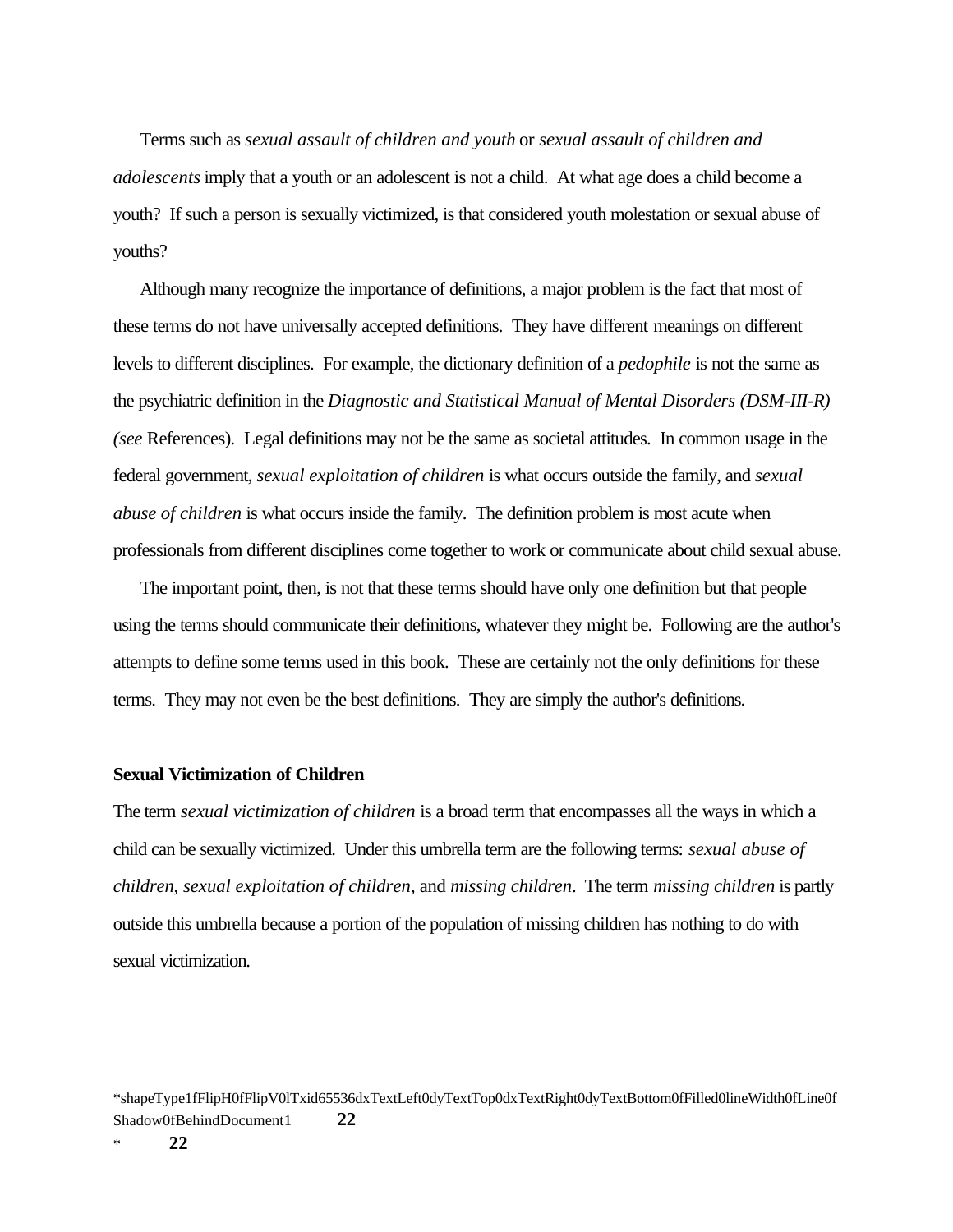#### **Sexual Abuse of Children**

The basic term *sexual abuse of children* comprises three elements: 1) a significantly older individual who engages in 2) sexual activity with 3) someone who is legally a child. This seems to be a simple, basic definition, but each of the elements is complex and potentially confusing.

**Significantly Older Individual** How much older is "significantly older"? Clearly, in many cases, the dynamics of the case may be more important than simply the chronological age of the individuals. There are, however, some working guidelines. Is it sexual abuse for a 14-year-old child to have sex with a 12-year-old child? The rule of thumb that psychiatrists and others use is that there must be an age difference of five years. There are, however, cases in which the age difference is less than five years and yet the sexual behavior seems to fit the power abuse dynamics of child sexual abuse. There are also cases in which the age difference is greater than five years, but the behavior does not seem to fit the dynamics. One of the most difficult cases to evaluate is that involving a younger and an older adolescent—for example, a 13-year-old girl and a 19-year-old boy. It is more than five years' difference, but is it child sexual abuse? What does the law say? What does society say?

Another problem is the fact that the offender can be significantly older than the child victim but not be an adult. Offenders are frequently 13 to 16 years of age. The criminal justice system has a difficult time with these adolescent sex offenders. An even more difficult case involves an offender who is 6, 7, or 8 years old. The criminal justice system does not seem to have the slightest idea what to do with a child molester who is 7 years old.

The criminal investigator must understand the dynamics involved. As a general rule, the younger the sex offender, the greater the likelihood that the offender is also a victim. The author is not suggesting that the offenses of such children be ignored, but only that they also be viewed as a possible indicator of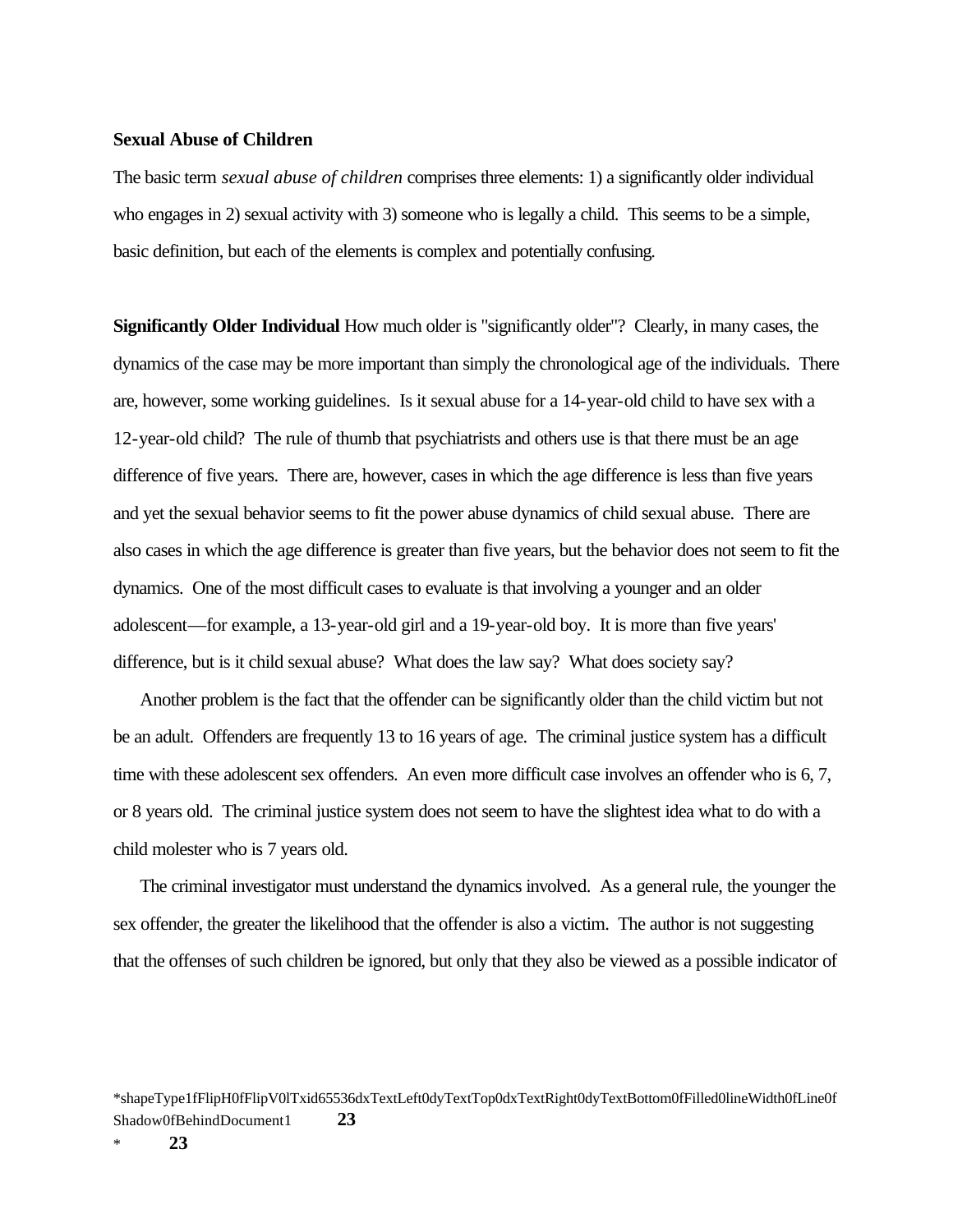prior victimization. This victimization may involve psychological, physical, or sexual abuse that may or may not be criminal in nature.

A central theme of this training book is to emphasize the "big picture" approach to investigation. In short, a reported case of a 7-year-old child molester requires an investigation of more than just the reported crime. Almost everyone has heard of the "cycle of violence" *(see below)*. Many people, however, have the idea that the cycle of violence only means that child victims grow up and become adult offenders. It also can mean that the same individual is both a victim and offender at the same time. For example, say that a man sexually molests a 13-year-old boy. The 13-year-old boy goes home and molests his 7-year-old brother. The 7-year-old brother then molests the baby his mother is babysitting. The investigation of the last crime should lead back to the first crime.

[Beginning of Graphic]

### **CYCLE OF VIOLENCE**

**Family Physical/**

**Sexual Abuse**

**Missing Child Episodes Maturation to**

**Abuser/Exploiter**

#### **Exploitation of Child**

[End of Graphic]

The definition of *sexual abuse of children* states that the offender is a significantly older individual, not a significantly older male. There are female child molesters. From his investigative experience, the author believes that between 5 percent and 15 percent of the sexual abuse of children is perpetrated by females. But this creates another set of problems.

\*shapeType1fFlipH0fFlipV0lTxid65536dxTextLeft0dyTextTop0dxTextRight0dyTextBottom0fFilled0lineWidth0fLine0f Shadow0fBehindDocument1 **24**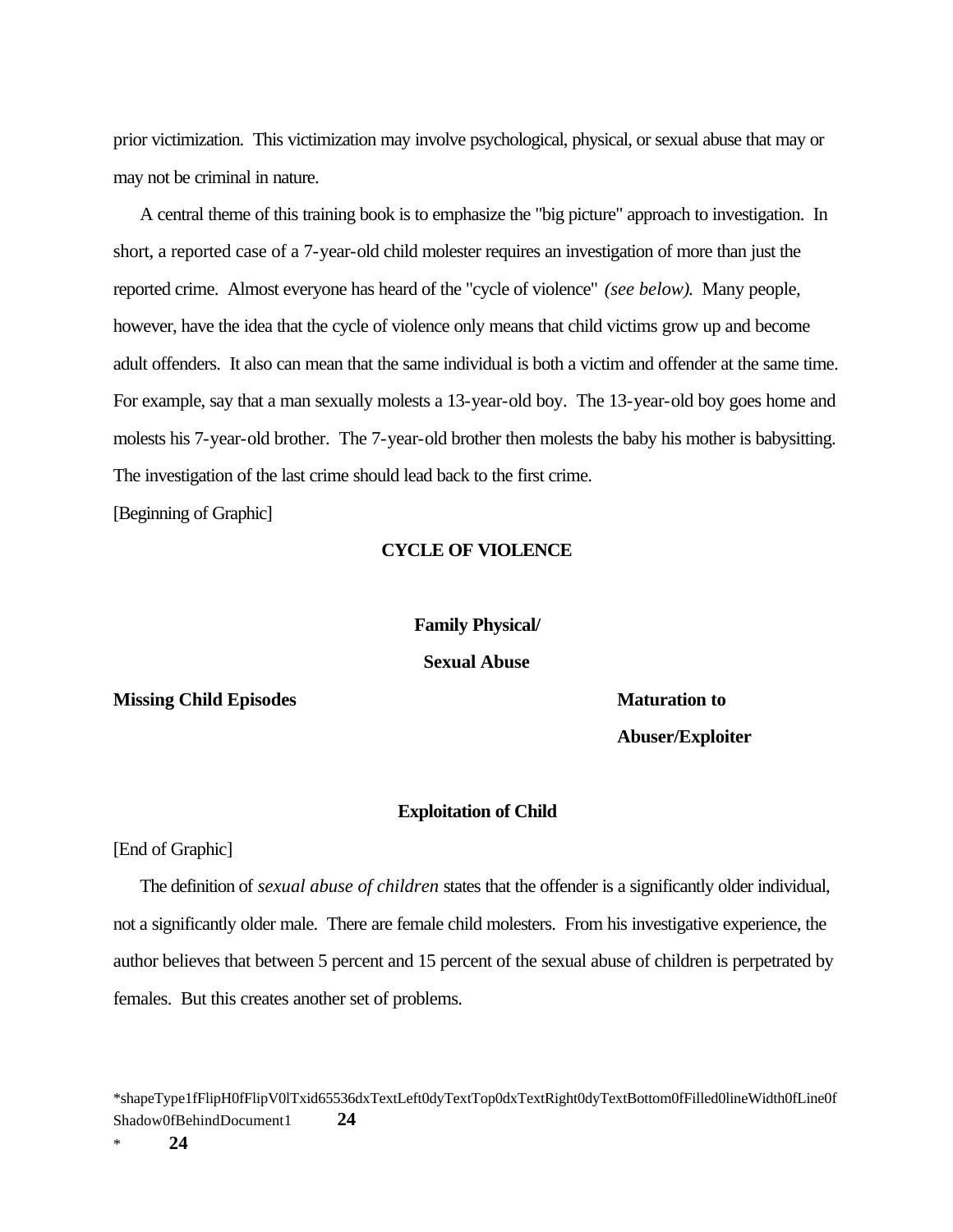When the victim of a female child molester is an adolescent boy, some consider the boy "lucky" or experiencing a "rite of passage." When the victim is a young child, it is difficult to prove that the alleged acts were sexual in nature. The author is aware of cases in which a woman has been caught with her mouth on the genitals of a young child and subsequently claimed that the act was part of some childrearing or calming technique. If a male offender alleged this, he would be a laughingstock.

**Sexual Activity** What is a sexual act? Child sexual abuse can run the gamut of "normal" sexual acts from fondling to intercourse. It can also include deviant sexual acts involving sadomasochism, bondage, urination, and defecation.

Some acts can be sexual acts if you can prove the intent of the individual. Are kissing a child, hugging a child, or appearing naked in front of a child sexual acts? Are giving a child an enema, taking a rectal temperature, or cutting a child's hair sexual acts? Are a physical examination by a doctor, wrestling instructions by a coach, or photographing a child playing dead sexual acts? It is common for child molesters when interviewed to admit their acts but deny the intent (*i.e.*, "I was teaching my child the difference between a good and bad touch." "I was teaching my child the facts of life.") All these acts could be sexual acts if you could prove the intent was for sexual gratification. Some acts may not be crimes even if you could prove they were for sexual gratification. Photographing children in the playground, tape recording the belching of boys, or listening to children urinate in a public bathroom can be sexual acts for some individuals, but they are most likely not crimes.

Other acts involve societal and cultural judgments. Does allowing children to watch adults have sex or to gain access to pornography constitute child sexual abuse or child neglect? Should artists, photographers, and therapists have special privileges under child pornography statutes? Is it child abuse to ask a child to reenact sexual abuse the child has described? Is it a crime to photograph the reenactment? Is burning a child's genitals with a lit cigarette physical abuse, sexual abuse, or both?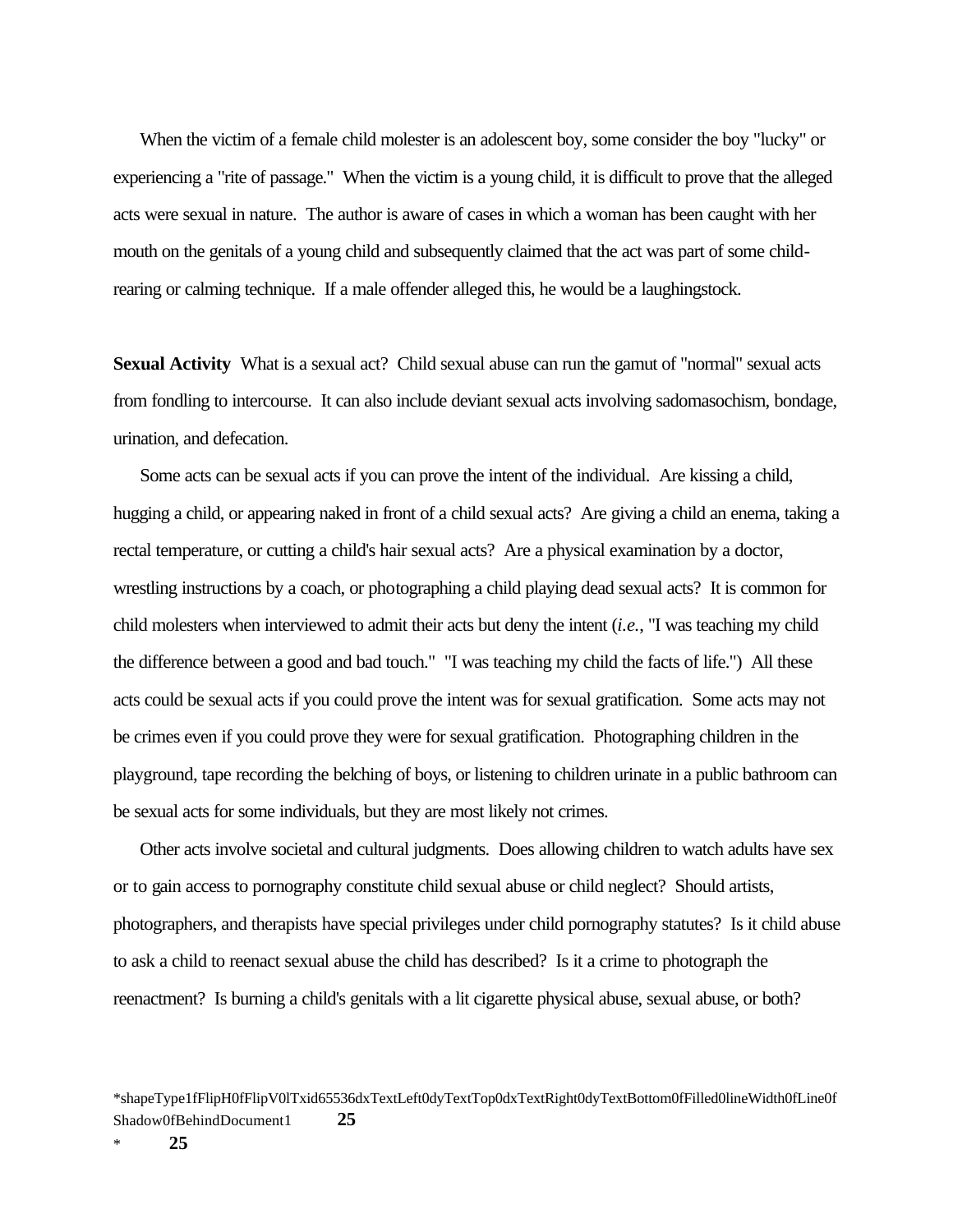**Legally a Child** What is a child? The answer to this basic and simple question can be confusing and complex. In our society, for purposes of being served alcohol you become an adult at 21; for purposes of voting you become an adult at 18; for purposes of driving a car you become an adult at 16; and for purposes of consenting to marriage you become an adult, in some states, at 14.

It is not clear in our society exactly when a child becomes an adult. The author recently found an article in the newspaper with the heading, "No longer children, but not yet fully formed adolescents, the 10- to 14-year-old group has come under increasing scrutiny." Is this article implying that 10-year-old persons are not children? There clearly can be a conflict between the law and society when it comes to defining a *child.* The main problem is with the 13- to 17-year-old age group. Those are the victims who most likely look like adults, act like adults, and have sex drives like adults—but who may or may not be considered children under some laws and by society.

For example, federal law defines *child pornography* as sexually explicit visual depictions of minors. A minor is defined as someone who has not yet reached his or her eighteenth birthday. A sexually explicit photograph of a mature-looking 17-year-old girl is therefore legally child pornography. Such photographs are not, however, what most people think of when they think of child pornography. This again reflects the problem of definitions. Arguments about child pornography, such as whether it is openly sold or whether it is of interest only to pedophiles, may be primarily the result of confusion over the definition.

Many people using the term *sexual abuse of children* are referring to children 12 or younger. This results in a sympathy level for victims that is inversely proportional to their age and sexual development. There was a famous case in the early 1980s involving a judge who sentenced a convicted child molester to a minimal sentence because the judge felt the 5-year-old victim was sexually promiscuous. Society was outraged and demanded that the judge be removed from the bench. The sad reality is that most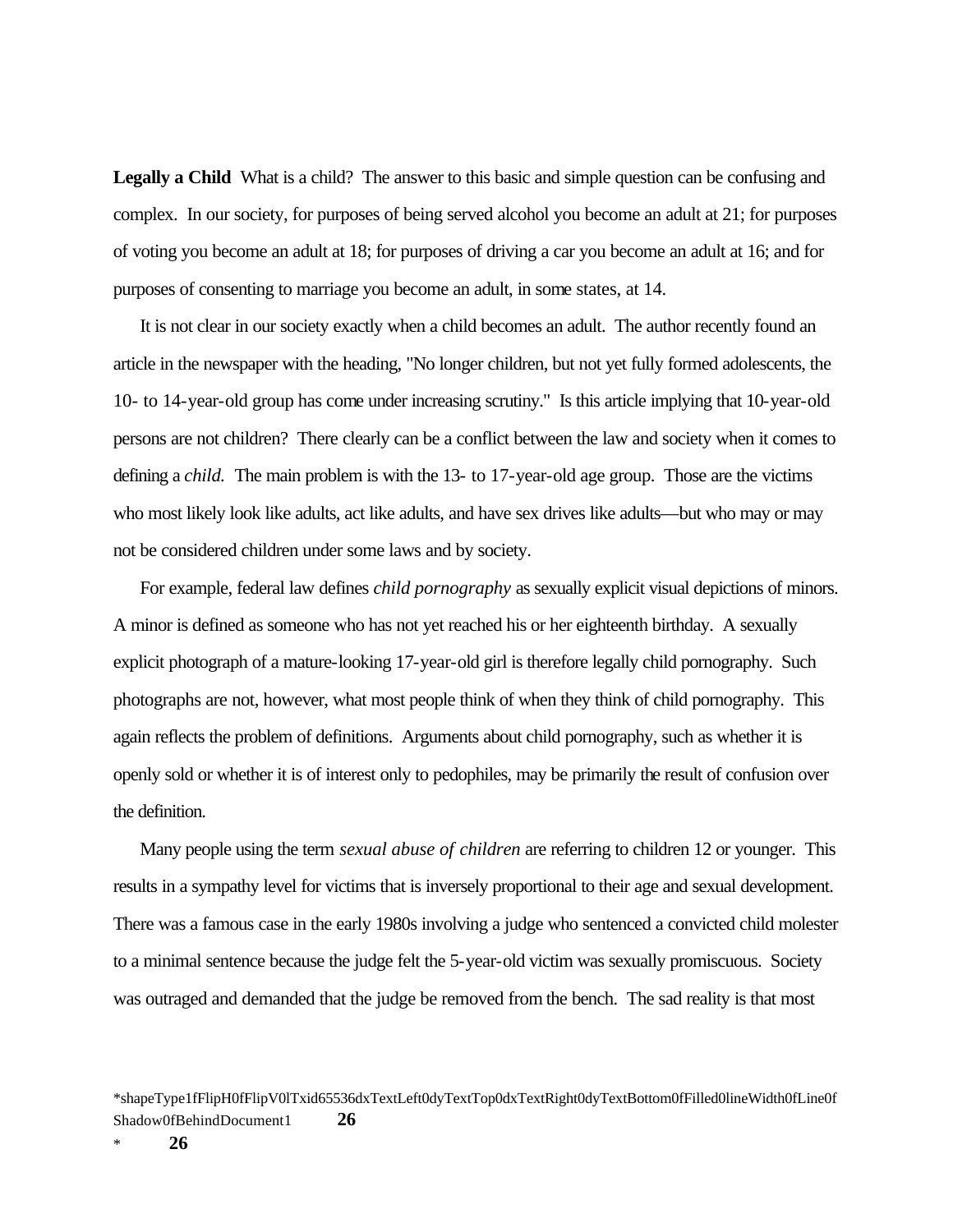people were outraged for the wrong reason—because they thought it was impossible for a 5-year-old child to be sexually promiscuous. Although not typical, it is possible for such a child to be sexually promiscuous. Of course, this is the *result* of abuse, not the cause. It should make no difference, however, whether or not the 5-year-old child was sexually promiscuous. It in no way lessens the offender's crime or responsibility. If you change the case slightly and make the victim 9 years old, does that make a difference? Most people would probably say no. If you change it again and make the victim 12 years old, many people would still say it makes no difference, but they might want to see a picture of the victim. If you change it again and make the victim 13, 14, 15, or 16 years old, the response of society and even the law would vary greatly.

Legal definitions of who is a child vary from state to state and even statute to statute when dealing with adolescent victims. Issues such as whether the victim consented or whether the offender was a guardian or caretaker are important legal considerations in such cases. It is confusing how the law determines consent when dealing with a 14-year-old boy seduced by a 55-year-old pedophile.

To determine who is a child, law enforcement officers must turn to the law. The penal code will legally define who is a child. But law enforcement officers must still deal with their own perceptions as well as those of the jury and society as a whole.

#### **Sexual Exploitation of Children**

Sexual exploitation is a form of victimization that goes beyond the dynamics of an offender, a victim, and a sexual act. *Sexual exploitation of children,* as the author uses the term, includes the dynamics of 1) child pornography, 2) child prostitution, and 3) child sex rings.

It is not relevant to confine the term to sexual acts within or outside the family because sexual exploitation of children can clearly occur in both cases. An incestuous father can be a collector and distributor of child pornography. A father molesting his own child can also simultaneously sexually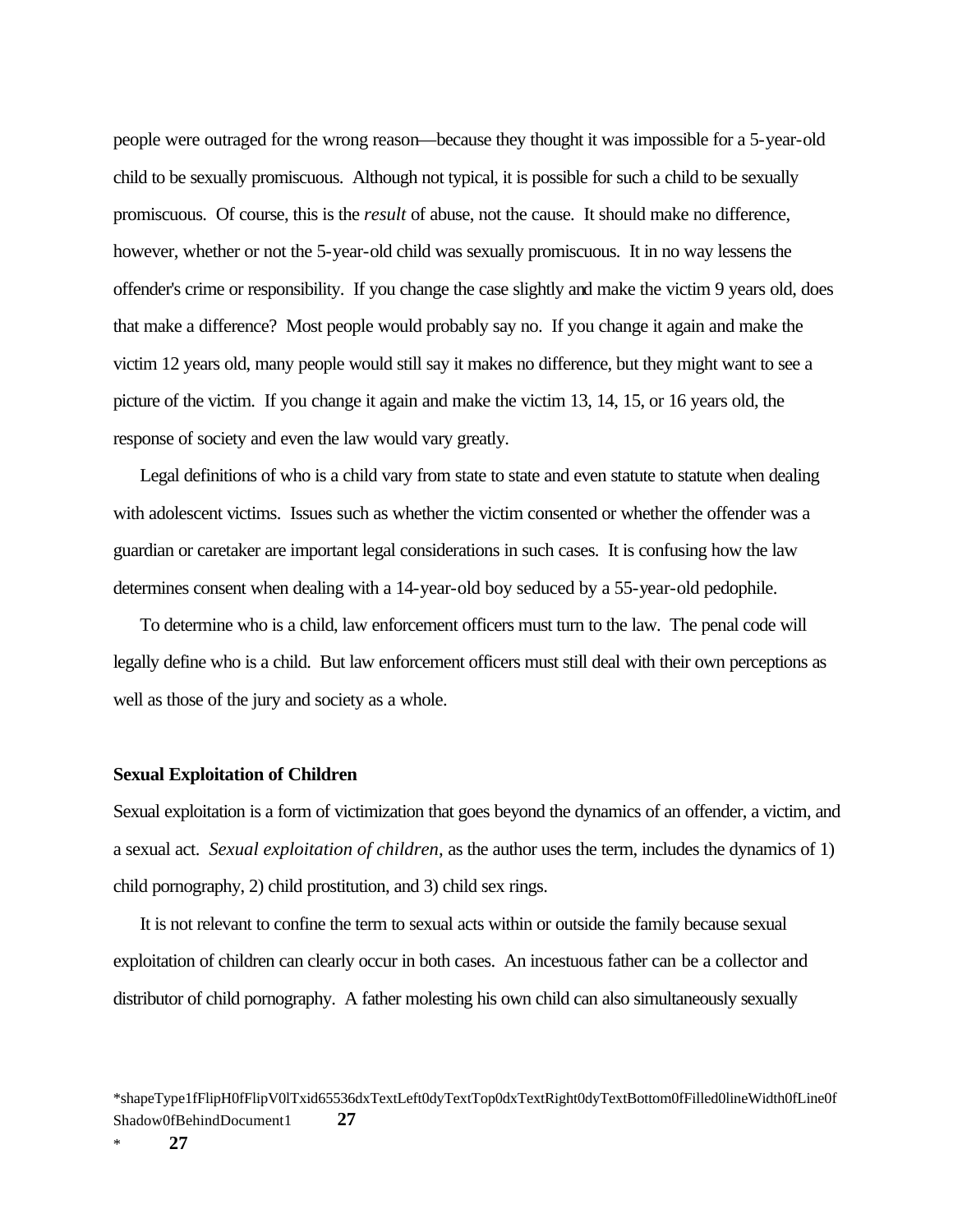abuse other children and thus operate a child sex ring. Not all sexually exploited children are sexually abused. For example, a child who has been surreptitiously photographed in the nude by a child molester has been sexually exploited but not necessarily sexually abused.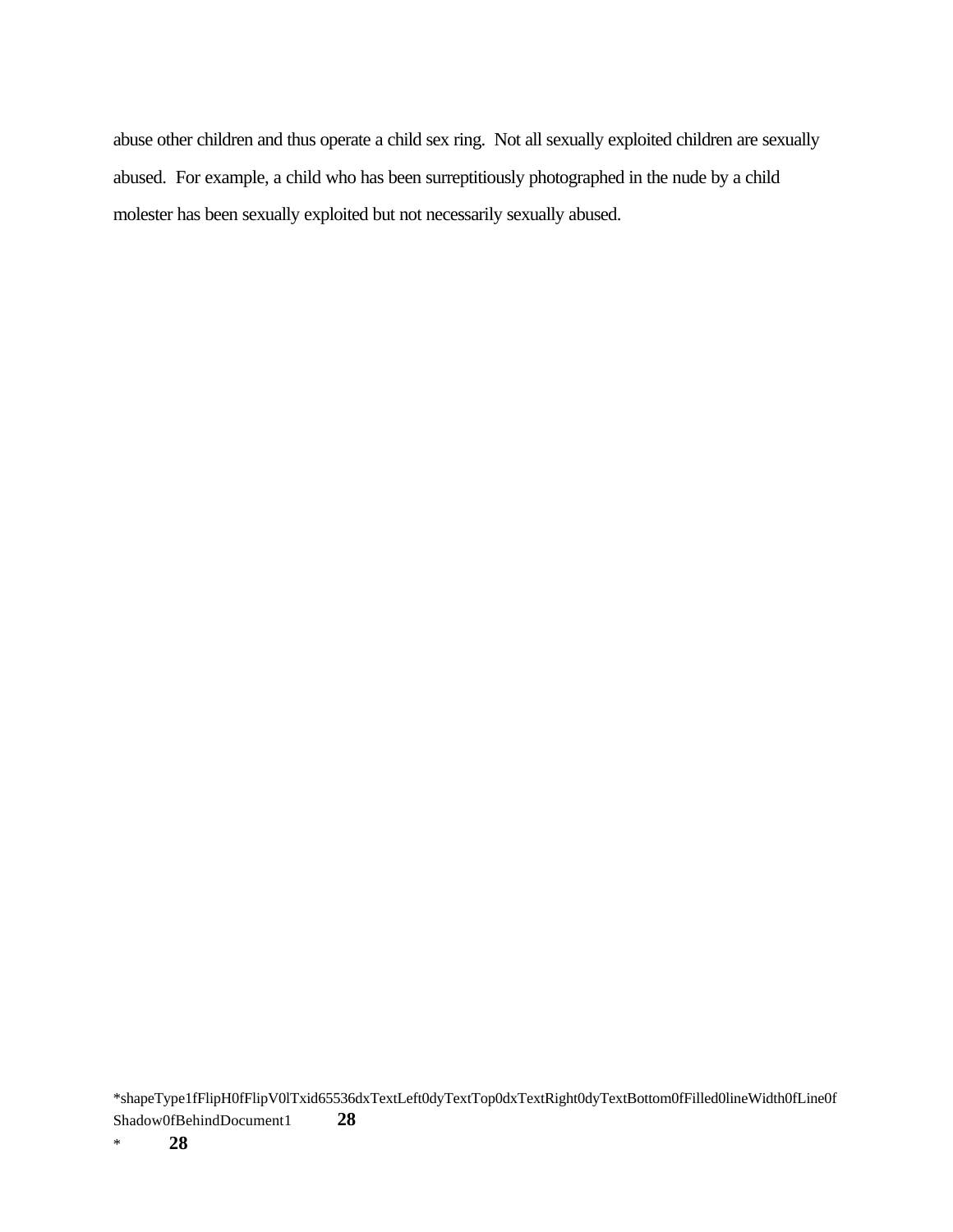#### **3. Child Sex Rings**

In this book, the term *child sex ring* is defined as one or more offenders simultaneously involved sexually with several child victims. As a rule of thumb, a child is defined as someone who has not yet reached his or her eighteenth birthday. Legal definitions, however, of what constitutes a child may vary from situation to situation and case to case and must be considered in any criminal investigation.

Child sex rings need not have a commercial component. In one case in which a teacher was convicted of sexually molesting several of his students, the author used the term *child sex ring* during a pre-sentence hearing. The defense attorney objected, stating that there was no evidence that his client had operated a sex ring. By definition, however, that is exactly what the teacher had operated. Just because the children were not bought and sold does not mean that it was not a sex ring.

A child sex ring does not necessarily mean group sex. Although that has happened in some cases, it is more likely that the offender is sexually interacting with the children one at a time. In a child sex ring, the offender has sex with other children before terminating the sexual relationship with prior victims. The various child victims being molested during a certain period of time usually know each other but may or may not know that the offender is having sex with the other children. Some may believe they are the only ones having a "special" relationship with the offender. Other victims may actually witness the sexual activity of the offender with other children. Offenders may have favorite victims that they treat differently than the other victims.

Many of the nation's child sexual abuse experts have little or no experience dealing with child sex ring cases. All their experience is with one-on-one intrafamilial incest cases. The investigation of child sex rings requires specialized techniques. The author has become convinced that the intrafamilial model for dealing with child sexual abuse has only limited application when dealing with multi-offender/multivictim child sexual exploitation cases.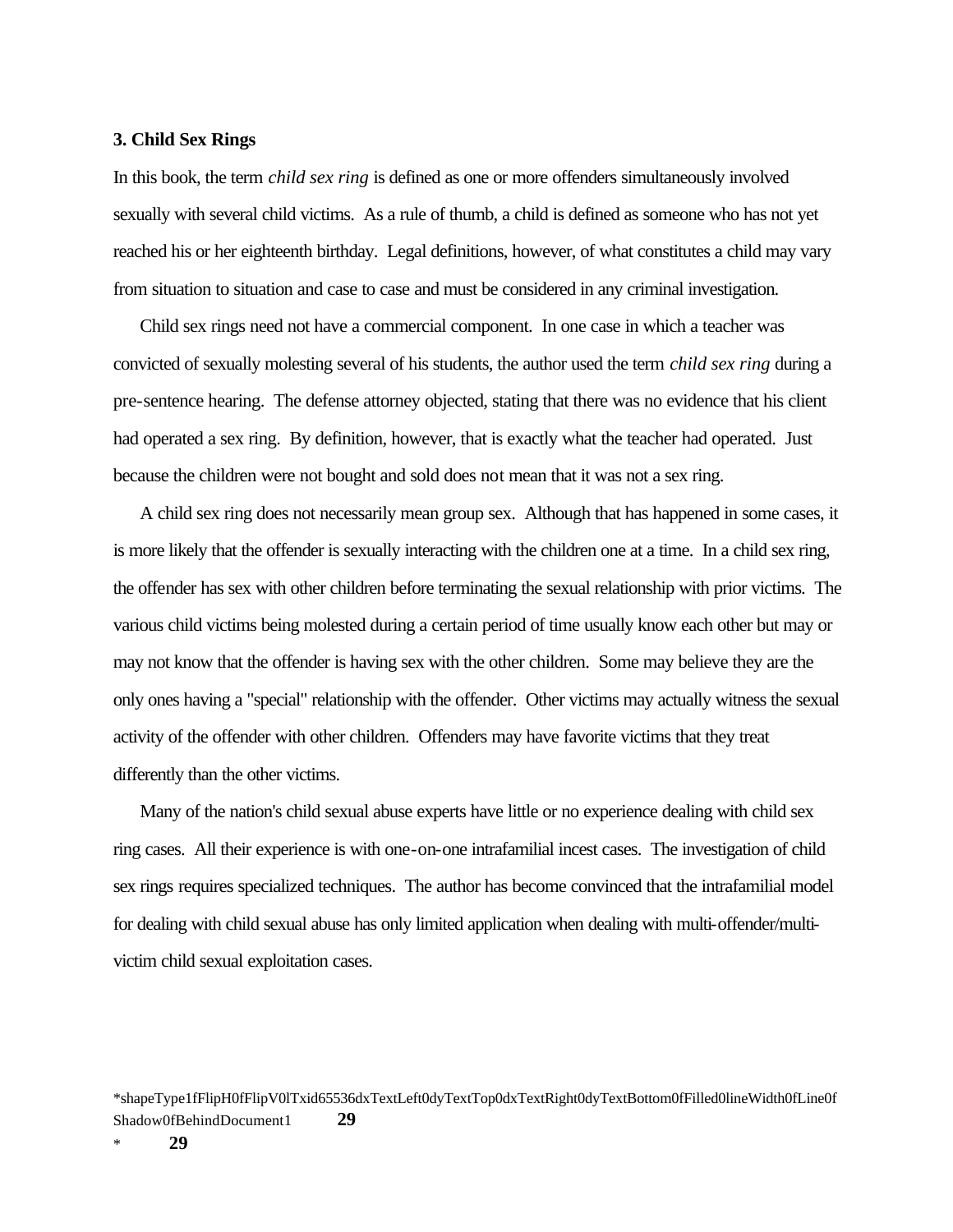In one case that the author was asked to evaluate, a military officer had sexually molested his daughter from shortly after birth to shortly before her seventh birthday. He was convicted and sent to prison. After several years he was released and is now living with his wife and daughter. When the author describes this case during a presentation, most people operating only from the intrafamilial perspective of child sexual abuse react with disgust or outrage to the notion that the offender is back in the home with the victim. Although that is of some concern to the author, it is minor compared with the author's concern for other young female children in the community where the offender now lives. Having reviewed and analyzed the offender's collection of child pornography and erotica, the author knows a great deal about this man's sexual fantasies and desires. His daughter is now too old to be a preferred sexual partner. Those who focus on intrafamilial abuse rarely think of the danger to other children in the community because, in their minds, intrafamilial offenders molest only their own children.

#### **Dynamics of Child Sex Rings**

Child sex rings have many dynamics different from "typical" intrafamilial abuse cases.

**Multiple Victims** Interaction among the multiple victims is one major difference. In intrafamilial cases, the sexual activity is usually a secret that the victim has discussed with no one until disclosure takes place. Suspected victims of child sex rings are more often interviewed as a result of discovery by others rather than voluntary disclosure by the victim. This significantly changes the nature of these interviews. In addition, in a child sex ring there are multiple victims whose interactions, *before* and *after* discovery, must be examined and evaluated.

**Multiple Offenders** Interaction among multiple offenders is a second major difference. Offenders sometimes communicate with each other and trade information and material. Offender interaction is an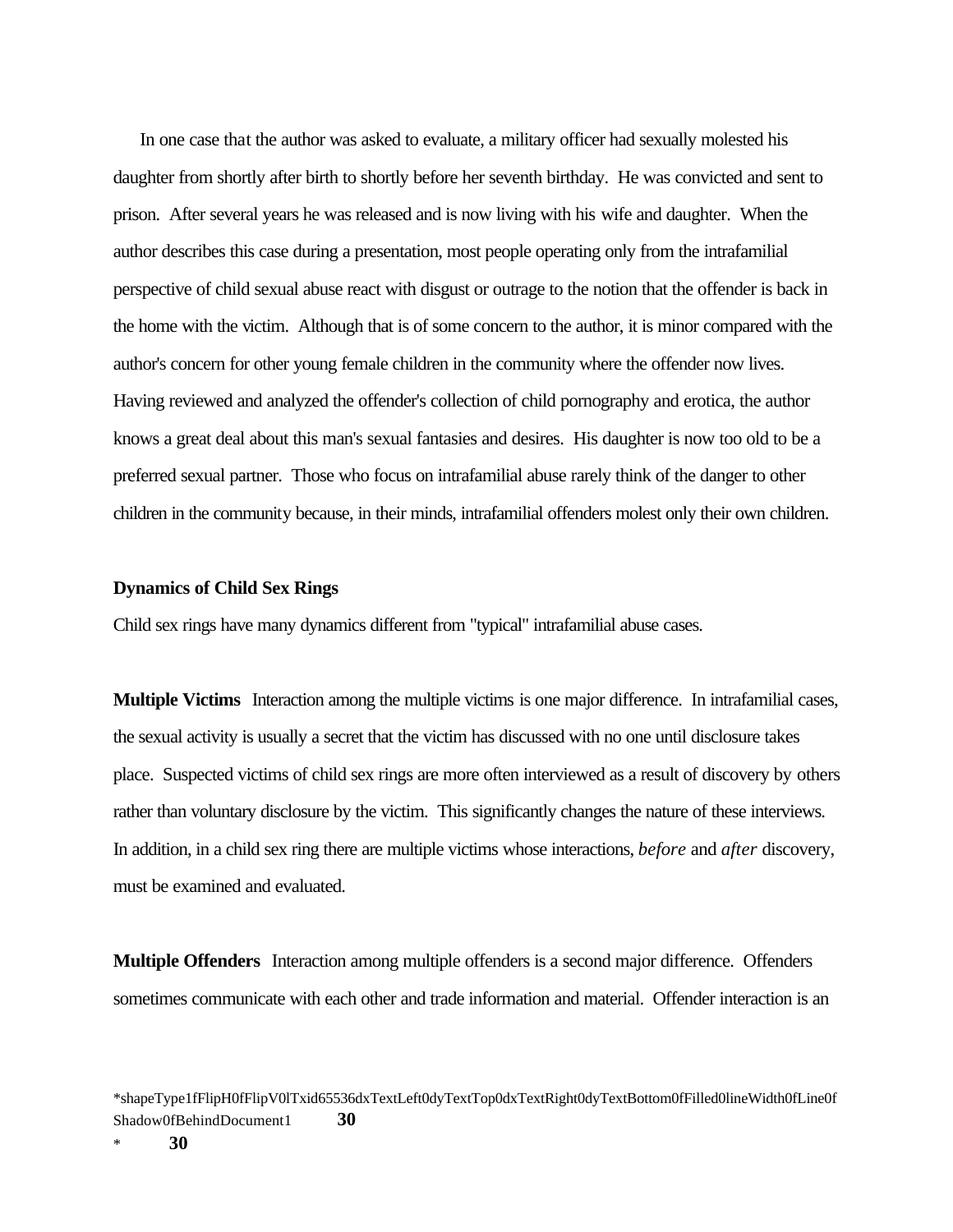important element in the investigation of these cases. The existence of multiple offenders can be an investigative difficulty, but it can also be an advantage. The more offenders involved, the greater the odds that there is a weak link who can be used to corroborate the alleged abuse.

**The Victim's Parents** The role of the child victim's parents is a third major difference between child sex rings and intrafamilial child sexual abuse. In intrafamilial cases there is usually an abusing and a nonabusing parent. In such cases, a nonabusing mother may protect the child, pressure the child not to talk about the abuse, or persuade the child to recant the story so that the father does not go to jail. Dealing with these dynamics is important and can be difficult.

Since parents are usually not the abusers in child sex ring cases, their role is different. It is a potentially serious mistake, however, to underestimate the importance of their role. Their interaction with their victimized child can be crucial to the case. If the parents interrogate their children or conduct their own investigation, the results can be damaging to the proper investigation of the case. It is also possible that a child sexually exploited in a sex ring also was or is sexually, physically, or psychologically abused at home.

**Gender of the Victim** The gender of the victim is the fourth major difference between intrafamilial and sex ring cases. In a recent study, Dr. Gene Abel found that two thirds of all victims molested outside the home were boys. Unlike intrafamilial sexual abuse, in which the most common reported victim is a young female, in child sex rings we are often dealing with the adolescent boy victim.

#### **Types of Child Sex Rings**

After many years of evaluating and analyzing child sex ring cases, the author has identified two major patterns or types of child sex ring cases: *historical child sex rings* and *multidimensional child sex* 

\*shapeType1fFlipH0fFlipV0lTxid65536dxTextLeft0dyTextTop0dxTextRight0dyTextBottom0fFilled0lineWidth0fLine0f Shadow0fBehindDocument1 **31**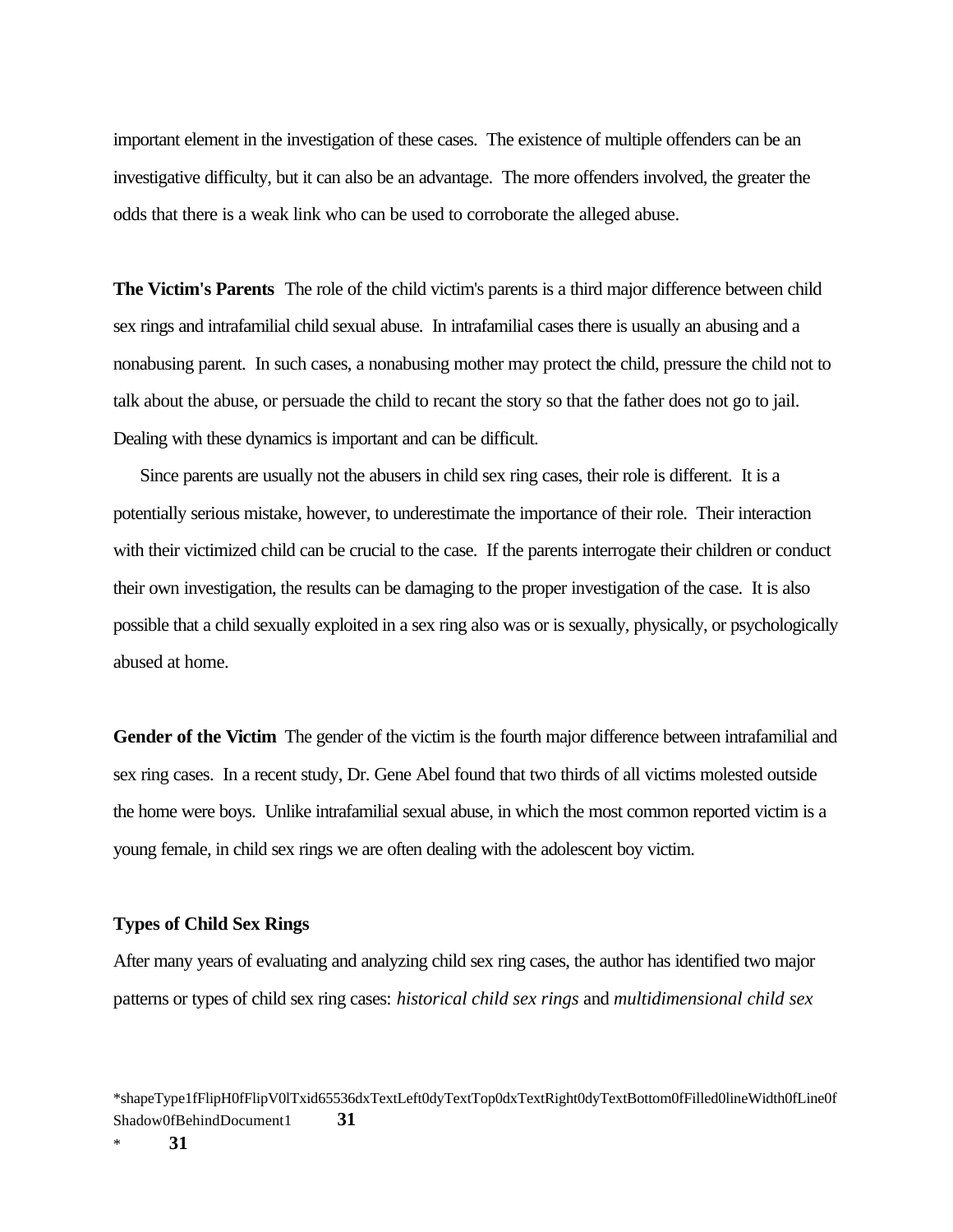*rings.* These terms were adopted because they give a descriptive and generic name to each type of case yet avoid such loaded labels as "traditional" or "ritualistic" or "satanic" child sexual abuse and exploitation. Historical child sex rings are described in Chapter 4; multidimensional child sex rings are described in Chapter 5. Investigative techniques particular to each type of child sex ring are described in Chapter 6.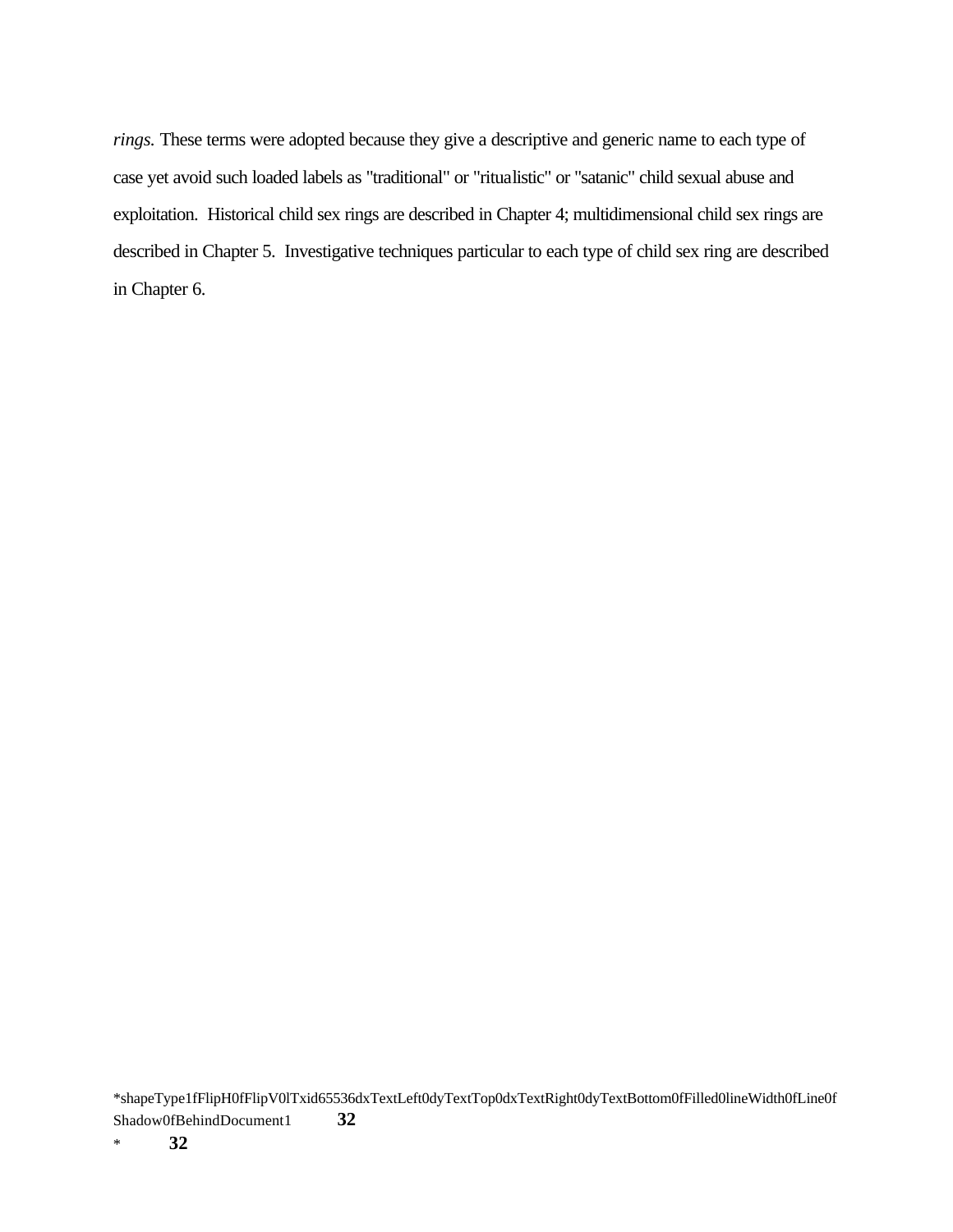#### **4. Historical Child Sex Rings**

The term *historical child sex ring* is now used to refer to what the author previously called a *child sex ring*. In her 1984 book, *Child Pornography and Sex Rings,* Dr. Ann W. Burgess set forth the dynamics of such child sex rings. Dr. Burgess's research identified three types of child sex rings: solo, transition, and syndicated. In the solo ring, the offender keeps the activity and photographs completely secret. Each ring involves one offender and multiple victims. In the transition ring, offenders begin to share their experiences, pornography, or victims. Photographs and letters are traded and victims may be tested by other offenders and eventually traded for their sexual services. In the syndicated ring, a well-structured organization recruits children, produces pornography, delivers direct sexual services, and establishes an extensive network of customers.

Some have begun to refer to child sex rings as multi-offender/multi-victim cases. An historical child sex ring can involve a daycare center, a school, a scout troop, a Little League team, or neighborhood children. It can also involve marriage as a method of access to children, intrafamilial molestation of children, and the use of family children to attract other victims.

In contrast to the confusion and lack of corroboration characteristic of multidimensional child sex ring cases, there is much we know about historical child sex ring cases. The information is welldocumented by law enforcement investigation and is based on the author's involvement in hundreds of these cases. The investigation of these cases can be challenging and time consuming; once, however, a law enforcement agency understands the dynamics and is willing to commit the manpower and resources, it can be easier in these cases to obtain convictions than in one-on-one intrafamilial cases.

#### **Characteristics of Historical Child Sex Rings**

Historical child sex ring cases have the general characteristics described below.

\*shapeType1fFlipH0fFlipV0lTxid65536dxTextLeft0dyTextTop0dxTextRight0dyTextBottom0fFilled0lineWidth0fLine0f Shadow0fBehindDocument1 **33**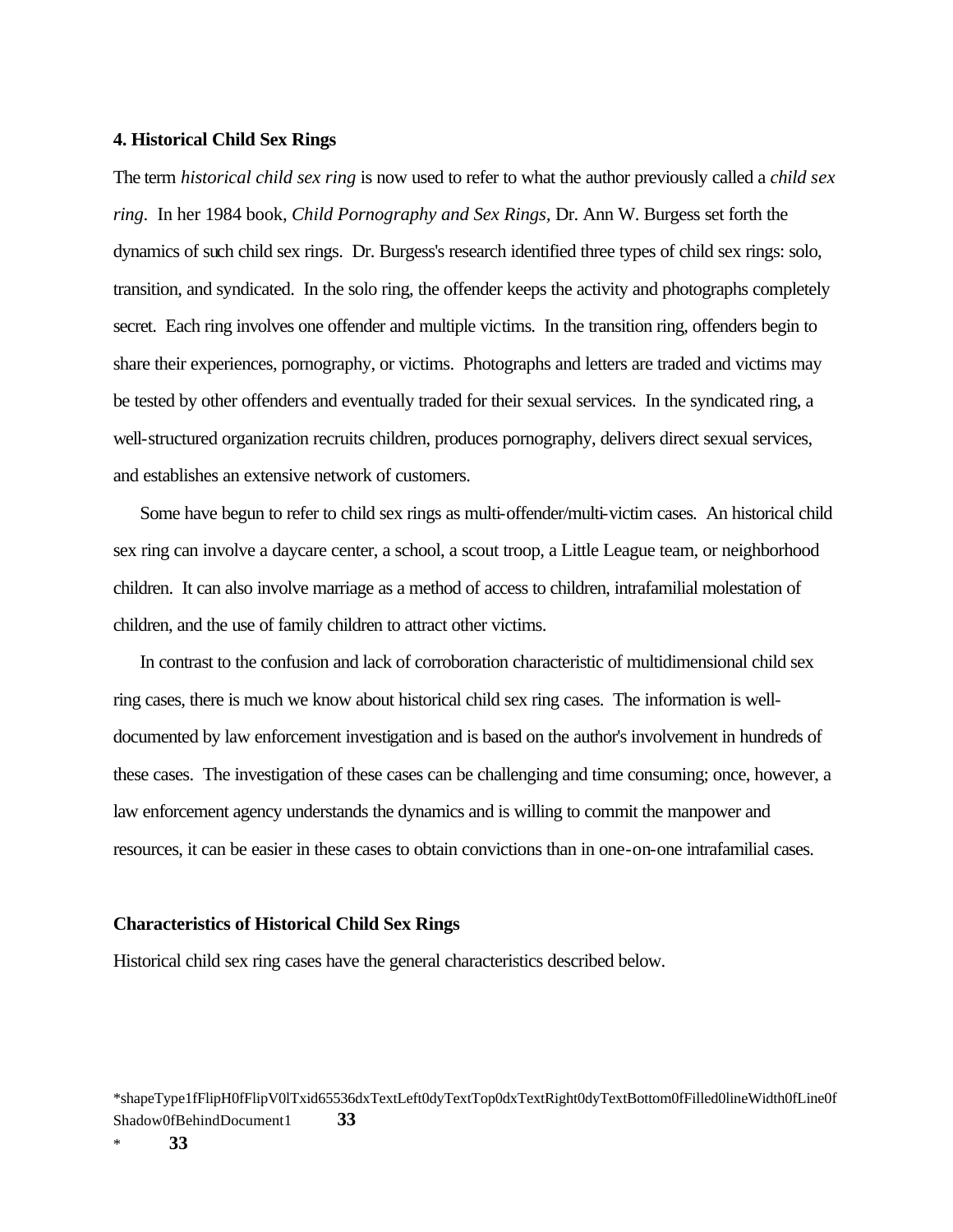**Male Offenders** As many as 95 percent or more of the offenders in these cases are male. Even in those few cases where there is a female offender, she will most likely have one or more male accomplices who are the ringleaders.

**Preferential Molesters** Most of the offenders in these cases are true pedophiles, or preferential child molesters. (For a complete description of the preferential child molester, *see Child Molesters: A Behavioral Analysis,* listed in References.) Most of the preferential molesters will be in the seduction pattern of behavior. The main characteristics of preferential child molesters are multiple victims, access to children, and collection of child pornography and/or child erotica.

**Male Victims** As many as 66 percent or more of the victims in these cases are male. Most of these males are boys between the ages of 10 and 16.

**Sexual Motivation** Although preferential child molesters frequently claim that sex is only a small part of their "love" for children, the fact is that when the sexual attraction is gone, the relationship is essentially over. Their primary reason for interacting with the children is to have sex. This is not to say, however, that sex is their only motivation. Some preferential child molesters care about children.

**Child Pornography and Child Erotica** Preferential child molesters almost always collect child pornography and/or child erotica. *Child pornography* can be defined as the sexually explicit visual depiction of a minor, including sexually explicit photographs, negatives, slides, magazines, movies, or videotapes. *Child erotica* (pedophile paraphernalia) can be defined as any material, relating to children, that serves a sexual purpose for a given individual. Some of the more common types of child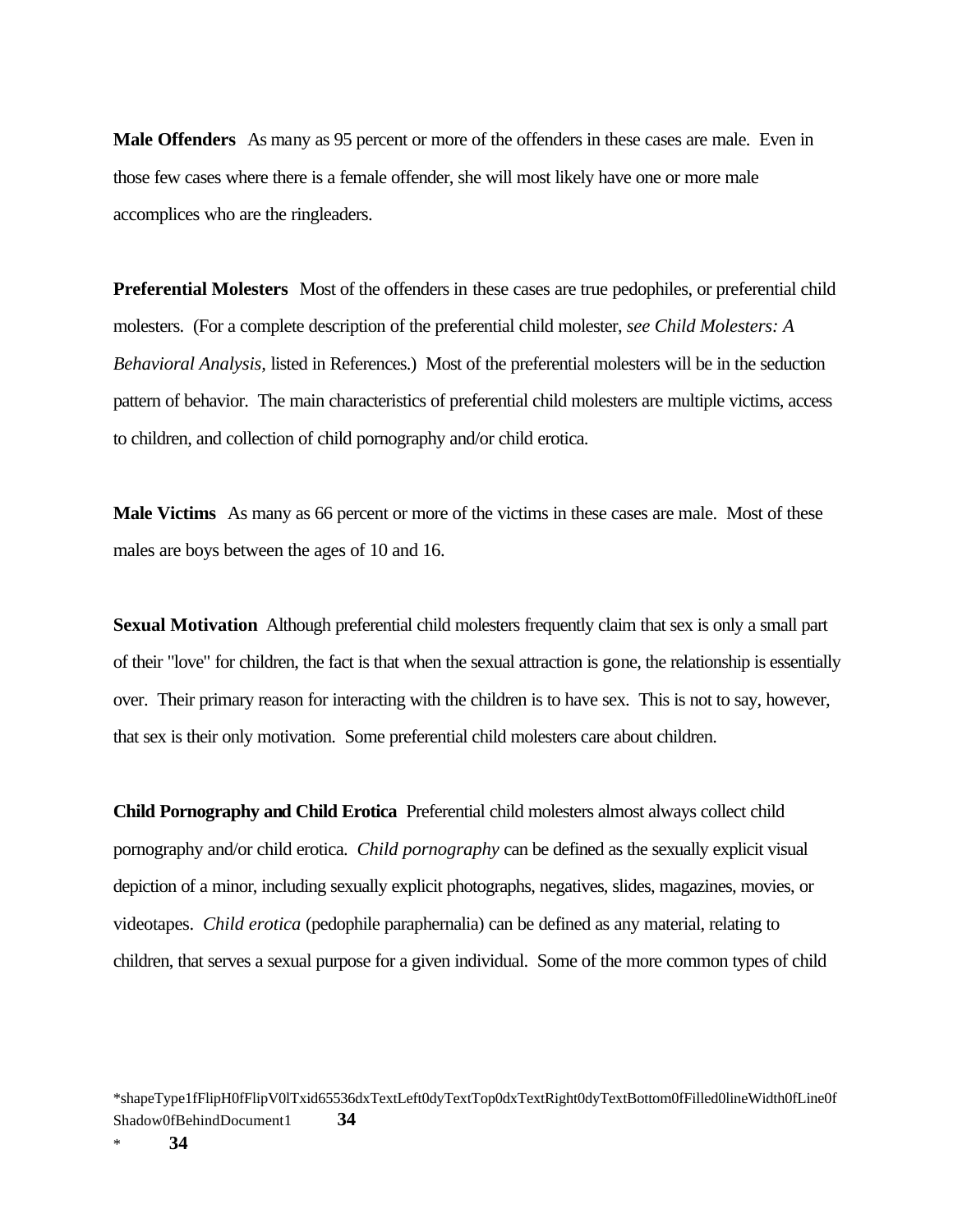erotica include toys, games, drawings, fantasy writings, diaries, souvenirs, sexual aids, manuals, letters, books about children, psychological books on pedophilia, and ordinary photographs of children.

The preferential child molester's motivations for collecting the material are that it fuels his sexual fantasies, validates his behavior, and is a souvenir of his relationship with the child. Many preferential child molesters do not possess commercial child pornography because it is difficult to obtain in the United States. The preferential child molester who is operating a child sex ring is very likely to have sexually explicit and nonsexually explicit visual depictions of the victims.

**Control Through Seduction** Child molesters control their victims in a variety of ways. In the historical child sex ring, they control them primarily through the seduction process, seducing their victims with attention, affection, kindness, and gifts until they have lowered the victims' inhibitions and gained their cooperation and "consent."

### **Offender Strategies**

**Control** Maintaining control is very important in the operation of a child sex ring. It takes a certain amount of skill and cunning to maintain a simultaneous sexual relationship with multiple partners. It is especially difficult if you have the added pressure of concealing illegal behavior. In order to operate a child sex ring, an offender has to know how to control and manipulate children.

As stated above, control is primarily maintained through attention, affection, and gifts—part of the seduction process. Preferential child molesters seduce children the same way that adults seduce one another. The major difference, however, is the disparity between the adult authority of the child molester and the vulnerability of the child victim. This is especially important if the child molester is a prestigious authority figure, such as a teacher, police officer, priest, scout leader, and so on.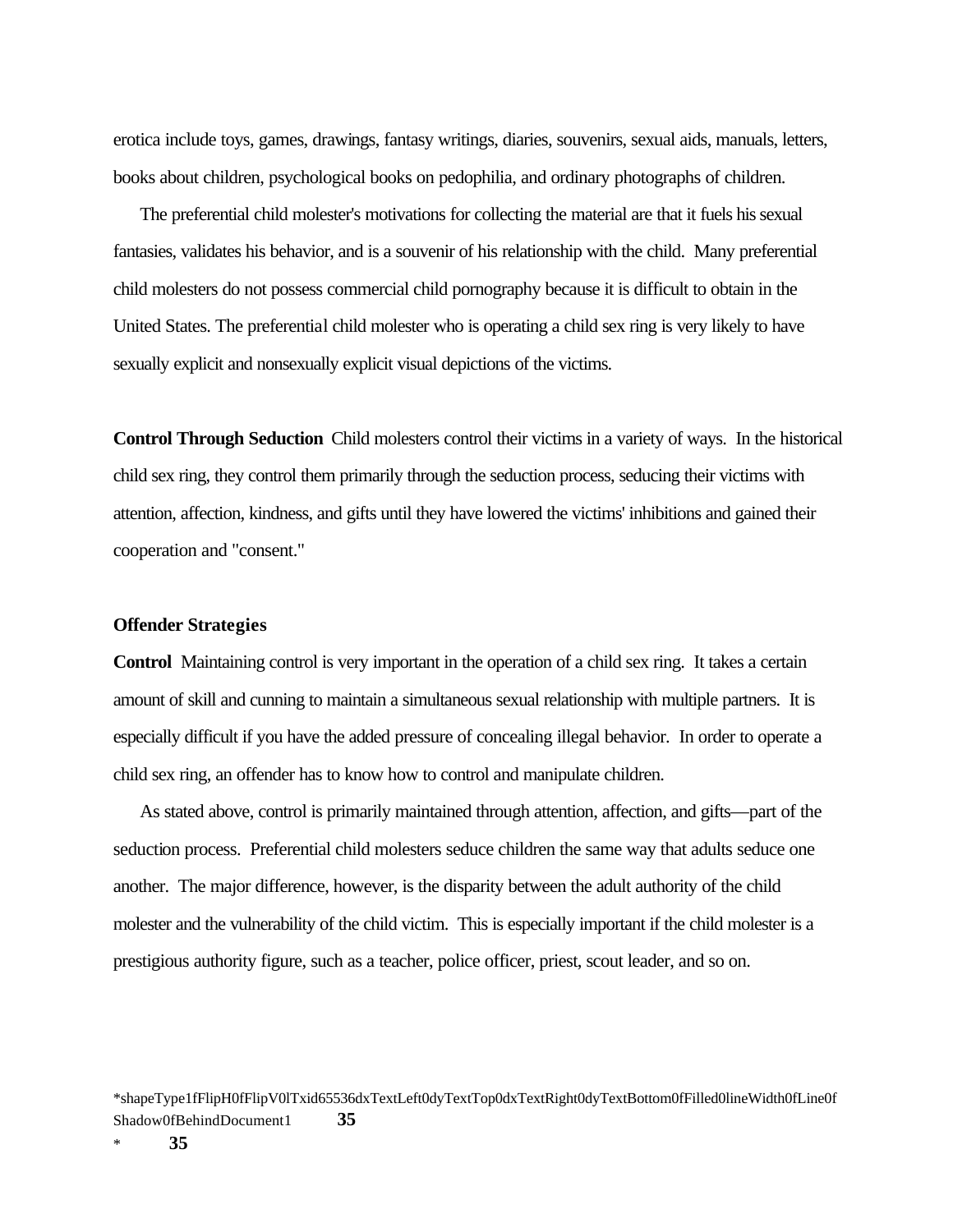**The Seduction Process** The seduction process begins when the preferential child molester sees a potential victim who fits his age and gender preferences. It may be a 6-year-old girl or a 14-year-old boy. Child molesters, however, can and do have sex with children and sometimes adults who do not fit their preferences. A child molester may be experimenting or may be unable to find a child who fits his preference. Child molesters who prefer adolescent boys sometimes become involved with adolescent girls as a method of arousing or attracting the boys.

The offender's next step in the seduction process is to gather information about the potential victim. This may involve nothing more than a ten-minute spot evaluation of the child's demeanor, personality, dress, and financial status. Through practice, many child molesters have developed a real knack for spotting vulnerable victims. Other preferential child molesters may have access to school, medical, or court records. These records could be valuable in determining a child's interests or vulnerabilities. Almost any child can be seduced, but the most vulnerable children are those who come from broken homes or who are victims of emotional neglect.

The seduction process takes place over time. The offender who is operating a sex ring has many other victims. He is willing to put in the time it takes to seduce a child. It may take a few minutes or a few years. Some molesters may even start grooming a potential victim long before the child has reached his age preference.

In addition to seducing his child victims, sex ring operators sometimes "seduce" the victim's parents, gaining their trust and confidence so that they will allow him free access to their children. A favorite target victim is a boy living with a single mother. The offender will sometimes pretend romantic interest in the mother or express a desire to be a father figure for her child. He may even marry her or move in with her. The relationship with the mother can be used as a cover for his interest in children, and her child can be used as bait to lure or gain access to other children. Most parents, for example, would not be reluctant to allow their child to go on an overnight trip with the "father" of one of their child's friends.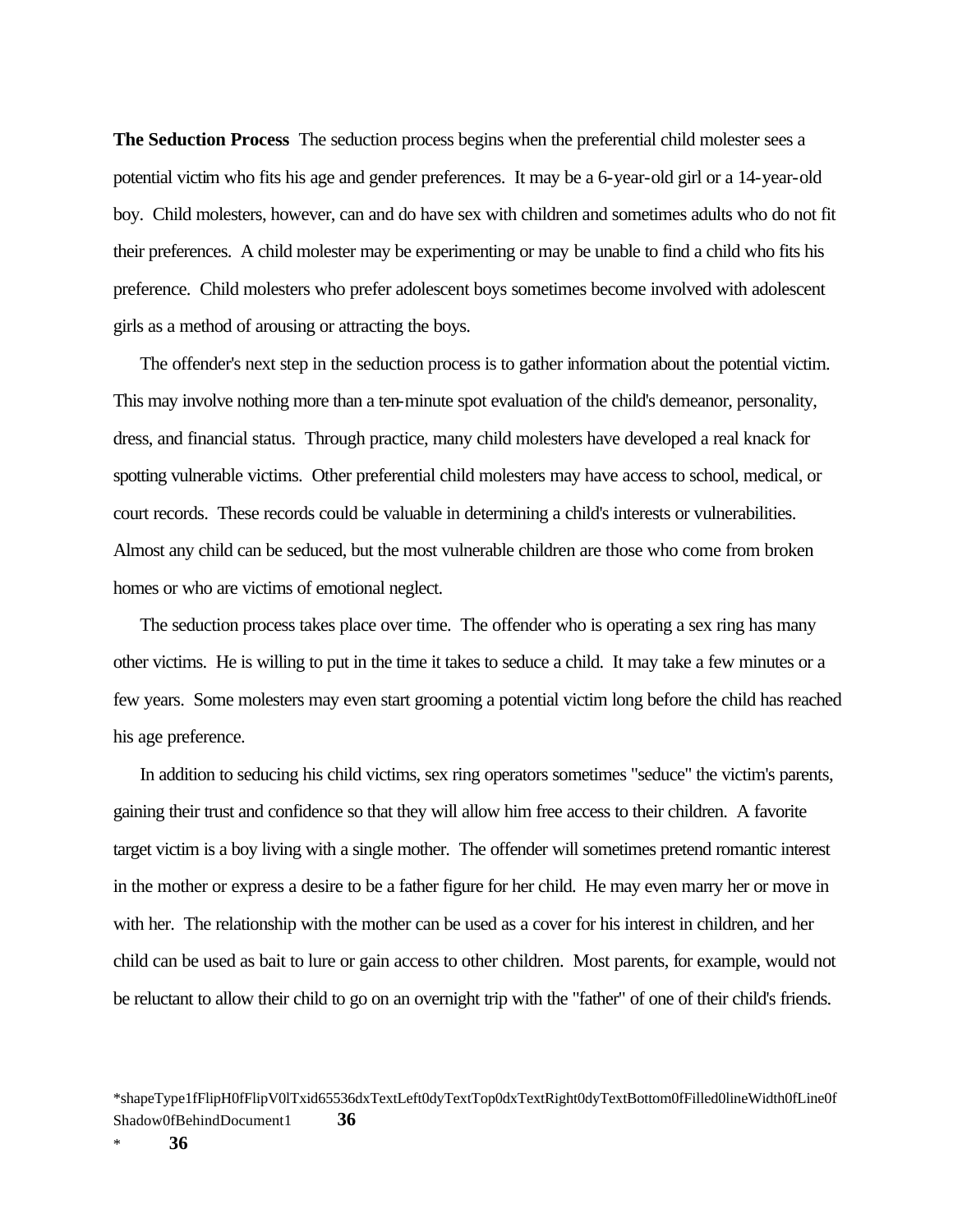In this case, however, the man in question is not the child's father or even the stepfather. He is just a man who lives with the mother. Once a molester has put in the time and effort to seduce a child, he will be very reluctant to give up access to the child until he is finished with the child.

The true pedophile or preferential child molester often possesses an important talent in the seduction process: his ability to identify with children. He knows the "in" games, toys, television shows, and movies. He is skilled at recognizing and then temporarily filling the emotional and physical needs of children. This is why such offenders can be the Big Brother of the Year, the most popular teacher, or the best soccer coach. They are sometimes described as "pied pipers" who simply attract children. This is not to say that in some cases children will not sense that some adult is "weird" or has a "problem" before other adults recognize it.

The essence of the seduction process is the offender providing attention, affection, and gifts to the potential victim. Gifts and financial incentives are important, especially for kids from lower socioeconomic backgrounds, but attention and affection are the real key. How do you tell a child not to respond to attention and affection? All children crave it, but especially children who are not getting it at home. Moreover, because the offender is interested only in short-term gain, he may allow his victims to "break the rules"—play basketball or football in the house, drink alcohol, use drugs, or view pornography. The homes of many preferential child molesters are miniature amusement parks filled with games, toys, and athletic equipment appealing to children of his age preference.

The typical adolescent boy is easily sexually aroused, sexually curious, sexually inexperienced, and somewhat rebellious. All these traits combine to make the adolescent boy one of the easiest victims of seduction. An adolescent boy with emotional and sexual needs is no match for a 50-year-old man with an organized plan. Yet, adult offenders who seduce them and the society that judges them continue to claim that these victims "consented." The result is a victim who feels responsible for his abuse and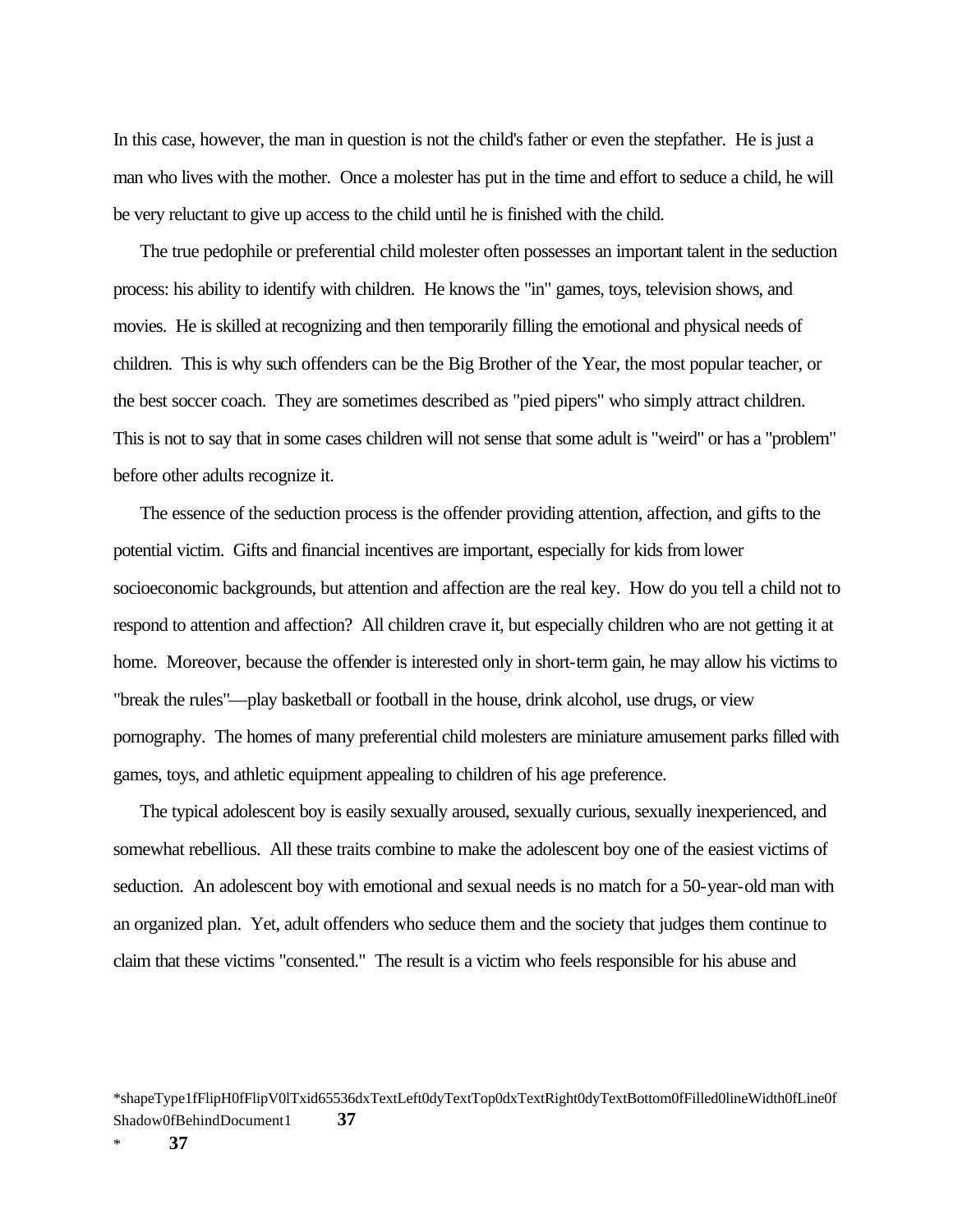embarrassed about his actions. Once a victim is seduced, each successive sexual incident becomes easier and quicker. Eventually, the child victim may even take the initiative in the seduction.

The next step in the seduction process is the lowering of inhibitions. It is easy to be judgmental toward victims when you look at only the end product of their seduction. At the beginning of the relationship, the child is looking for friendship, emotional support, a job, or just some fun. The lowering of sexual inhibitions is usually done so gradually and skillfully that the victim does not realize he or she is a victim until it is too late. It may begin with simple affection: a kiss on the cheek, a pat, a hug. It may progress to talking about sex, wrestling on the floor, hide-and-seek in the dark, working out with weights, strip poker, swimming nude in the pool. The introduction of photography or video cameras during this process is common. Innocent pictures progress to pictures of the "fun and games," which progress to nude or partially nude pictures, which then escalate into sexually explicit pictures.

Most preferential child molesters usually work towards a situation in which the child has to change clothing, or spend the night, or both. If the child molester achieves either of these two objectives, the success of the seduction is almost assured. The objectives of changing clothes can be accomplished by such ploys as squirting with the garden hose, turning up the heat in the house, exercising, taking a bath or shower, physical examination of the child, or swimming in a pool. Spending the night with the child is the best way for the sexual activity to progress.

Sexual activity can begin with conversation about sex. The sexual activity can progress to fondling while wrestling, playing hide-and-seek in the dark, drying the child with a towel, massaging an injury, playing a physical game, or cuddling in bed. Adult pornography is frequently left out for the children to "discover."

A collection of adult pornography is very effective in sexually arousing and lowering the inhibitions of adolescent boys. This is the primary reason why preferential child molesters collect adult pornography. Some of them may even attempt to use this collection as proof that they do not have a sexual preference

\*shapeType1fFlipH0fFlipV0lTxid65536dxTextLeft0dyTextTop0dxTextRight0dyTextBottom0fFilled0lineWidth0fLine0f Shadow0fBehindDocument1 **38**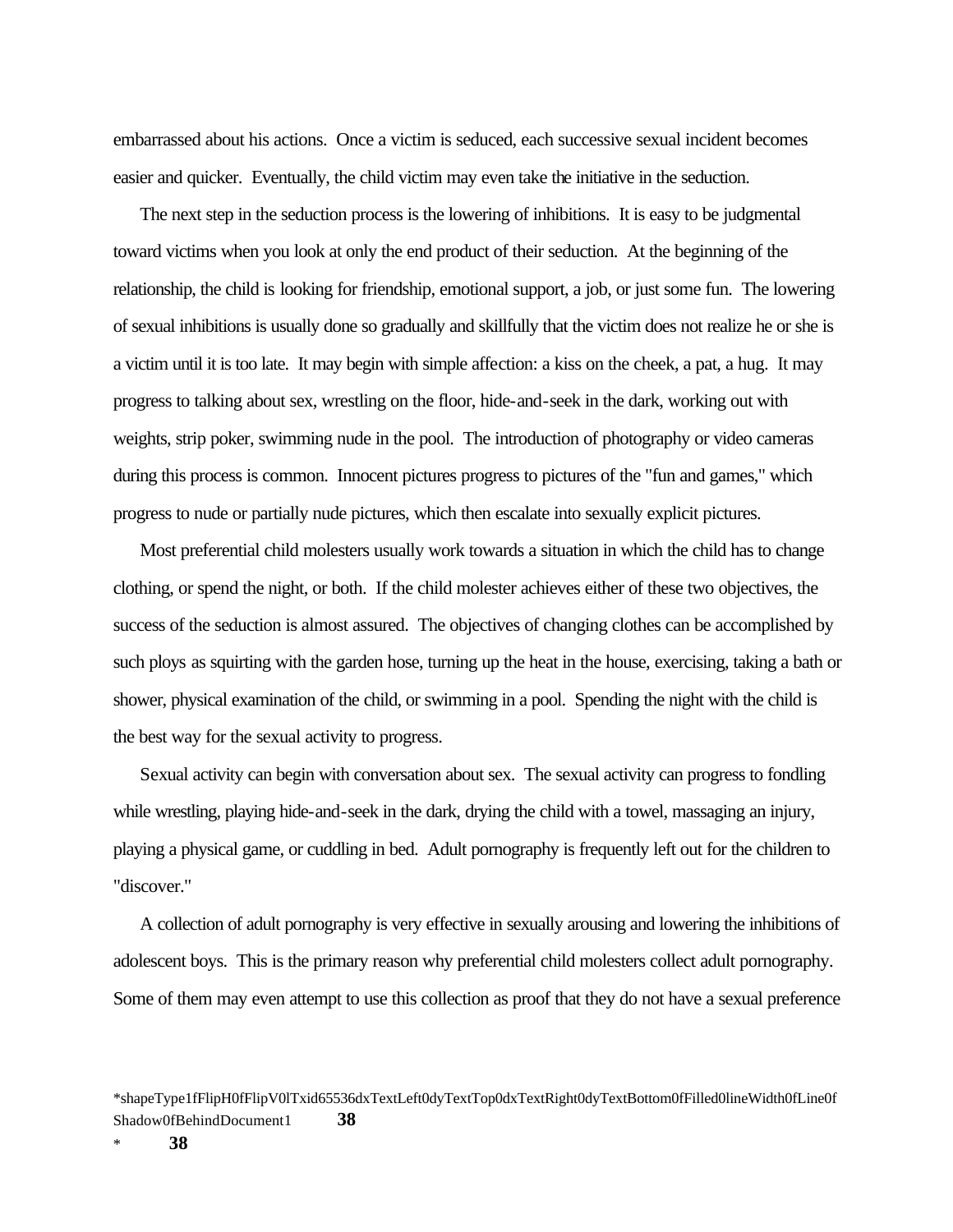for children. Alcohol and drugs are also used, especially with adolescent boys, to lower inhibitions. By the time the victims realize what is going on, they are in the middle of it and ashamed of their complicity. They did not "say no, yell, and tell."

**Operation of the Historical Child Sex Ring** The operation of a child sex ring is dynamic and ever changing. It is like a pipeline. At any given moment there are victims being recruited, victims being seduced, victims being molested, and victims being let go, or "dumped." For most preferential child molesters, it is easy to recruit, seduce, and molest the victims. It is difficult to let the victims go without their turning against you and disclosing the abuse.

The offenders control the victims once they are in the pipeline through a combination of bonding, competition, and peer pressure. Most children, especially adolescent children, want to be a part of some peer group. Any offender operating a sex ring has to find a way to bind the victims together. Some offenders use an existing structure such as a scout troop, a sports team, or school club. Other offenders create their own group, such as a magic club, computer club, or religious cult. Some offenders just make up a name and establish their own rules and regulations. They may call themselves the "88 Club" or the "Winged Serpents." In recent years, several offenders have used satanism and the occult as a bonding and controlling mechanism.

Competition, sometimes focusing on sexual acts, is also an effective control technique. Victims may compete over who can do an act first or longest. A series of sexual acts may result in some special reward or recognition. The offender may use peer pressure to control his victims, and the boys will enforce the rules on each other. No victim wants to be the one to ruin it for anyone else, and each victim may think he or she is the offender's "favorite." All these techniques simply capitalize on the developmental needs of children.

\*shapeType1fFlipH0fFlipV0lTxid65536dxTextLeft0dyTextTop0dxTextRight0dyTextBottom0fFilled0lineWidth0fLine0f Shadow0fBehindDocument1 **39**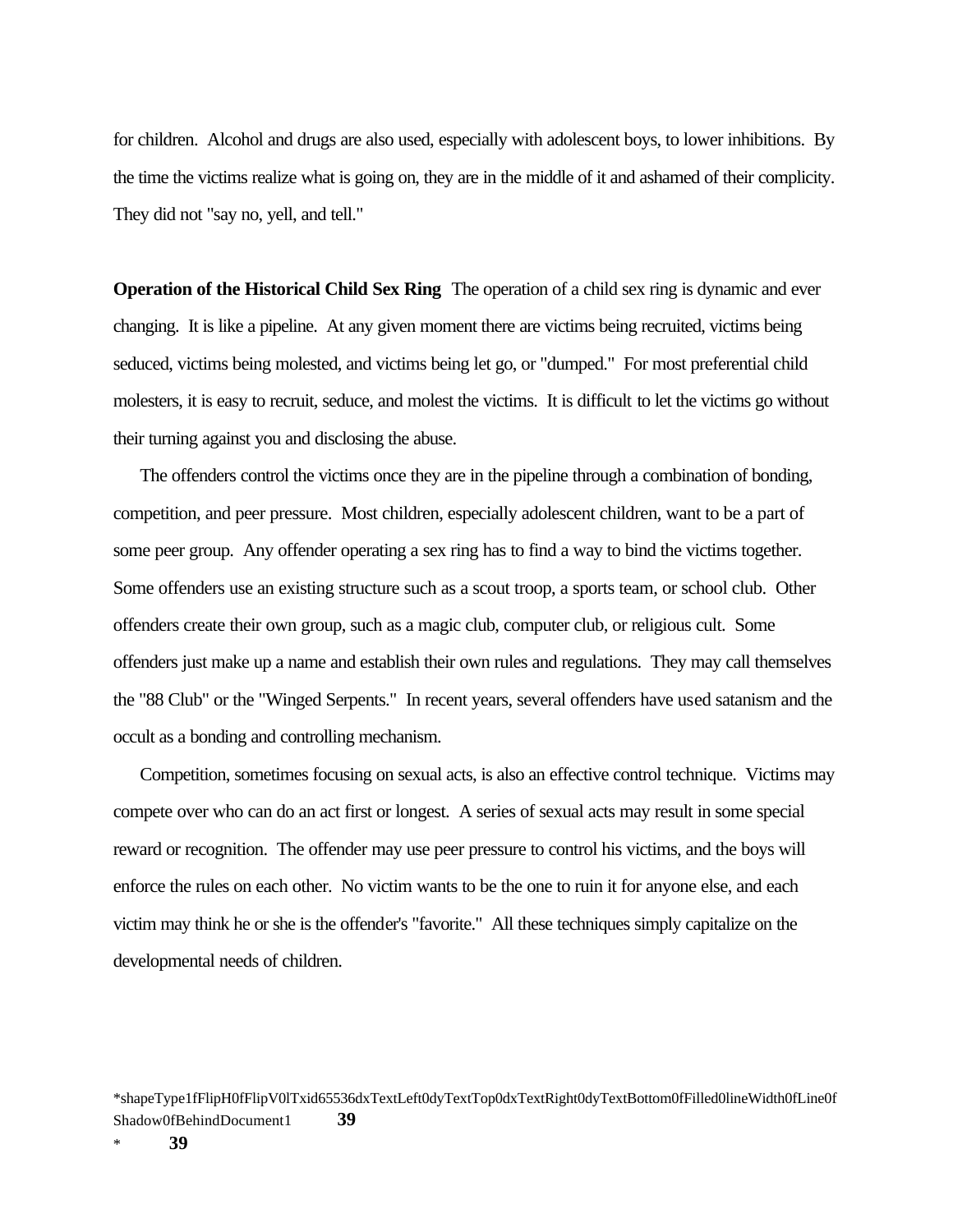Violence, threats of violence, and blackmail are most likely used by the offender when pushing a victim out or attempting to hold onto a still-desirable victim who wants to leave. Sexually explicit notes, audiotapes, videotapes, and photographs are effective insurance for a victim's silence. Victims worried about disclosure of illegal acts, such as substance abuse, joyriding, petty thefts, and vandalism are also subject to blackmail. Many victims, however, are most concerned over disclosure of (and therefore more likely to deny) engaging in sex for money, bizarre sex acts, homosexual acts in which they were the active participant, and sex with other victims. In child sex rings, not only does the offender have sex with the child but, in some cases, the children have sex with each other. While children may admit that they were forced by the offender to perform certain acts with him, they find it hard to explain sexual experiences with other children. Therefore, they frequently deny such activity. One offender told the author that if you select your victims properly and seduce them properly, the secret takes care of itself.

When trying to push a victim out the end of the pipeline, the offender may pass the child to another pedophile who prefers older children. The victim now enters a new pipeline as a preseduced victim.

**Offender-Victim Bond** Because victims of historical sex rings have been carefully seduced and often do not realize they are victims, they repeatedly and voluntarily return to the offender.

Society and the criminal justice system have a difficult time understanding this. If a boy is molested by his neighbor, teacher, or priest, why does he allow it to continue? Most likely, he does not realize he is a victim. Some victims are willing to trade sex for attention and affection. The sex itself might even be enjoyable. The offender may be treating them better than anyone has ever treated them. They may not realize they are victims until the offender pushes them out. Then they realize all the attention, affection, and gifts were just part of the master plan to use and exploit them. This may be the final blow for a troubled child who has had a traumatic life.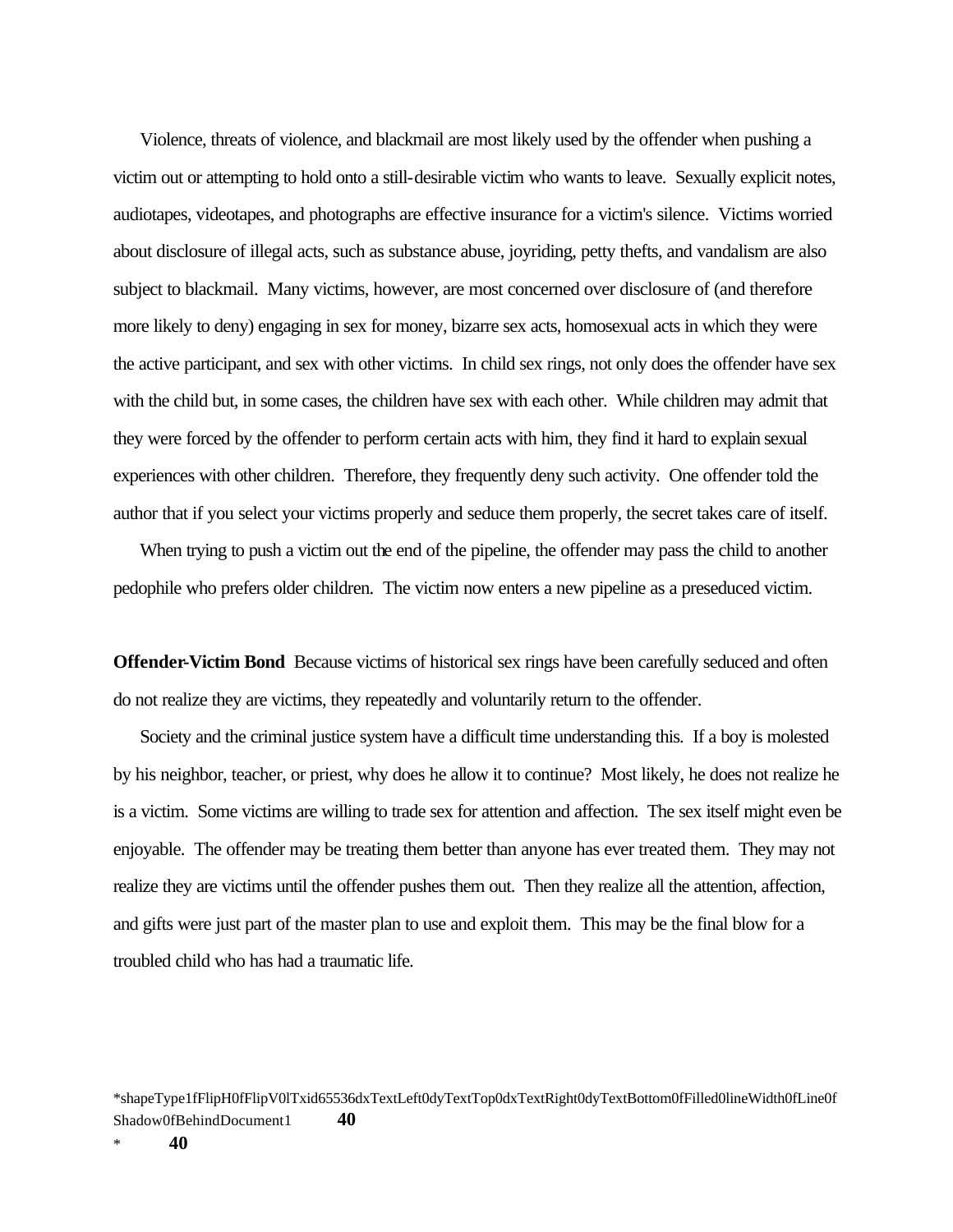Most of these victims never disclose their victimization. When an occasional victim does come forward and report, it is usually because he is angry at the offender for "dumping" him. He might be jealous that the offender found a younger boy. One 16-year-old victim tried to murder the man who had sexually exploited him but still denied he was sexually victimized. He pled guilty rather than use the abuse as a mitigating circumstance and publicly admit he had engaged in sexual activity with a man. He privately admitted his victimization to a prosecutor.

In another case, several boys took the stand and testified concerning the moral character of the accused molester. When the accused molester changed his plea to guilty, he admitted that the boys who testified for him were also victims. Many victims not only do not disclose, but they strongly deny it happened when confronted. Since most of the offenders are male, the stigma of homosexuality is a serious problem for male victims. Although being seduced by a male child molester does not necessarily make a boy a homosexual, the victims do not understand this. If a victim does disclose, he risks ridicule by his peers.

In interviewing victims of historical child sex rings, law enforcement should—in their own minds pretend that the victim is a subject or suspect, and expect the victim to deny or minimize his acts. Some boy victims will continue to deny their victimization no matter what the interviewer says or does. Some will make admissions but will minimize the quality and the quantity of the acts. They may minimize their involvement by claiming to be drunk, drugged, or tied up, and maximize the offender's involvement by claiming he threatened them or had a weapon. Of course, some of these allegations may be true and should be investigated. They are, however, not typical of historical sex rings. Violence is most likely used to prevent disclosure. Violence during sex may also be used by sadistic preferential child molesters, but this is relatively rare in sex rings.

Because of the bond with the offender, victims frequently resent law enforcement intervention and may even warn the offender. Even the occasional victim who comes forward and discloses may feel

\*shapeType1fFlipH0fFlipV0lTxid65536dxTextLeft0dyTextTop0dxTextRight0dyTextBottom0fFilled0lineWidth0fLine0f Shadow0fBehindDocument1 **41**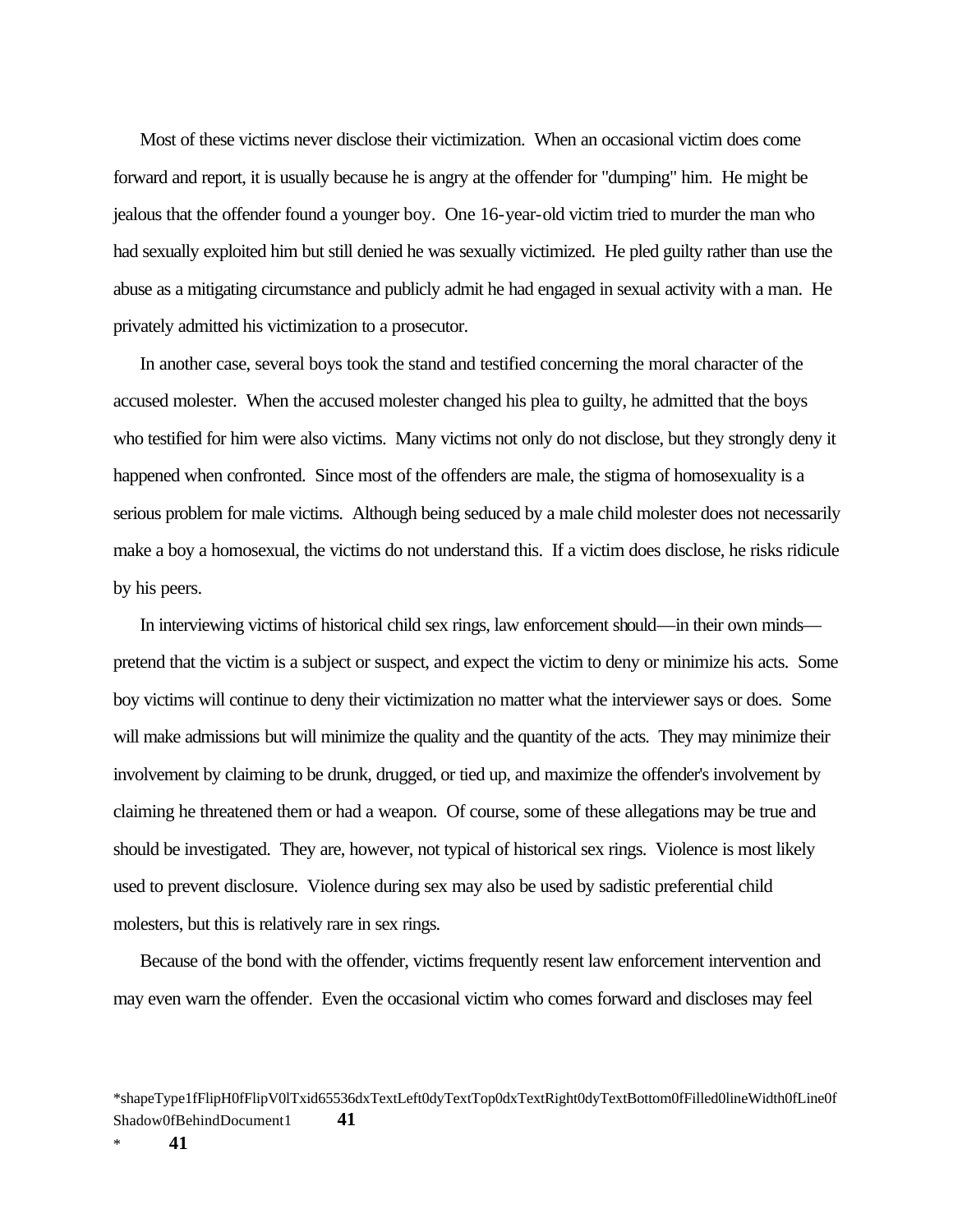guilty and warn the offender. The offender may also continue to manipulate the victims after investigation and disclosure. The offender may appeal to the victim's sympathy. He may make a feeble attempt at suicide to make the victims feel guilty or disloyal. Some offenders may threaten the victims with physical harm or with disclosure of the blackmail material. Some offenders may bribe the victim and his family.

A particular aspect of this offender-victim bond is especially troubling for the criminal justice system. Some victims, when being pushed out, or while still in the pipeline, may assist the offender in obtaining new victims. They become the bait to lure other victims. Such recruiters or "graduate" victims can and should be considered subjects of investigation. Their offenses, however, should be viewed in the context of their victimization and the child sex ring.

Some victims in historical sex rings disclose incomplete and minimized information about the child sexual exploitation, which creates significant problems for the investigation and prosecution of such cases. For instance, when the investigator finally gets a victim to disclose the exploitation and abuse, the victim furnishes a version of his victimization that he swears is true. Subsequent investigation then uncovers child pornography or additional victims—directly conflicting with the first victim's story. The most common example of this is that the victim admits that the offender sucked his penis, but denies that he sucked the offender's penis. The execution of a search warrant then leads to the seizure of photographs of the victim sucking the offender's penis. Additional victims may also confirm this, but they vehemently deny that they did the same thing.

Investigators and prosecutors must understand and learn to deal with the incomplete and contradictory statements of victims of historical child sex rings. The dynamics of their victimization must be considered. They are embarrassed and ashamed of their behavior and rightfully believe that society will not understand their victimization. Investigators who have a stereotyped concept of child sexual abuse victims or who are accustomed to interviewing younger children molested within their family will

\*shapeType1fFlipH0fFlipV0lTxid65536dxTextLeft0dyTextTop0dxTextRight0dyTextBottom0fFilled0lineWidth0fLine0f Shadow0fBehindDocument1 **42**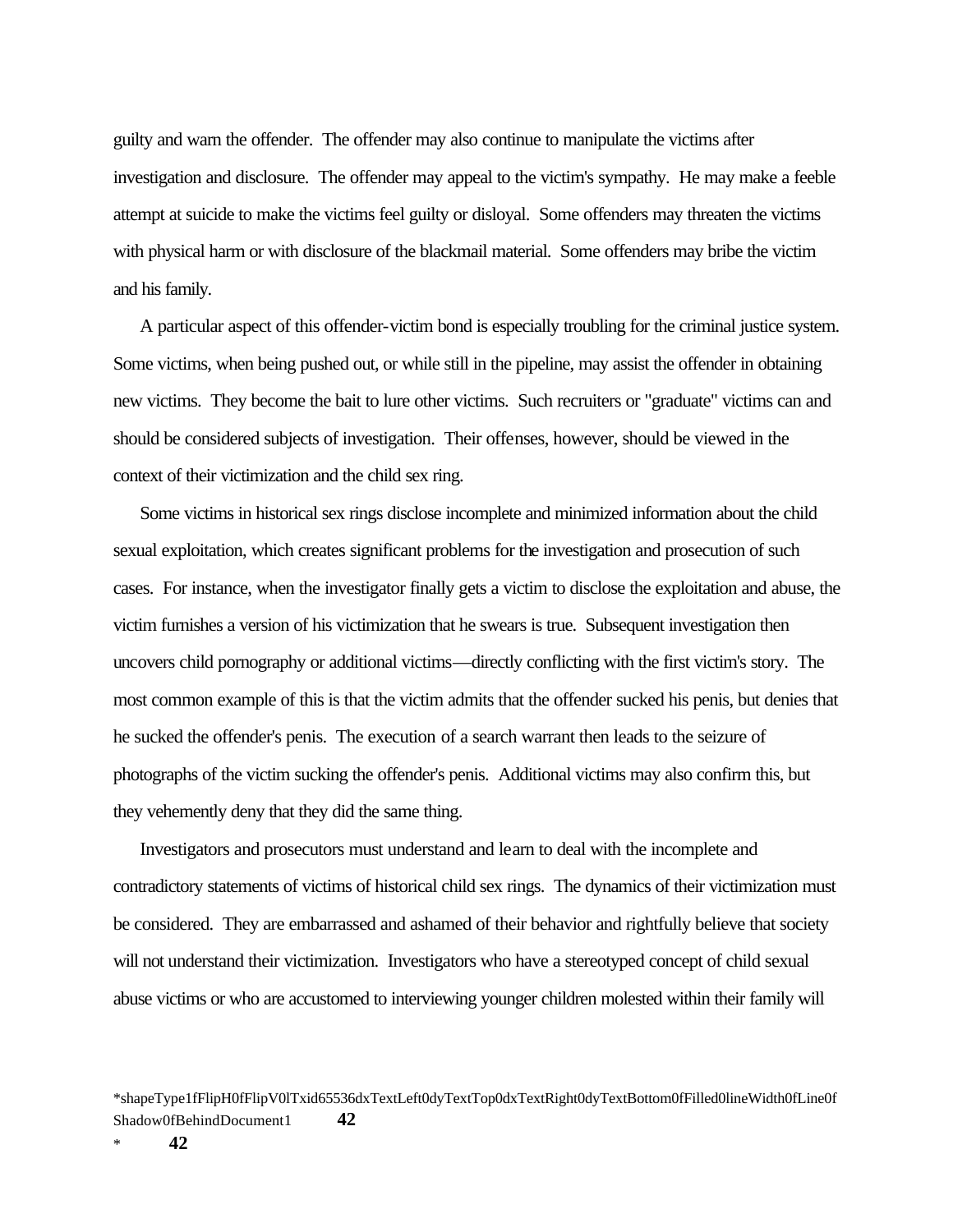have a difficult time interviewing adolescent boys molested in a sex ring. Many of these victims will be troubled, even delinquent boys from broken homes.

The author has a training slide on interviewing child sexual abuse and exploitation victims that reads, "Never imply guilt or show disgust for activity revealed." The same rule applies when interviewing adolescent boys or girls involved in a child sex ring. It is not the victim's fault even if the victim did not say no, did not resist, did not tell, or even enjoyed the activity.

**High-Risk Situations** There are certain high-risk situations that arise in investigating historical child sex rings. Unfortunately, certain youth organizations inadvertently provide the child molester with almost everything necessary to operate a child sex ring. A scouting organization, for example, fulfills the sex ring offender's needs for: 1) access to children of a specific age or gender, 2) a bonding mechanism to ensure the cooperation and secrecy of victims, and 3) opportunities to spend the night with a victim or have a victim change clothing. The bonding mechanism of the scouts is especially useful to the offender. Loyalty to the leader and the group, competition among boys, a system of rewards and recognition, and indoctrination through oaths and rituals can all be used to control, manipulate, and motivate victims. Leaders in such organizations, especially those who are not the parents of children involved, should be carefully screened and closely monitored.

Another high-risk situation involves high-status authority figures. As stated above, child molesters sometimes use their adult authority to give them an edge in the seduction process. Adults with an added authority (teachers, camp counselors, coaches, religious leaders, law enforcement officers, doctors, judges, and so on) present even greater problems in the investigation of cases of child sex rings. Such offenders are in a better position to seduce and manipulate victims and escape responsibility. They are usually believed when they deny any allegations. In such cases, the law enforcement investigator must almost always find multiple victims or recover child pornography or erotica in order to get a conviction.

\*shapeType1fFlipH0fFlipV0lTxid65536dxTextLeft0dyTextTop0dxTextRight0dyTextBottom0fFilled0lineWidth0fLine0f Shadow0fBehindDocument1 **43**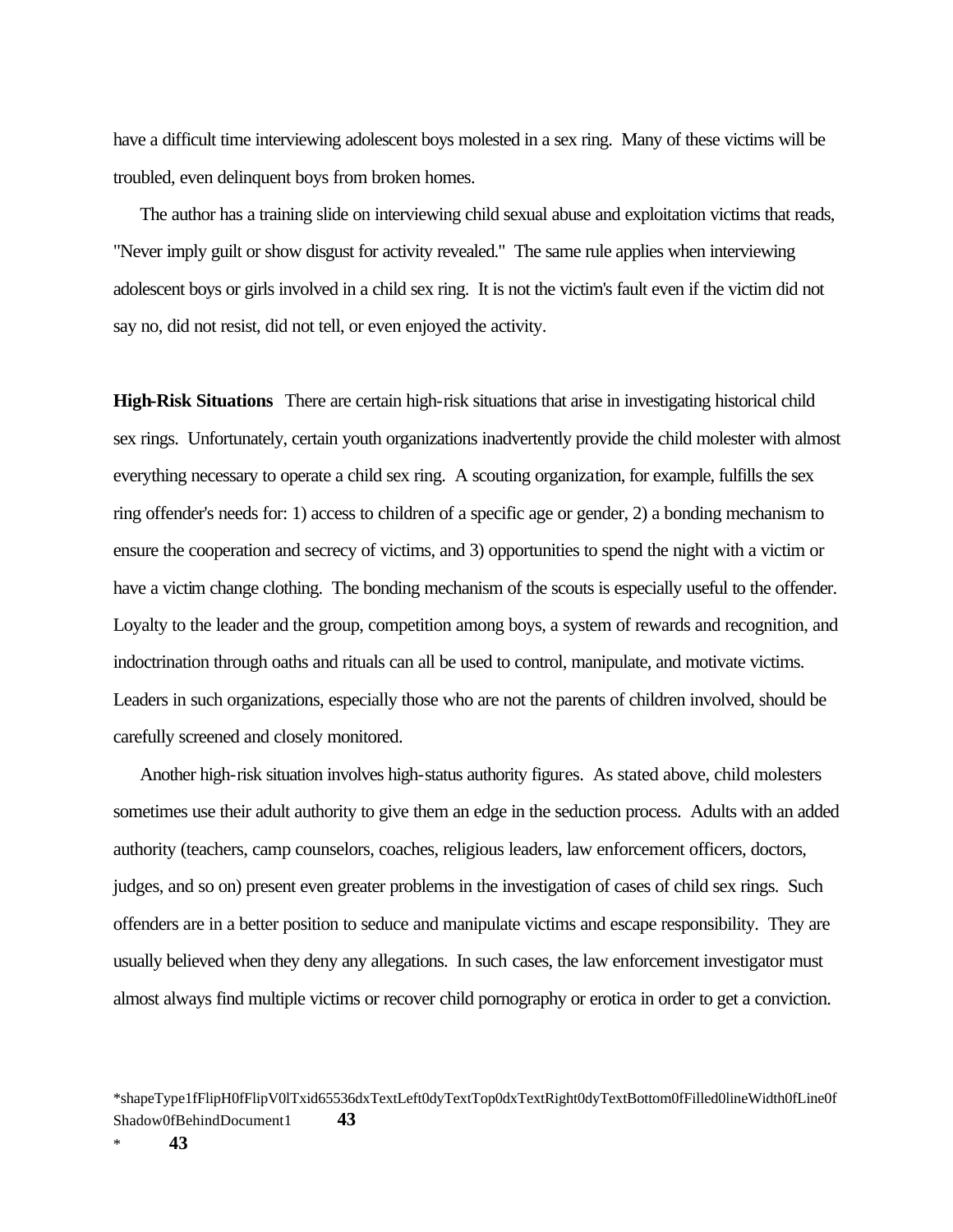The most difficult case of all involves a subject who has an ideal occupation for any child molester: a therapist who specializes in treating troubled youth. This offender need only sit in his office while society pre-selects the most vulnerable victims and brings them to him. The victims are by definition "troubled" and unlikely to be believed if they do make an allegation. In addition, such therapists, especially if they are psychiatrist's or physician's assistants, can claim that certain acts of physical touching were a legitimate part of their examination or treatment. They may also claim to be doing research on child development or on child sexual abuse. Again, such a case could probably only be proven through the identification of multiple victims and the recovery of child pornography or erotica. Fortunately for American law enforcement, but unfortunately for American children, such offenders almost always have multiple victims and collect child pornography and child erotica.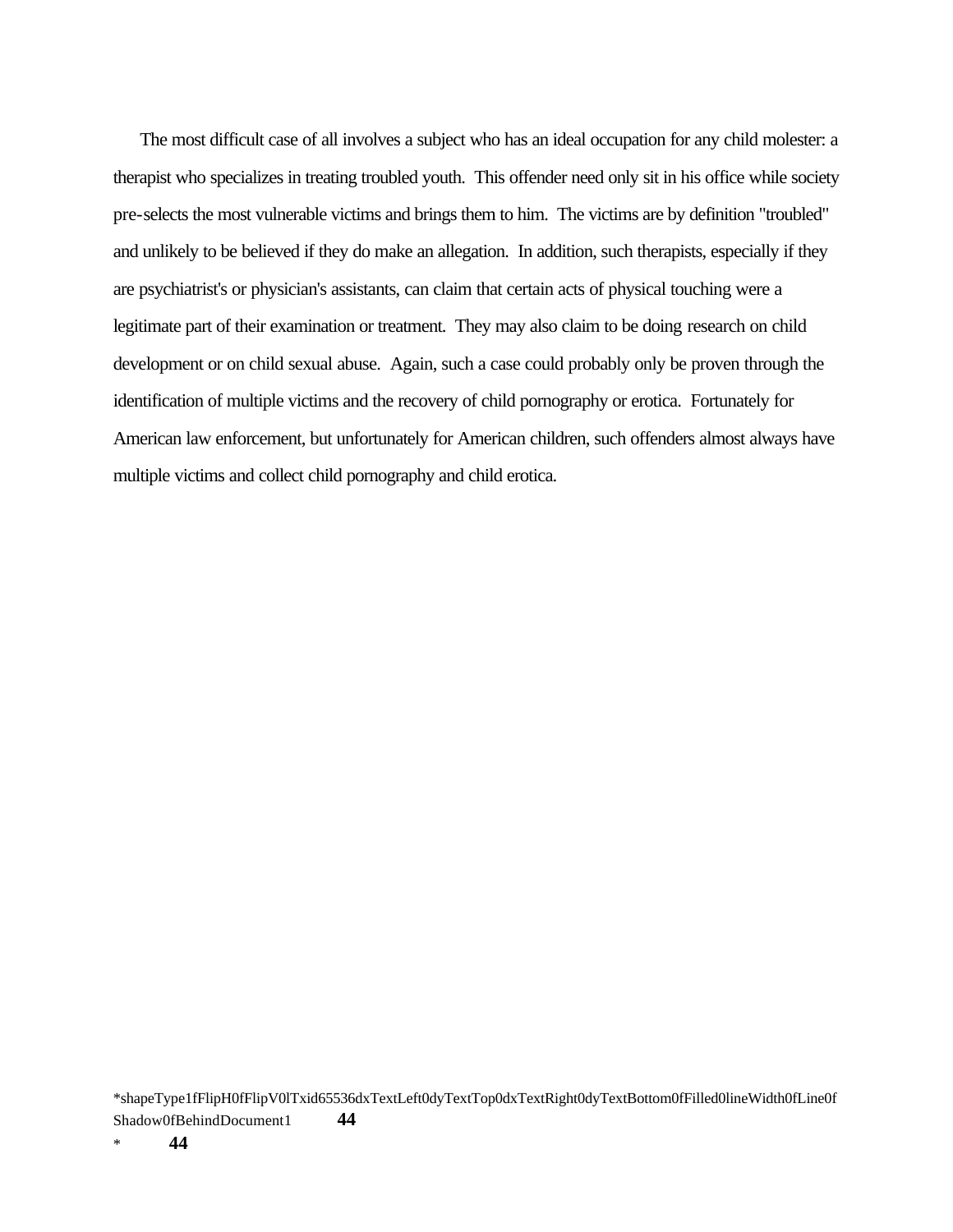### **5. Multidimensional Child Sex Rings**

Sometime in early 1983 the author was first contacted by a law enforcement agency for guidance in what was then thought to be an unusual case. The exact date of the contact is unknown because its significance was not recognized at the time. ln the months and years that followed, the author received more and more inquiries about "these kinds of cases." The requests for assistance came (and continue to come) from all over the United States. Many of the aspects of these cases varied, but there were also some commonalities. Early on, however, one particularly difficult and potentially significant issue began to emerge.

These cases involved and continue to involve unsubstantiated allegations of bizarre activity that are difficult either to prove or disprove. Many of the unsubstantiated allegations, however, do not *seem* to have occurred or even be possible. These cases seem to call into question the credibility of victims of child sexual abuse and exploitation. These are the most polarizing, frustrating, and baffling cases the author has encountered in more than eighteen years of studying the criminal aspects of deviant sexual behavior. The author privately sought answers, but said nothing publicly about these cases until 1985.

In October 1984, the problems in investigating and prosecuting one of these cases in Jordan, Minnesota, became publicly known. In February 1985, at the FBI Academy, the FBI sponsored and the author coordinated the first national seminar held to study "these kinds of cases." Later in 1985, similar conferences sponsored by other organizations were held in Washington, D.C.; Sacramento, California; and Chicago, Illinois. These cases have also been discussed at many recent regional and national conferences dealing with the sexual victimization of children and Multiple Personality Disorder. Few answers have come from these conferences. The author continues to be contacted on these cases on a regular basis. Inquiries have been received from law enforcement officers, prosecutors, therapists, victims, families of victims, and the media from all over the United States and now foreign countries. The author does not claim to understand completely all the dynamics of these cases. He continues to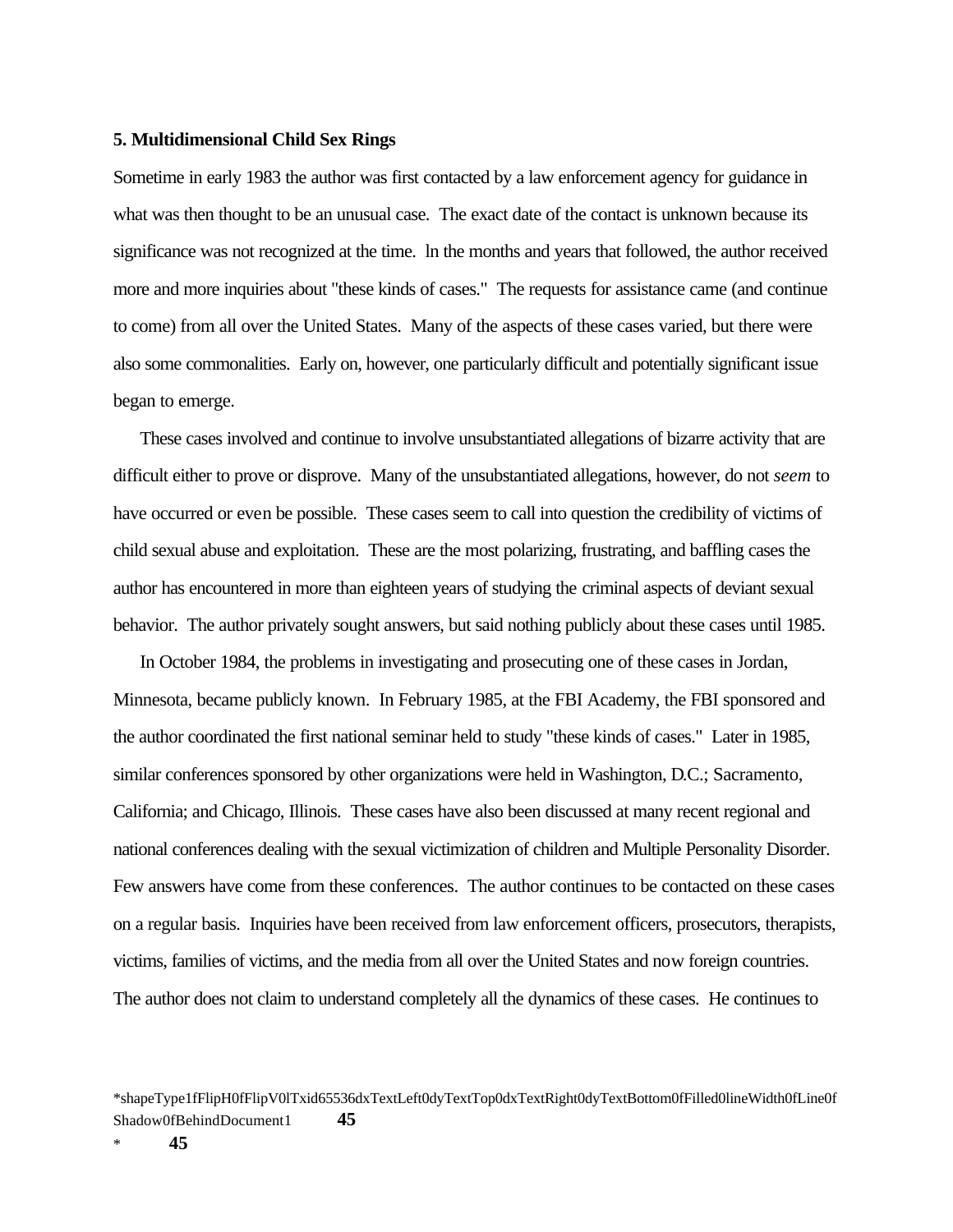keep an open mind and to search for answers to the questions and solutions to the problems they pose. This discussion is based on the author's analysis of the several hundred of "these kinds of cases" on which he has consulted since 1983. (*See* also Appendix A and Appendix B.)

## **Dynamics of Multidimensional Child Sex Ring Cases**

What are "these kinds of cases"? They were and continue to be difficult to define. They all involve allegations of what sounds like child sexual abuse, but with a combination of some atypical dynamics. These cases seem to have the following four dynamics in common: 1) multiple young victims, 2) multiple offenders, 3) fear as the controlling tactic, and 4) bizarre or ritualistic activity.

**Multiple Young Victims** In almost all the cases, the sexual abuse was alleged to have taken place or at least begun when the victims were between the ages of birth and 6. This very young age may be an important key to understanding these cases. In addition, the victims all described multiple children being abused. The numbers ranged from three or four to as many as several hundred victims.

**Multiple Offenders** In almost all the cases the victims reported numerous offenders. The numbers ranged from two or three all the way up to dozens of offenders. In one recent case, the victims alleged 400-500 offenders were involved. Interestingly, many of the offenders (perhaps as many as 40-50 percent) were reported to be females. The multiple offenders were often family members and were described as being part of a cult, occult, or satanic group.

**Fear as Controlling Tactic** Child molesters in general are able to maintain control and ensure the secrecy of their victims in a variety of ways. These include attention and affection, coercion, blackmail, embarrassment, threats, and violence. In almost all of the cases studied by the author, the victims

\*shapeType1fFlipH0fFlipV0lTxid65536dxTextLeft0dyTextTop0dxTextRight0dyTextBottom0fFilled0lineWidth0fLine0f Shadow0fBehindDocument1 **46**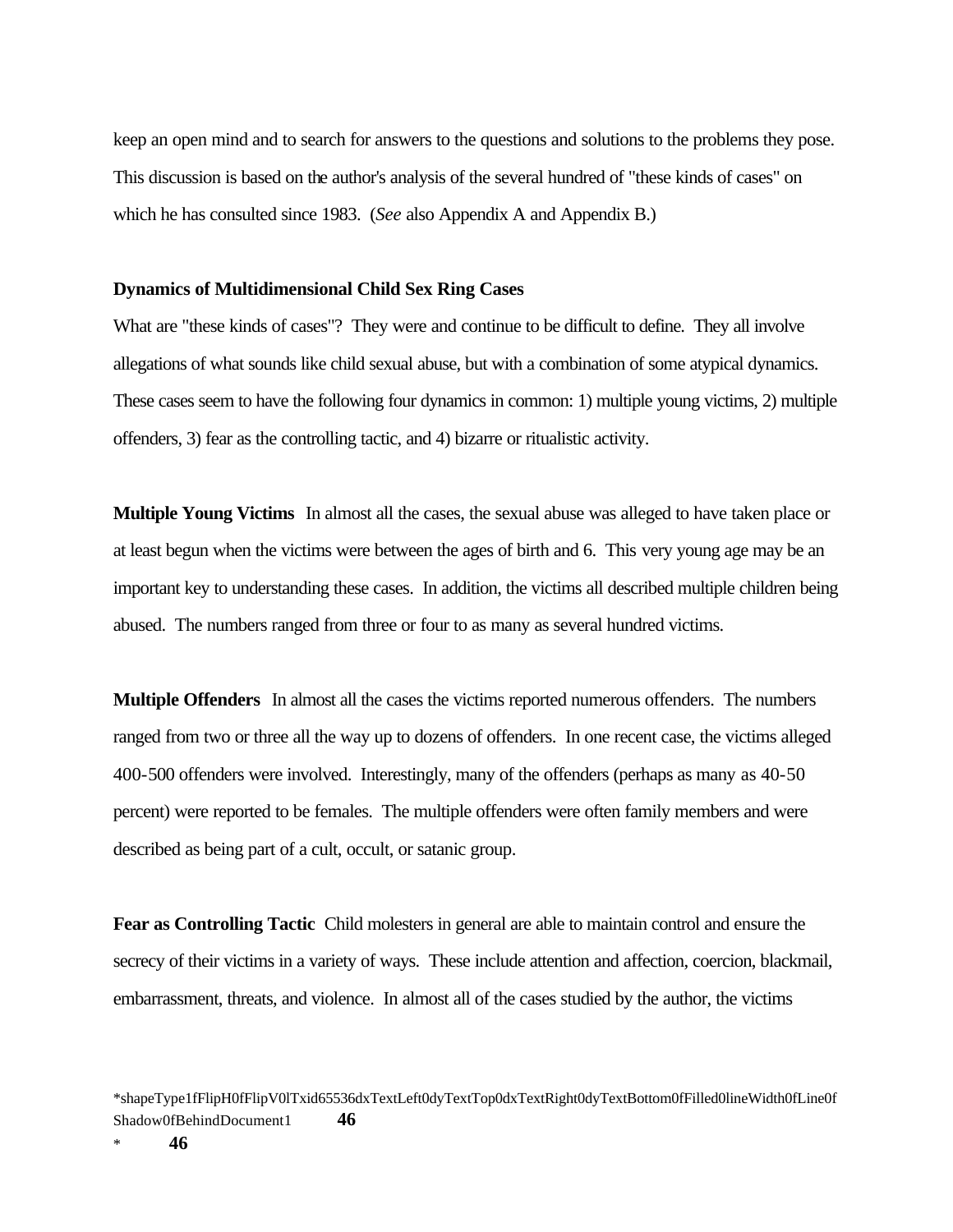described being frightened and reported threats against themselves, their families, their friends, and even their pets. They reported witnessing acts of violence perpetrated to reinforce this fear. It is the author's belief that this fear and the traumatic memory of the events may be another key to understanding many of these cases.

**Bizarre or Ritualistic Activity** This is the most difficult dynamic of these cases to describe. *Bizarre* is a relative term. Is the use of urine or feces in sexual activity bizarre, or is it a well-documented aspect of sexual deviancy, or is it part of established satanic rituals? As previously discussed, the ritualistic aspect is even more difficult to define. How do you distinguish acts performed in a precise manner to enhance or allow sexual arousal from those acts that fulfill spiritual needs or comply with "religious" ceremonies? Victims in these cases report ceremonies, chanting, robes and costumes, drugs, use of urine and feces, animal sacrifice, torture, abduction, mutilation, murder, and even cannibalism and vampirism. All things considered, the word bizarre is probably preferable to the word ritual to describe this activity.

When the author was contacted on these cases, it was very common for a prosecutor or investigator to say that the alleged victims had been evaluated by an "expert" who would stake his or her professional reputation on the fact that the victims were telling the "truth." When asked how many cases this expert had previously evaluated involving these four dynamics, the answer was always the same none! The experts usually had only dealt with one-on-one intrafamilial sexual abuse cases. Recently, an even more disturbing trend has developed. More and more of the victims have been identified or evaluated by experts who have been trained to identify and specialize in satanic ritual abuse.

## **Characteristics of Multidimensional Child Sex Rings**

\*shapeType1fFlipH0fFlipV0lTxid65536dxTextLeft0dyTextTop0dxTextRight0dyTextBottom0fFilled0lineWidth0fLine0f Shadow0fBehindDocument1 **47**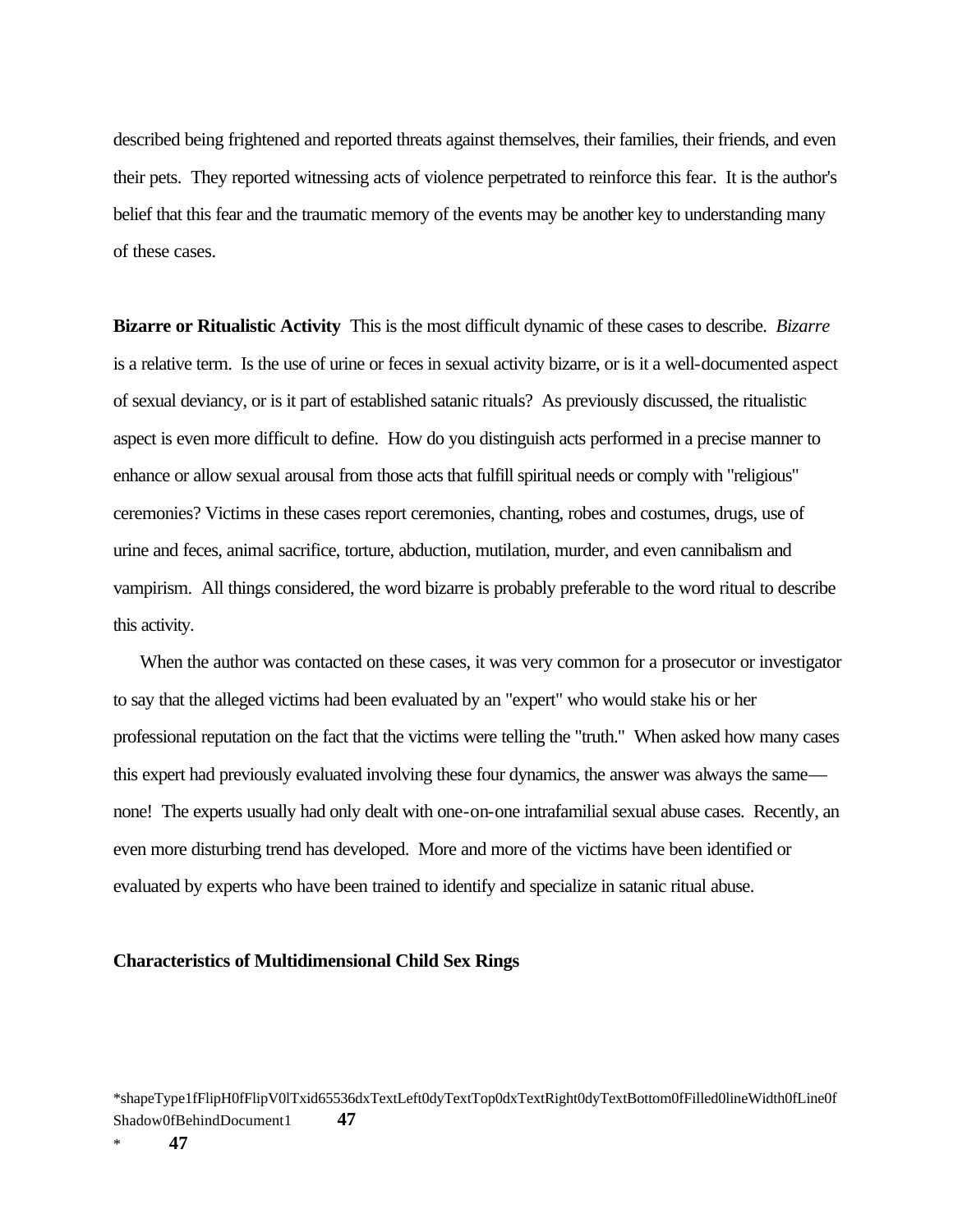As previously stated, a major problem in communicating, training, and researching in this area is the term used to define "these kinds of cases." Many refer to them as ritual, ritualistic, or ritualized abuse of children cases or satanic ritual abuse (SRA) cases. Such words carry specialized meanings for many people and might imply that all these cases are connected to occult or satanic activity. If ritual abuse is not necessarily occult or satanic, but is "merely" severe, repeated, prolonged abuse, why use a term that, in the minds of so many, implies such specific motivation?

Others refer to these cases as multi-offender/multi-victim cases. The problem with this term is that most multiple offender and victim cases do not involve the four dynamics discussed above.

For want of a better term, the author has decided to refer to "these kinds of cases" as *multidimensional child sex rings*. Right now the author seems to be the only one using this term. The author is, however, not sure if this is truly a distinct kind of child sex ring case or just a case not properly handled. Following are the general characteristics of these multidimensional child sex ring cases as contrasted with more common historical child sex ring cases.

**Female Offenders** As many as 40-50 percent of the offenders in these cases are reported to be women. This is in marked contrast to historical child sex rings *(see* Chapter 4) in which almost all the offenders are men.

**Situational Molesters** The offenders appear to be sexually interacting with the child victims for reasons other than a true *sexual* preference for children. The children are substitute victims and the abusive activity may have little to do with pedophilia. (*See Child Molesters: A Behavioral Analysis*, listed in References for a further explanation about types of molesters.)

\*shapeType1fFlipH0fFlipV0lTxid65536dxTextLeft0dyTextTop0dxTextRight0dyTextBottom0fFilled0lineWidth0fLine0f Shadow0fBehindDocument1 **48**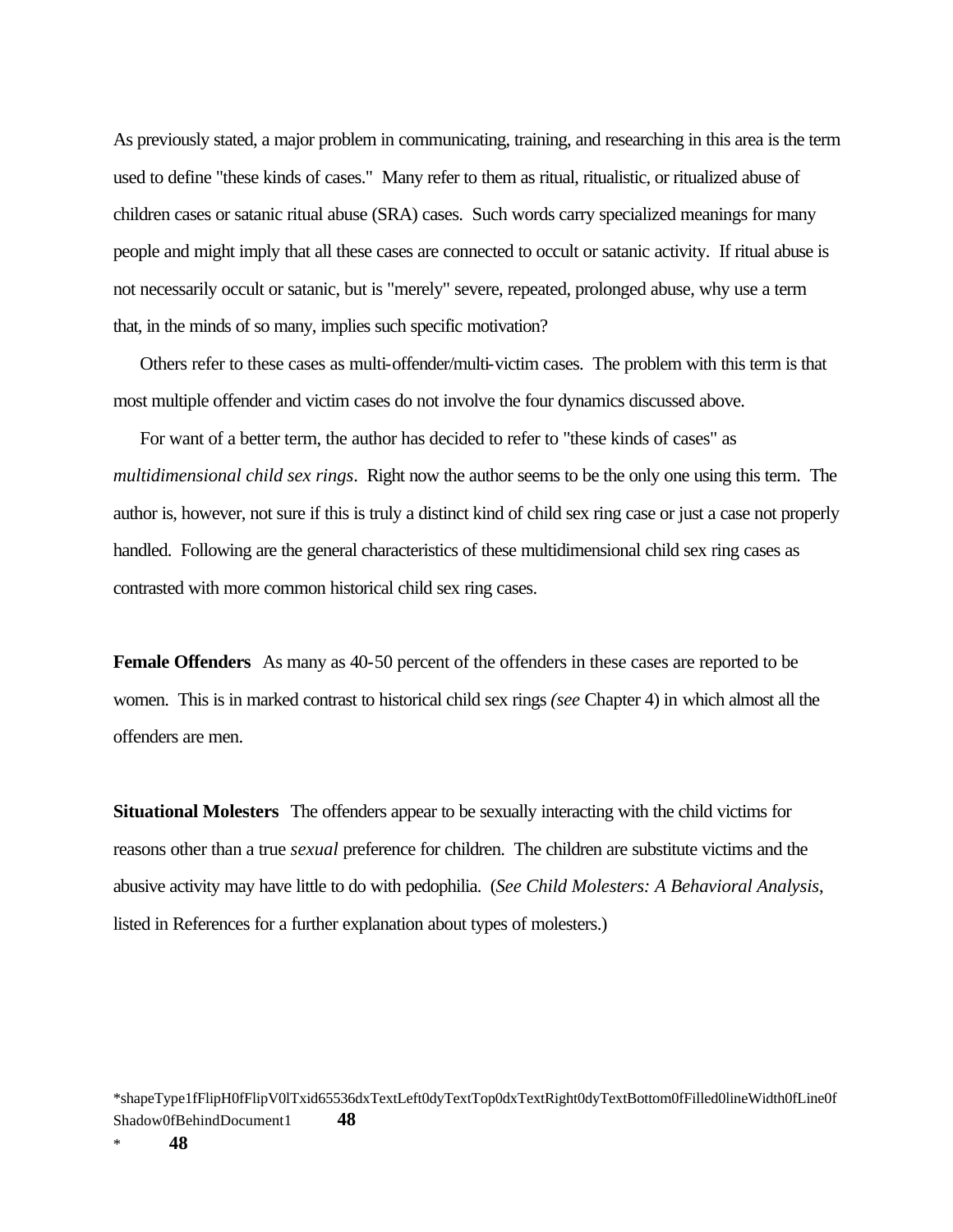**Male and Female Victims** Both boys and girls appear to be targeted, but with an apparent preference for girls. Almost all the adult survivors are female, but daycare cases frequently involve male as well as female victims. The most striking characteristic of the victims, however, is their young age (generally birth to 6 years old when the abuse began).

**Multidimensional Motivation** Sexual gratification appears to be only part of the motivation for the "sexual" activity. Many people today argue that the motivation is "spiritual"—possibly part of an occult ceremony. It is the author's opinion that the motivation may have more to do with anger, hostility, rage, and resentment carried out against weak and vulnerable victims. Much of the ritualistic abuse of children may not be sexual in nature. Some of the activity may, in fact, be physical abuse directed at sexually significant body parts (penis, anus, nipples). This may also partially explain the large percentage of female offenders. Physical abuse of children by females is well-documented.

**Pornography and Paraphernalia** Although many of the victims of multidimensional child sex rings claim that pictures and videotapes of the activity were made, no such visual record has been found by law enforcement. In recent years, American law enforcement has seized large amounts of child pornography portraying children in a wide variety of sexual activity and perversions. None of it, however, portrays the kind of bizarre and/or ritualistic activity described by these victims. Perhaps these offenders use and store their pornography and paraphernalia in ways different from preferential child molesters (pedophiles). This is an area needing additional research and investigation.

**Control Through Fear** Control through fear may be the overriding characteristic of these cases. Control is maintained by frightening the children. A very young child might not be able to understand the significance of much of the sexual activity but certainly understands fear. The stories that the victims tell

\*shapeType1fFlipH0fFlipV0lTxid65536dxTextLeft0dyTextTop0dxTextRight0dyTextBottom0fFilled0lineWidth0fLine0f Shadow0fBehindDocument1 **49**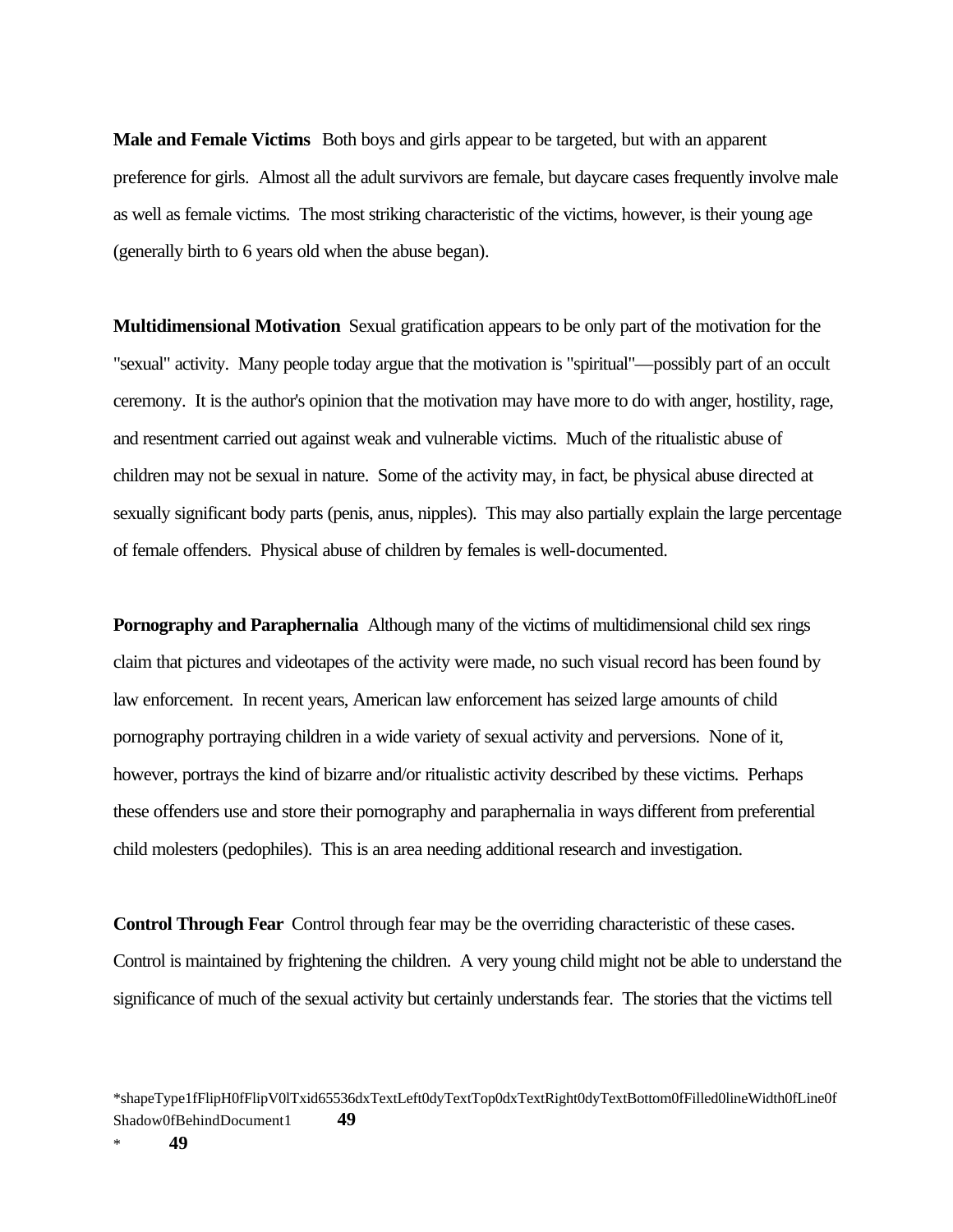may be their perceived versions of severe traumatic memories. They may be victims of a severely traumatized childhood in which being sexually abused was just one of the many negative events affecting their lives.

# **Scenarios**

Multidimensional child sex rings typically emerge from one of four scenarios: 1) adult survivors, 2) daycare cases, 3) family/isolated neighborhood cases, and 4) custody/visitation disputes.

**Adult Survivors** In adult survivor cases, adults of almost any age—nearly always women—are suffering the consequences of a variety of personal problems and failures in their lives (*e.g.*, promiscuity, eating disorders, drug and alcohol abuse, failed relationships, self-mutilation, unemployment). As a result of some precipitating stress or crisis, they often seek therapy. They are frequently hypnotized, intentionally or unintentionally, as part of the therapy and are often diagnosed as suffering from Multiple Personality Disorder. Gradually, during the therapy, the adults reveal previously unrecalled memories of early childhood victimization that includes multiple victims and offenders, fear as the controlling tactic, and bizarre or ritualistic activity. Adult survivors may also claim that "cues" from certain events in their recent life "triggered" the previously repressed memories.

The multiple offenders are often described as members of a cult or satanic group. Parents, family members, clergy, civic leaders, police officers (or individuals wearing police uniforms), and other prominent members of society are frequently described as present at and participating in the exploitation. The alleged bizarre activity often includes insertion of foreign objects, witnessing mutilations, and sexual acts and murders being filmed or photographed. The offenders may allegedly still be harassing or threatening the victims. They report being particularly frightened on certain dates and by certain situations. In several of these cases, women (called breeders) claim to have had babies

<sup>\*</sup>shapeType1fFlipH0fFlipV0lTxid65536dxTextLeft0dyTextTop0dxTextRight0dyTextBottom0fFilled0lineWidth0fLine0f Shadow0fBehindDocument1 **50**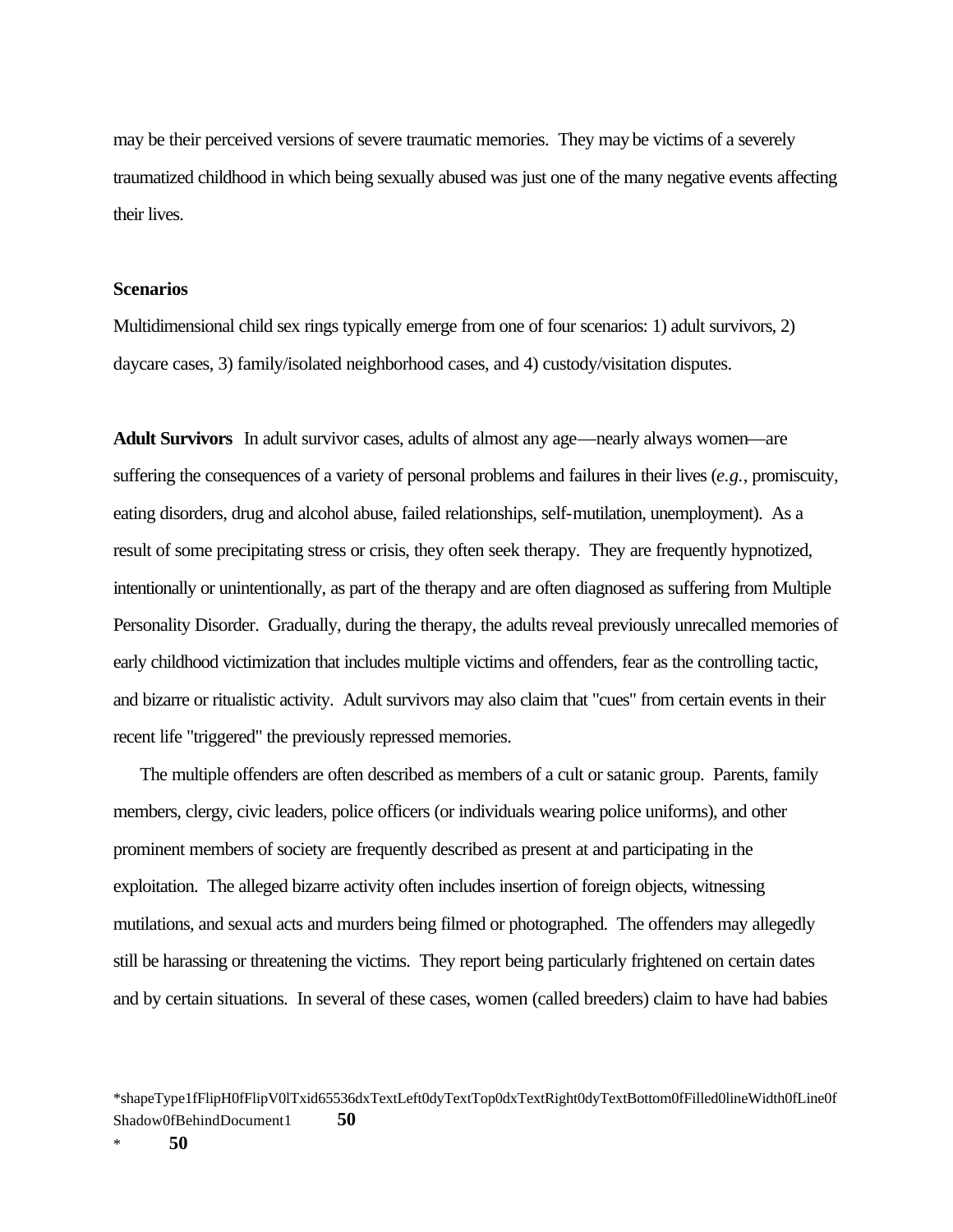that were turned over for human sacrifice. This type of case is probably best typified by books like *Michelle Remembers*, *Satan's Underground*, and *Satan's Children* (*see* References).

If and when therapists come to believe the patient or decide the law requires it, the police or FBI are sometimes contacted to conduct an investigation. The therapists may also fear for their safety because they now know the "secret." The therapists will frequently tell law enforcement that they will stake their professional reputation on the fact that their patient is telling the truth. Some adult survivors go directly to law enforcement. They may also go from place to place in an effort to find therapists or investigators who will listen to and believe them. Their ability to provide verifiable details varies and many were raised in apparently religious homes. Some adult survivors are now reporting participation in specific murders or child abductions that are known to have taken place or leaving out the satanic cult aspect.

**Daycare** In daycare cases, children currently or formerly attending a daycare center gradually describe their victimization at the center and at other locations to which they were taken by the daycare staff. The cases include multiple victims and offenders, fear, and bizarre or ritualistic activity, with a particularly high number of female offenders. Descriptions of strange games, insertion of foreign objects, killing of animals, photographing of activities, and wearing of costumes are common. The accounts of the young children, however, do not seem to be quite as "bizarre" as those of the adult survivors with fewer accounts of human sacrifice.

**Family/Isolated Neighborhood** In family/isolated neighborhood cases, children describe their victimization within their family or extended family. The group is often defined by geographic boundary, such as a cul-de-sac, apartment building, or isolated rural setting. Such accounts are most common in rural or suburban communities with high concentrations of religiously conservative people. The stories

\*shapeType1fFlipH0fFlipV0lTxid65536dxTextLeft0dyTextTop0dxTextRight0dyTextBottom0fFilled0lineWidth0fLine0f Shadow0fBehindDocument1 **51**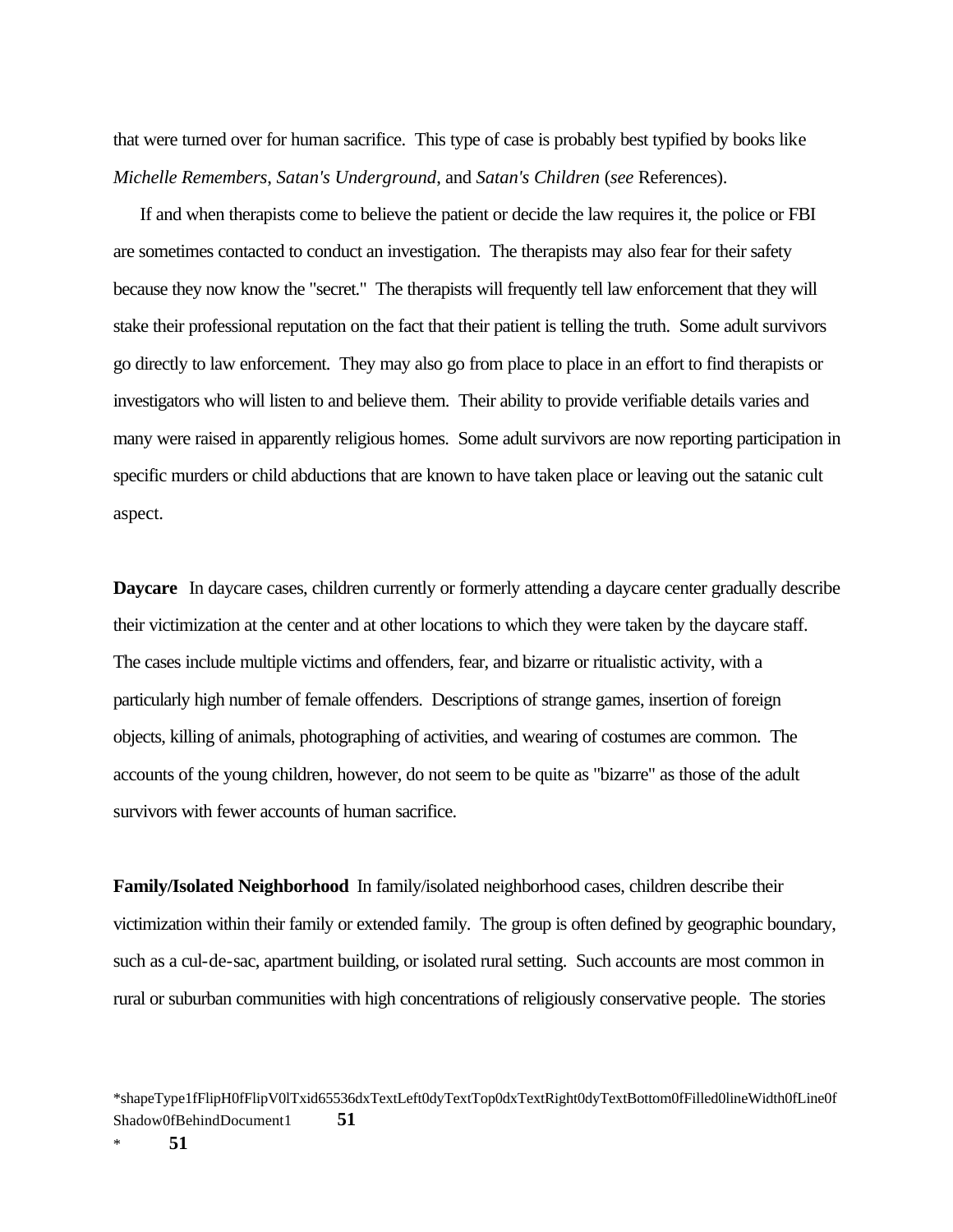are similar to those told of the daycare setting, but with more male offenders. The basic dynamics remain the same, but victims tend to be more than 6 years of age, and the scenario may also involve a custody or visitation dispute.

**Custody/Visitation Dispute** In custody/visitation dispute cases, the allegations emanate from a custody or visitation dispute over at least one child under the age of 7. The four dynamics described above make these cases extremely difficult to handle. When complicated by the strong emotions of this scenario, the cases can be overwhelming. This is especially true if the disclosing child victims have been taken into the "underground" by a parent during the custody or visitation dispute. Some of these parents or relatives may even provide authorities with diaries or tapes of their interviews with the children. An accurate evaluation and assessment of a young child held in isolation in this underground while being "debriefed" by a parent or someone else is almost impossible. However well-intentioned, these selfappointed investigators severely damage any chance to validate these cases objectively.

# **What Is Ritual Child Abuse?**

The author cannot define *ritual child abuse* precisely and prefers not to use the term, but is, however, frequently forced to use it (as throughout this discussion) so that people will have some idea of what is being discussed. Use of the term is confusing, misleading, and counterproductive. The newer term, satanic ritual abuse (SRA), is even worse. Certain observations, however, are important for investigative understanding.

Most people today use the term to refer to abuse of children that is part of some evil spiritual belief system, which almost by definition must be satanic.

Dr. Lawrence Pazder, coauthor of *Michelle Remembers,* defined ritualized abuse of children, in a presentation in Richmond, Virginia, on May 7, 1987, as "repeated physical, emotional, mental, and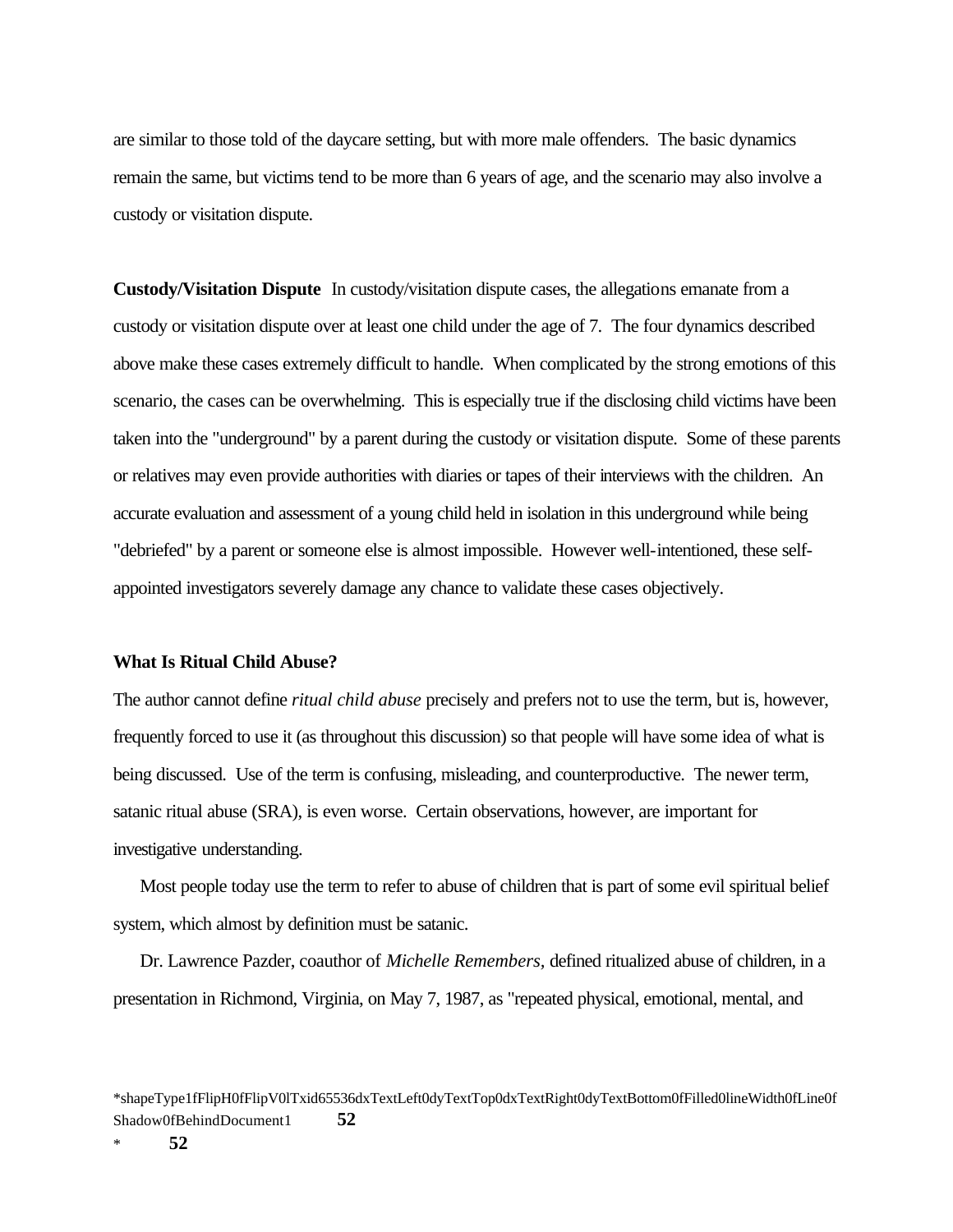spiritual assaults combined with a systematic use of symbols and secret ceremonies designed to turn a child against itself, family, society, and God." He also states that "the sexual assault has ritualistic meaning and is not for sexual gratification."

This definition may have value for academics, sociologists, and therapists, but it creates potential problems for law enforcement. Certain acts engaged in with children (*i.e.*, kissing, touching, appearing naked, etc.) may be criminal if performed for sexual gratification. If the ritualistic acts were in fact performed for spiritual indoctrination, potential prosecution can be jeopardized, particularly if the acts can be defended as constitutionally protected religious expression. The mutilation of a baby's genitals for sadistic sexual pleasure is a crime. The circumcision of a baby's genitals for religious reasons is most likely NOT a crime. The intent of the acts is important for criminal prosecution.

Not all spiritually motivated ritualistic activity is satanic. Santeria, witchcraft, voodoo, and most religious cults are not satanism. In fact, most spiritually or religiously based abuse of children has nothing to do with satanism. Most child abuse that could be termed *"ritualistic"* by various definitions is more likely to be physical and psychological rather than sexual in nature. If a distinction needs to be made between satanic and nonsatanic child abuse, the indicators for that distinction must be related to specific satanic symbols, artifacts, or doctrine rather than the mere presence of any ritualistic element.

Not all such ritualistic activity with a child is a crime. Almost all parents with religious beliefs indoctrinate their children into that belief system. Is male circumcision for religious reasons child abuse? Is the religious circumcision of females child abuse? Does having a child kneel on a hard floor reciting the rosary constitute child abuse? Does having a child chant a satanic prayer or attend a black mass constitute child abuse? Does a religious belief in corporal punishment constitute child abuse? Does group care of children in a commune or cult constitute child abuse? Does the fact that any acts in question were performed with parental permission affect the nature of the crime? Many ritualistic acts, whether satanic or not, are simply not crimes. To open the Pandora's box of labeling child abuse as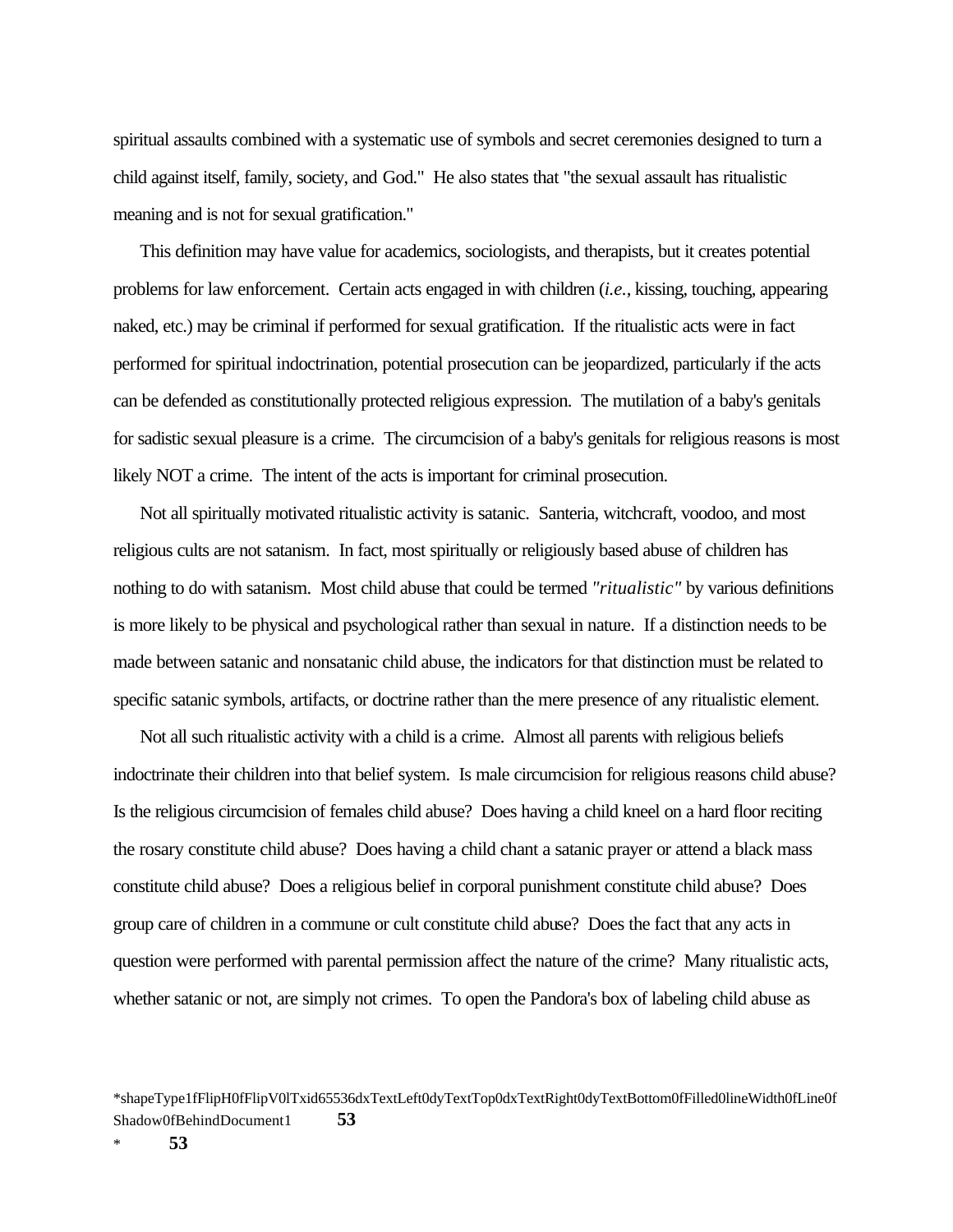"ritualistic" simply because it involves a spiritual belief system, means to apply the definition to all acts by all spiritual belief systems. The day may come when many in the forefront of concern about ritual abuse will regret they opened the box.

When a victim describes and investigation corroborates what sounds like ritualistic activity, several possibilities must be considered. The ritualistic activity may be part of the excessive religiosity of mentally disturbed, even psychotic offenders. It may be a misunderstood part of sexual ritual. The ritualistic activity may be incidental to any real abuse. The offender may be involved in ritualistic activity with a child and also may be abusing a child, but one may have little or nothing to do with the other.

The offender may be deliberately engaging in ritualistic activity with a child as part of child abuse and exploitation. The motivation, however, may be not to indoctrinate the child into a belief system, but to lower the inhibitions of, control, manipulate, and/or confuse the child. In all the turmoil over this issue, it would be a very effective strategy for any child molester deliberately to introduce ritualistic elements into his crime in order to confuse the child and therefore the criminal justice system. This would, however, make the activity a part of the offender's modus operandi (MO) and not ritual.

The ritualistic activity and the child abuse may be integral parts of some spiritual belief system. In that case, the greatest risk is to the children of the practitioners. But this is true of all cults and religions, not just satanic cults. A high potential of abuse exists for any children raised in a group isolated from the mainstream of society, especially if the group has a charismatic leader whose orders are unquestioned and blindly obeyed by the members. Sex, money, and power are often the main motivations of the leaders of such cults.

# **Why Are Victims Alleging Things That Do Not** *Seem* **To Be True?**

Some of what the victims in these cases allege is physically impossible (victim cut up and put back together, offender took the building apart and then rebuilt it); some is possible but improbable (human

<sup>\*</sup>shapeType1fFlipH0fFlipV0lTxid65536dxTextLeft0dyTextTop0dxTextRight0dyTextBottom0fFilled0lineWidth0fLine0f Shadow0fBehindDocument1 **54**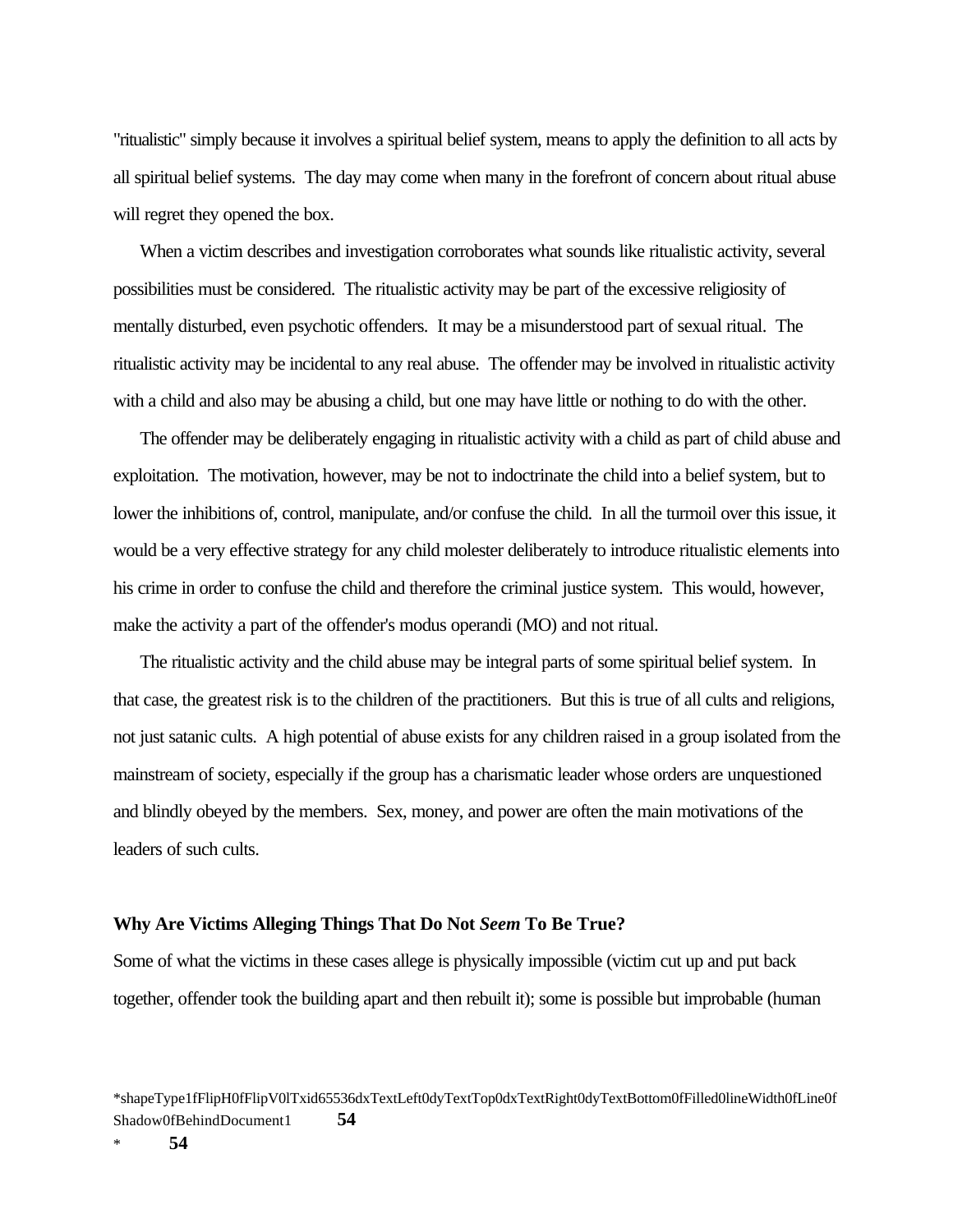sacrifice, cannibalism, vampirism); some is possible and probable (child pornography, clever manipulation of victims); and some is corroborated (medical evidence of vaginal or anal trauma, offender confessions).

The most significant crimes being alleged that do not *seem* to be true are the human sacrifice and cannibalism by organized satanic cults. In none of the multidimensional child sex ring cases of which the author is aware have bodies of the murder victims been found—in spite of major excavations where the abuse victims claim the bodies were located. The alleged explanations for this include: the offenders moved the bodies after the children left, the bodies were burned in portable high-temperature ovens, the bodies were put in double-decker graves under legitimately buried bodies, a mortician member of the cult disposed of the bodies in a crematorium, the offenders ate the bodies, the offenders used corpses and aborted fetuses, or the power of Satan caused the bodies to disappear.

Not only are no bodies found, but also, more importantly, there is no physical evidence that a murder took place. Many of those not in law enforcement do not understand that, while it is possible to get rid of a body, it is even more difficult to get ride of the physical evidence that a murder took place, especially a human sacrifice involving sex, blood, and mutilation. Such activity would leave behind trace evidence that could be found using modern crime scene processing techniques in spite of extraordinary efforts to clean it up.

The victims of these human sacrifices and murders are alleged to be abducted missing children, runaway and thrownaway children, derelicts, and the babies of breeder women. It is interesting to note that many of those espousing these theories are using the long-since-discredited numbers and rhetoric of the missing children hysteria in the early 1980s. Yet, a January 1989 *Juvenile Justice Bulletin,*  published by the Office of Juvenile Justice and Delinquency Prevention of the U.S. Department of Justice, titled "Stranger Abduction Homicides of Children" reports that researchers now estimate that the number of children *kidnapped and murdered* by nonfamily members is between 52 and 158 a year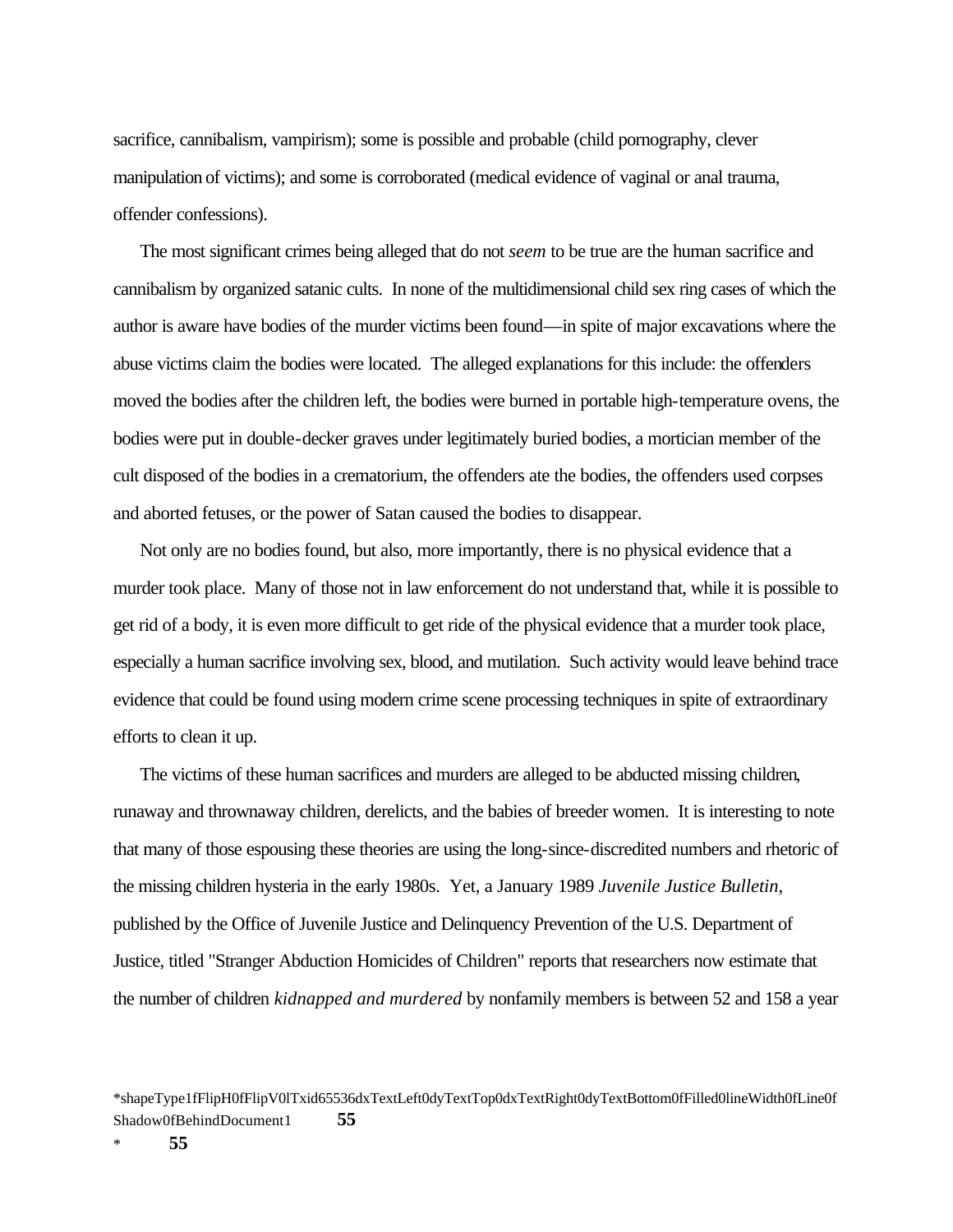and that adolescents 14 to 17 years old account for nearly *two thirds* of these victims. These figures are also consistent with the 1990 NISMART study previously mentioned.

We live in a very violent society, and yet we have "only" about 23,000 murders a year. Those who accept these stories of mass human sacrifice would have us believe that the satanists and other occult practioners are murdering more than twice as many people every year in this country as all the other murders combined.

In addition, in none of the cases of which the author is aware has any evidence of a well-organized satanic cult been found. Many of those who accept the stories of organized ritual abuse of children and human sacrifice will tell you that the best evidence they now have is the consistency of stories from all over America. It sounds like a powerful argument. It is interesting to note that, without having met each other, the hundreds of people who claim to have been abducted by aliens from outer space also tell stories and give descriptions of the aliens that are similar to each other. This is not to imply that allegations of child abuse are in the same category as allegations of abduction by aliens from outer space. It is intended only to illustrate that individuals who never met each other can sometimes describe similar events without necessarily having experienced them.

The large number of people telling the some story is, in fact, the biggest reason to doubt these stories. It is simply too difficult for that many people to commit so many horrendous crimes as part of an organized conspiracy. Two or three people murder a couple of children in a few communities as part of a ritual, and nobody finds out? Possible. Thousands of people do the same thing to tens of thousands of victims over many years? Not likely. Hundreds of communities all over America are run by mayors, police departments, and community leaders who are practicing satanists and who regularly murder and eat people? Not likely. In addition, these community leaders and high-ranking officials also supposedly commit these complex crimes leaving no evidence, and at the same time function as leaders and managers while heavily involved in using illegal drugs. Probably the closest documented example of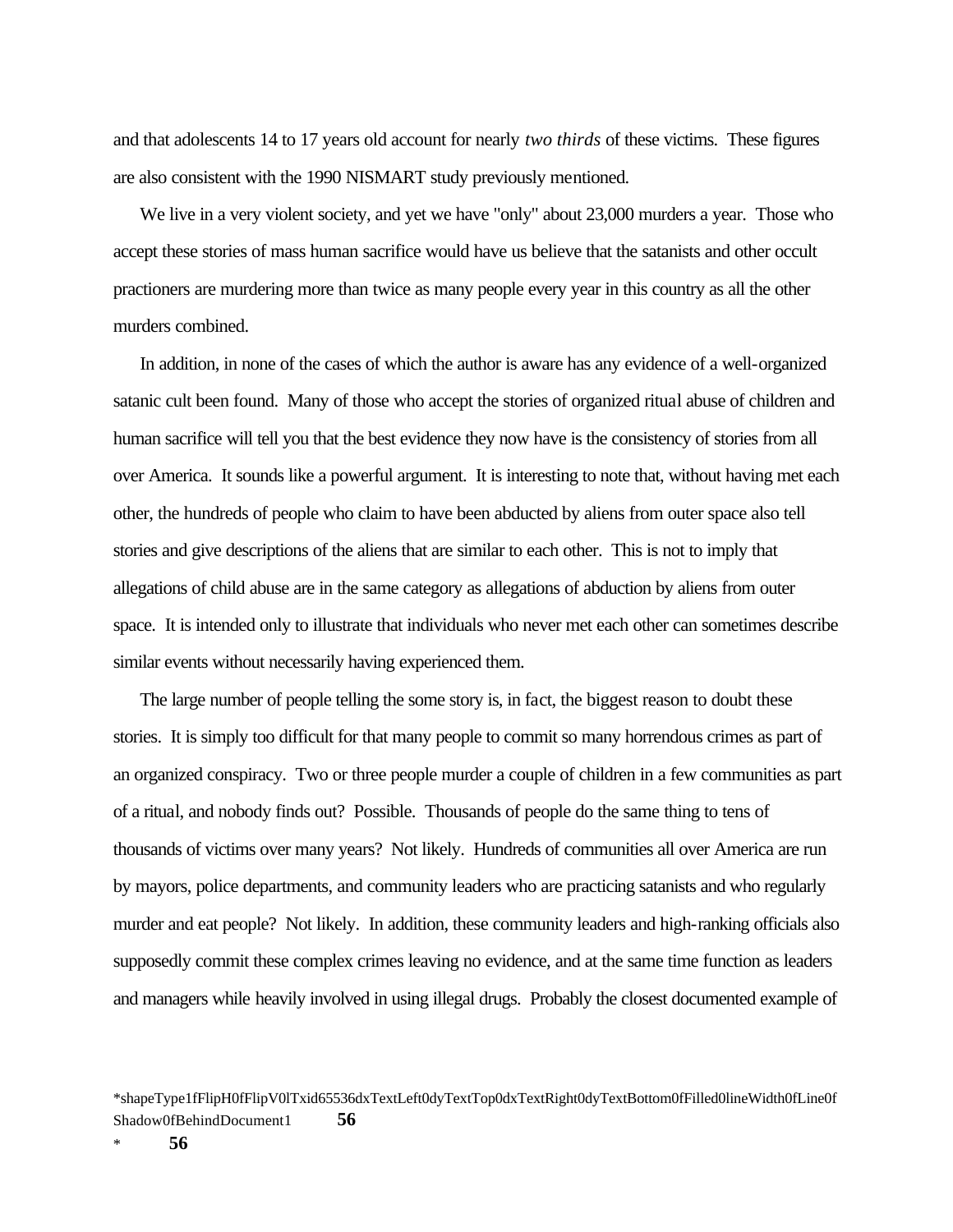this type of alleged activity in American history is the Ku Klux Klan which ironically used Christianity, not satanism, to rationalize its activity but which, as might be expected, was eventually infiltrated by informants and betrayed by its members.

As stated initially, the author was inclined to believe the allegations of the victims. But as the cases poured in and the months and years went by, the author became more concerned about the lack of physical evidence and corroboration for many of the more serious allegations. With increasing frequency, the author began to ask the question, "Why are victims alleging things that do not *seem* to be true?" Many possible answers were considered.

The first possible answer is obvious: clever offenders. The allegations may not seem to be true but they are true. The criminal justice system lacks the knowledge, skill, and motivation to get to the bottom of this crime conspiracy. The perpetrators of this crime conspiracy are clever, cunning individuals using sophisticated mind control and brainwashing techniques to control their victims. Law enforcement does not know how to investigate these cases.

It is technically possible that these allegations of an organized conspiracy involving taking over daycare centers, abduction, cannibalism, murder, and human sacrifice might be true. But if they are true, they constitute one of the greatest crime conspiracies in history.

Many people do not understand how difficult it is to commit a conspiracy crime involving numerous co-conspirators. One clever and cunning individual has a good chance of getting away with a wellplanned interpersonal crime. Bring one partner into the crime and the odds of getting away with it drop considerably. The more people involved in the crime, the harder it is to get away with it. Why? Human nature is the answer. People get angry and jealous. They come to resent the fact that another conspirator is getting "more" than they. They get in trouble and want to make a deal for themselves by informing on others.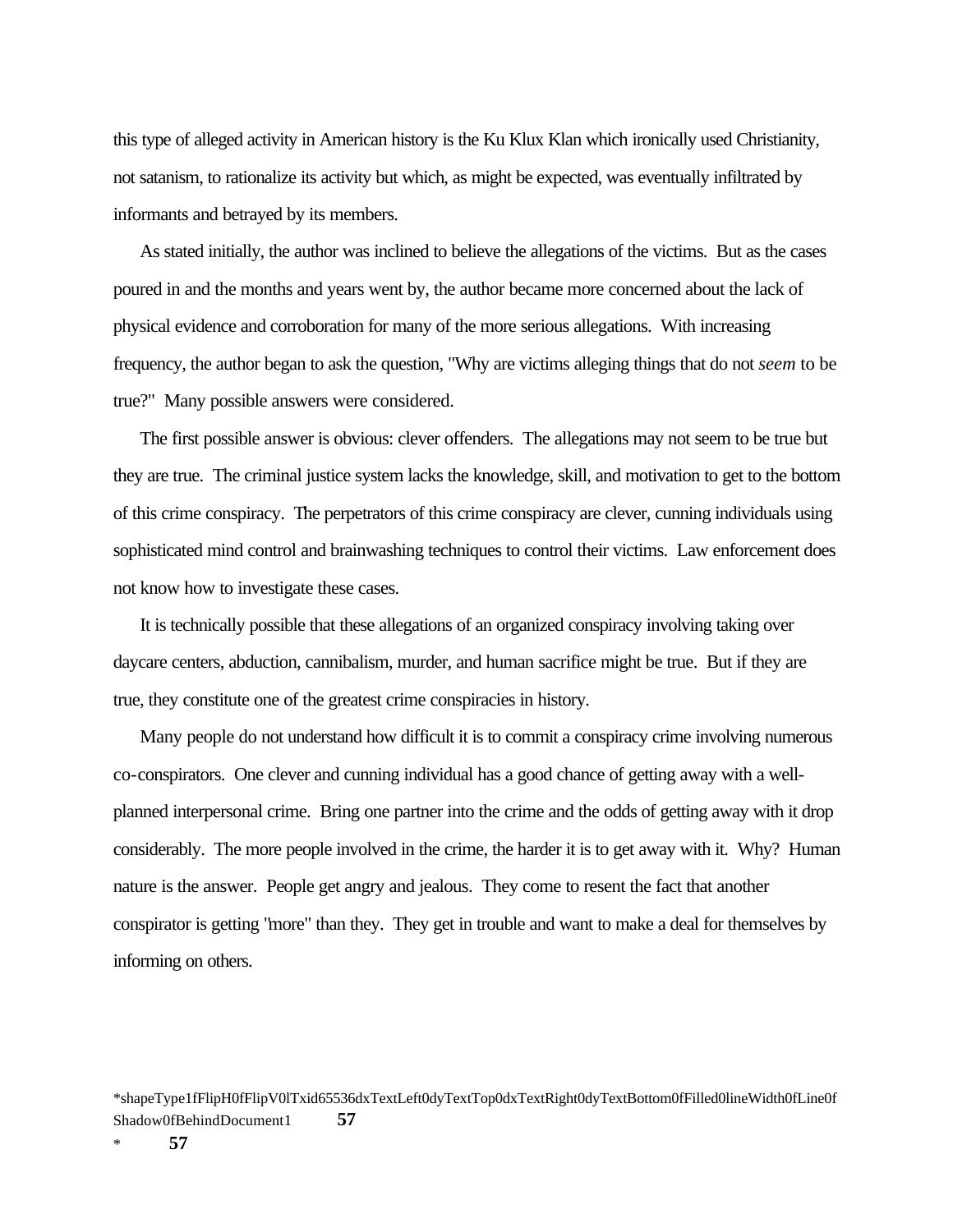If a group of individuals degenerate to the point of engaging in human sacrifice, murder, and cannibalism, that would most likely be the beginning of the end for such a group. The odds are that someone in the group would have a problem with such acts and be unable to maintain the secret.

The appeal of the satanic conspiracy theory is twofold. First, it is a simple explanation for a complex problem. Nothing is more simple than "the devil made them do it." If we do not understand something, we make it the work of some supernatural force. During the Middle Ages, serial killers were thought to be vampires and werewolves, and child sexual abuse was the work of demons taking the form of parents and priests. Even today, especially for those raised to believe so, satanism offers an explanation as to why "good" people do bad things. It may also help to "explain" unusual, bizarre, and compulsive sexual urges and behavior.

Second, the conspiracy theory is a popular one. We find it difficult to believe that one bizarre individual could commit a crime we find so offensive. Conspiracy theories about soldiers missing in action (MlAs), abductions by UFOs, Elvis Presley sightings, and the assassination of prominent public figures are the focus of much attention in this country. These conspiracy theories and allegations of ritual abuse have the following in common: 1) self-proclaimed experts, 2) tabloid media interest, 3) belief the government is involved in a cover-up, and 4) emotionally involved direct and indirect victim/witnesses.

On a recent television program commemorating the 100th anniversary of Jack the Ripper, almost 50 percent of the viewing audience who called the polling telephone numbers indicated that they thought the murders were committed as part of a conspiracy involving the British Royal Family. The five experts on the program, however, unanimously agreed the crimes were the work of one disorganized but lucky individual who was diagnosed as a paranoid schizophrenic. In many ways, the murders of Jack the Ripper are similar to those allegedly committed by satanists today.

If your child's molestation was perpetrated by a sophisticated satanic cult, there is nothing you could have done to prevent it and therefore no reason to feel any guilt. I have been present when parents who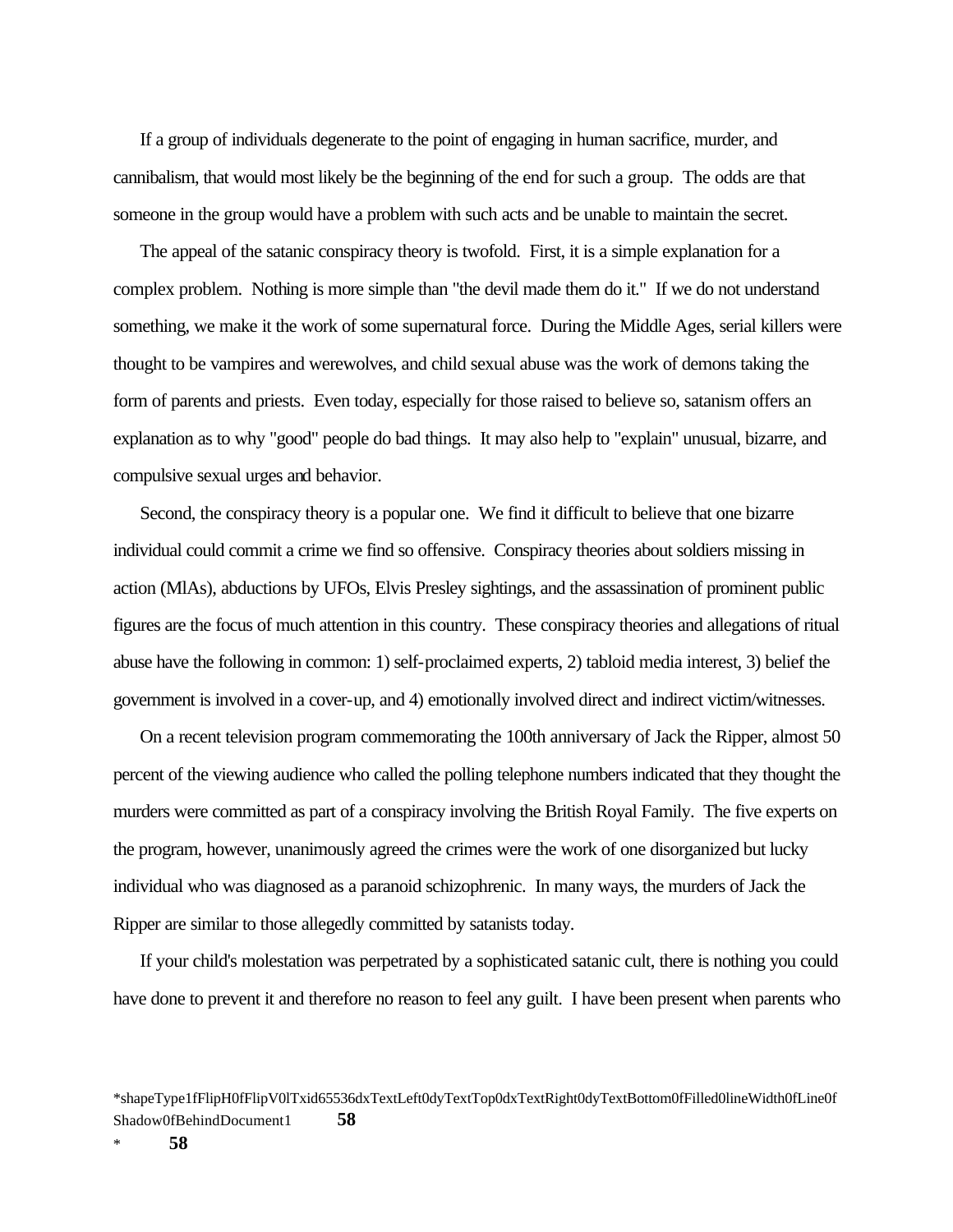believe their children were ritually abused at daycare centers have told others that the cults had sensors in the road, lookouts in the air, and informers everywhere; therefore, the usually recommended advice of unannounced visits to the daycare center would be impossible.

## **Alternative Explanations**

Even if only part of an allegation is *not* true, what then is the answer to the question, "Why are victims" alleging things that do not *seem* to be true?" After consulting with psychiatrists, psychologists, anthropologists, therapists, social workers, child sexual abuse experts, and law enforcement investigators for more than eight years, the author can find no single, simple answer. The answer to the question seems to be a complex set of dynamics that can be different in each case. ln spite of the fact that some skeptics keep looking for it, there does not appear to be one answer to the question that fits every case. Each case is different, and each case may involve a different combination of answers.

The author has identified a series of possible alternatives to this question. The alternative answers also do not preclude the possibility that clever offenders are sometimes involved. The author will not attempt to explain completely these alternative answers because he cannot. They are presented simply as areas for consideration and evaluation by child sexual abuse intervenors, for further elaboration by experts in these fields, and for research by objective social scientists. The first step, however, in finding the answers to this question is to admit the possibility that some of what the victims describe may not have happened. Some child advocates seem unwilling to do this.

**Pathological Distortion and Pseudomemories** The first possible answer to why adult victims are alleging things that do not *seem* to be true is *pathological distortion*. The allegations in question may be errors in processing reality influenced by underlying mental disorders such as dissociative disorders, borderline or histrionic personality disorders, or psychosis. These distortions may be manifested in false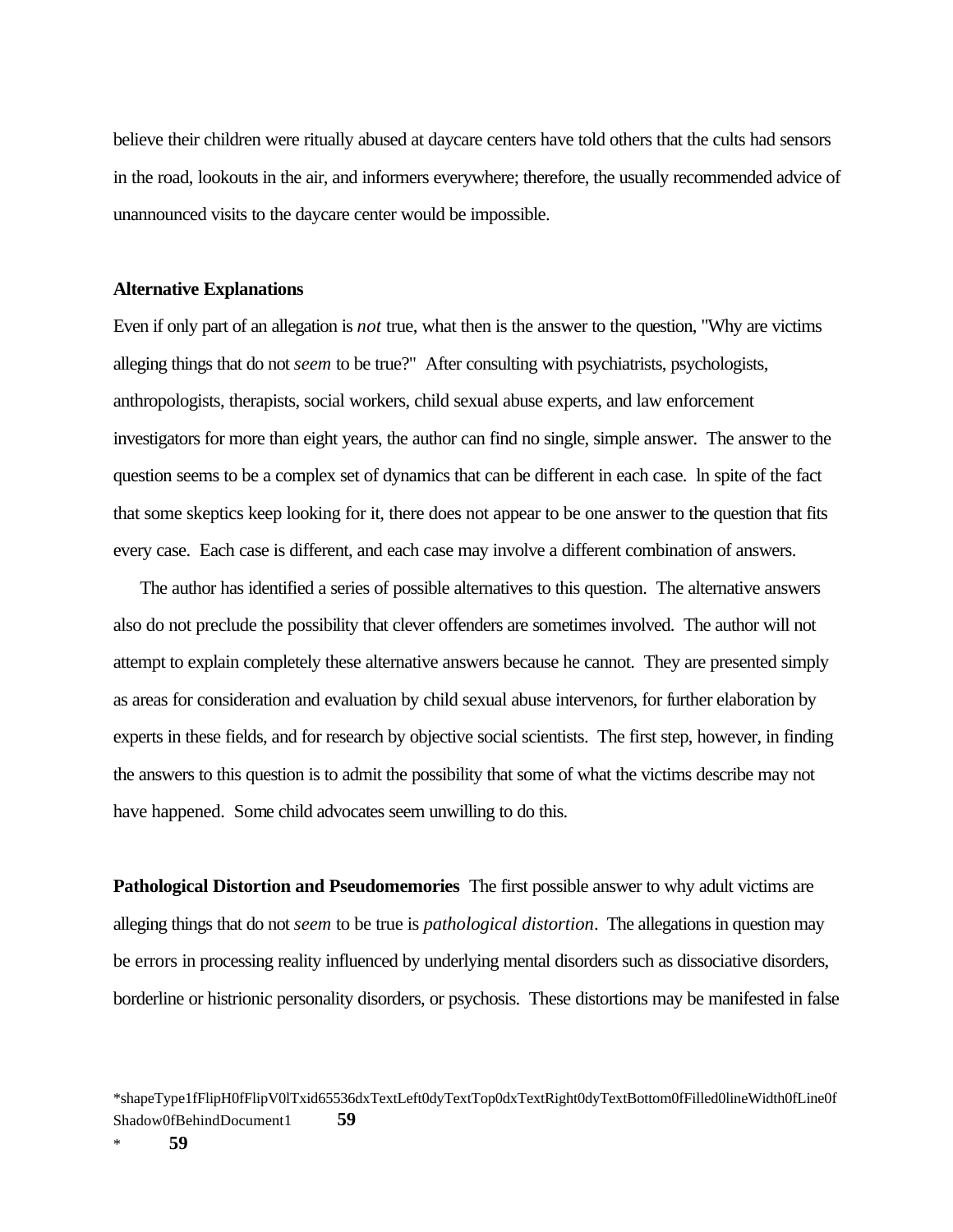accounts of victimization in order to gain psychological benefits such as attention and sympathy (factitious disorder). When such individuals repeatedly go from place to place or person to person making these false reports of their own "victimization," it is called Munchausen Syndrome. When the repeated false reports concern the "victimization" of their children or others linked to them, it is called Munchausen Syndrome by Proxy. It is amazing when some therapists state that they believe the allegations because they cannot think of a reason why the "victim," whose failures are now explained and excused or who is now the center of attention at a conference or on a national television program, would lie. If you can be forgiven for mutilating and killing babies, you can be forgiven for anything.

Although not always pathological, many "victims" may develop pseudomemories of their victimization and eventually come to believe the events actually occurred. Noted forensic psychiatrist Park E. Dietz, in a personal communication with the author in November 1991, stated

Pseudomemories have been acquired through dreams (particularly if one is encouraged to keep a journal or dream diary and to regard dream content as "clues" about the past or as snippets of history), substance-induced altered states of consciousness (alcohol or other drugs), group influence (particularly hearing vivid accounts of events occurring to others with whom one identifies emotionally such as occurs in incest survivor groups), reading vivid accounts of events occurring to others with whom one identifies emotionally, watching such accounts in films or on television, and hypnosis. The most efficient means of inducing pseudomemories is hypnosis.

It is characteristic of pseudomemories that the recollections of complex events (as opposed to a simple unit of information, such as a tag number) are incomplete and without chronological sequence. Often the person reports some uncertainty because the pseudomemories are experienced in a manner they describe as `hazy,' `fuzzy,' or `vague.' They are often perplexed

\*shapeType1fFlipH0fFlipV0lTxid65536dxTextLeft0dyTextTop0dxTextRight0dyTextBottom0fFilled0lineWidth0fLine0f Shadow0fBehindDocument1 **60**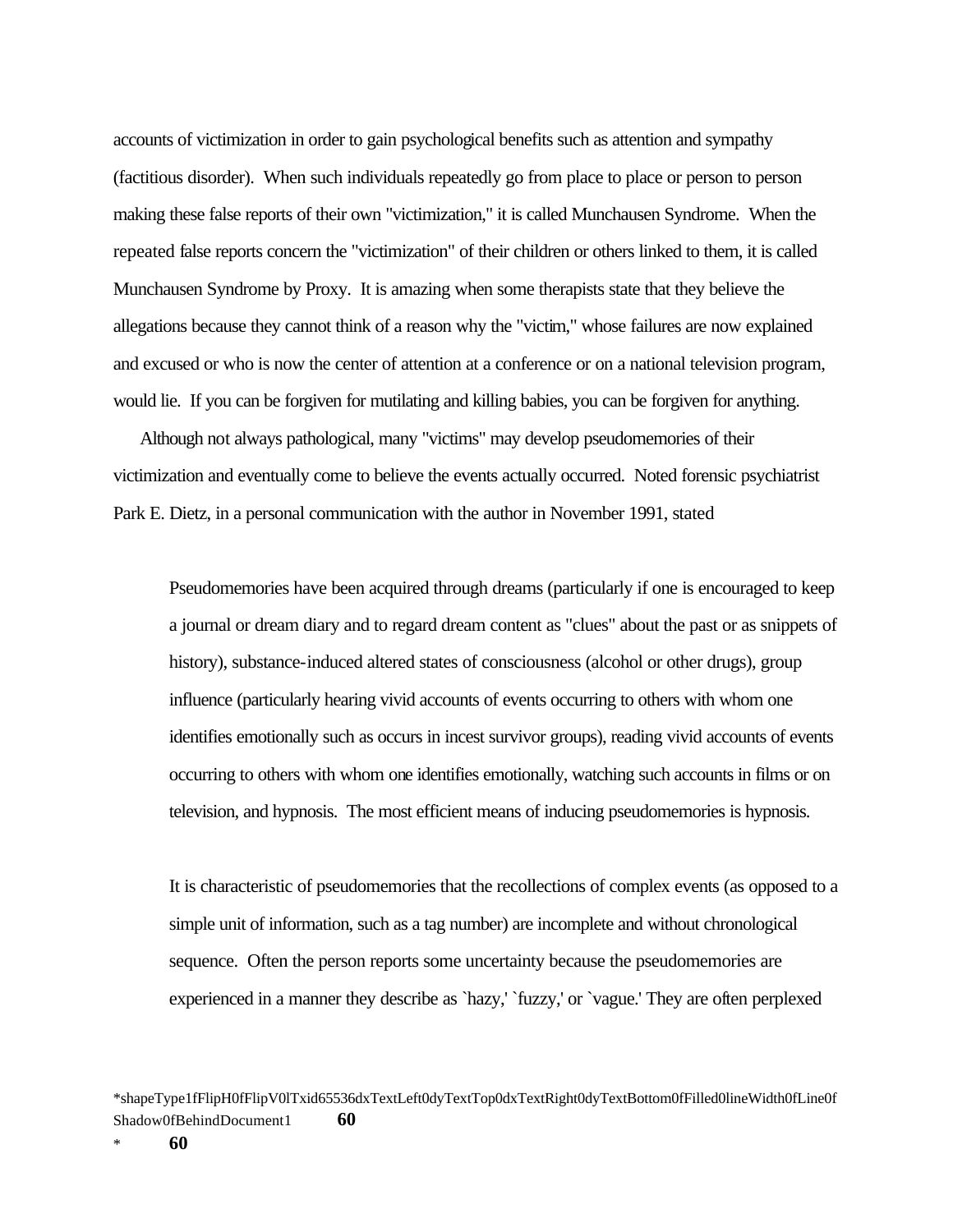that they recall some details vividly, but others dimly. Pseudomemories are not delusions. When first telling others of pseudomemories, these individuals do not have the unshakable but irrational conviction that deluded subjects have, but with social support they often come to defend vigorously the truthfulness of the pseudomemories. Pseudomemories are not fantasies, but may incorporate elements from fantasies experienced in the past. Even where the events described are implausible, listeners may believe them because they are reported with such intense affect (*i.e.*, with so much emotion attached to the story) that the listener concludes that the events must have happened because no one could `fake' the emotional aspects of the retelling. It also occurs, however, that persons report pseudomemories in such a matter-of-fact and emotionless manner that mental health professionals conclude that the person has `dissociated' intellectual knowledge of the events from emotional appreciation of their impact.

**Traumatic Memory** The second possible answer is *traumatic memory*. Fear and severe trauma can cause victims to store memory of those events in a fragmented way which can distort reality and confuse events. This is a well-documented fact in cases involving individuals taken hostage or in life-and-death situations. The distortions may be part of an elaborate defense mechanism of the mind called "splitting." The victims create a clear-cut, good-and-evil manifestation of their complex victimization that is then psychologically more manageable.

Through the defense mechanism of dissociation, the victim may escape the horrors of reality by putting his or her mind elsewhere. This may result in the victim inaccurately processing the reality of what happened because the victim was thinking of other things not accurately processing what was actually going on. In a dissociative state, a young child who ordinarily would know the difference might misinterpret a film or video as reality.

\*shapeType1fFlipH0fFlipV0lTxid65536dxTextLeft0dyTextTop0dxTextRight0dyTextBottom0fFilled0lineWidth0fLine0f Shadow0fBehindDocument1 **61**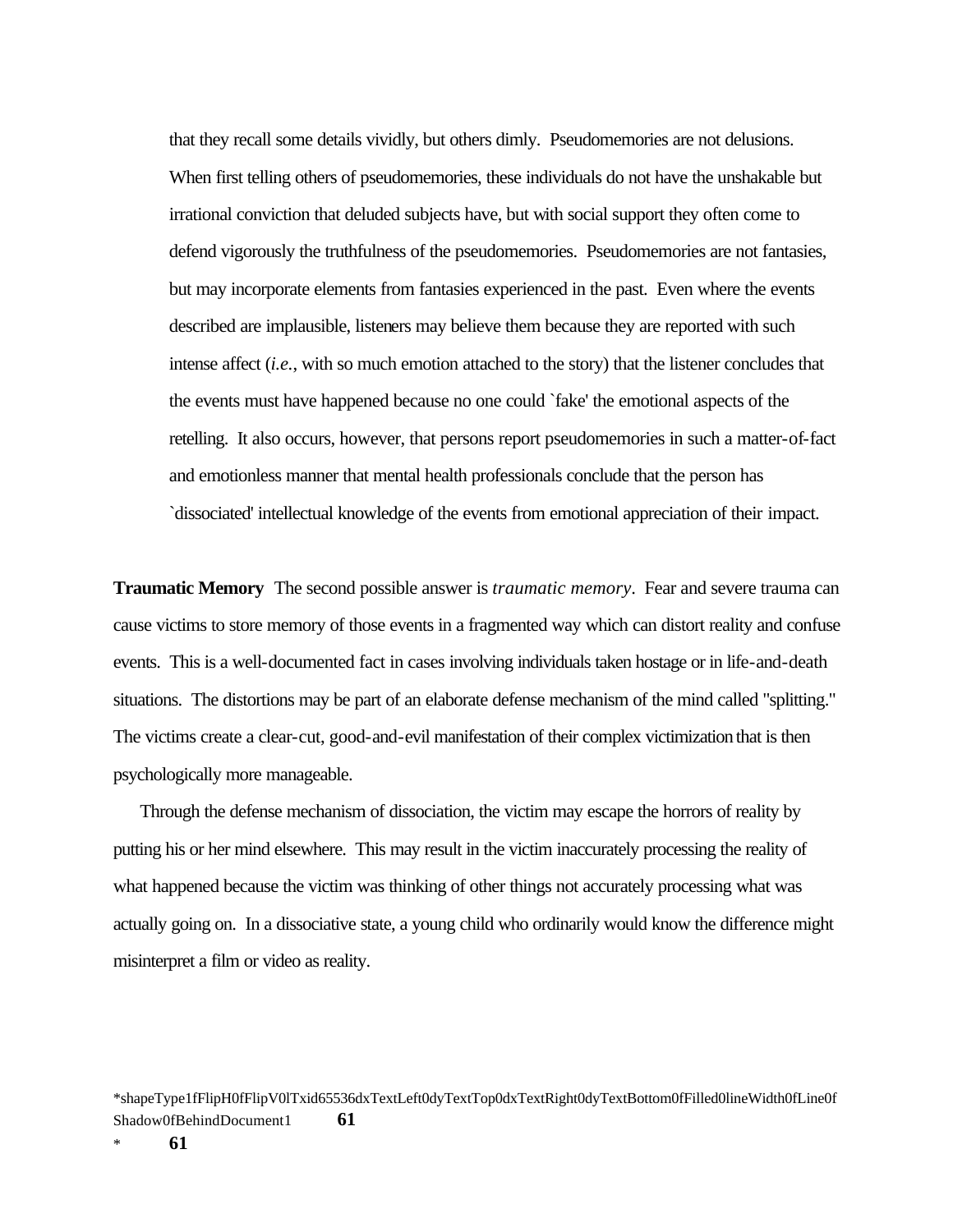Another defense mechanism may tell the victim that it could have been worse, and so his or her victimization was not so bad. They are not alone in their victimization—other children were also abused. Their father who abused them is no different from other prominent people in the community they claim also abused them. Satanism may help to explain why their outwardly good and religious parents did such terrible things to them in the privacy of their home. Their religious training may convince them that such unspeakable acts by supposedly "good" people must be the work of the devil. The described human sacrifice may be symbolic of the "death" of their childhood.

It may be that we should anticipate that individuals severely abused as very young children by *multiple* offenders with *fear* as the primary controlling tactic will repress the memory. This repressed memory of their victimization may be distorted and embellished when later recalled. Perhaps a horrorfilled yet inaccurate account of victimization is not only not a counterindication of abuse, but is in fact a corroborative indicator of extreme physical, psychological, and/or sexual abuse. The author does not believe it is a coincidence nor the result of deliberate planning by satanists that in almost all the cases of ritual abuse that have come to his attention, the abuse is alleged to have begun prior to the age of 7 and was perpetrated by multiple offenders. It may well be that such abuse, at a young age by multiple offenders, is the most difficult to accurately recall with the specific and precise detail needed by the criminal justice system and the most likely to be distorted and exaggerated when it is recalled. In her book *Too Scared to Cry*, child psychiatrist Lenore Terr, a leading expert on psychic trauma in childhood, states, "that a series of early childhood shocks might not be fully and accurately `reconstructed' from the dreams and behaviors of the adult."

**Normal Childhood Fears and Fantasy** The third possible answer may be *normal childhood fears and fantasy*. Most young children are afraid of ghosts and monsters. Even as adults, many people feel uncomfortable, for example, about dangling their arms over the side of their bed. They still remember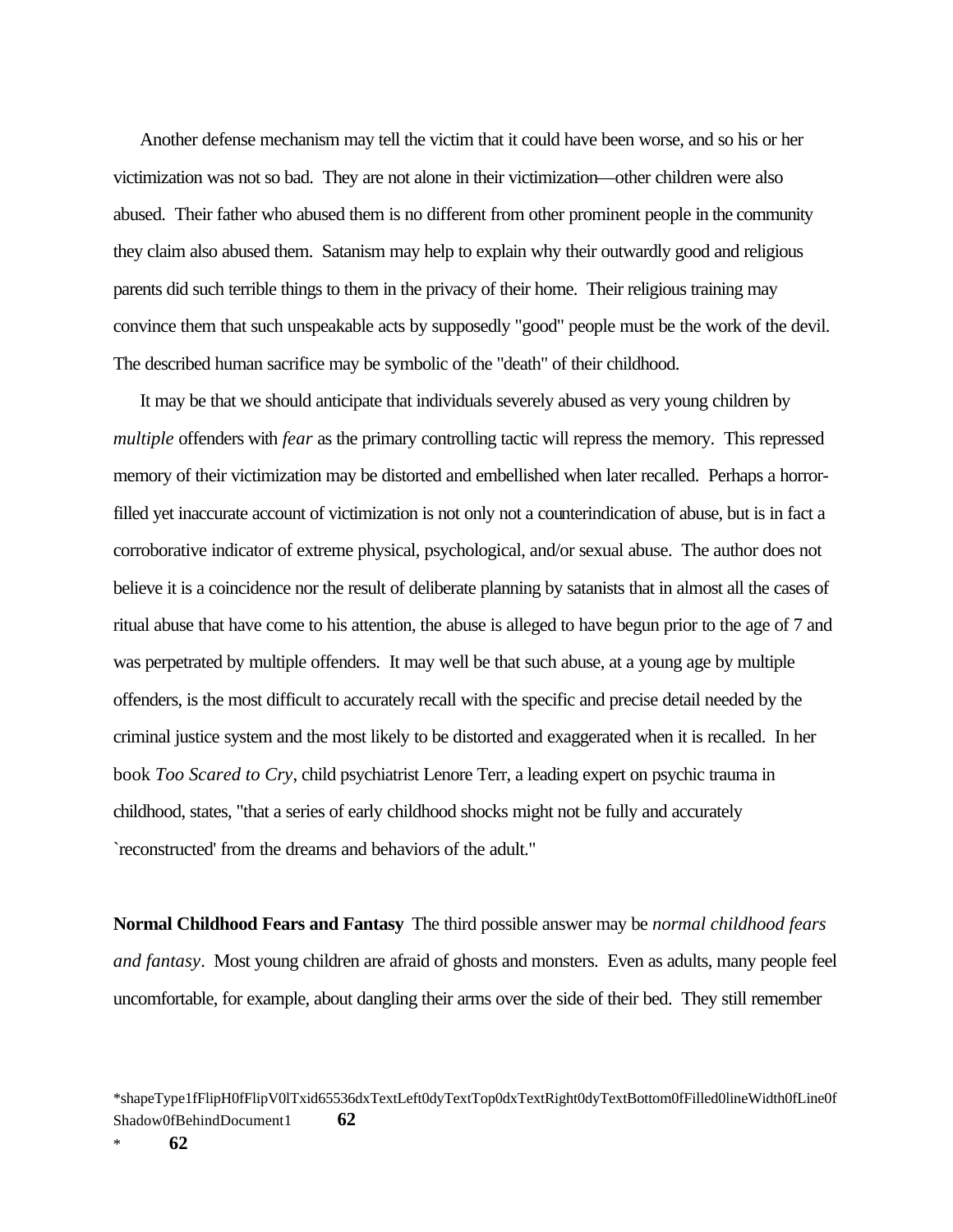the "monster" under the bed from childhood. While young children may rarely invent stories about sexual activity, they might describe their victimization in terms of evil as they understand it. In church or at home, children may be told of satanic activity as the source of evil. The children may be "dumping" all their fears and worries unto an attentive and encouraging listener.

Children do fantasize. Perhaps whatever causes a child to allege something impossible (such as being cut up and put back together) is similar to what causes a child to allege something possible but improbable (such as witnessing another child being chopped up and eaten.)

**Misperceptions, Confusion, and Trickery** *Misperception, confusion, and trickery* may be a fourth answer. Expecting young children to give accurate accounts of sexual activity for which they have little frame of reference is unreasonable. The Broadway play *M. Butterfly* is the true story of a man who had a fifteen-year affair, including the "birth" of a baby, with a "woman" who turns out to have been a man all along. If a grown man does not know when he has had vaginal intercourse with a woman, how can we expect young children not to be confused? Furthermore, some clever offenders may deliberately introduce elements of satanism and the occult into the sexual exploitation simply to confuse or intimidate the victims. Simple magic and other techniques may be used to trick the children. Drugs may also be deliberately used to confuse the victims and distort their perceptions. Such acts would then be MO, not ritual. As previously stated, the perceptions of young victims may also be influenced by any trauma being experienced. This is the most popular alternative explanation and even the more zealous believers of ritual abuse allegations use it, but only to explain obviously impossible events.

**Overzealous Intervenors** *Overzealous intervenors*, causing intervenor contagion, may be a fifth answer. These intervenors can include parents, family members, foster parents, doctors, therapists, social workers, law enforcement officers, prosecutors, and any combination thereof. Victims have been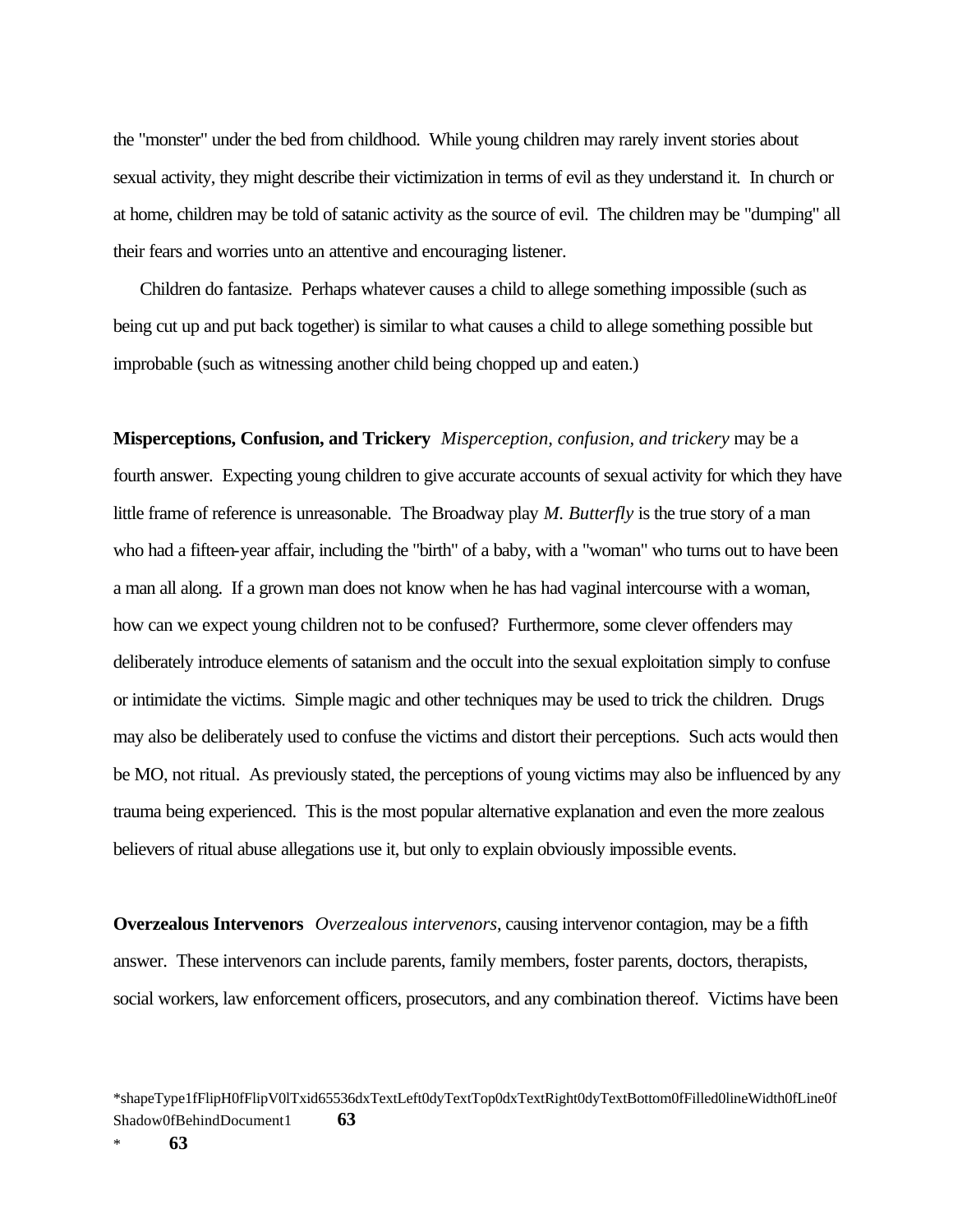subtly as well as overtly rewarded and bribed by usually well-meaning intervenors for furnishing further details. In addition, some of what appears not to have happened may have originated as a result of intervenors making assumptions about or misinterpreting what the victims are saying. The intervenors then repeat, and possibly embellish, these assumptions and misinterpretations, and eventually the victims are "forced" to agree with or come to accept this "official" version of what happened.

The judgment of intervenors may be affected by their zeal to uncover child sexual abuse, satanic activity, or conspiracies. However well-intentioned, these overzealous intervenors must accept varying degrees of responsibility for the unsuccessful prosecution of those cases where criminal abuse did occur. This is the most controversial and least popular of the alternative explanations.

**Urban Legends** Allegations of and knowledge about ritualistic or satanic abuse may also be spread through *urban legends*. In *The Vanishing Hitchhiker*, the first of his four books on the topic, Dr. Jan Harold Brunvand defines urban legends as "realistic stories concerning recent events (or alleged events) with an ironic or supernatural twist." Dr. Brunvand's books convincingly explain that just because individuals throughout the country who never met each other tell the same story does not mean that it is true. Absurd urban legends about the corporate logos of Proctor and Gamble and Liz Claiborne being satanic symbols persist in spite of all efforts to refute them with reality. Some urban legends about child kidnappings and other threats to citizens have even been disseminated unknowingly by law enforcement agencies. Such legends have always existed, but today the mass media aggressively participate in their rapid and more efficient dissemination. Many Americans mistakenly believe that print and television tabloids check out and verify the details of their stories before putting them on the air. Mass hysteria may partially account for large numbers of victims describing the same symptoms or experiences.

Training conferences for all the disciplines involved in child sexual abuse may also play a role in the spread of this contagion. At one child abuse conference attended by the author, an exhibitor was selling

\*shapeType1fFlipH0fFlipV0lTxid65536dxTextLeft0dyTextTop0dxTextRight0dyTextBottom0fFilled0lineWidth0fLine0f Shadow0fBehindDocument1 **64**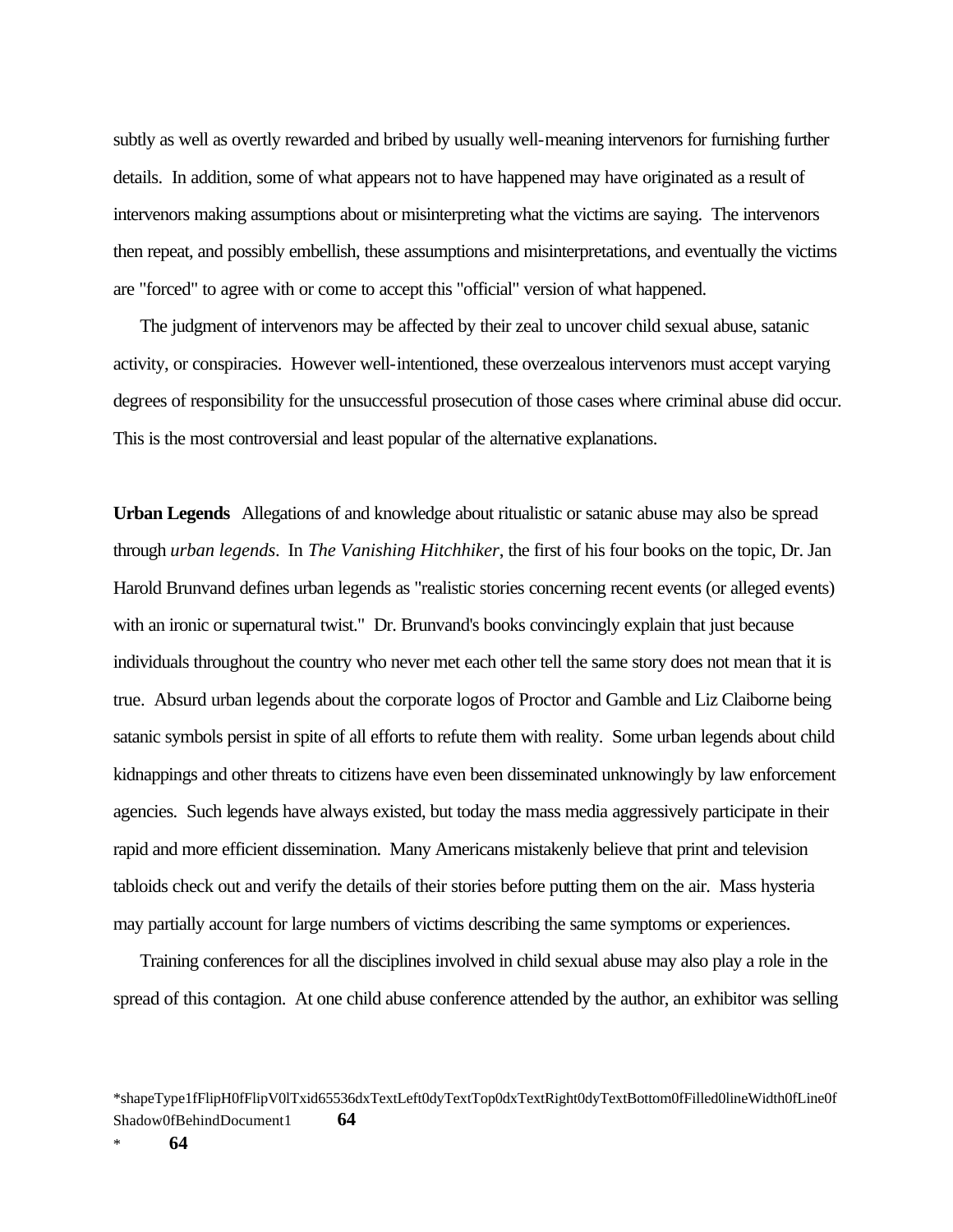more than fifty different books dealing with satanism and the occult. By the end of the conference, he had sold nearly all the books. At another national child sexual abuse conference, the author witnessed more than 100 attendees copying down the widely disseminated 29 "Symptoms Characterizing Satanic Ritual Abuse" in preschool-aged children. Is a 4-year-old child's "preoccupation with urine and feces" an indication of satanic ritual abuse or part of normal development?

**Combination** Most multidimensional child sex ring cases probably involve a *combination* of the answers previously set forth, as well as other possible explanations unknown to the author at this time. Obviously, cases with adult survivors are more likely to involve some of these answers than those with young children. Each case of sexual victimization must be individually evaluated on its own merits without any preconceived explanations. All the possibilities must be explored if for no other reason than the fact that the defense attorneys for any accused subjects will almost certainly do so.

Most people would agree that just because a victim tells you one detail that turns out to be true, this does not mean that every detail is true. But many people seem to believe that if you can disprove one part of a victim's story, then the entire story is false. As previously stated, one of the author's main concerns in these cases is that people are getting away with sexually abusing children or committing other crimes because we cannot prove that they are members of organized cults who murder and eat people.

The author has discovered that the subject of multidimensional child sex rings is a very emotional and polarizing issue. Everyone seems to demand that one choose a side. On one side of the issue are those who say that nothing really happened and it is all a big witch hunt led by overzealous fanatics and incompetent "experts." The other side says, in essence, that everything happened; victims never lie about child sexual abuse, and so it must be true.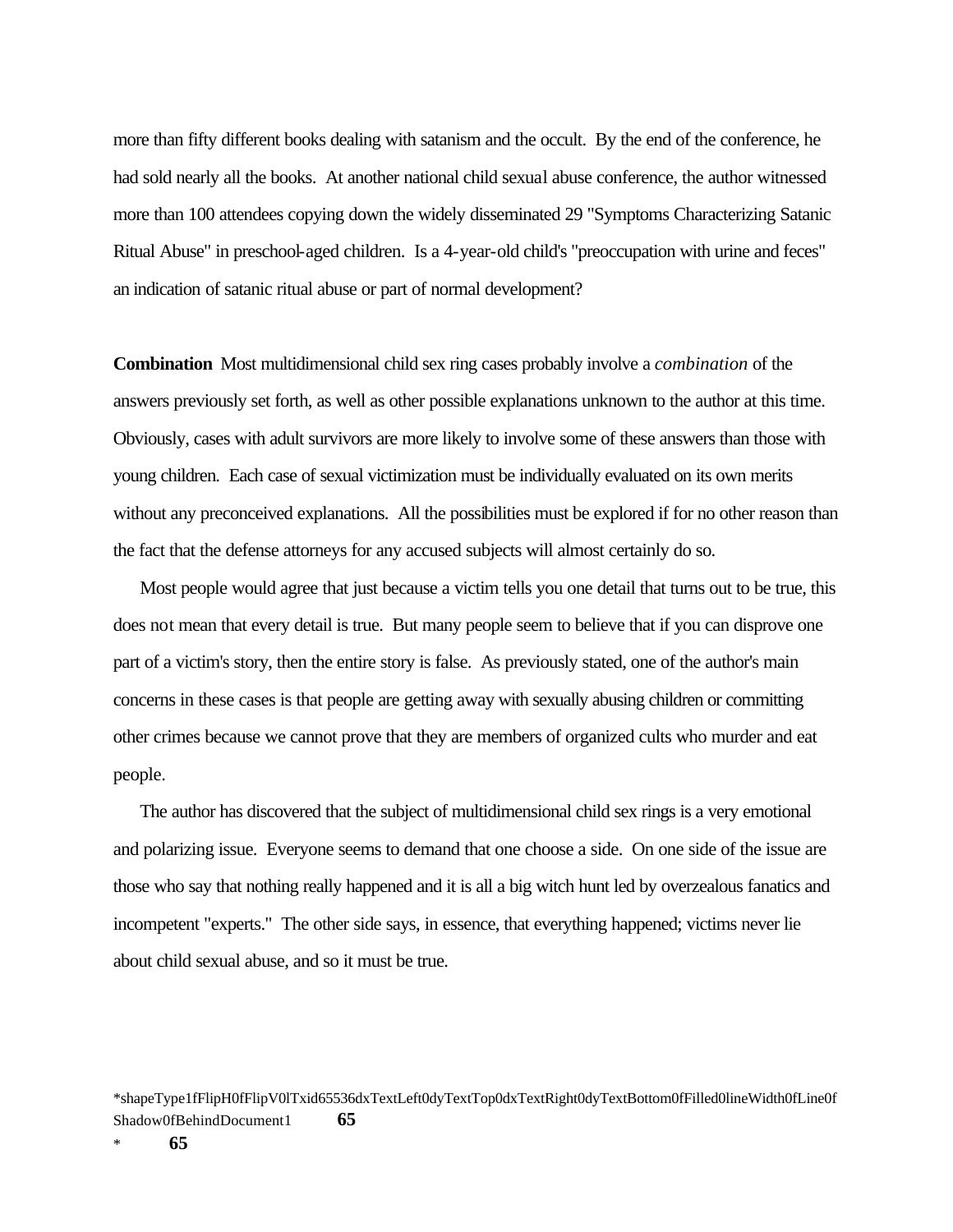There is a middle ground. It is the job of the professional investigator to listen to all the victims and conduct appropriate investigation in an effort to find out what happened, considering *all* possibilities. Not all childhood trauma is abuse. Not all child abuse is a crime. The great frustration of these cases is the fact that you are often convinced that something traumatic happened to the victim, but do not know with any degree of certainty exactly what happened, when it happened, or who did it.

### **Do Child Victims Lie About Sexual Abuse and Exploitation?**

The crucial central issue in the evaluation of a response to cases of multidimensional child sex rings is the statement, "Children never lie about sexual abuse or exploitation. If they have details, it must have happened." This statement, oversimplified by many, is the basic premise upon which some believe the child sexual abuse and exploitation movement is based. It is almost never questioned or debated at training conferences. In fact, during the 1970s, there was a successful crusade to eliminate laws requiring corroboration of child victim statements in child sexual abuse cases. The best way to convict child molesters is to have the child victims testify in court. If we believe them, the jury will believe them. Any challenge to this basic premise was viewed as a threat to the movement and a denial that the problem existed.

The author believes that children *rarely* lie about sexual abuse or exploitation, if a lie is defined as a statement deliberately and maliciously intended to deceive. The problem is the oversimplification of the statement. Just because a child is not lying does not necessarily mean the child is telling the truth. The author believes that in the majority of these cases, the victims are not lying. They are telling you what they have come to believe has happened to them. Furthermore, the assumption that children rarely lie about sexual abuse does not necessarily apply to everything a child says during a sexual abuse investigation. Stories of mutilation, murder, and cannibalism are not really about sexual abuse.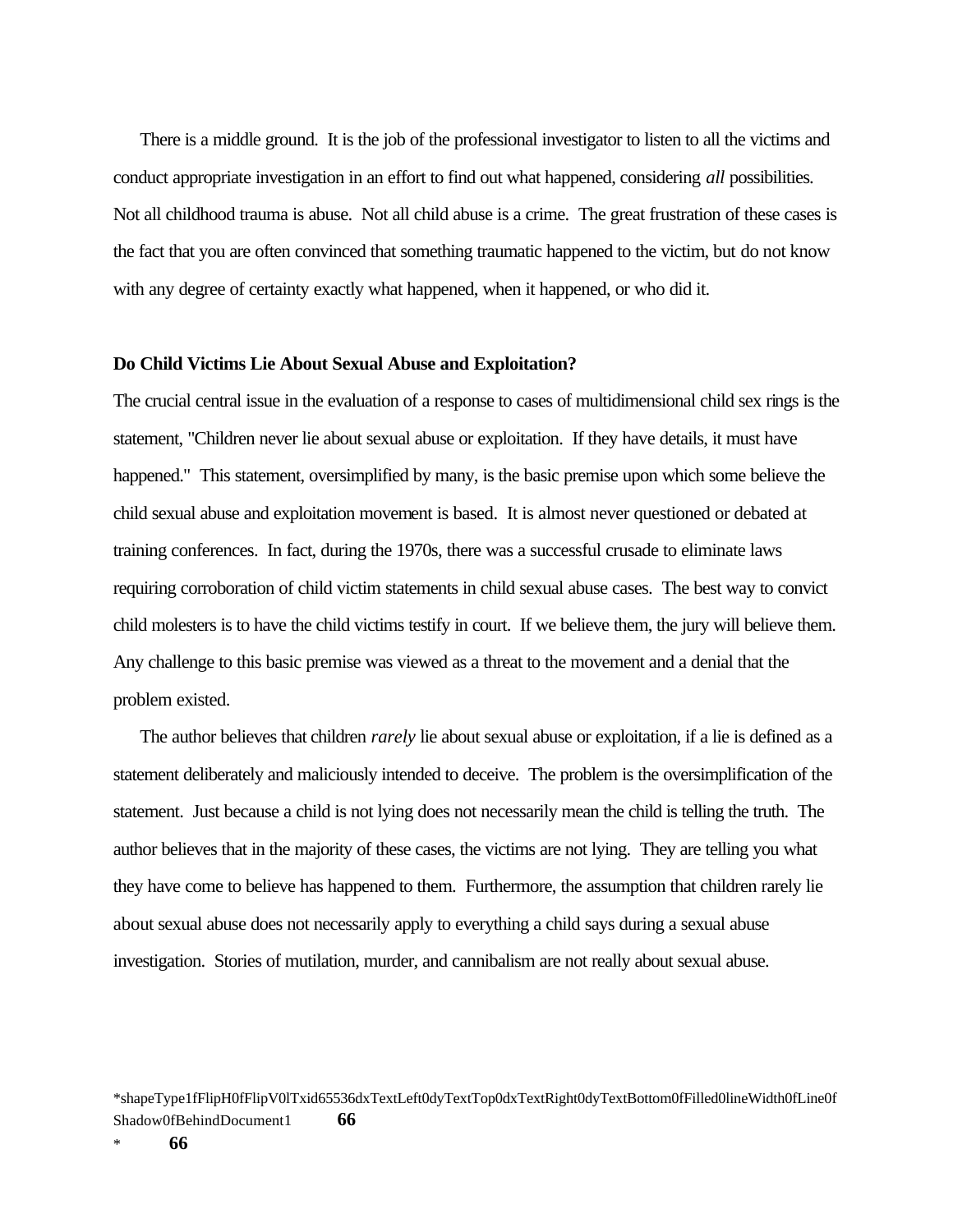Children rarely lie about sexual abuse or exploitation, but they do fantasize, furnish false information, furnish misleading information, misperceive events, try to please adults, respond to leading questions, and respond to rewards. Children are not adults in little bodies and do go through developmental stages that must be evaluated and understood. In many ways, however, children are no better and no worse than other victims or witnesses of a crime. They should not be automatically believed, nor should they be automatically disbelieved.

The second part of the statement—if children can supply details, the crime must have happened must also be carefully evaluated. The details in question in most of the cases of multidimensional child sex rings have little to do with sexual activity. Law enforcement and social workers must do more than attempt to determine how a child could have known about sex acts. These cases involve determining how a victim could have known about a wide variety of bizarre and ritualistic activity. Young children may know little about specific sex acts, but they may know a lot about monsters, torture, kidnapping, and murder.

Victims may supply details of sexual or other acts using information from sources other than their own direct victimization. Such sources must be evaluated carefully by the investigator of multidimensional child sex rings.

**Personal Knowledge** The victim may have personal knowledge of the sexual or ritual acts, but not as a result of the alleged victimization. The knowledge could have come from viewing pornography, sex education, or occult material; witnessing sexual or ritual activity in the home; or witnessing the sexual abuse of others. It could also have come from having been sexually or physically abused, but by other than the alleged offenders and in ways other than the alleged offense.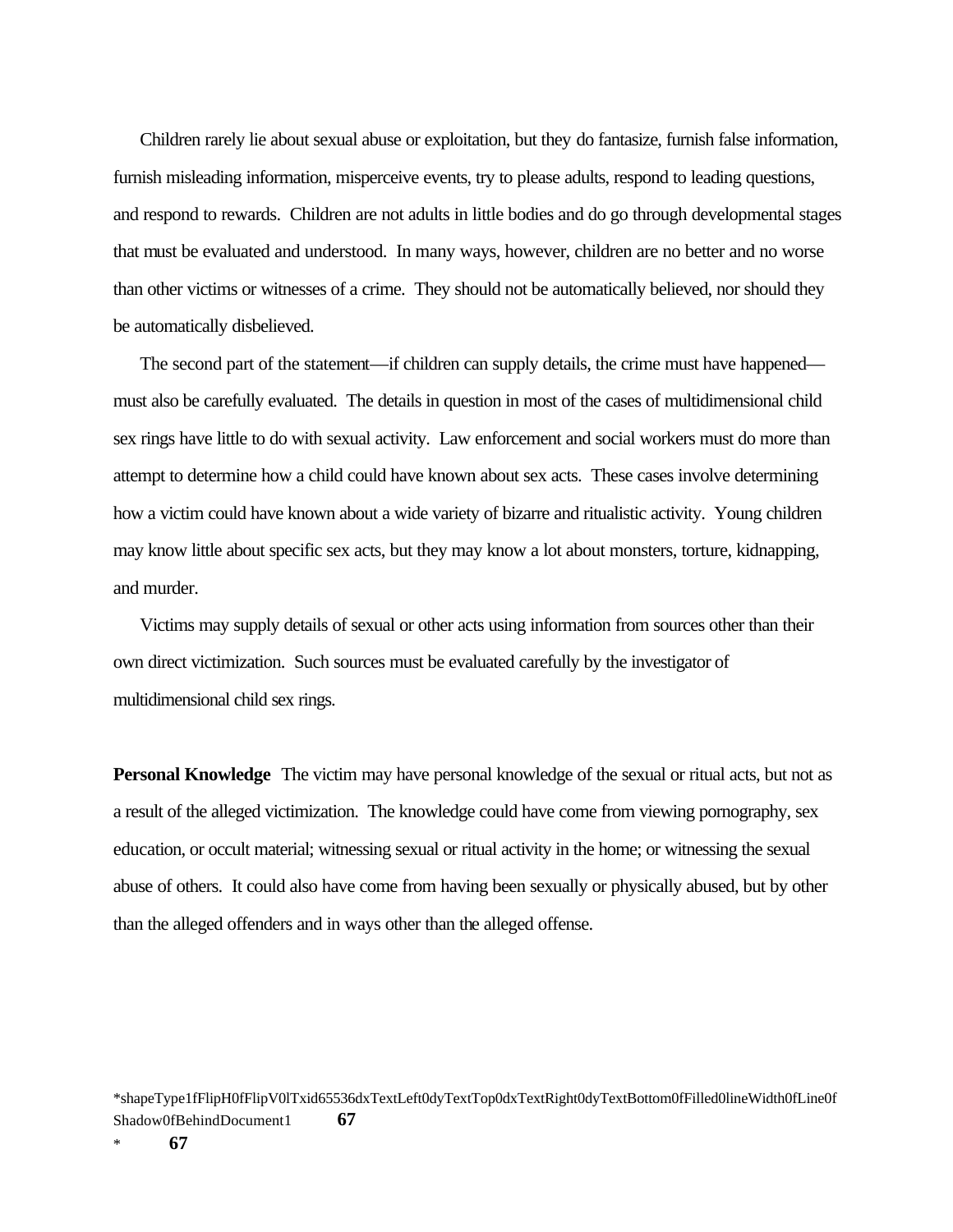**Other Children or Victims** Young children today are socially interacting more often and at a younger age than ever before. Many parents are unable to provide possibly simple explanations for their children's stories because they were not with the children when the events occurred. They do not even know what videotapes their children may have seen, what games they may have played, or what stories they may have been told or overheard. Children are being placed in daycare centers for eight, ten, or twelve hours a day starting as young as 6 weeks of age. The children share experiences by playing house, school, or doctor. Bodily functions such as urination and defecation are a focus of attention for these young children. To a certain extent, each child shares the experiences of all the other children.

The odds are fairly high that in any typical daycare center there might be some children who are victims of incest; victims of physical abuse; victims of psychological abuse; children of cult members (even satanists); children of sexually open parents; children of sexually indiscriminate parents; children of parents obsessed with victimization; children of parents obsessed with the evils of satanism; children without conscience; children with a teenage brother or pregnant mother; children with heavy metal music and literature in the home; children with bizarre toys, games, comics, and magazines; children with a VCR and slasher films in their home; children with access to dial-a-porn, party lines, or pornography; or children victimized by a daycare center staff member. The possible effects of the interaction of such children *prior* to the disclosure of the alleged abuse must be evaluated.

Adult survivors may obtain details from group therapy sessions, support networks, church groups, or self-help groups. The willingness and ability of siblings to corroborate adult survivor accounts of ritual abuse varies. Some will support and partially corroborate the victim's allegations. Others will vehemently deny them and support their accused parents or relatives.

**Media** The amount of sexually explicit, occult, anti-occult, or violence-oriented material available to adults and even children in the modern world is overwhelming. This includes movies, videotapes,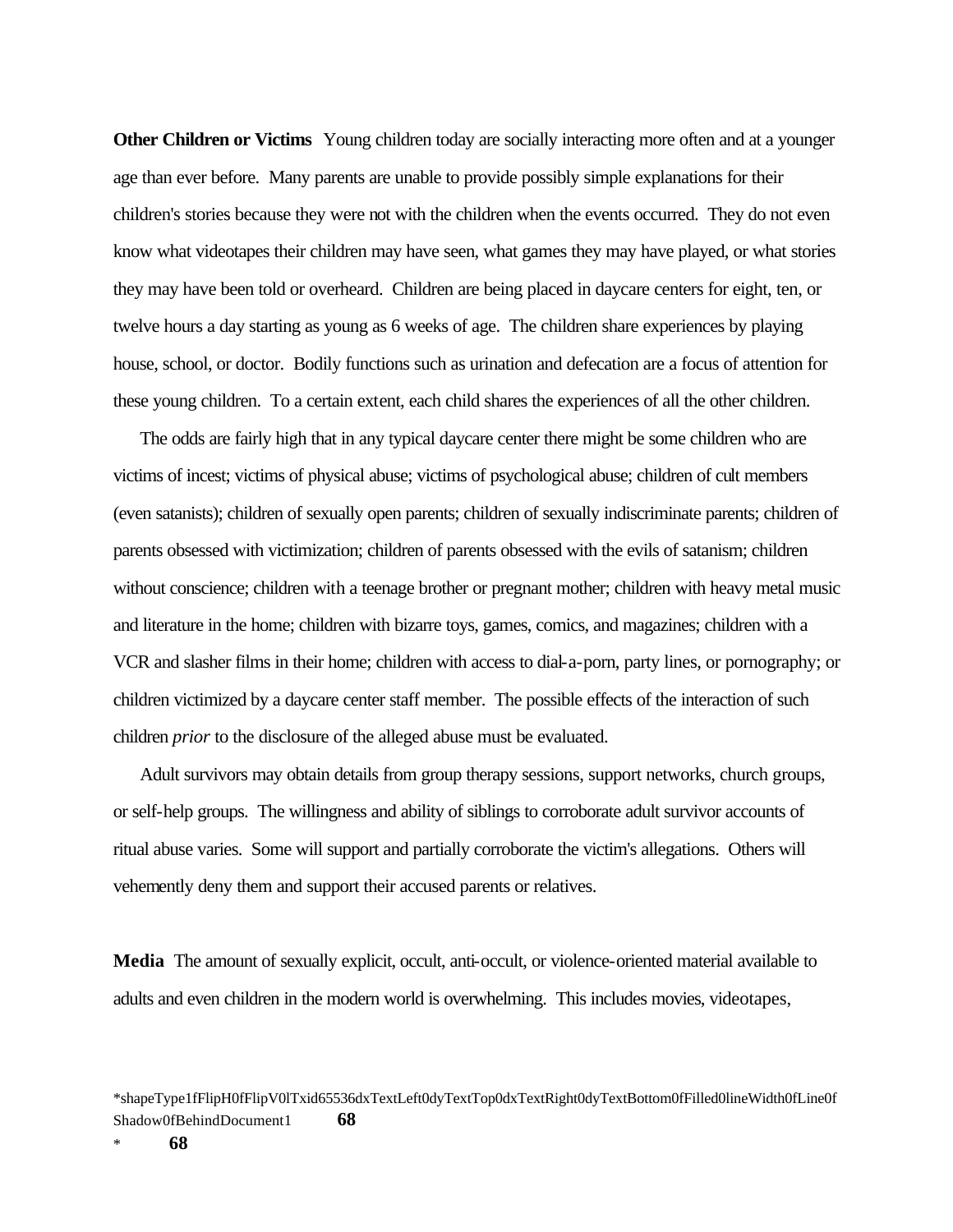television, music, toys, and books. There are also documentaries on satanism, witchcraft, and the occult that are available on videotape. Many televangelists have videotapes on satanism and the occult that they are selling on their programs.

The National Coalition on Television Violence News estimates that 12 percent of the movies produced in the United States can be classified as satanic horror films. Cable television and the home VCR make all this material readily available even to young children. Religious broadcasters and almost all the television tabloid and magazine programs have done shows on satanism and the occult. Heavy metal and black metal music, which often has a satanic theme, is readily available and popular. In addition to the much-debated fantasy role-playing games, there are numerous popular toys on the market with an occult-oriented, bizarre, or violent theme.

Books on satanism and the occult, both fiction and nonfiction, are readily available in most bookstores, especially religious bookstores. Several recent books specifically discuss the issue of ritualistic abuse of children. Obviously, very young children do not read this material, but their parents, relatives, and therapists might and then discuss it in front of or with them. Much of the material intended to fight the problem actually fuels the problem and damages effective prosecution.

**Suggestions and Leading Questions** This problem is particularly important in cases stemming from custody/visitation disputes involving at least one child under the age of 7. It is the author's opinion that most suggestive, leading questioning of children by intervenors is inadvertently done as part of a goodfaith effort to learn the truth. Not all intervenors are in equal positions to potentially influence victim allegations. Parents and relatives especially are in a position to subtly influence their young children to describe their victimization in a certain way. Children may also overhear their parents discussing the details of the case. Children often tell their parents what they believe their parents want or need to hear. Some children may be instinctively attempting to provide "therapy" for their parents by telling them what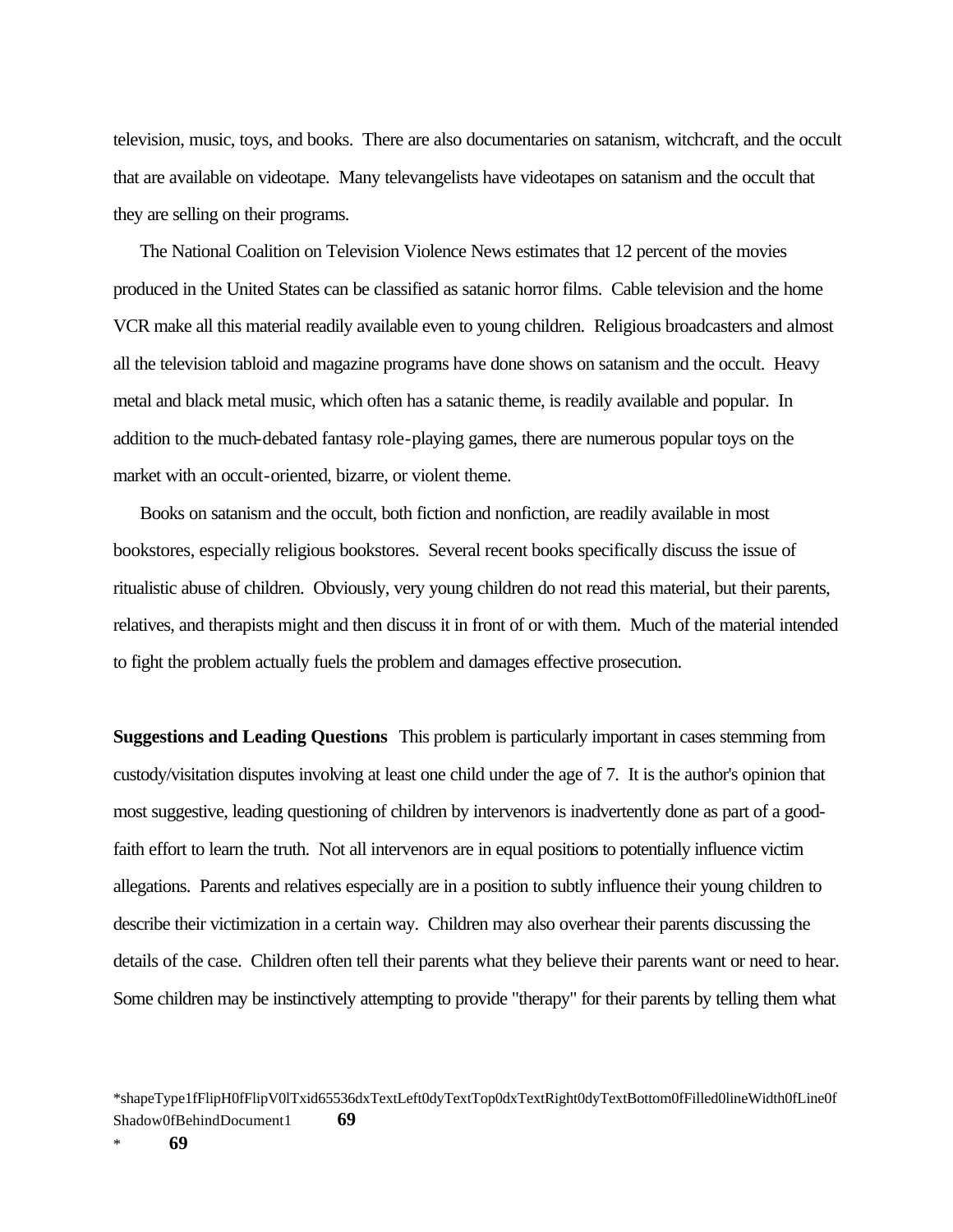seems to satisfy them and somehow makes them feel better. In one case a father gave the police a tape recording to "prove" that his child's statements were spontaneous disclosures and not the result of leading, suggestive questions. The tape recording indicated just the opposite. Why then did the father voluntarily give it to the police? Probably because he truly believed that he was not influencing his child's statements—but he was.

Therapists are probably in the best position to influence the allegations of adult survivors. The accuracy and reliability of the accounts of adult survivors who have been hypnotized during therapy is certainly open to question. One nationally known therapist personally told the author that the reason police cannot find out about satanic or ritualistic activity from child victims is that they do not know how to ask leading questions. Highly suggestive books and pictures portraying "satanic" activity have been developed and marketed to therapists for use during evaluation and treatment. Types and styles of verbal interaction useful in therapy may create significant problems in a criminal investigation. It should be noted, however, that when a therapist does a poor investigative interview as part of a criminal investigation, that is the fault of the criminal justice system that allowed it and not the therapist who did it.

The extremely sensitive, emotional, and religious nature of these cases make problems with leading questions more likely than in other kinds of cases. Intervenors motivated by religious fervor and/or exaggerated concerns about sexual abuse of children are more likely to lose their objectivity.

**Misperception and Confusion by Victim** In one case, a child's description of the apparently impossible act of walking through a wall turned out to be the very possible act of walking between the studs of an unfinished wall in a room under construction. In another case, pennies in the anus turned out to be copper-foil-covered suppositories. The children may describe what they believe happened. It is not a lie, but neither is it an accurate account of what happened. It may be due to confusion deliberately caused by the offender or to misperception inadvertently caused by youthful inexperience.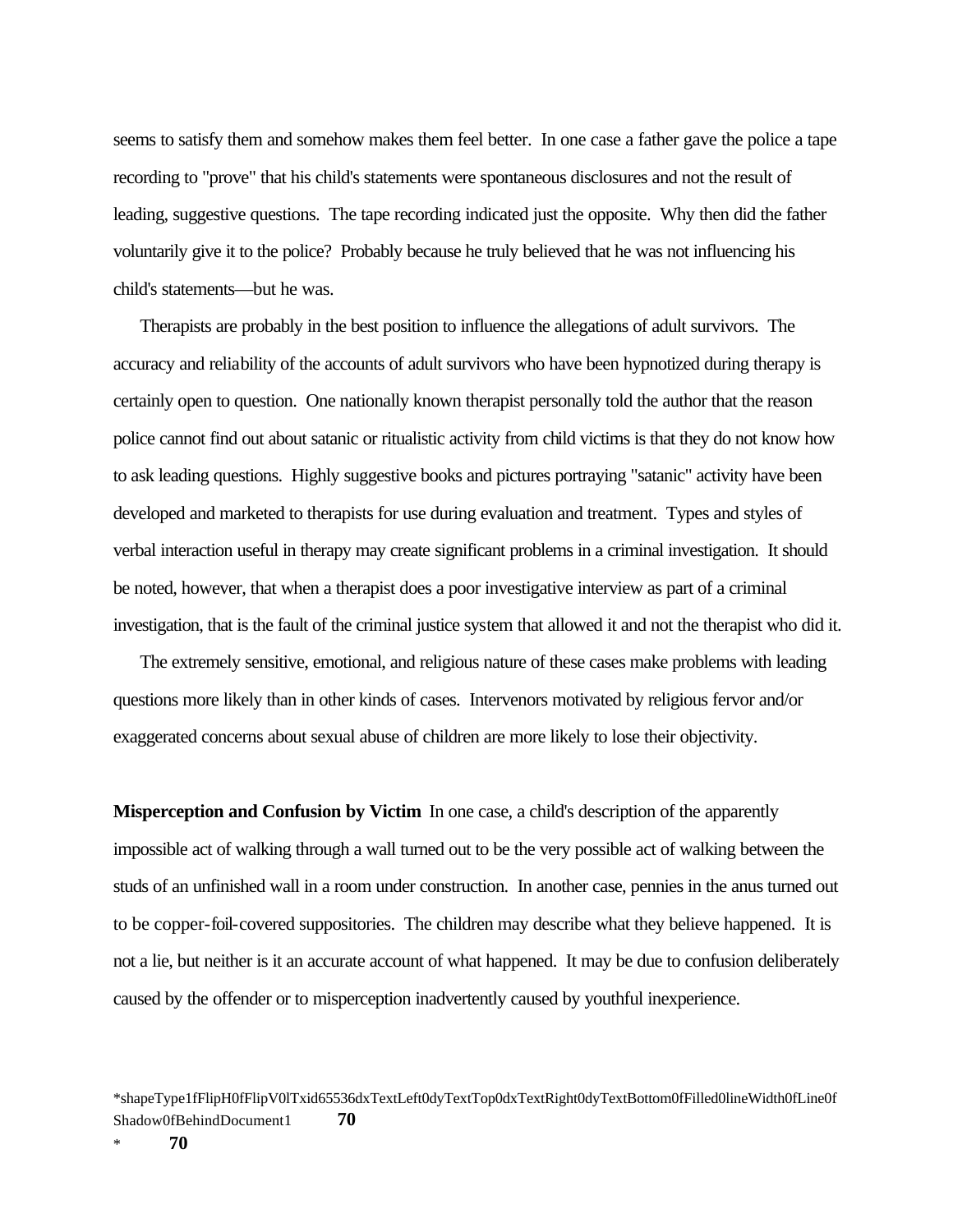**Education and Awareness Programs** Some well-intentioned awareness programs designed to prevent child sex abuse, alert professionals, or fight satanism may, in fact, be unrealistically increasing the fears of professionals, children, and parents and creating self-fulfilling prophesies. Some of what children and their parents are telling intervenors may have been learned in or fueled by such programs. Religious programs, books, and pamphlets that emphasize the power and evil force of Satan may be adding to the problem. In fact, in cases seen by the author, most of the daycare centers in which ritualistic abuse is alleged to have taken place were church affiliated centers and many of the adult survivors alleging it came from apparently religious families. Susan Kelley, Ph.D., in a personal communication with the author in April 1992, stated that her research indicated 77.1 percent of the daycare centers in which ritualistic abuse was alleged were religious affiliated daycare centers.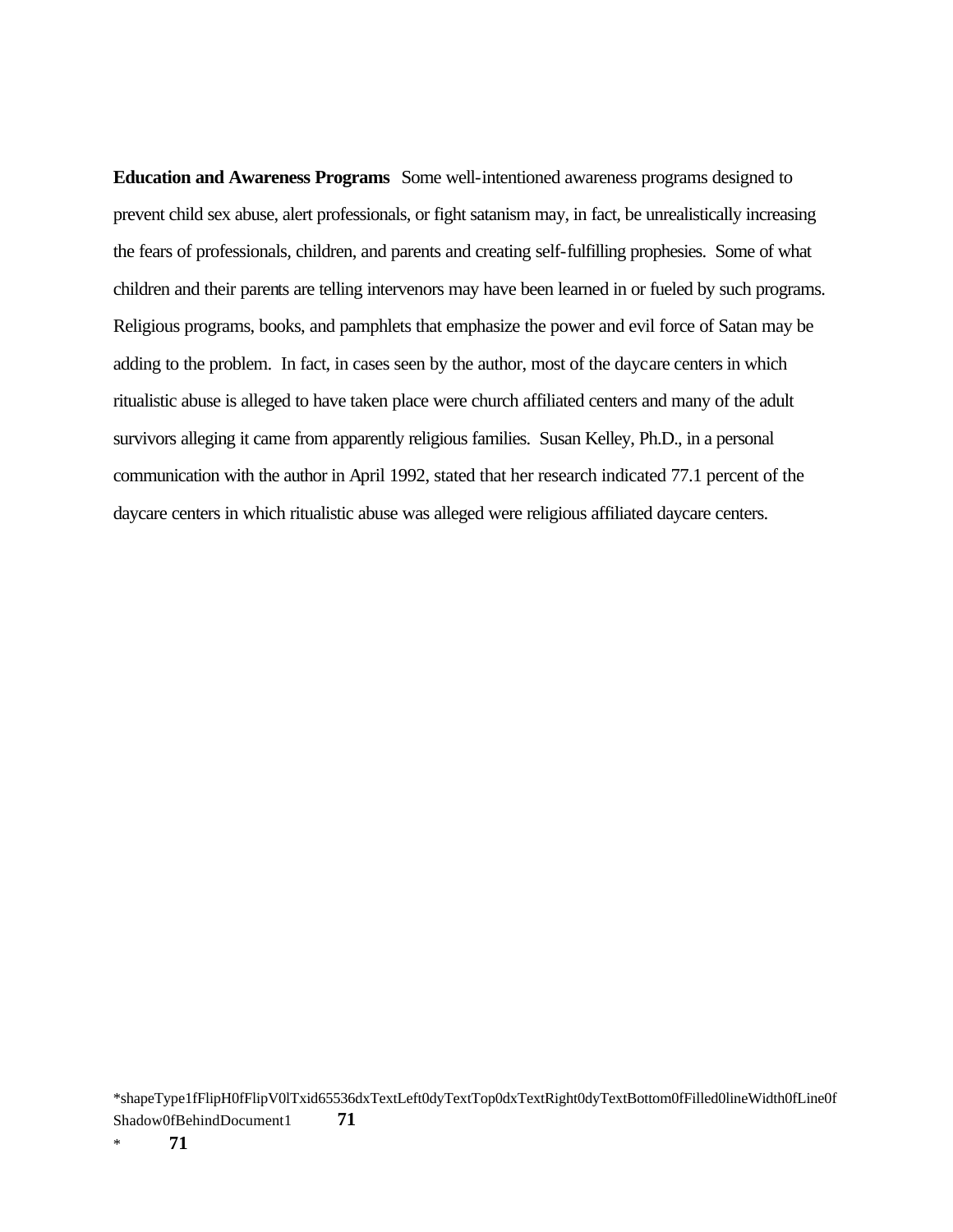### **6. Investigating Child Sex Rings**

This chapter is intended to offer general guidelines on how to apply the previously discussed behavioral dynamics to the investigation and prosecution of cases of child sex rings.

Child sexual abuse cases can be difficult to prove in a court of law. Frequently there is only the word of one child against that of an adult. This is, however, rarely the case in a child sex ring. With multiple victims, no one victim should have to bear the total burden of proof.

# **Corroboration of Evidence**

Many factors combine to make it difficult and possibly traumatic for children to testify in court. In spite of some recent advances that make such testimony easier for the child victim or witness, a primary objective of every law enforcement investigation of child sexual abuse and exploitation should be to prove the case without child victim testimony in court. This is more a philosophy than a rule. It may not always be possible, but it should be an investigative goal. It is possible more often than the investigator may think, however. Most children testify in court if necessary.

Obviously, the best and easiest way to avoid child victim testimony in court is to build a case that is so strong that the offender pleads guilty. In the zeal to convince society that child sexual abuse and exploitation exist and children do not lie about it, seeking corroboration for alleged abuse has been interpreted by some as a sign of denial or disbelief. It is, however, the author's opinion that corroboration is "the name of the game." It is not the job of law enforcement officers to believe a child or any other victims or witnesses. It is the job of law enforcement to listen, assess, and evaluate, and then attempt to corroborate. Attempts should be made to corroborate any and all aspects of a victim's statement.

Although there is frequently more corroborative evidence available than many investigators realize, corroboration can be difficult in one-on-one child abuse cases, especially when the offender is a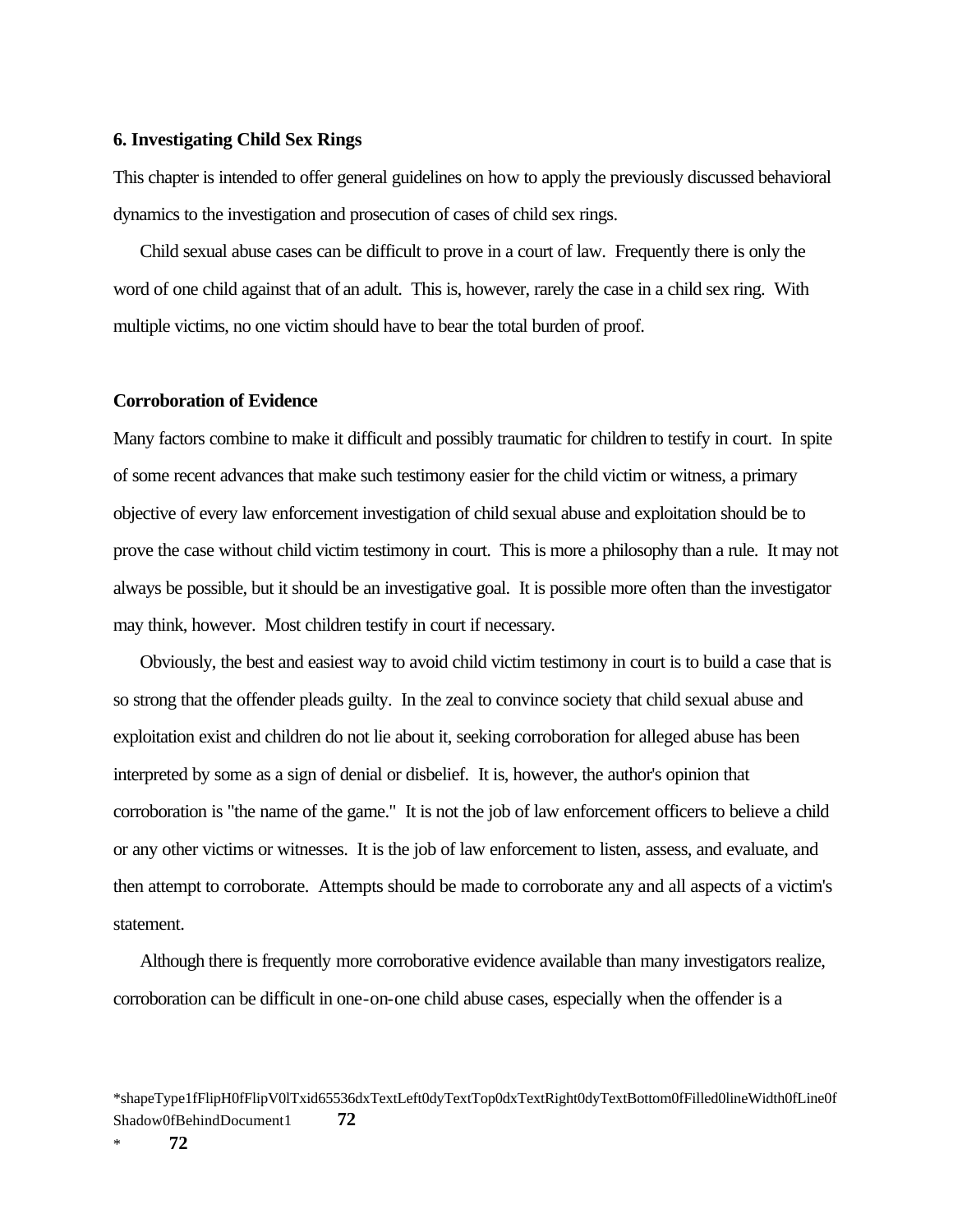situational child molester. In spite of the many investigative difficulties already discussed in this book, corroboration in child sex ring cases is usually easier.

Law enforcement officers must stop looking at child sexual abuse and exploitation through a keyhole—focusing on one act, by one offender, against one victim, on one day. Law enforcement must "kick the door open" and take the big picture—focusing on proactive techniques, offender typologies, patterns of behavior, multiple acts, multiple victims, and child pornography. This is absolutely essential in the investigation of child sex rings.

The "big picture" approach starts with four basic assumptions about child molesters.

- 1. Child molesters sometimes molest multiple victims.
- 2. Intrafamilial child molesters sometimes molest children outside their families.
- 3. Other sex offenders sometimes molest children.
- 4. Other criminals sometimes molest children.

The emphasis on the word *sometimes* should be noted. In law enforcement, we tend to create neat categories of offenders. The only problem is that the offenders sometimes do not cooperate and stay within the definitions. A window peeper, an exhibitionist, or a rapist can also be a child molester. The research of the FBI Behavioral Science Unit and others clearly demonstrates this. "Regular" criminals can also be child molesters.

The author has recently been involved in three cases in which a drug dealer and two organized crime hit men have been identified as child molesters. The first child molester put on the FBI "Ten Most Wanted" List was recently arrested burglarizing a service station. The simple concept that an intrafamilial child molester might molest children outside his family seems beyond the comprehension of some child abuse professionals. Identifying other victims can be one of the most effective ways of corroborating an allegation of sexual abuse by one victim.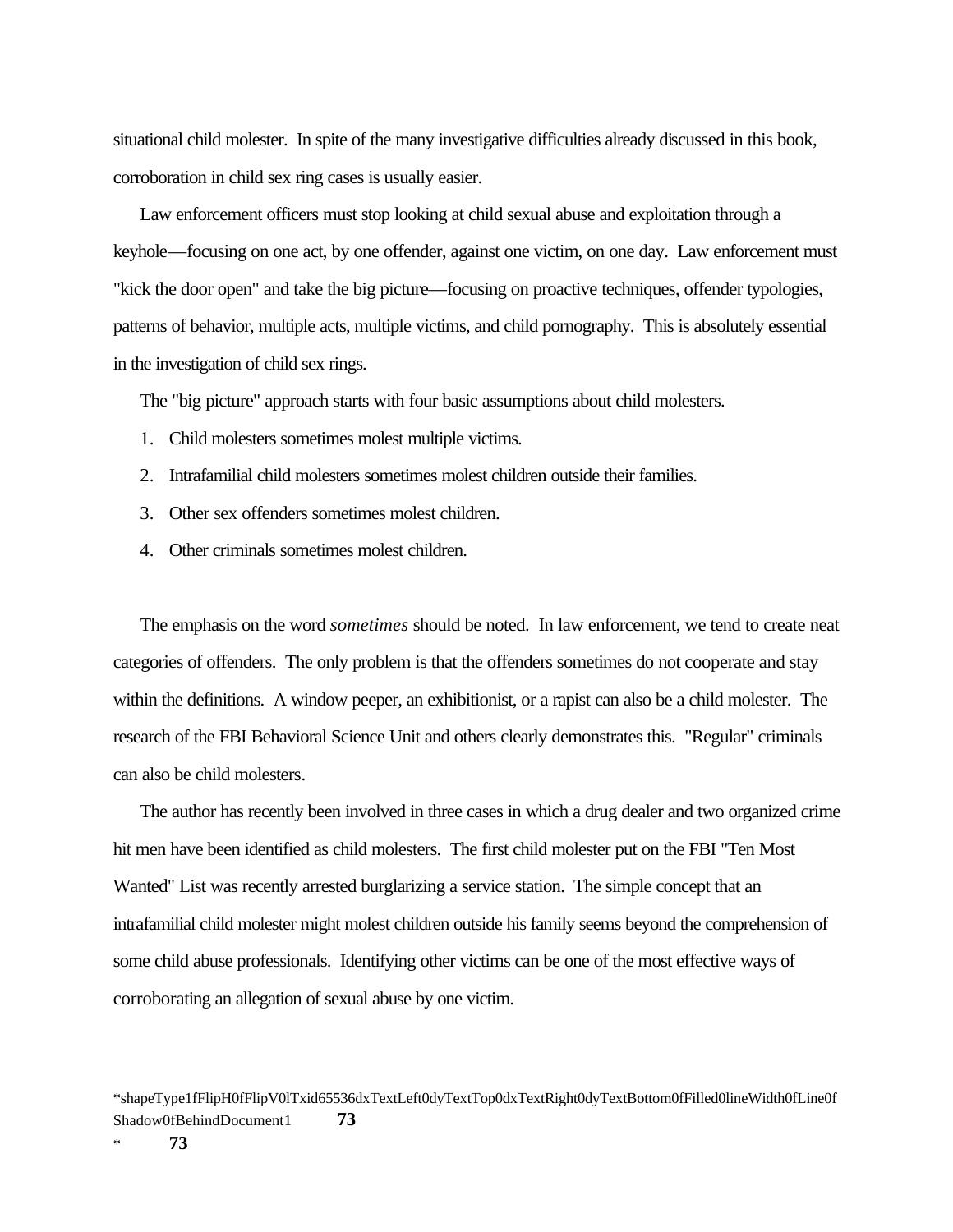The author has evaluated a number of child sex ring cases in which the offender operated for years after identification because no one took the "big picture" approach. It is almost impossible to convict a "pillar of the community" child molester based only on the testimony of one delinquent adolescent. A child sex ring operator cannot be stopped unless law enforcement is willing to evaluate the allegation, do background investigation, document patterns of behavior, review records, identify other acts and victims, and develop probable cause for a search warrant. This will often mean working with other local, state, and federal law enforcement agencies. Many offenders cross jurisdictional boundaries and violate a variety of laws when committing their crimes.

## **General Investigative Techniques**

One advantage to the investigation of child sex rings is that the possibility of developing significant corroborative evidence is far greater than in one-on-one sexual abuse cases. Much of this evidence can be identified and located only if the investigator has a solid understanding of the nature and dynamics of child sex rings. The following general investigative techniques are offered as ways to corroborate allegations of child sexual abuse and avoid child victim testimony in court. If child victim testimony cannot be avoided, at least the victim will not bear the total burden of proof if these techniques are used. These techniques can, to varying degrees, be used in any child sexual abuse case. Here, however, they are set forth for use in the investigation of child sex rings.

**Document Indicators of Sexual Abuse** Because the behavioral and environmental indicators of child sexual abuse are set forth in many publications elsewhere, they will not be set forth here again. The documentation of the indicators of child sexual abuse and exploitation can be extremely valuable in corroborating child victim statements. The use of expert witnesses to introduce this evidence into a court of law is a complex legal issue which will not be discussed here in detail (*see When the Victim Is* 

\*shapeType1fFlipH0fFlipV0lTxid65536dxTextLeft0dyTextTop0dxTextRight0dyTextBottom0fFilled0lineWidth0fLine0f Shadow0fBehindDocument1 **74**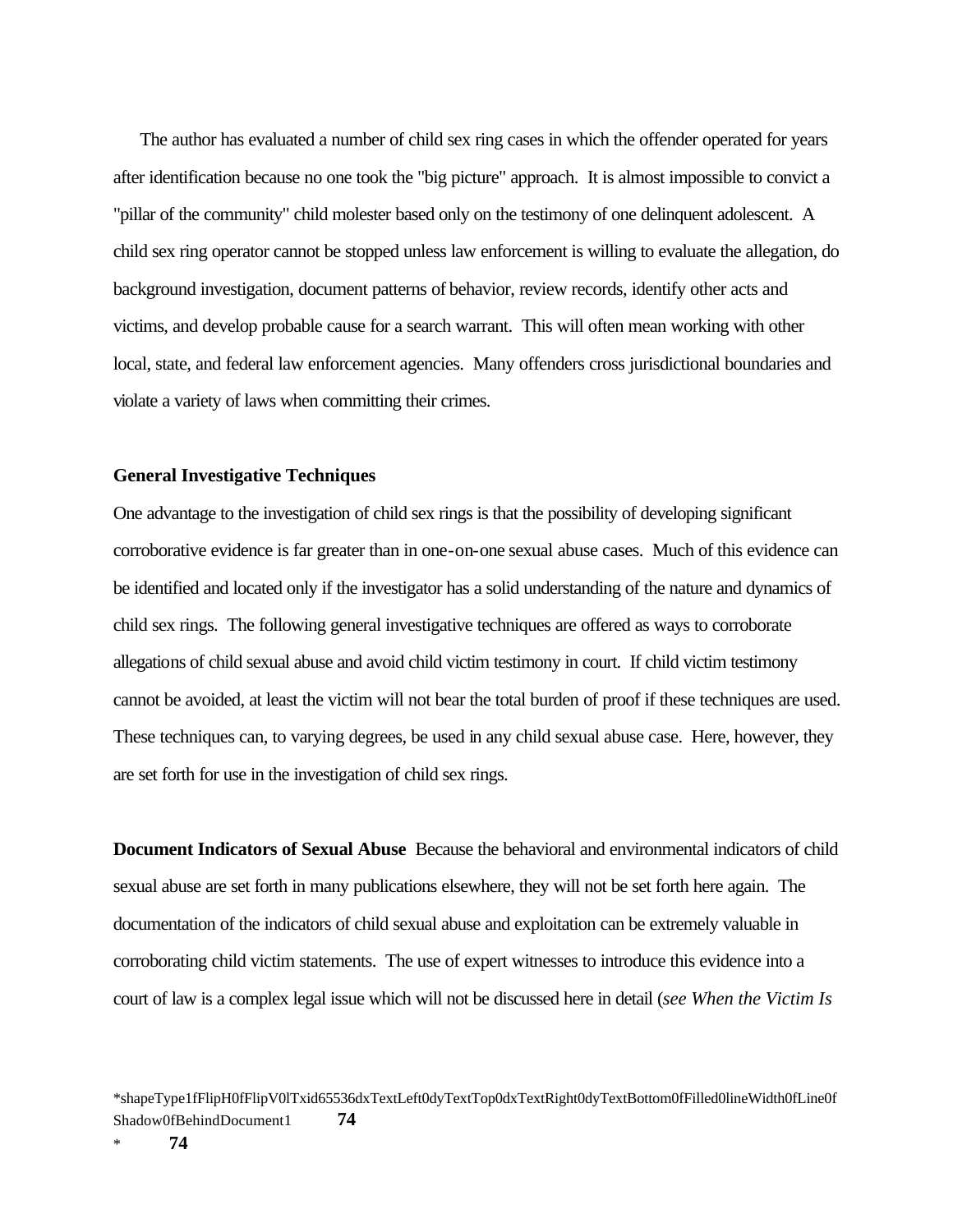*a Child*, listed in References). Experts may not be allowed to testify about the guilt and innocence of the accused, but may be able to testify about the nature of the offense and the victim's behavior. The most commonly acceptable use of such expert testimony is to rebut defense allegations that the prosecution has no evidence other than the testimony of a child victim. These and other possible uses of expert testimony should be discussed with the prosecutor of each case.

Mental health professionals, social workers, child protective service workers, as well as law enforcement investigators can be the source of such expert testimony documenting the indicators of sexual abuse. It must be emphasized that these are only indicators and their significance must be evaluated in context by truly objective experts. Many behavioral indicators of child sexual abuse are actually indicators of trauma, stress, and anxiety that could be caused by other events in the child's life.

**Document Patterns of Behavior** Two patterns of behavior need documentation: victim patterns and offender patterns.

Experts such as Roland C. Summit, M.D.; Suzanne M. Sgroi, M.D.; Ann W. Burgess, R.N., D.N.Sc.; and others have documented and published information about child sexual abuse victim behavior patterns. This book has set forth victim patterns of behavior seen in child sex ring cases. The fact that a victim does not disclose the abuse for years or recants previous disclosures may be part of a pattern of behavior which in fact corroborates sexual abuse. Paul Derohannesian, Assistant District Attorney, Albany (New York) states, "The absence of proof of child sexual abuse can be proof of child sexual abuse." The secrecy, the sequence of disclosures, the recantation of statements, and the distortion of events can all be corroboration.

With regard to offender patterns of behavior, many have been set forth elsewhere in this book, and others are contained in *Child Molesters: A Behavioral Analysis,* listed in References. The law enforcement investigator must understand that doing a background investigation on a suspected child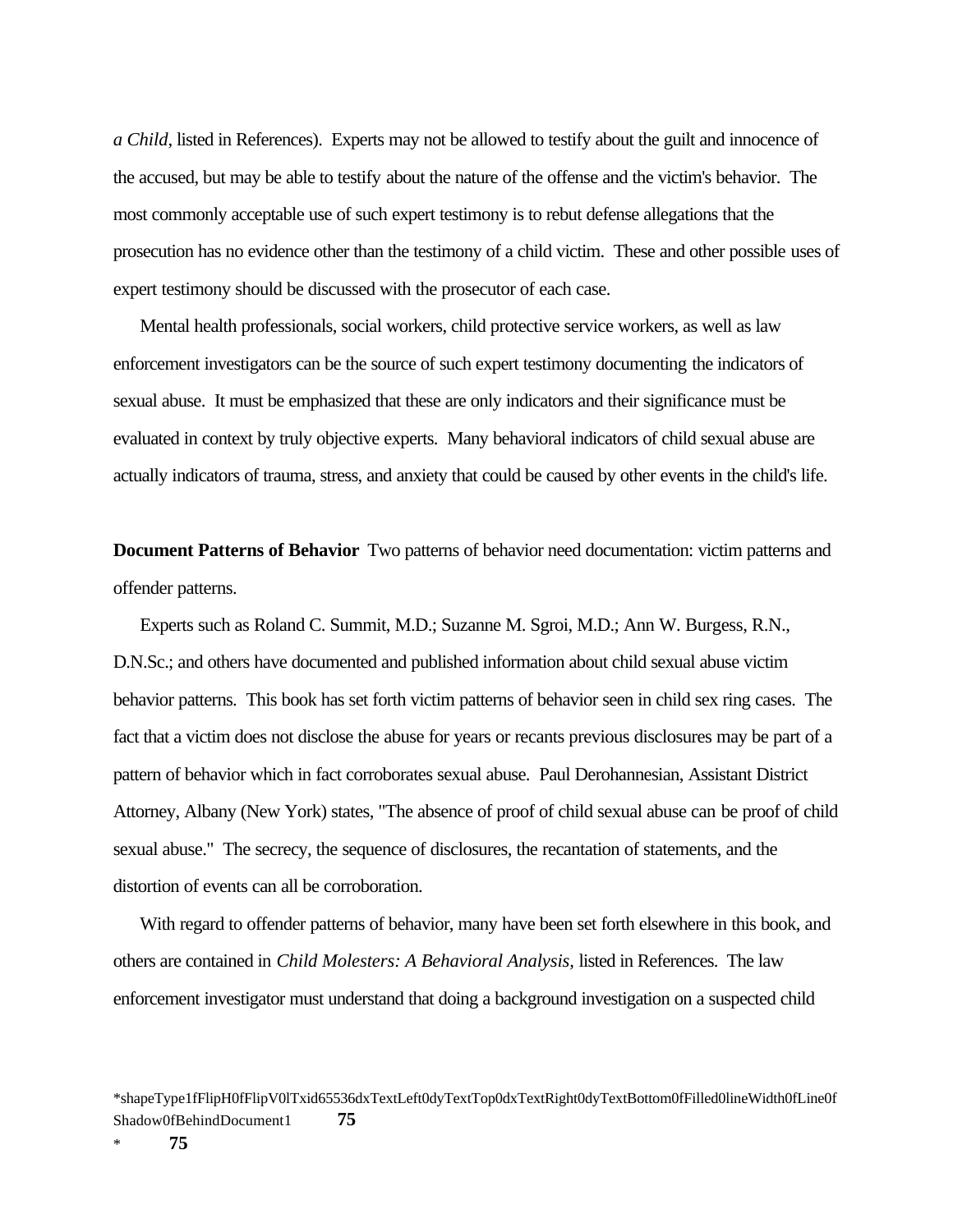molester means more than obtaining the date and place of birth and credit and criminal checks. School, juvenile, military, medical, employment, and bank records can be valuable sources of information about an offender. Knowing the kind of offender you are dealing with can go a long way toward learning where and what kind of corroborative evidence might be found. Knowing the kind of offender you are dealing with can be helpful in determining the existence and location of other victims and child pornography or erotica.

**Identify Adult Witnesses and Suspects** One benefit of a multi-offender case is that it increases the likelihood that there is a weak link in the group. The conspiracy model of building a case against one suspect and then using that suspect's testimony against others can be useful. Because of the need to protect potential child victims, the conspiracy model of investigation has limitations in child sexual abuse and exploitation cases. You cannot knowingly allow children to be molested as you build your case. Corroboration of a child victim's statement with adult witness testimony, however, is an important and valuable technique.

**Medical Evidence** Whenever possible, all children suspected of having been sexually victimized should be afforded a medical examination. The primary purpose of this examination is to assess potential injury and the need for treatment and to reassure the patient. A secondary purpose is to determine the presence of any corroborating evidence of acute or chronic trauma. The ability and willingness of medical doctors to corroborate child sexual abuse has improved greatly in recent years. Better training and the use of protocols, the colposcope, toluidine blue dye, and other techniques have improved the ability of doctors to medically corroborate child sexual abuse. When used with a camera, the colposcope can document the trauma without additional examinations of the child victim. Investigators and prosecutors should be cautioned, however, that due to camera, film, and skill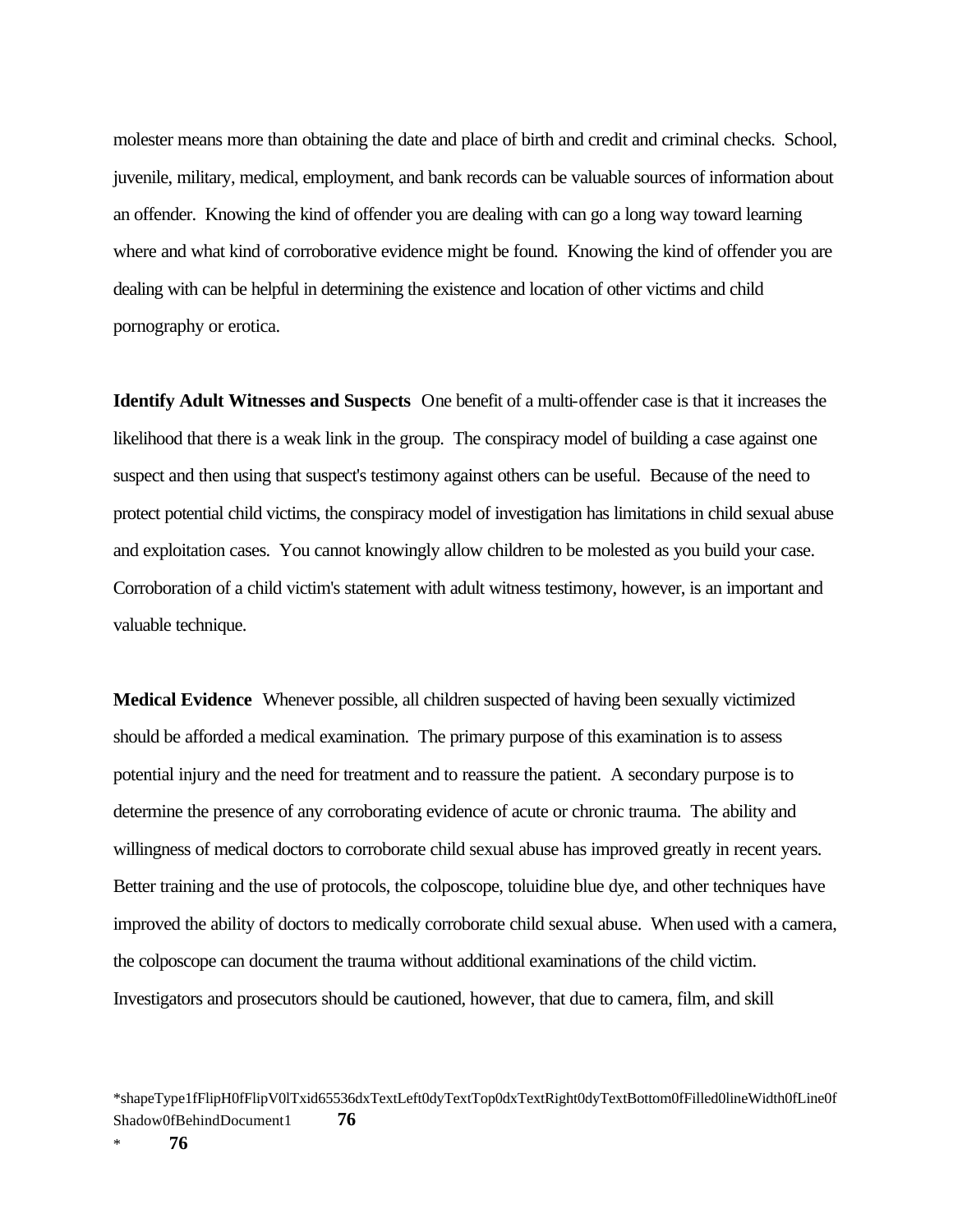limitations, the developed photographs do not always reveal what the doctor observed. Positive laboratory tests for sexually transmitted diseases can be valuable evidence especially in cases involving very young children. Statements made to doctors by the child victim as part of the medical examination may be admissible in court without the child testifying.

Law enforcement investigators should be cautious of doctors who have been identified as child abuse crusaders or who always find—or never find—medical evidence of sexual abuse. Medical doctors should be objective scientists doing a professional examination. The exact cause of any vaginal or anal trauma needs to be carefully and scientifically evaluated. It should also be noted that many acts of child sexual abuse do not leave any physical injuries that can be identified by a medical examination. In addition, children's injuries can heal rapidly. Thus, lack of medical corroboration does not necessarily mean that a child was not sexually abused or that it cannot be proven in court.

**Other Victims** The simple understanding and recognition that a child molester might have other victims is one of the most important steps in corroborating an allegation of child sexual abuse. There is strength in numbers. If an investigation uncovers one or two victims, each will probably have to testify in court. If an investigation uncovers five, ten, or thirty victims, the odds are that none of them will testify because there will not be a trial. In one recent case, a Christian minister accused of sexually molesting boys announced at a press conference two days before his trial that the angel of the Lord had appeared to him and told him he would not be convicted at his trial. He technically was not convicted at his trial because before the trial he changed his plea to guilty. Why? Thirty victims were prepared to testify against him. With multiple victims, the only defense is to allege a flawed investigation.

Because of the volume of crime and limited resources, many law enforcement agencies may be unable to continue an investigation to find thirty victims. If that is the case, they need to try to identify as many victims as possible. Other victims are sometimes identified through publicity about the case.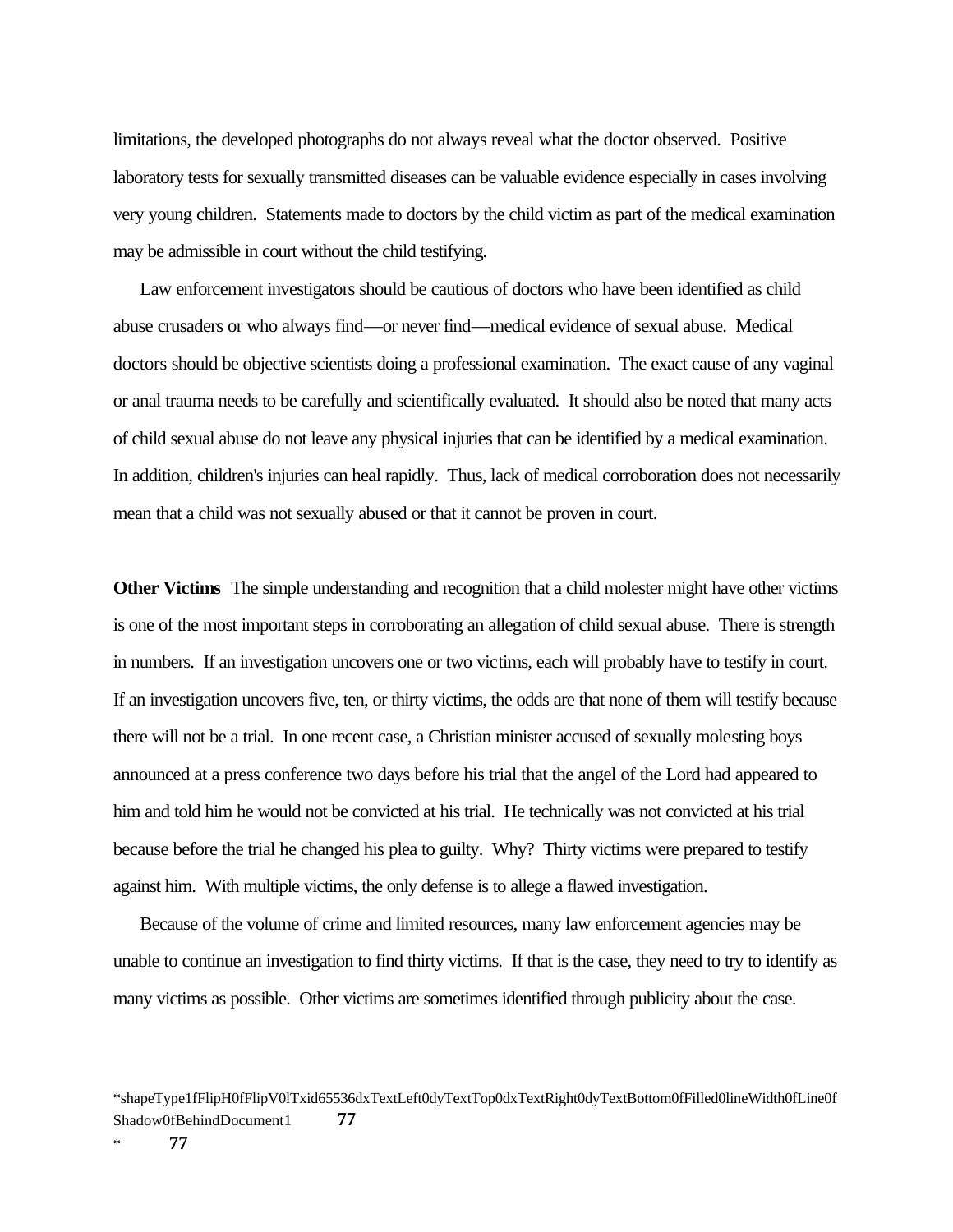Consistency of statements obtained from multiple victims, independently interviewed, can be powerful corroboration.

**Search Warrants** The major law enforcement problem with the use of search warrants in child sexual abuse and exploitation cases is that they are not obtained soon enough. In many cases, investigators have probable cause for a search warrant but do not know it. Because of the possibility of the movement or destruction of evidence, search warrants should be obtained as soon as legally possible. Waiting too long and developing, in essence, too much probable cause may be a reason for criticism or even lawsuits against agencies on the basis that the delay allowed additional victims to be molested. Knowing what to search for is also important. The value and significance of child erotica (pedophile paraphernalia) is often not recognized by investigators. (*See Child Molesters: A Behavioral Analysis*, listed in References.)

**Physical Evidence** Physical evidence can be defined as any object that corroborates anything a child victim said, saw, tasted, smelled, drew, and so on. It could be bed sheets, articles of clothing, sexual aids, lubricants, and so on. It could also be an object or sign on the wall described by a victim. If the victim says the offender ejaculated on a door knob, that becomes physical evidence if found. Positive identification of a subject through DNA analysis of trace amounts of biological evidence left at a crime scene may result in a child victim not having to testify because the subject pleads guilty. If the victim says the offender kept condoms in the nightstand by his bed, they become physical evidence if found. The back page missing from a pornography magazine that the victim described is physical evidence. Satanic occult paraphernalia is evidence if it corroborates criminal activity.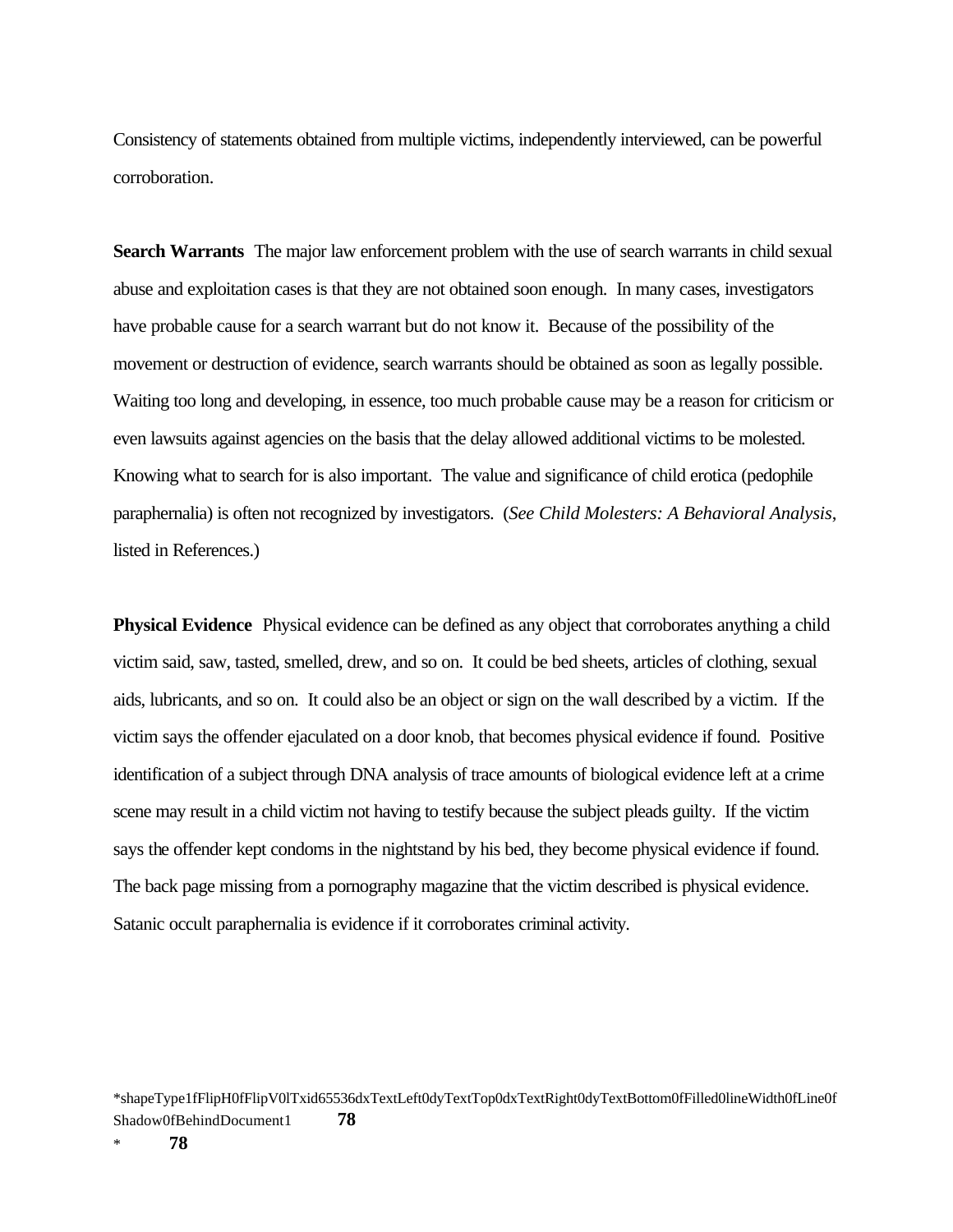**Child Pornography and Child Erotica** Child pornography, especially that produced by the offender, is one of the most valuable pieces of corroborative evidence of child sexual abuse that any investigator can have. Obviously, many child molesters do not possess or collect child pornography. Investigators, however, should always look for it. Preferential child molesters, especially those operating child sex rings, almost always collect child pornography or child erotica. If situational child molesters possess child pornography, they usually have pictures of their own victims. In addition to viewing any homemade videotapes seized from the offenders, investigators must also listen carefully to them. The voices and sounds may reveal valuable corroborative or intelligence information. If necessary, photographic enhancement can be used to help identify individuals, locations, and dates on newspapers and magazines otherwise unrecognizable in the child pornography. In one case, a subject was positively identified from his fingerprint, which was visible in a recovered child pornography photograph. The FBI, U.S. Customs, and the U.S. Postal Inspection Service all maintain obscenity and child pornography reference files that can be accessed by law enforcement agencies.

Child erotica is not as significant as child pornography, but it can be of value. It can help prove intent. It can be a source of intelligence information—identifying other offenders or victims. It can also be used to deny bond if it indicates the offender is a risk to the community. Child erotica can be instrumental in influencing the offender to plead guilty, and it can also be used at the time of sentencing to demonstrate the full scope of the offender's activity. This is consistent with the "big picture" approach.

**Consensual Monitoring** Consensual monitoring is a valuable, but often underutilized, investigative technique. It includes the use of pretext phone calls and body recorders. Because of the legal issues involved and variations in state laws, use of this technique should always be discussed with department legal advisors and prosecutors.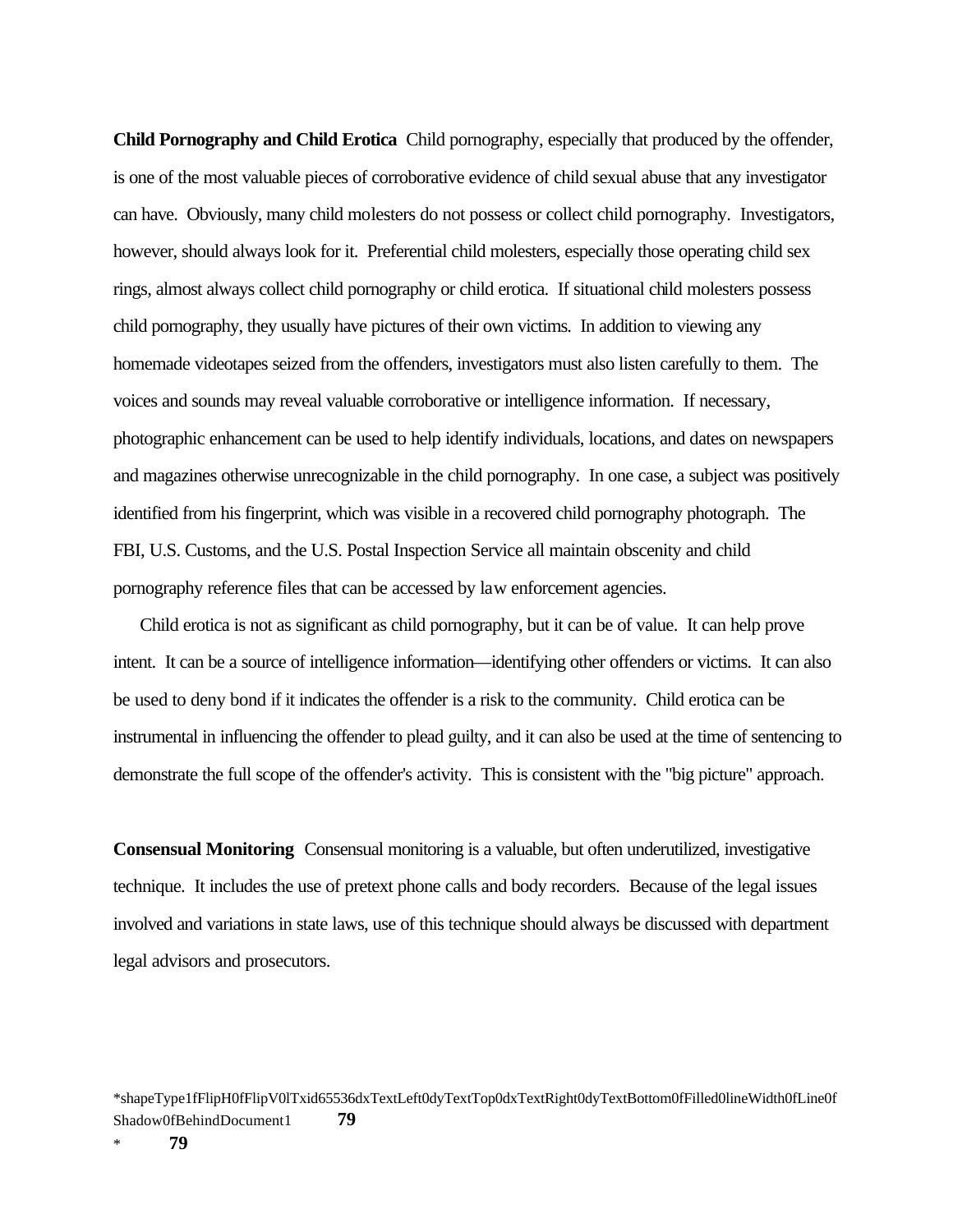Remember, children are *not* small-statured adults and must never be endangered by officials. The use of this technique with child victims presents ethical as well as legal considerations. Pretext phone calls may be more suitable than body recorders with child victims but are obviously not appropriate in all cases. They may not be suitable for use with very young victims. The use of this technique should usually be discussed with the parents of a victim who is a minor. The parent, however, may not be trusted to be discreet about the use of this technique or may even be a suspect or subject in the investigation. Although there is the potential for further emotional trauma, many victims afterwards describe an almost therapeutic sense of empowerment or return of control through the use of this technique.

Investigators using this technique should ensure that they have a telephone number that cannot be traced to the police and that they have a method to verify the date and time of the pretext telephone calls. Sometimes victims or their relatives or friends do the monitoring and recording on their own. Investigators need to check appropriate laws concerning the legality of these acts and the admissability of the material obtained.

Consensual monitoring with body recorders is probably best reserved for use with undercover investigators and adult informants. Under no circumstances should an investigative agency produce a videotape or audiotape of the actual molestation of a child victim as part of an investigative technique. The victim might be used to introduce the undercover investigator to the subject.

Inappropriate responses obtained through consensual monitoring can be almost as damaging as outright admissions. When told by a victim over the telephone that the police or a therapist wants to discuss the sexual relationship, "Let's talk about it later tonight" is not an appropriate response by an offender.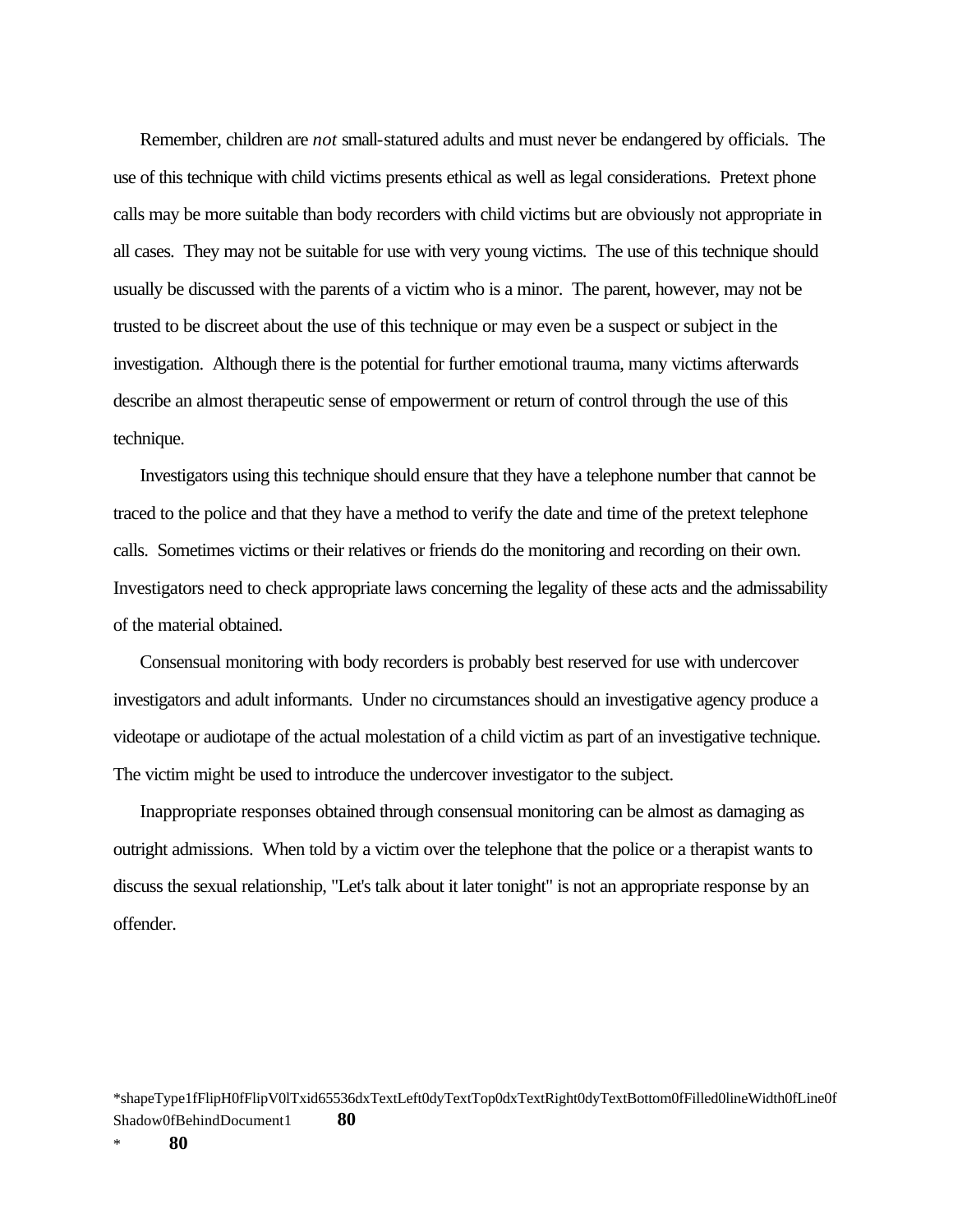**Videotaping or Audiotaping of Victims** Taping of victims was once thought to be an ideal solution to many of the problems involving child victim interviews and testimony. Many legislatures rushed to pass special laws allowing it. Aside from the Constitutional issues, there are advantages and disadvantages to videotaping or audiotaping child victim statements.

The advantages include

- 1. The ability to reduce the number of interviews.
- 2. The visual impact of a videotaped statement.
- 3. The ability to deal with recanting or changing statements.
- 4. The potential to induce a confession when played for an offender who cares for the child victim.

The disadvantages include

- 1. The artificial setting created when people "play" to the camera instead of concentrating on communicating.
- 2. Determining which interview to record and explaining variations between them.
- 3. Accounting for the tapes after the investigation. Copies are sometimes furnished with little control to defense attorneys and expert witnesses. Many are played at training conferences without concealing the identity of victims.
- 4. Since there is no single objective criterion on how to conduct such an interview, each tape is subject to interpretation and criticism by "experts."

Many people in favor of videotaping argue, "If you are doing it right, what do you have to hide?" When you videotape a victim interview, however, you create a piece of evidence that did not previously exist and that evidence can become the target of a great deal of highly subjective scrutiny. Every word,

\*shapeType1fFlipH0fFlipV0lTxid65536dxTextLeft0dyTextTop0dxTextRight0dyTextBottom0fFilled0lineWidth0fLine0f Shadow0fBehindDocument1 **81**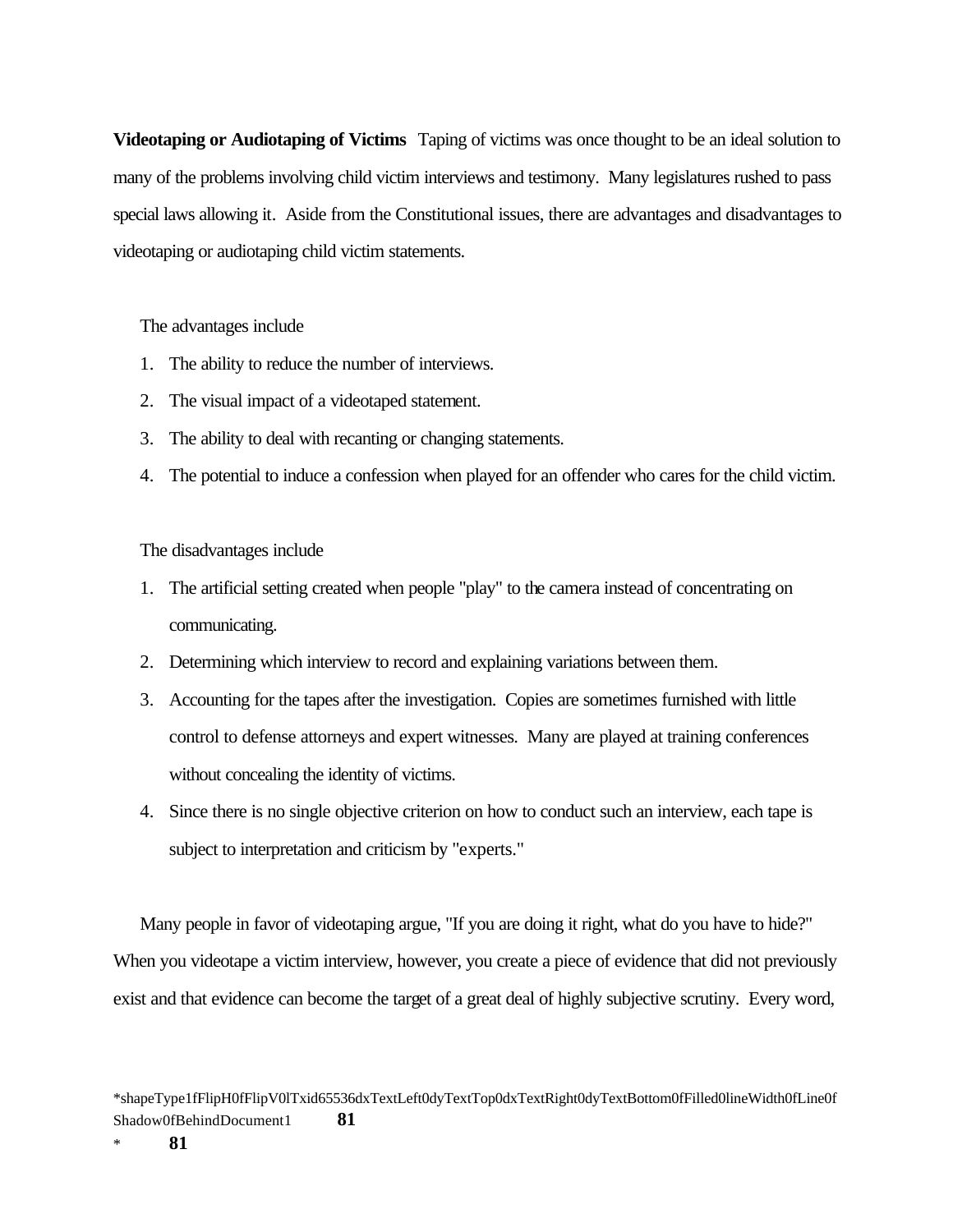inflection, gesture, and movement rather than whether or not the child was molested becomes the focus of attention. An imperfect interview does not mean reliable information was not obtained.

Although some of the disadvantages can be reduced if the tapes are made during the medical evaluation, it is the author's opinion that the disadvantages of taping outweigh the advantages. Many experienced child sexual abuse prosecutors are against the taping of child victim statements as a general rule, although special circumstances may alter this opinion on a case-by-case basis. Departments should be careful of written policies concerning taping. It is potentially embarrassing and damaging to have to admit in court that you usually tape such interviews, but you did not in this case. It is better to be able to say that you usually do not tape such interviews, but you did in a certain case because of some special circumstances.

**Subject Confessions** Getting a subject to confess obviously can be an effective way to corroborate child sexual abuse and avoid child victim testimony in court. Unfortunately, many investigators put minimal effort into subject interviews. They typically rush in too soon without developing background information and an interview strategy. The biggest problem, however, is the fact that many investigators cannot control or conceal their anger and outrage at the offender's behavior. They want to spend as little time as possible with him. In addition, many investigators find it difficult to discuss deviant sexual behavior calmly and nonjudgmentally.

The fact is that many of these offenders really want to discuss their behavior or at least their rationalization for it. If treated with professionalism, empathy, and understanding, many of these offenders will make significant admissions. If the offender is allowed to project some of the blame for his behavior on someone or something else, he is more likely to confess. A tougher approach can always be tried if the soft approach does not work. Most sex offenders will admit only that which has been discovered and that which they can rationalize.

\*shapeType1fFlipH0fFlipV0lTxid65536dxTextLeft0dyTextTop0dxTextRight0dyTextBottom0fFilled0lineWidth0fLine0f Shadow0fBehindDocument1 **82**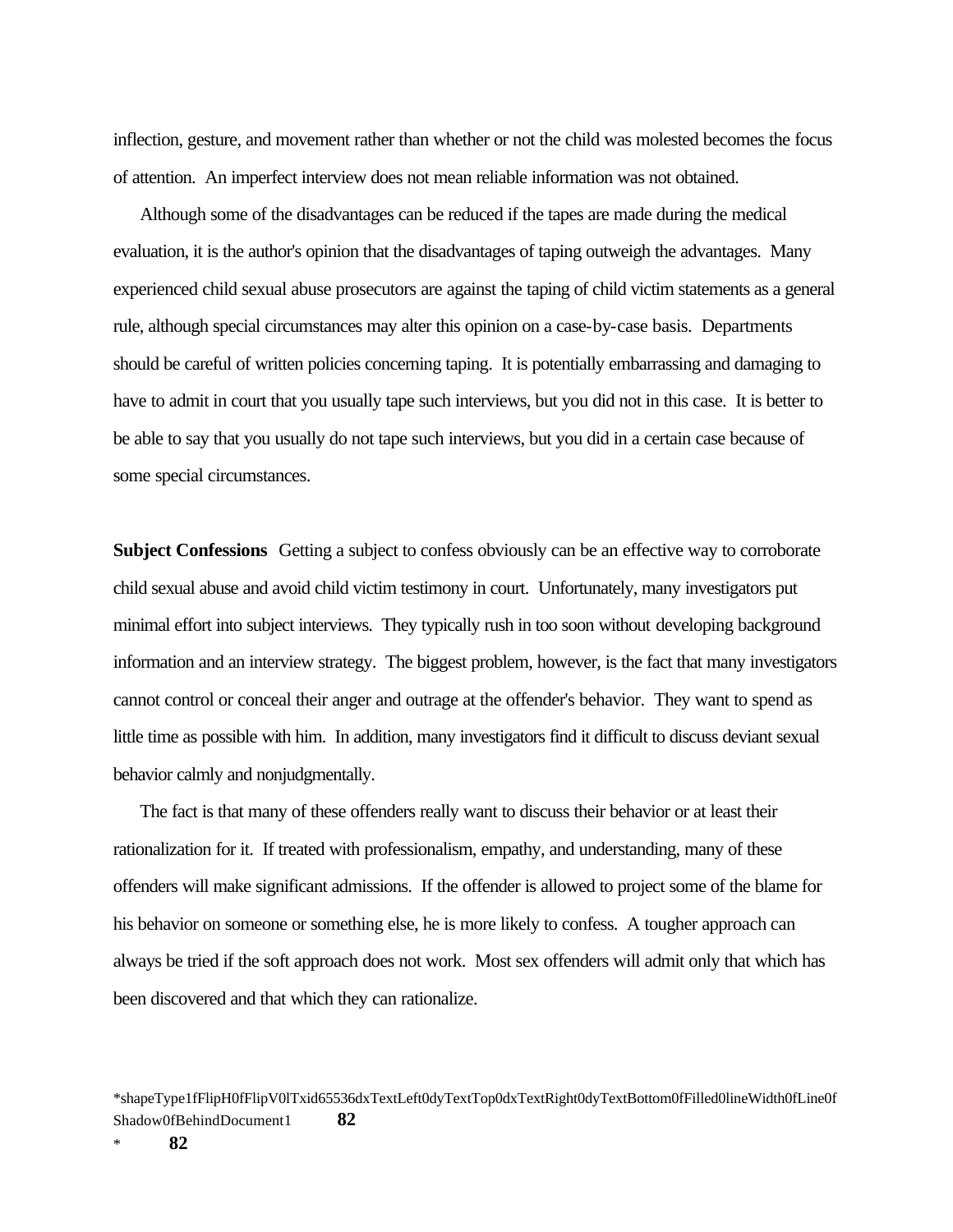Investigators should consider non-custodial, non-confrontational interviews of the subject at home or work. If you do not confront the subject with all your evidence, he may be more likely to minimize his acts rather than fully deny them. As previously stated, many child molesters admit their acts but deny the intent. Interviews during the execution of a search warrant should also be considered. Investigators should not overlook admissions made by the offender to wives, girlfriends, neighbors, friends, and even the media.

Interview techniques and strategies could easily be the topic of an entire training publication. In this limited space, however, no attempt will be made to present an in-depth discussion of subject interviews. Suffice it to say, the ability to be an effective interviewer is an important skill for any criminal investigator. In view of the stakes involved, child sexual abuse investigators must do everything reasonably possible to improve their skills in this area.

**Surveillance** Surveillance can be a time-consuming and expensive investigative technique. In child sex ring cases, it can also be highly effective. Time and expense can be reduced if the surveillance is not open-ended but is based on inside information about the subject's activity. One obvious problem, however, is what to do when the surveillance team comes to believe that a child is being victimized. How much reasonable suspicion or probable cause does an investigator on physical or electronic surveillance need in order to take action? If a suspected child molester simply goes into a residence with a child, does law enforcement have the right to intervene? What if the offender is simply paying the newspaper boy or watching television with a neighborhood child? These are important legal and ethical issues to consider when using the surveillance technique. In spite of these potential problems, surveillance is a valuable technique in the investigation of child sex rings.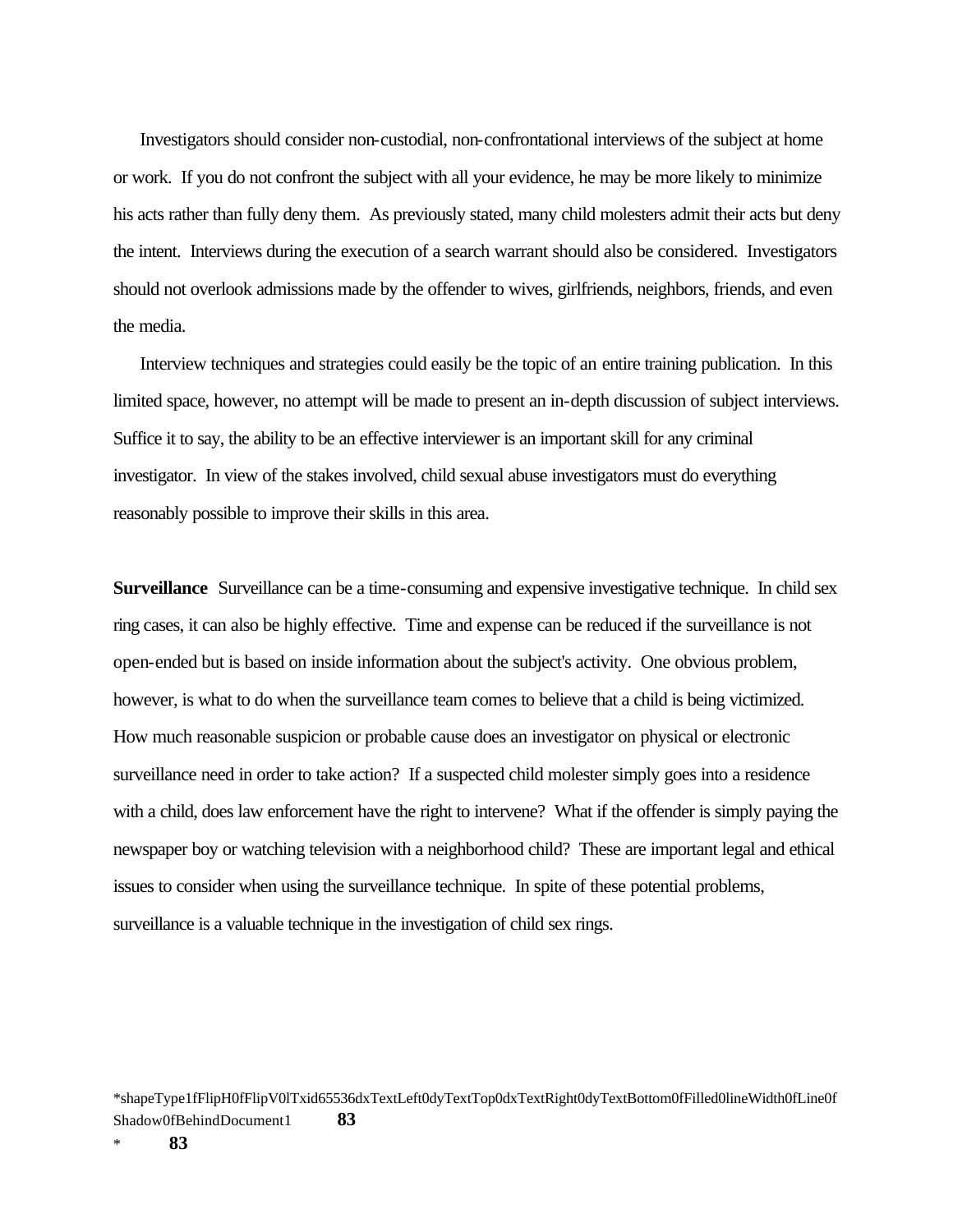**Creative Prosecution** Another effective way to avoid child victim testimony is to prosecute the offender for violations that may not require such testimony. This is limited only by the imagination and skill of the prosecutor. One effective technique, when appropriate, is to file federal or local child pornography charges, that usually do not require victims to testify. A combination of federal, state, and local charges may convince the subject to plead guilty. Some offenders may plead guilty in order to do their time in the federal penitentiary. Since the sexual abuse of children in sex rings sometimes involves the commission of other crimes, charges involving violations of child labor laws, involuntary servitude, bad checks, drugs, or perjury can also be filed. Valuable information can also be introduced in court without child victim testimony if the prosecutor is familiar with the use of out-of-court statements and the exceptions to the hearsay rule.

#### **Investigating Historical Child Sex Rings**

The general investigative techniques discussed in the previous section are applicable in varying degrees to the investigation of historical child sex rings. The "big picture" approach is the key to the successful investigation and prosecution of these cases. Multiple victims corroborated by child pornography, erotica, and other physical evidence make a powerful case likely to result in a guilty plea, no trial, and therefore no child victim testimony. The following techniques apply *primarily* to the investigation of historical child sex rings. (*See* also Chapter 4.)

**Understand the Seduction Process** The seduction process was discussed in depth in Chapter 4. After understanding the seduction process, the investigator must be able to communicate this understanding to the victim. This is the difficult part. One investigator recently contacted the author and described what sounded like a classic historical sex ring involving a seduction preferential child molester. The investigator stated, however, that his first disclosing victim (a 12-year-old boy) described being

\*shapeType1fFlipH0fFlipV0lTxid65536dxTextLeft0dyTextTop0dxTextRight0dyTextBottom0fFilled0lineWidth0fLine0f Shadow0fBehindDocument1 **84**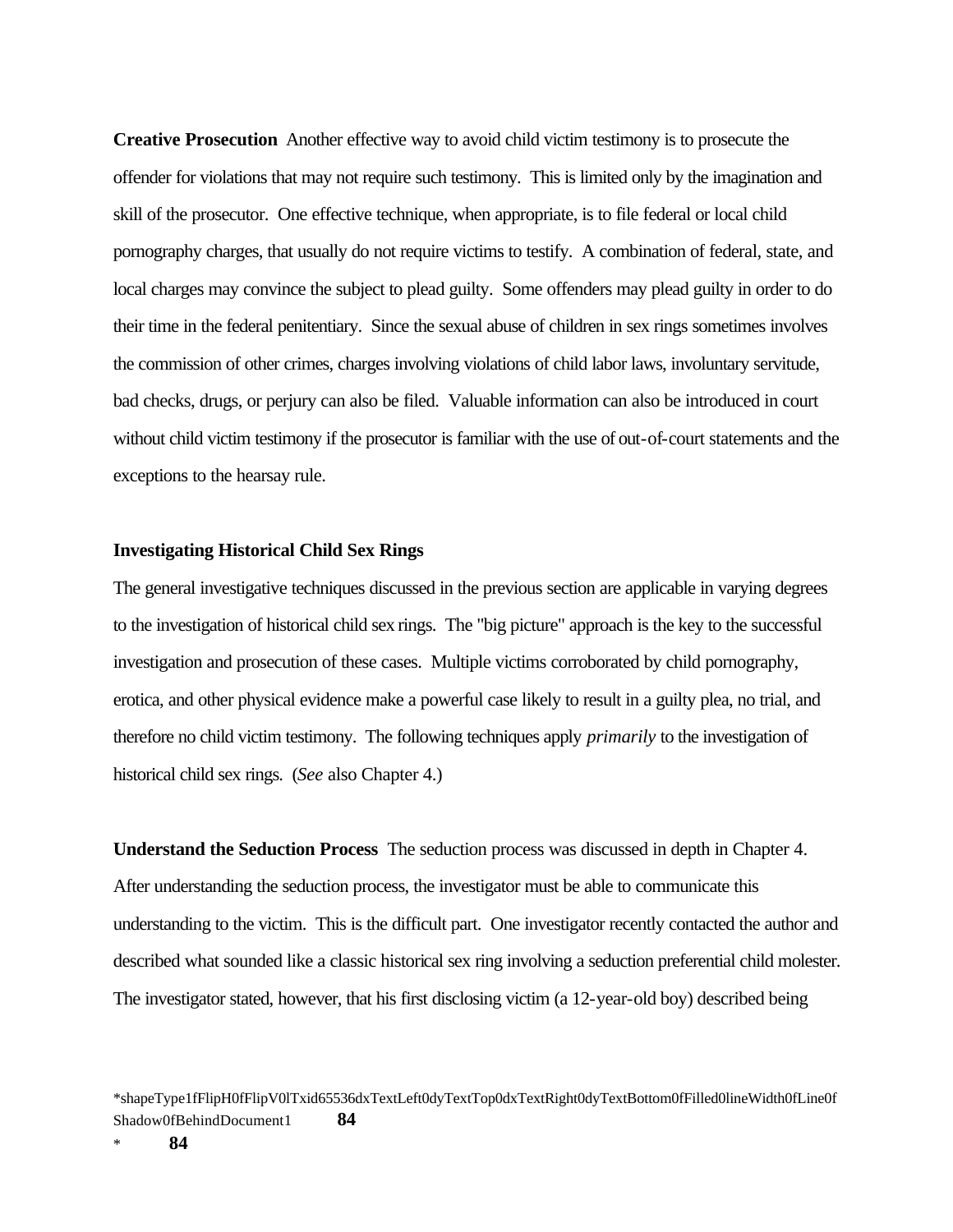gagged and tied up by the offender. While this is certainly possible, it is not typical of such offenders. When asked when and how the victim furnished this information, the investigator admitted that it was after he had asked the boy why he did not scream or fight when the offender abused him sexually.

By asking such questions in this way, the investigator is communicating to the boy that the investigator has no understanding of the subtle seduction of the boy. The investigator is back in the world of dirty old men in wrinkled raincoats jumping out from behind trees. Obviously, the investigator did not understand that the molester was probably the boy's best friend, who seduced him with attention and affection. The victim realized that the investigator would not understand what happened, and so the boy "adjusted" the story and tried to explain with an excuse that the investigator would accept and understand. The boy was suffering from the "say no, yell, and tell" guilt.

Most adolescent boy victims will deny their victimization even if the investigator does the investigation properly. Almost all articles and training presentations on the interviewing of sexually abused children mention nothing about the interview of adolescent boys or girls. The emphasis is usually on such things as developing rapport by getting on the floor and playing and using the child's own terminology. Interestingly, many of the same interview principles do in fact apply to the interview of adolescent victims. You must begin by developing a rapport with the victim; but this is far more difficult to do with a 13-year-old streetwise boy. You must learn the victim's terminology; while terms such as "head job" and "rim job" are vulgar, it is important to find out exactly what the victim means by them.

The interview of an adolescent boy victim of sexual exploitation is extremely difficult at best. The stigma of homosexuality and embarrassment over victimization greatly increase the likelihood that the victims will deny or misrepresent the sexual activity.

When attempting to identify potential victims of an historical sex ring, the author recommends trying to start with victims who are about to or have just left the offender's "pipeline." The victim most likely to disclose would be one who has just left the ring and who has a sibling or close friend about to enter the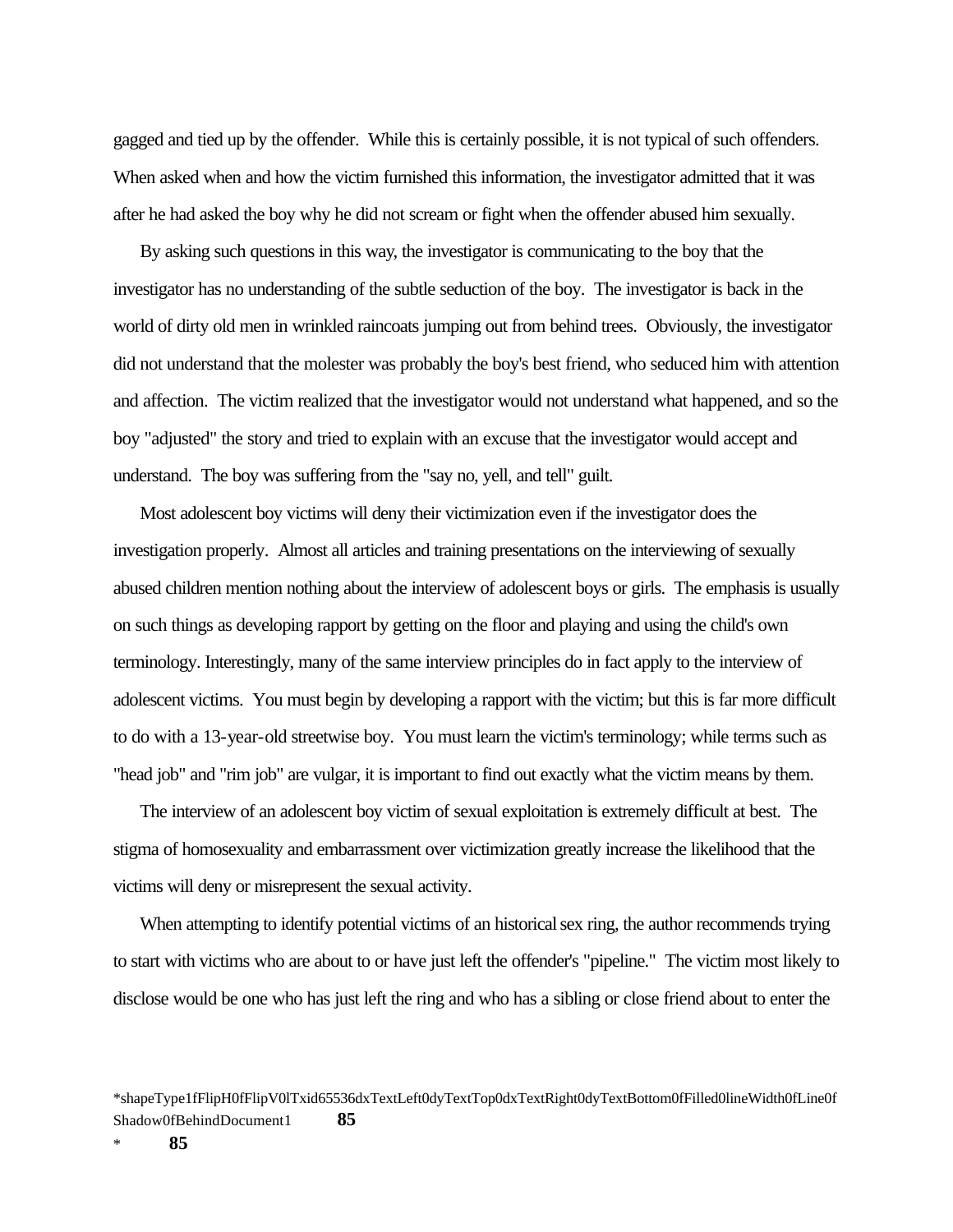ring. The desire to protect younger victims from what they have endured is the strongest motivation for overcoming their shame and embarrassment. The next best choice would be a victim who has just entered the "pipeline."

Before beginning the interview, the investigator must understand that the victim may have many positive feelings for the offender and may even resent law enforcement intervention. Time must be spent attempting to develop a working relationship with the victim. The investigator must be able to discuss a wide variety of sexual activity, understanding the victim's terminology and without being judgmental. Not being judgmental may be much more difficult with a delinquent adolescent engaged in homosexual activity than with an innocent 8-year-old girl abused by her father. Investigators often nonverbally communicate their judgmental attitude unknowingly through gestures, facial expressions, and body language.

The investigator must communicate to the victim that he or she is not at fault even though the victim did not say no, did not fight, did not tell, or even enjoyed it. When the victim comes to believe that the investigator understands what he experienced, he or she is more likely to talk. The investigator must allow the victim to use scenarios to save face when disclosing the victimization. Adolescent boy victims are highly likely to deny certain types of sexual activity. The investigator must accept the fact that even if a victim discloses, the information is likely to be incomplete, minimizing his involvement and acts. If all else fails, the investigator can try the no-nonsense approach. No matter what the investigator does, most adolescent boy victims will deny they were victims. Therefore, it is important that as many potential victims as legally and ethically possible are interviewed. It is also possible that some troubled teenagers may exaggerate their victimization or even falsely accuse individuals. Allegations must be objectively investigated considering all possibilities.

The author has given many presentations describing the dynamics of historical sex rings and the seduction techniques of preferential child molesters (pedophiles). After many of these presentations,

\*shapeType1fFlipH0fFlipV0lTxid65536dxTextLeft0dyTextTop0dxTextRight0dyTextBottom0fFilled0lineWidth0fLine0f Shadow0fBehindDocument1 **86**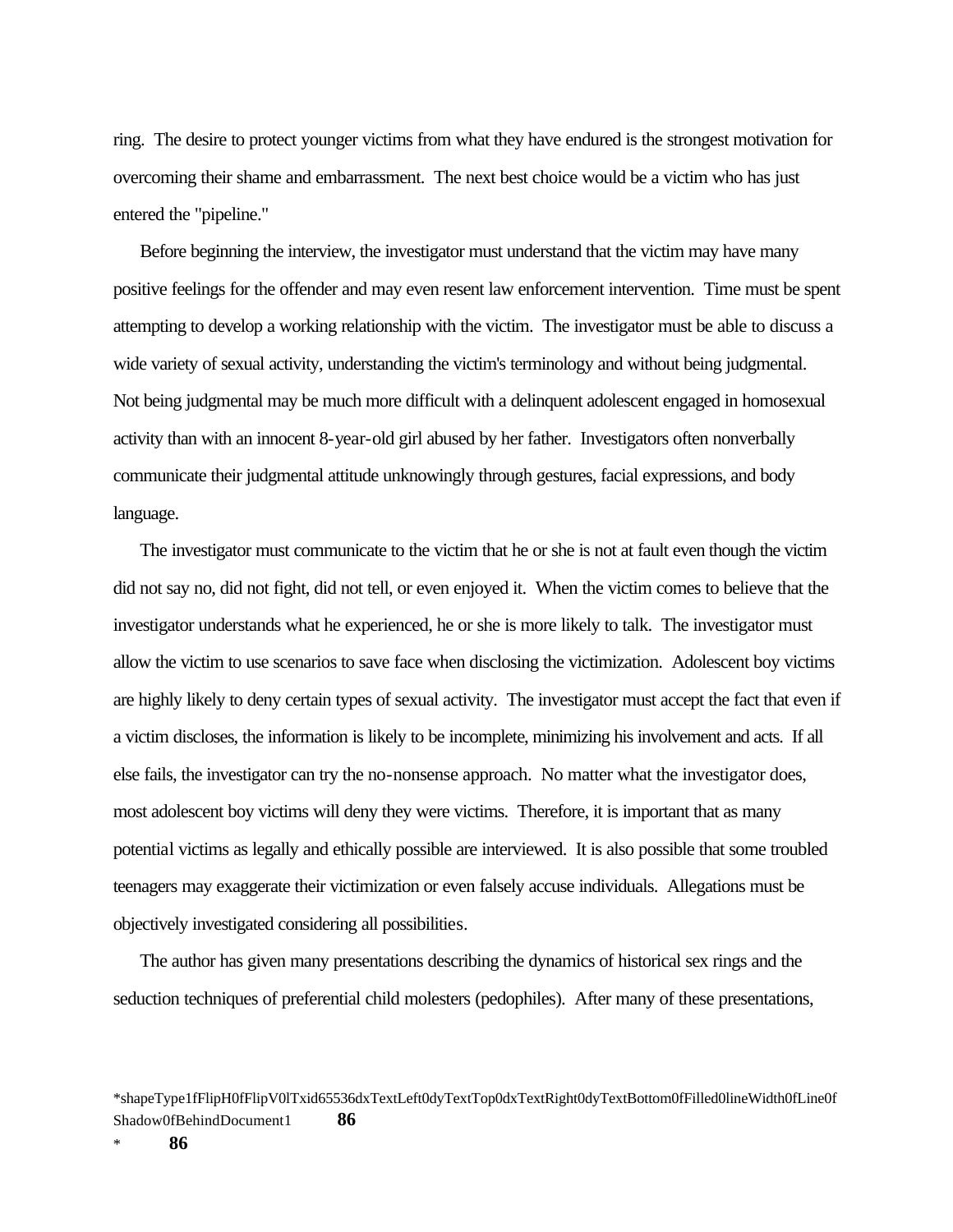adult male members of the audience have approached the author in private and admitted they were victimized as boys. Most stated they had never before told anyone of their victimization but were now able to tell because they realized that the author understood the problem and that they were not the only ones so victimized. The key to getting adolescent boys to disclose their victimization is to communicate subtly to them your understanding of the seduction process. After the first few victims disclose, the others usually come forward more readily.

**Understanding the Preferential Molester** Men sexually attracted to young adolescent boys are the most persistent and prolific child molesters known to the criminal justice system. Depending on how you define molestation, they can easily have hundreds if not thousands of victims in a lifetime. They usually begin their activity when they were teenagers themselves and continue throughout their lives as long as they are physically able.

They may be "pillars of the community" and are often described as "nice guys." They almost always have a means of access to children (marriage, neighborhood, occupation). Determining their means of access helps to identify potential victims. Investigation should always verify the credentials of those who attempt to justify their acts as part of some "professional" activity. It must be understood, however, that just because an offender is a doctor, priest, minister, or therapist, for example, does not mean he is not also a child molester.

Because the molestation of children is part of a long-term persistent pattern of behavior, preferential child molesters are like human evidence machines. During their lifetime, they leave behind a string of victims and a collection of child pornography and erotica. Therefore, the preferential child molester is easy to convict if investigators understand how to recognize him and how he operates—and if their departments give them the time and resources. It is obviously better to convict the preferential child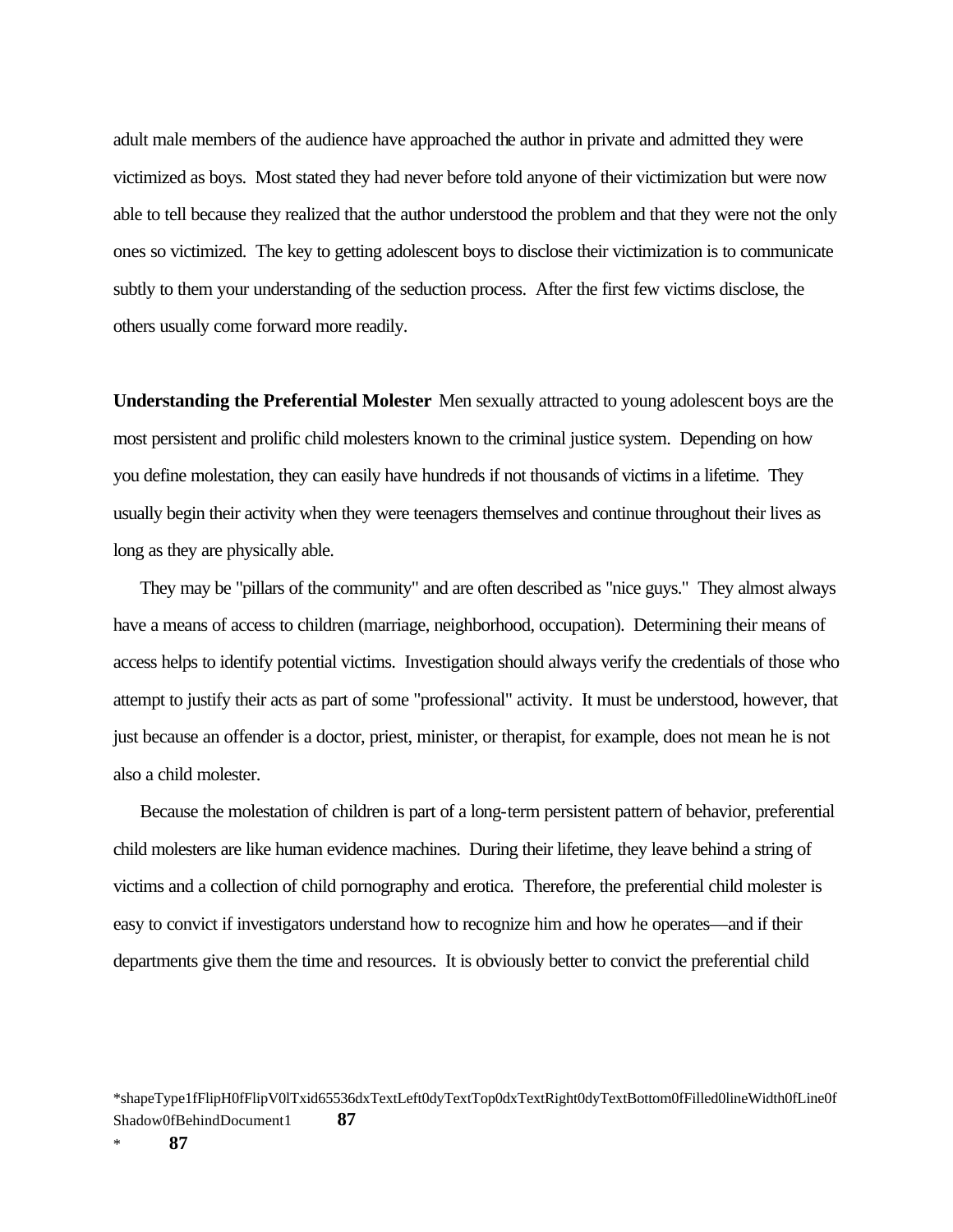molester based on his past behavior. If, however, all else fails, he can be convicted in the future based on his continuing molestation of children.

Most preferential child molesters spend their entire lives attempting to convince themselves and others that they are not perverts. They try to convince themselves that they love and nurture children. Because most of them have hidden their activities for so long, when identified and prosecuted, they try to convince themselves that they will somehow continue to escape responsibility. This is why they often proclaim their innocence right up to the time of their trial. If, however, the investigator and prosecutor have properly developed the case, preferential child molesters almost always change their plea to guilty. The last thing they want is to have the public hear the details of their sexual activity with children. After pleading guilty, they attempt to convince the sentencing authority that their lives have been ruined and that they are "sick" and need treatment.

**Proactive Approach** Many investigators have told the author that they investigate almost exclusively one-on-one intrafamilial child sexual abuse cases, not child sex rings. The author does not doubt that intrafamilial sexual abuse cases are the most common, but believes that there are more child sex ring cases than many investigators realize. If a police department takes a reactive approach and waits for ring cases to be reported, they will probably wait a long time. As previously stated, most of these victims will deny their victimization when questioned, much less voluntarily come forward and report it.

Because this book is available to the general public, specific details of proactive investigative techniques will not be set forth. In general, however, proactive investigation involves the use of surveillance, mail covers, undercover correspondence, "sting" operations, and reverse "sting" operations. For example, when an offender who has been communicating with other offenders is arrested, investigators can assume his identity and continue the correspondence.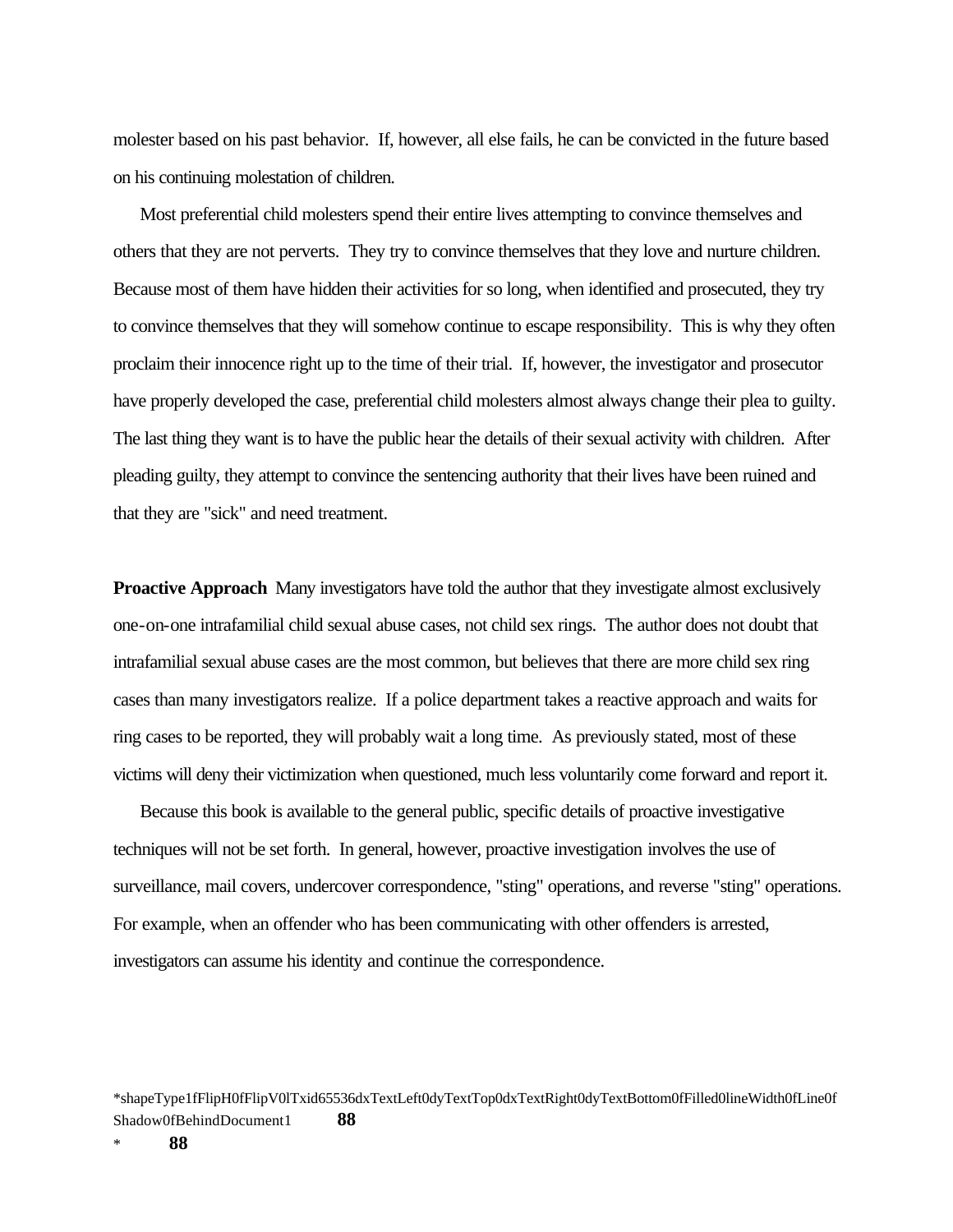It is not necessary for each law enforcement agency to "reinvent the wheel." Federal law enforcement agencies such as the U.S. Postal Inspection Service, U.S. Customs, the FBI, and some state and local law enforcement departments have been using proactive investigative techniques for years. Because the production and distribution of child pornography frequently involves violations of federal law, the U.S. Postal Inspection Service, U.S. Customs, and the FBI all have intelligence information about child pornography traffickers. The author strongly recommends that any law enforcement agency about to begin the use of these proactive techniques contact nearby federal, state, and local law enforcement agencies to determine what is already being done. Many areas of the country have organized task forces on child pornography and sexual exploitation of children. Unless law enforcement agencies learn to work together in these proactive techniques, they will end up "investigating" each other. Preferential child molesters are also actively trying to identify and learn about these proactive techniques.

The proactive approach also includes the analysis of records and documents obtained or seized from offenders during an investigation. In addition to possibly being used to convict these offenders, such material can contain valuable intelligence information about other offenders and victims. This material must be carefully evaluated in order not to overestimate or underestimate its significance.

## **Investigating Multidimensional Child Sex Rings**

Multidimensional child sex rings can be among the most difficult, frustrating, and complex cases that any law enforcement officer will ever investigate. The investigation of allegations of recent activity from multiple young children under the age of 7 presents one set of problems and must begin quickly, with interviews of *all* potential victims being completed as soon as possible. The investigation of allegations of activity ten or more years earlier from adult survivors presents other problems and should proceed,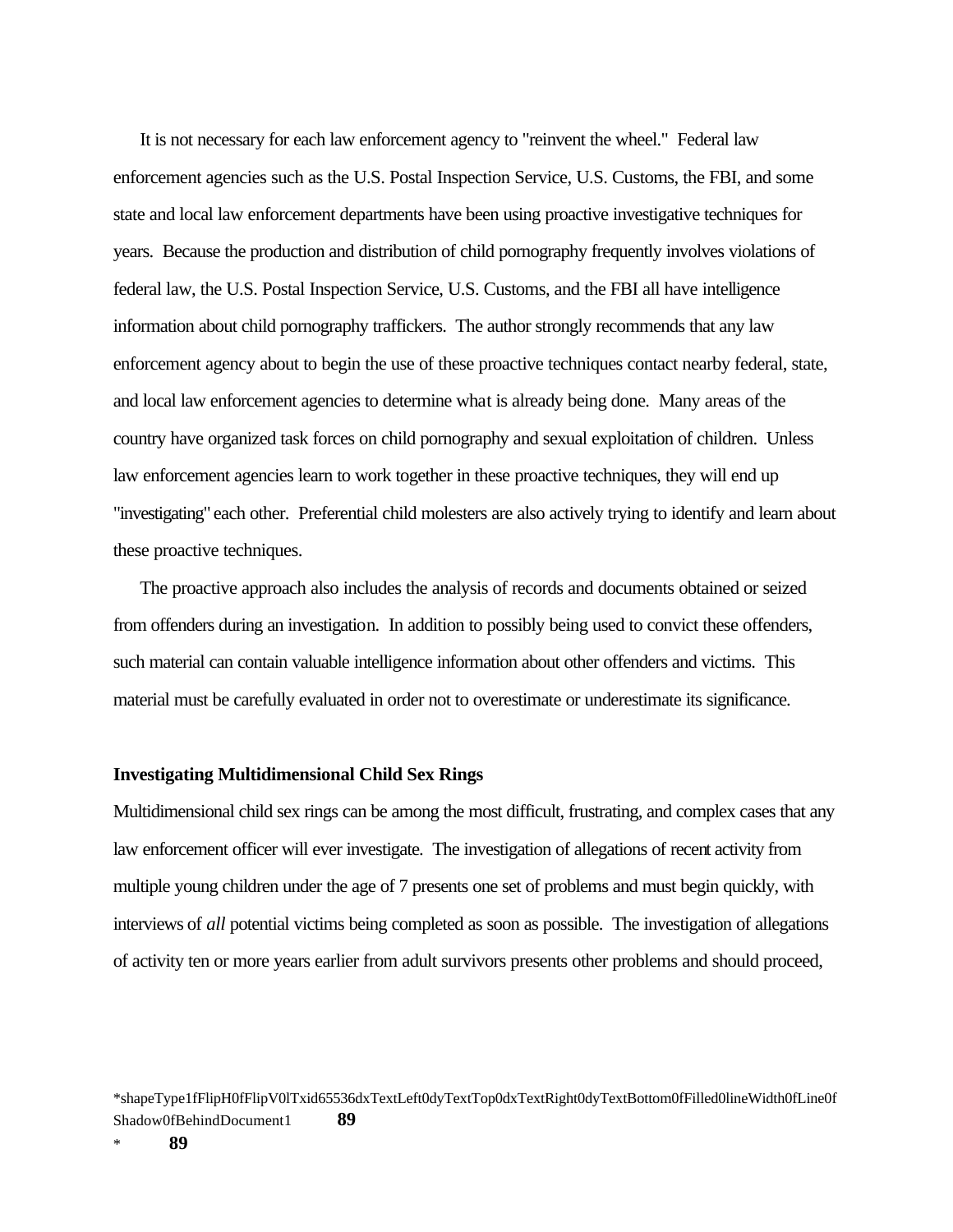unless victims are at immediate risk, more deliberately with gradually increasing resources as corroborated facts warrant.

In spite of any skepticism, allegations of ritual abuse should be aggressively and thoroughly investigated. This investigation should attempt to corroborate the allegations of ritual abuse, but should *simultaneously* also attempt to identify alternative explanations. The only debate is over how much investigation is enough. Any law enforcement agency must be prepared to defend and justify its actions when scrutinized by the public, the media, elected officials, or the courts. This does not mean, however, that a law enforcement agency has an obligation to prove that the alleged crimes did *not* occur. This is almost always impossible to do and investigators should be alert for and avoid this trap.

One major problem in the investigation of multidimensional child sex rings is the dilemma of recognizing soon enough that you have one. Investigators must be alert for cases with the potential for the four basic dynamics: 1) multiple young victims, 2) multiple offenders, 3) fear as the controlling tactic, and 4) bizarre or ritualistic activity. The following techniques apply primarily to the investigation of such multidimensional child sex rings. (*See* also Chapter 5.)

**Minimize Satanic/Occult Aspect** There are those who claim that one of the major reasons more of these cases have not been successfully prosecuted is that the satanic/occult aspect has not been aggressively pursued. One state has even introduced legislation creating added penalties when certain crimes are committed as part of a ritual or ceremony. A few states have passed special ritual crime laws. The author strongly disagrees with such an approach. It makes no difference what spiritual belief system was used to enhance and facilitate or rationalize and justify criminal behavior. It serves no purpose to "prove" someone is a satanist. As a matter of fact, if it is alleged that the subject committed certain criminal acts under the influence of or in order to conjure up supernatural spirits or forces, this may very well be the basis for an insanity or diminished capacity defense or may damage the intent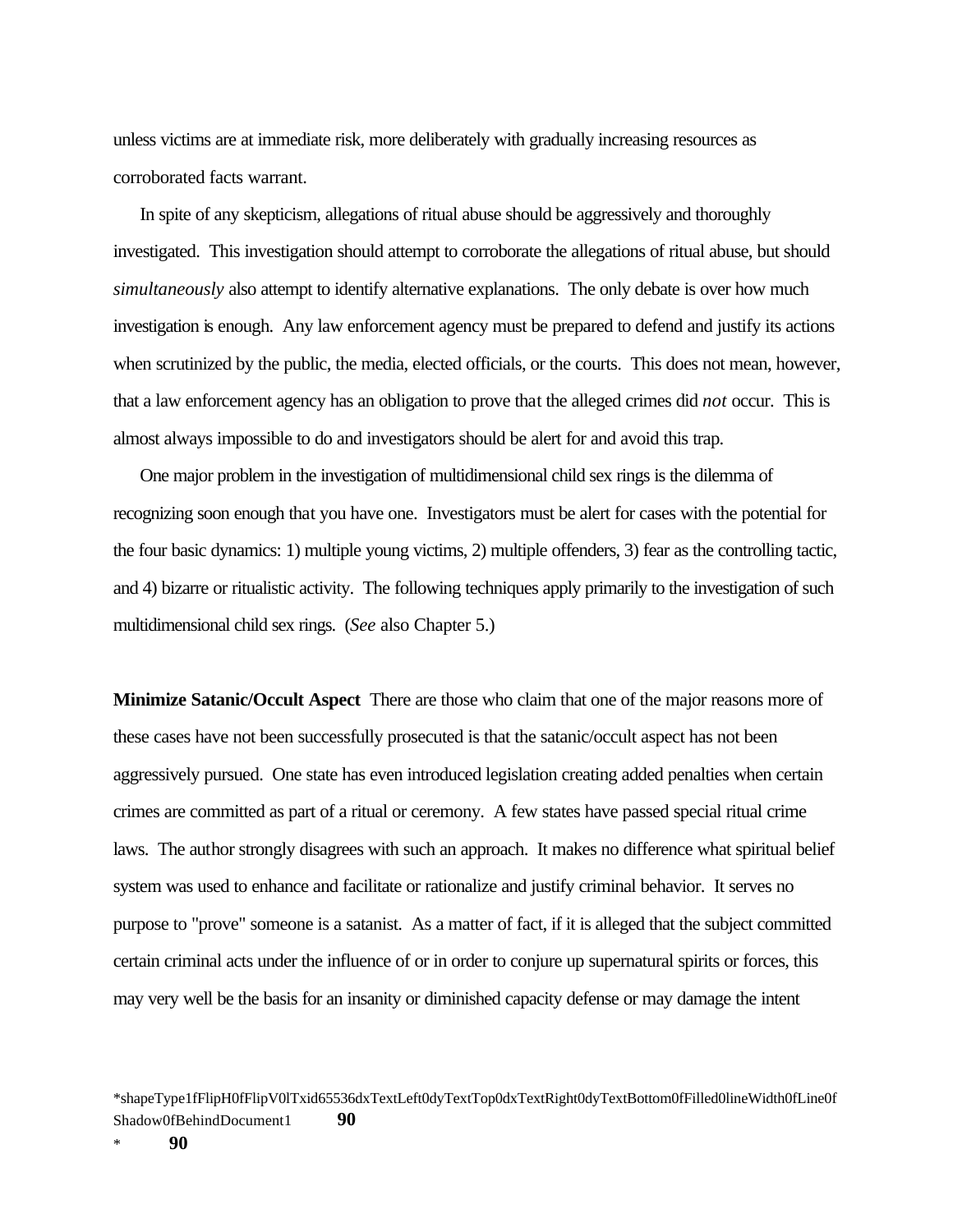aspect of a sexually motivated crime. The defense may very well be more interested in all the "evidence of satanic activity." Some of the satanic crime "experts" who train law enforcement wind up working or testifying for the defense in these cases.

It is best to focus on the crime and all the evidence to corroborate its commission. Information about local satanic or occult activity is only of value if it is based on specific *law enforcement* intelligence and not on some vague unsubstantiated generalities. Cases are not solved by decoding signs, symbols, and dates using undocumented satanic crime "manuals." In one case, a law enforcement agency executing a search warrant seized only the satanic paraphernalia and left behind the other evidence that would have corroborated victim statements. Cases are solved by people- and behaviororiented investigation. Evidence of satanic or occult activity may help explain certain aspects of the case (*i.e.*, link multiple offenders explain specific acts, etc.), but even offenders who commit crimes in a spiritual context are usually motivated by power, sex, and money.

**Keep Investigation and Religious Beliefs Separate** The author believes that one of the biggest mistakes any investigator of these cases can make is to attribute supernatural powers to the offenders. During an investigation, a good investigator may sometimes be able to use the beliefs and superstitions of the offenders to his or her advantage. The reverse happens if the investigator believes that the offenders possess supernatural powers. Satanic/occult practitioners have no more power than any other human beings. Law enforcement officers who believe that the investigation of these cases puts them in conflict with the supernatural forces of evil should probably not be assigned to them. The religious beliefs of officers should provide spiritual strength and support for them, but not affect the objectivity and professionalism of the investigation.

It is easy to get caught up in these cases and begin to see "satanism" everywhere. Oversensitization to this perceived threat may cause an investigator to "see" satanism in a crime when it really is not there

\*shapeType1fFlipH0fFlipV0lTxid65536dxTextLeft0dyTextTop0dxTextRight0dyTextBottom0fFilled0lineWidth0fLine0f Shadow0fBehindDocument1 **91**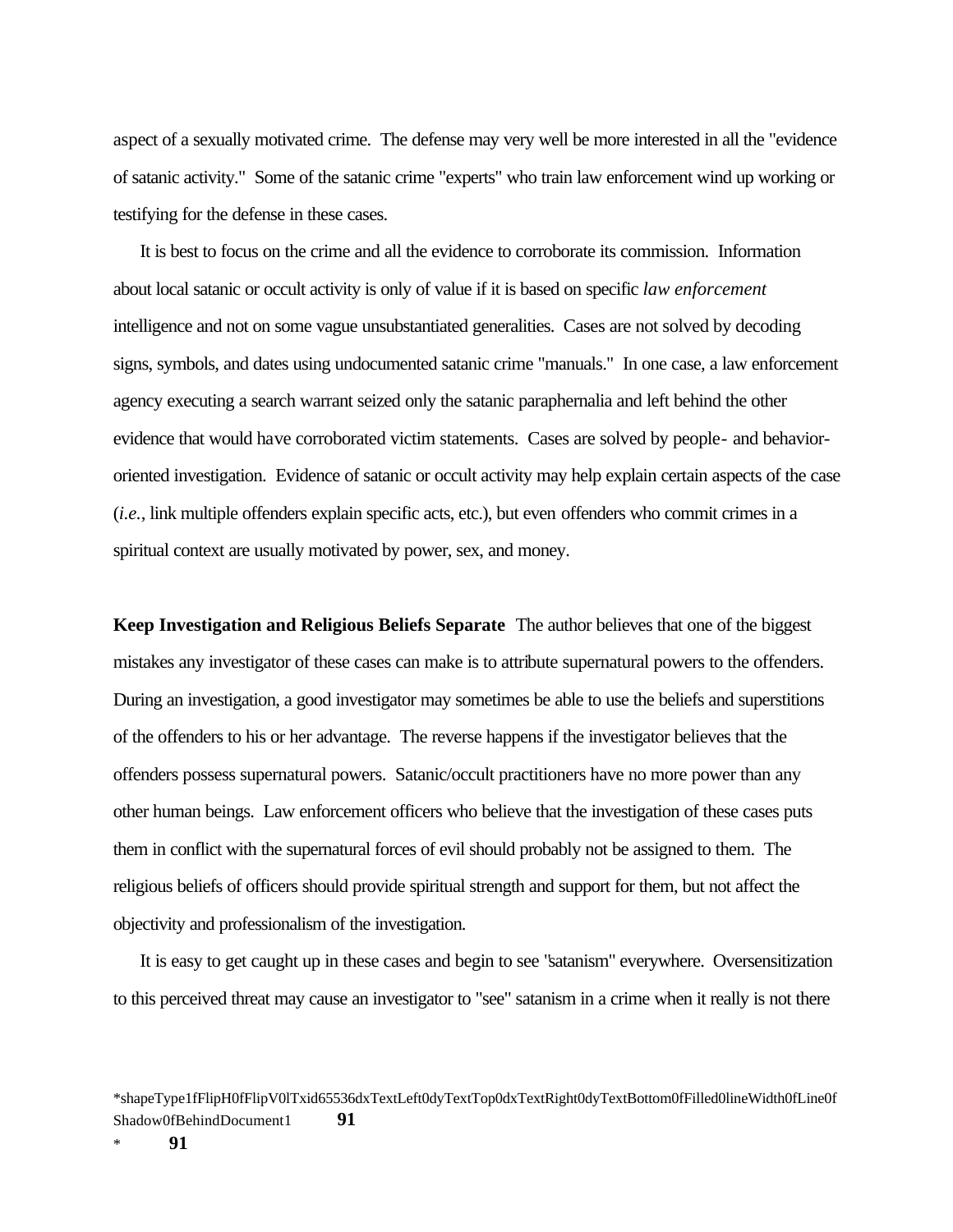(quasi-satanism). Often the eye sees what the mind perceives. It may also cause an investigator not to recognize a staged crime scene deliberately seeded with "satanic clues" in order to mislead the police (pseudosatanism). On rare occasions, an overzealous investigator or intervenor may even be tempted to plant "evidence of satanism" in order to corroborate such allegations and beliefs. Supervisors need to be alert for and monitor these reactions in their investigators.

Listen to the Victims It is not the investigator's duty to believe the victims, it is his or her job to listen and be an objective fact finder. Interviews of young children should be done by investigators trained and experienced in such interviews. Investigators must have direct access to the alleged victims for interview purposes. Therapists for an adult survivor sometimes want to act as intermediaries in their patient's interview. This should be avoided if at all possible. Adult survivor interviews are often confusing, difficult, and extremely time consuming. The investigator must remember, however, that almost anything is possible. Most important, the investigator must remember that there is much middle ground. Just because one event did happen does not mean that all reported events happened, and just because one event did not happen does not mean that all other events did not happen. Do not become such a zealot that you believe it all, nor such a cynic that you believe nothing. Varying amounts and parts of the allegation may be factual. Attempting to find evidence of what did happen is the great challenge of these cases. *ALL* investigative interaction with victims must be carefully and thoroughly documented.

**Assess and Evaluate Victim Statements** This is the part of the investigative process in child sexual victimization cases that seems to have been lost. Is the victim describing events and activities that are consistent with law enforcement documented criminal behavior or that are consistent with distorted media accounts and erroneous public perceptions of criminal behavior? Investigators should apply the

\*shapeType1fFlipH0fFlipV0lTxid65536dxTextLeft0dyTextTop0dxTextRight0dyTextBottom0fFilled0lineWidth0fLine0f Shadow0fBehindDocument1 **92**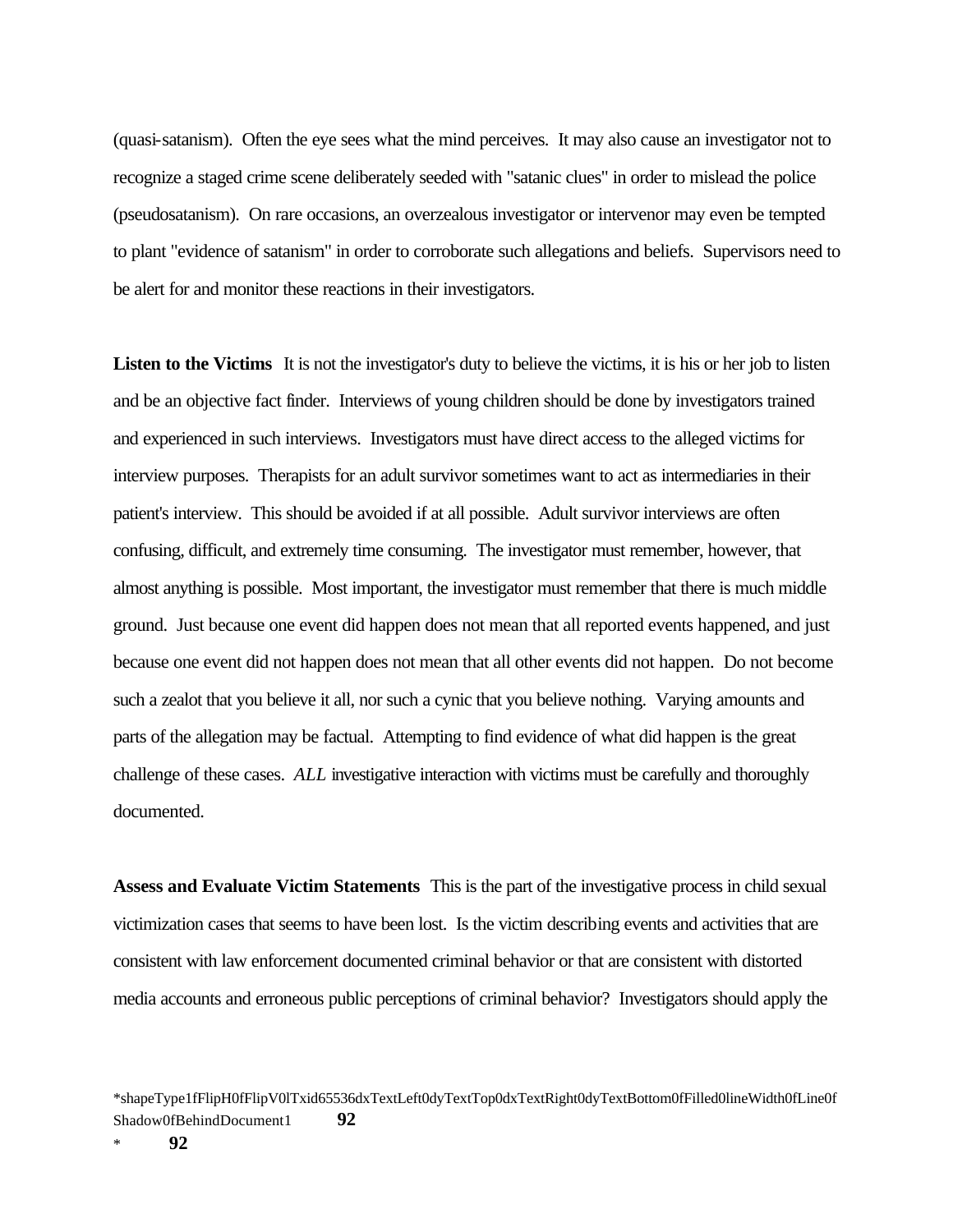"template of probability." Accounts of child sexual victimization that are more like books, television, and movies (*e.g.*, big conspiracies, child sex slaves, organized pornography rings) and less like documented cases should be viewed with skepticism, but thoroughly investigated. Consider and investigate all possible explanations of events. It is the investigator's job, and the information learned will be invaluable in counteracting the defense attorneys when they raise the alternative explanations.

For example, an adult survivor's account of ritual victimization might be explained by any one of at least four possibilities. First, the allegations may be a fairly accurate account of what actually happened. Second, they may be deliberate lies (malingering) told for the usual reasons people lie (*e.g.*, money, revenge, jealousy). Third, they may be deliberate lies (factitious disorder) told for atypical reasons (*e.g.*, attention, forgiveness). Lies so motivated are less likely to be recognized by the investigator and more likely to be rigidly maintained by the liar unless and until confronted with irrefutable evidence to the contrary. Fourth, the allegations may be a highly inaccurate account of what actually happened, but the victim truly believes it (pseudomemory) and therefore is not lying. A polygraph examination of such a victim would be of limited value. Other explanations or combinations of these explanations are also possible. *Only* thorough *investigation* will point to the correct or most likely explanation.

Investigators cannot rely on therapists or satanic crime experts as a shortcut to the explanation. In one case, the "experts" confirmed and validated the account of a female who claimed to be a 15-yearold deaf mute kidnapped and held for three years by a satanic cult and forced to participate in bizarre rituals before recently escaping. Active investigation, however, determined that she was a 27-year-old woman who could hear and speak, who had not been kidnapped by anyone, and who had a lengthy history of mental problems and at least three other similar reports of false victimization. Her "accurate" accounts of what the "real satanists" do were simply the result of having read, while in mental hospitals, the same books the "experts" had. A therapist may have important insights about whether an individual was traumatized, but knowing the exact cause of that trauma is another matter. There have been cases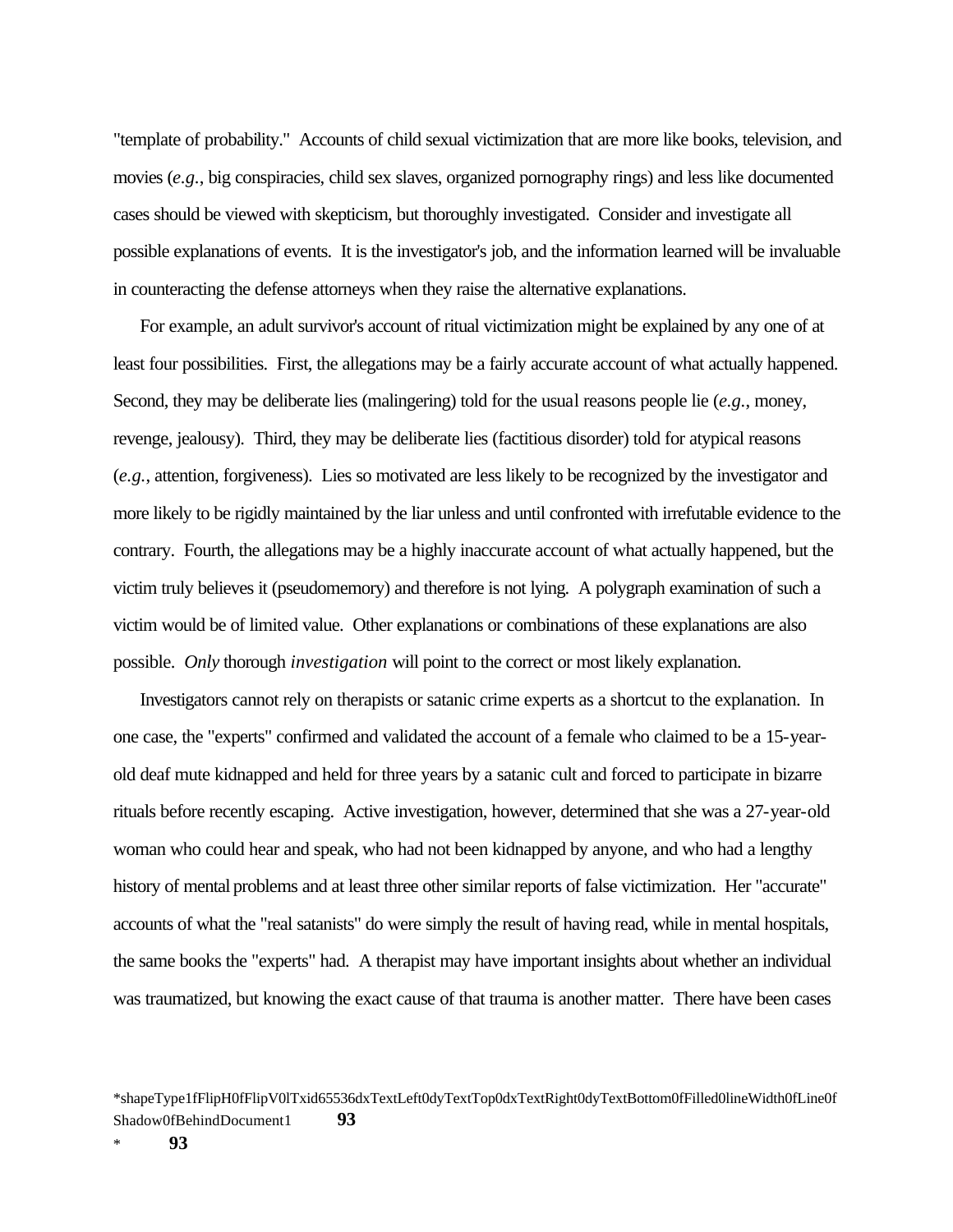where investigation has discovered that individuals diagnosed by therapists as suffering from Post Vietnam Syndrome were never in Vietnam or saw no combat.

Conversely, in another case, a law enforcement "expert" on satanic crime told a therapist that a patient's accounts of satanic murders in a rural Pacific Northwest town were probably true because the community was a hotbed of such satanic activity. When the therapist explained that there was almost no violent crime reported in the community, the officer explained that that is how you know it is the satanists. If you knew about the murders or found the bodies, it would not be satanists. How do you argue with that kind of "logic"?

The first step in the assessment and evaluation of victim statements is to determine the disclosure sequence, including how much time has elapsed since disclosure was first made and the incident was reported to the police or social services. The longer the delay, the bigger the potential for problems. The next step is to determine the number and purpose of *all prior* interviews of the victim concerning the allegations. The more interviews conducted before the investigative interview, the larger the potential for problems. Although there is nothing wrong with admitting shortcomings and seeking help, law enforcement should never abdicate its control over the investigative interview. When an investigative interview is conducted by or with a social worker or therapist using a team approach, law enforcement must direct the process. Problems can also be created by interviews conducted by various intervenors *AFTER* the investigative interview(s).

The investigator must closely and carefully evaluate events in the victim's life before, during, and after the alleged abuse. Events to be evaluated *before* the alleged abuse include

- background of victim
- abuse of drugs in home
- pornography in home
- play, television, and VCR habits

\*shapeType1fFlipH0fFlipV0lTxid65536dxTextLeft0dyTextTop0dxTextRight0dyTextBottom0fFilled0lineWidth0fLine0f Shadow0fBehindDocument1 **94**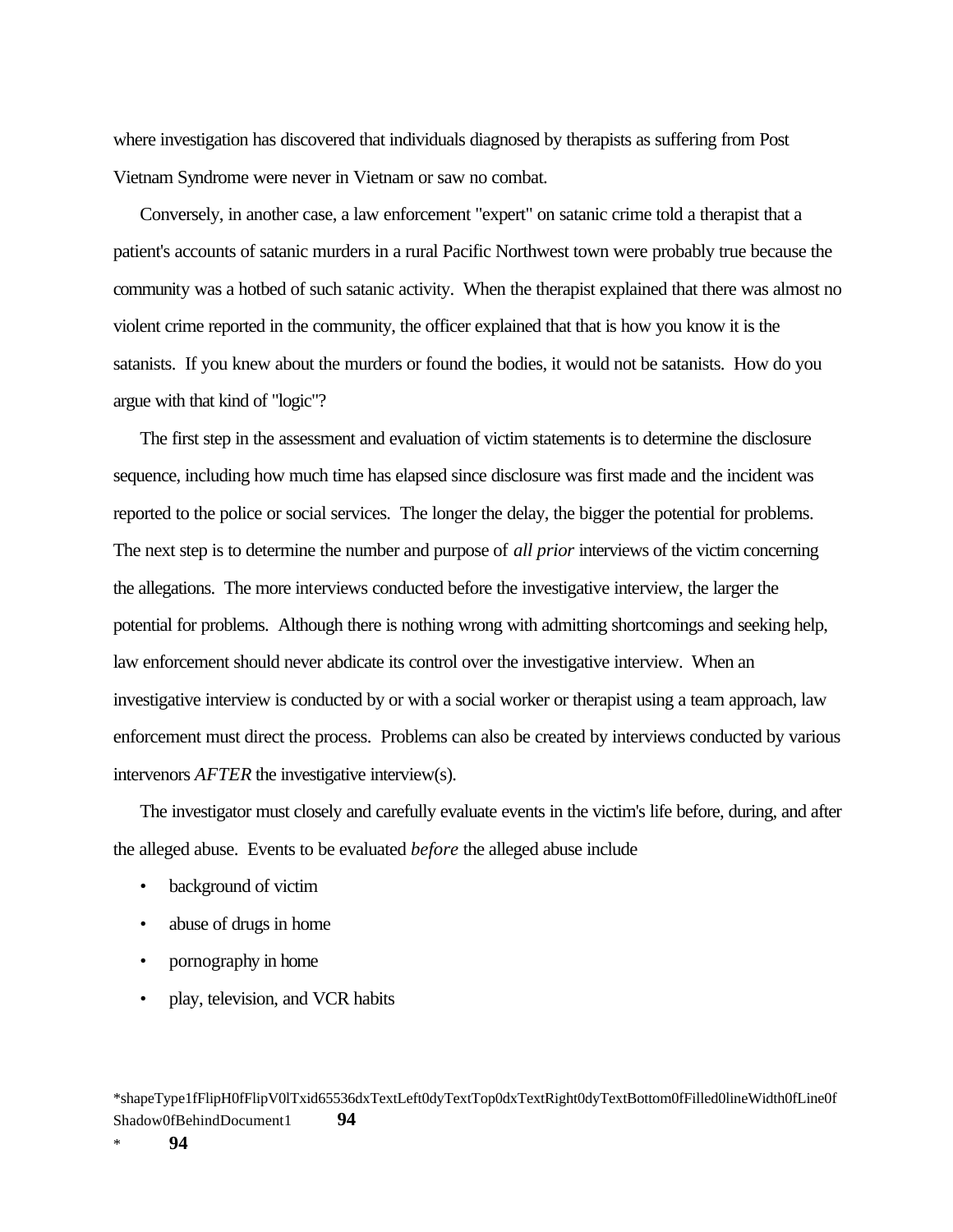- attitudes about sexuality in home
- extent of sex education in home
- activities of siblings
- need or craving for attention
- religious beliefs and training
- childhood fears
- custody/visitation disputes
- victimization of or by family members
- interaction between victims

Events to be evaluated *during* the alleged abuse include

- use of fear or scare tactics
- degree of trauma
- use of magic, deception, or trickery
- use of rituals
- use of drugs
- use of pornography

Events to be evaluated *after* the alleged abuse include

- disclosure sequence
- background of prior interviewers
- background of parents
- co-mingling of victims
- type of therapy received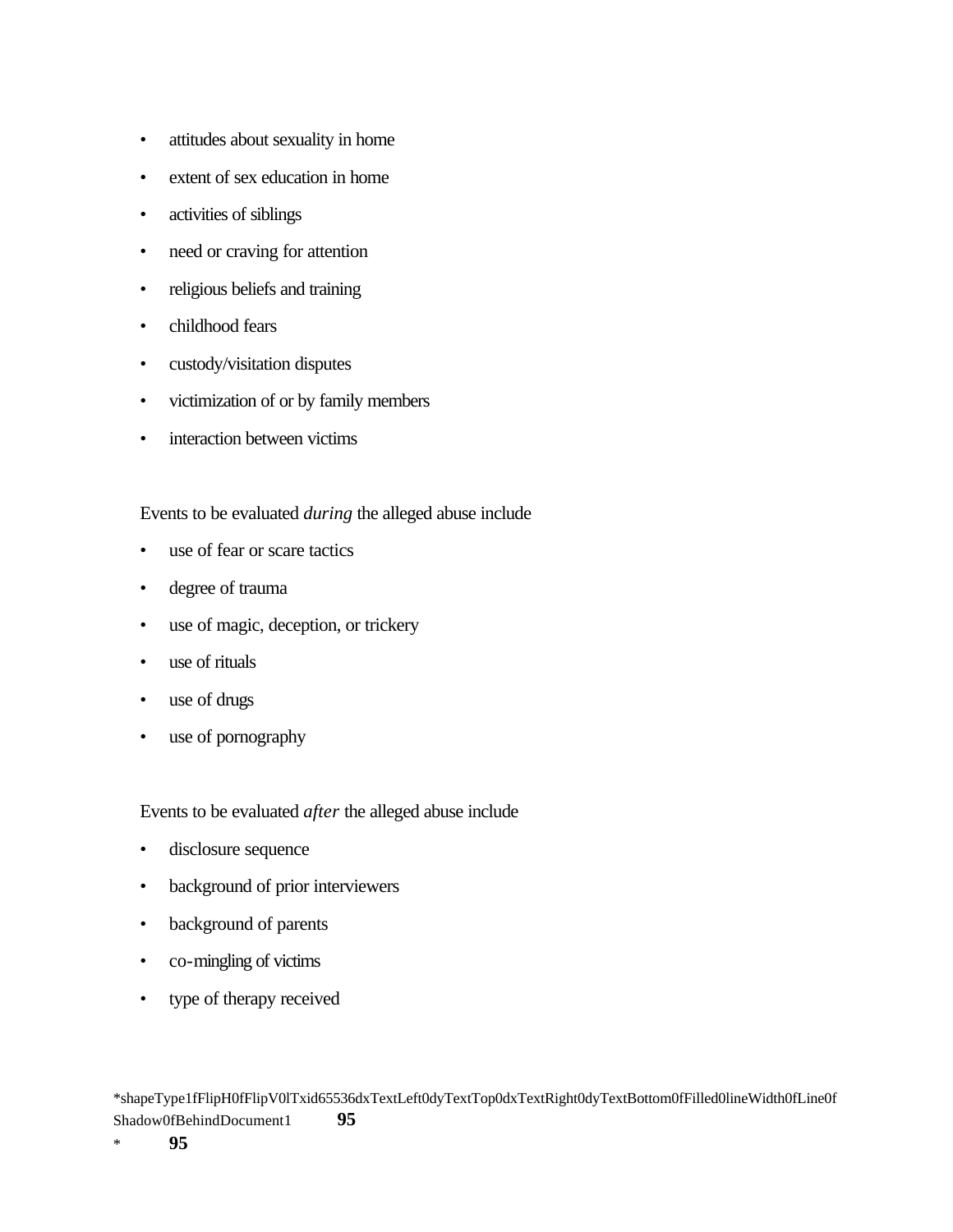**Evaluate Contagion** Consistent statements obtained from different multiple victims are powerful pieces of corroborative evidence—that is, as long as those statements were not "contaminated." Investigation must carefully evaluate both pre- and post-disclosure contagion and both victim and intervenor contagion. Are the different victim statements consistent because they describe common experiences or events or because they reflect contamination or urban legends?

The sources of potential contagion are widespread. Victims can communicate with each other both prior to and after their disclosures. Intervenors can communicate with each other and with victims. The team or cell concepts of investigation discussed in Appendix A and Appendix B are attempts to deal with potential investigator contagion. All the victims are not interviewed by the same individuals and interviewers do not necessarily share information directly with each other. Teams report to a leader or supervisor who evaluates the information and decides what other investigators need to know.

Documenting existing contagion and eliminating additional contagion are crucial to the successful investigation and prosecution of these cases. There is no way, however, to erase or undo contagion. The best you can hope for is to identify and evaluate it and attempt to explain it. Mental health professionals requested to evaluate suspected victims must be carefully selected. Having a victim evaluated by one of the self-proclaimed experts on satanic ritual abuse or by some other overzealous intervenor may result in the credibility of that victim's testimony being severely damaged.

In order to evaluate the contagion element, investigators must meticulously and aggressively investigate these cases. The precise disclosure sequence of the victim must be carefully identified and documented. Investigators must verify through *active* investigation the exact nature and content of each disclosure, outcry, or statement made by the victim. Second-hand information about disclosure is not good enough.

\*shapeType1fFlipH0fFlipV0lTxid65536dxTextLeft0dyTextTop0dxTextRight0dyTextBottom0fFilled0lineWidth0fLine0f Shadow0fBehindDocument1 **96**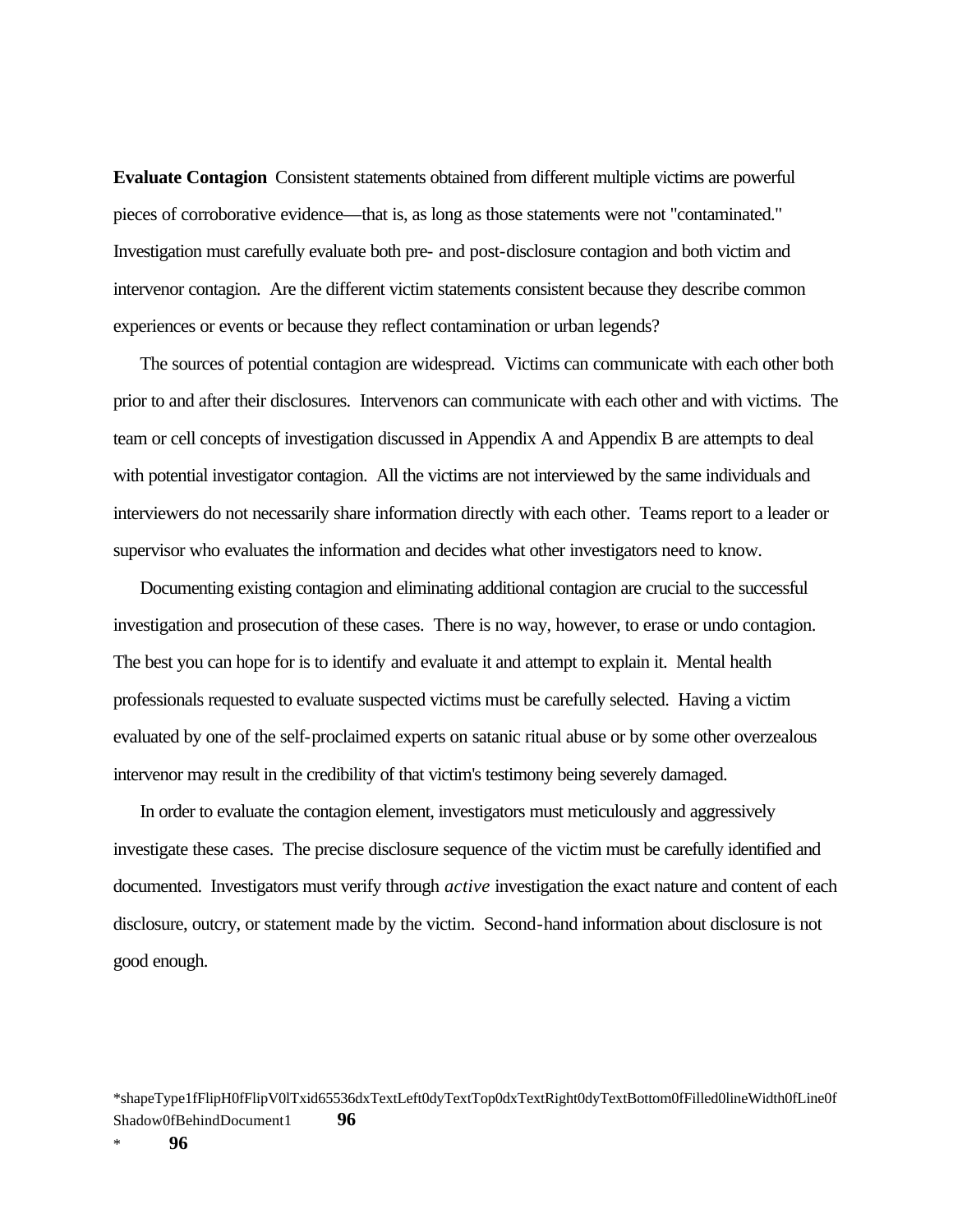Whenever possible, personal visits should be made to all locations of alleged abuse and the victims's homes. Events prior to the alleged abuse must be carefully evaluated. Investigators may have to view television programs, films, and videotapes seen by the victims. It may be necessary to conduct a background investigation and evaluation of everyone, both professional and nonprofessional, who interviewed the victims about the allegations prior to and after the investigative interview(s). Investigators must be familiar with the information about "ritualistic abuse of children" being disseminated in magazines, books, television programs, videotapes, and conferences. Every possible way that a victim could have learned about the details of the abuse must be explored, if for no other reason than to eliminate them and counter the defense's arguments. They may, however, be validity to these contagion factors. *They may explain some of the "unbelievable" aspects of the case and result in the successful prosecution of the substance of the case*. Consistency of statements becomes more significant if contagion is identified or disproved by independent investigation. The easier cases are the ones where there is a single, identifiable source of contagion. Most cases, however, seem to involve multiple contagion factors.

Munchausen Syndrome and Munchausen Syndrome by Proxy are complex and controversial issues in these cases. No attempt will be made to discuss them in detail, but they are documented facts (*see* References). Most of the literature about them focuses on their manifestation in the medical setting as false or self-inflicted illness or injury. They are also manifested in the criminal justice setting as false or self-inflicted crime victimization. If parents would poison their children to prove an illness, they might sexually abuse their children to prove a crime. "Victims" have been known to destroy property, manufacture evidence, and mutilate themselves in order to convince others of their victimization. The motivation is psychological gain (*i.e.*, attention, forgiveness) and not necessarily money, jealousy, or revenge. These are the unpopular, but documented, realities of the world. Recognizing their existence does not mean that child sexual abuse and sexual assault are not real and serious problems.

\*shapeType1fFlipH0fFlipV0lTxid65536dxTextLeft0dyTextTop0dxTextRight0dyTextBottom0fFilled0lineWidth0fLine0f Shadow0fBehindDocument1 **97**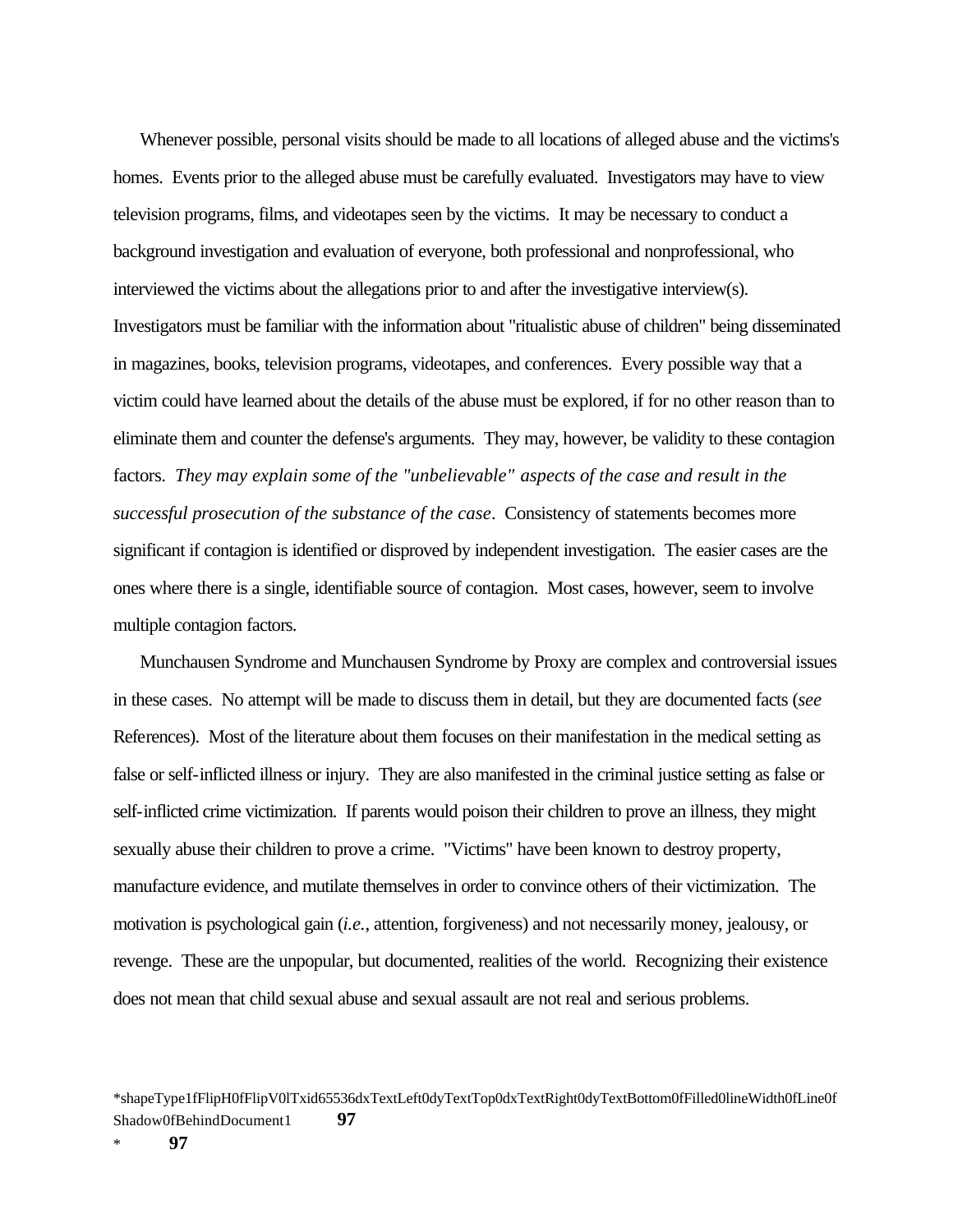**Establish Communication with Parents** The importance and difficulty of this technique in extrafamilial cases involving young children cannot be overemphasized. An investigator must maintain ongoing communication with the parents of victims in these abuse cases. Not all parents react the same way to the alleged abuse of their children. Some are very supportive and cooperative. Others overreact and some even deny the victimization. Sometimes there is animosity and mistrust among parents with different reactions. Once the parents lose faith in the police or prosecutor and begin to interrogate their own children and conduct their own investigation, the case may be lost forever. Parents from one case communicate the results of their "investigation" with each other and some have even contacted the parents in other cases. Such parental activity is an obvious source of potential contamination. Parents must be reminded that their children's credibility will be jeopardized when and if the information obtained turns out to be unsubstantiated or false. To minimize this problem, within the limits of the law and without jeopardizing investigative techniques, parents must be told on a regular basis how the case is progressing. (*See also* Appendix A and Appendix B.) Parents can also be assigned constructive things to do (*e.g.*, lobbying for new legislation, working on awareness and prevention programs) in order to channel their energy, concern, and "guilt."

**Develop a Contingency Plan** If a department waits until actually confronted with a case before a response is developed, it may be too late. In cases involving ongoing abuse of children, departments must respond quickly, and this requires advance planning. These are added problems for small- to medium-sized departments with limited personnel and resources. Effective investigation of these cases requires planning, identification of resources, and, in many cases, mutual aid agreements between agencies. The U.S. Department of Defense has conducted specialized training and has developed such a plan for child sex ring cases involving military facilities and personnel.

\*shapeType1fFlipH0fFlipV0lTxid65536dxTextLeft0dyTextTop0dxTextRight0dyTextBottom0fFilled0lineWidth0fLine0f Shadow0fBehindDocument1 **98**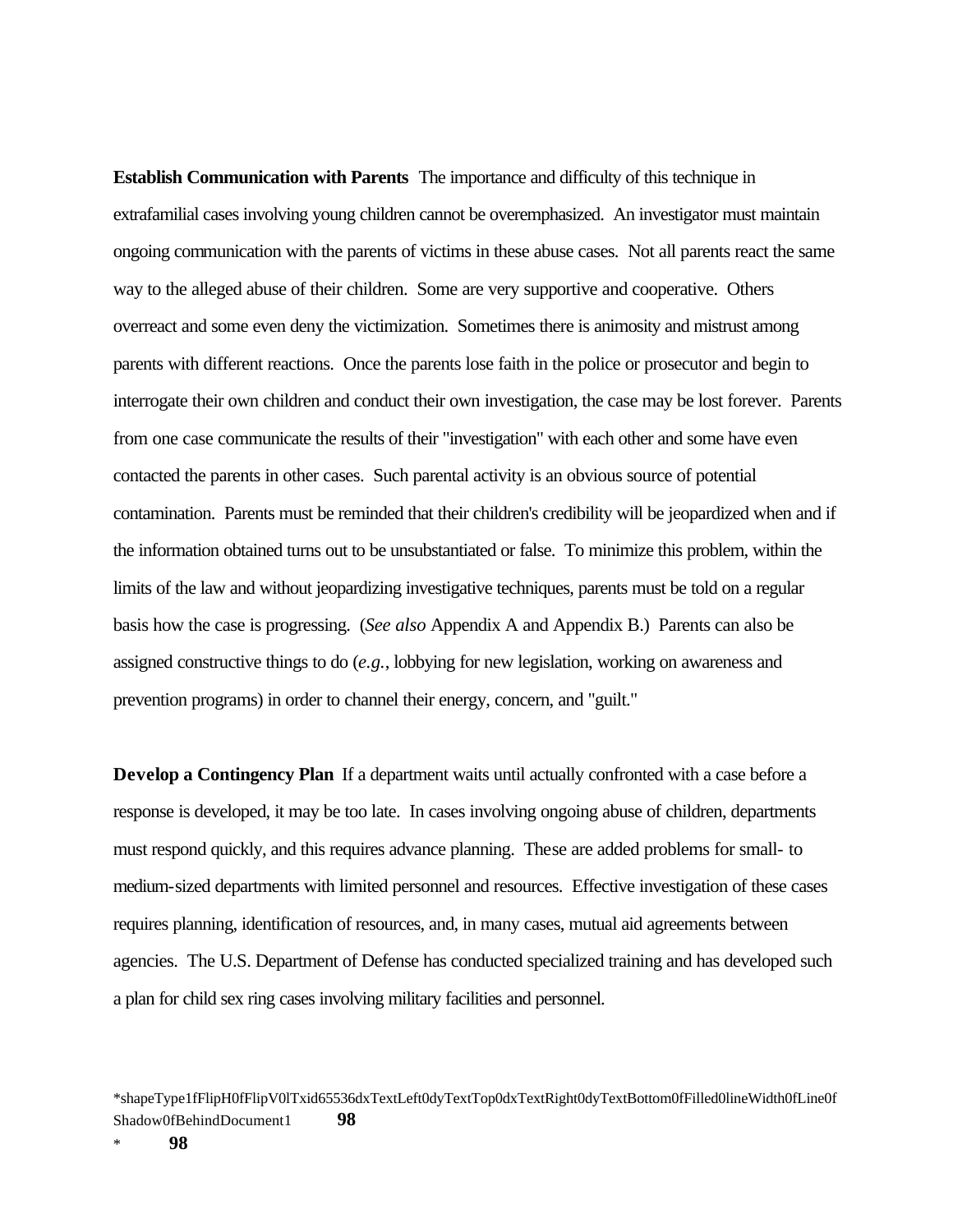Once a case is contaminated and out of control, the author has little advice on how to salvage what may once have been a prosecutable criminal violation. A few of these cases have even been lost on appeal after a conviction because of contamination problems.

**Multidisciplinary Task Forces** Appendix A and Appendix B set forth specific guidelines for multidisciplinary task force approaches to the investigation of child abuse and exploitation involving multiple victims or multiple suspects. Appendix A contains guidelines developed by the Los Angeles County Inter-Agency Council on Child Abuse and Neglect. Appendix B contains guidelines developed by Donna Pence and the Tennessee Bureau of Investigation. The guidelines set forth in these protocols can be applied to the investigation of any child sex ring. The guidelines, however, are especially pertinent to the investigation of what the author calls the multidimensional child sex ring.

Sergeant Beth Dickinson, Los Angeles County Sheriff's Department, was the chairperson of the Multi-Victim, Multi-Suspect Child Sexual Abuse Subcommittee that developed Appendix A. Sergeant Dickinson states, "One of the biggest obstacles for investigators to overcome is the reluctance of law enforcement administrators to commit sufficient resources early on to an investigation that has the potential to be a multidimensional child sex ring. The concept/purpose of these protocols is to get in and get on top of the investigation in a timely manner—to get it investigated in a timely manner in order to assess the risk to children and to avoid hysteria, media sensationalism, and cross-contamination of information. The team approach reduces stress on individual investigators, allowing for peer support and minimizing feelings of being overwhelmed."

The team approach and working together does not mean, however, that each discipline forgets its role and starts doing the other's job. The team approach does mean that if law enforcement officers need to be concerned that their investigation might further traumatize a child victim, then therapists and doctors need to be concerned that their treatment techniques might hinder the investigation.

\*shapeType1fFlipH0fFlipV0lTxid65536dxTextLeft0dyTextTop0dxTextRight0dyTextBottom0fFilled0lineWidth0fLine0f Shadow0fBehindDocument1 **99**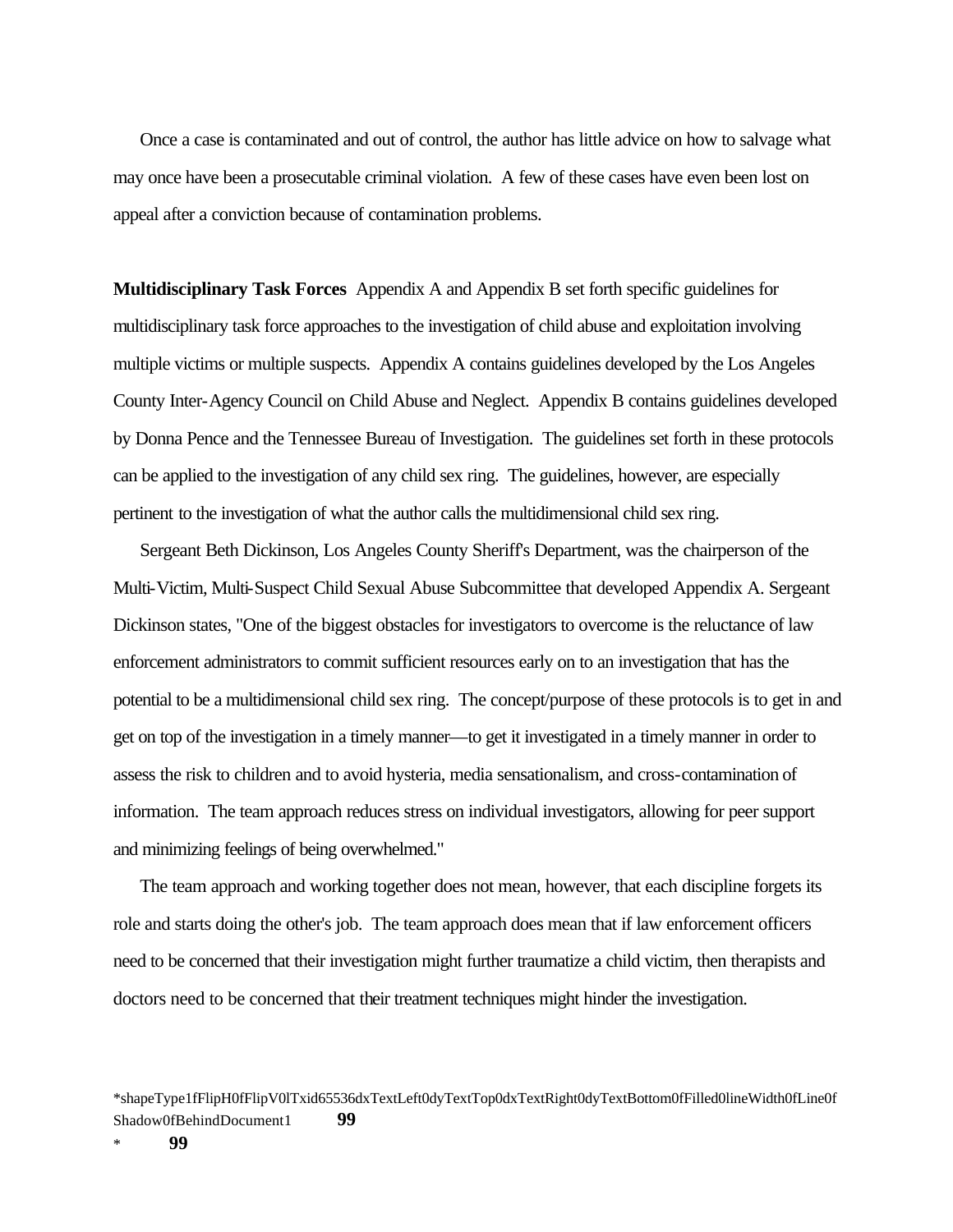#### **Summary**

The investigation of child sex rings can be difficult and time consuming. The likelihood, however, of a great deal of corroborative evidence in a multi-victim/multi-offender case increases the chances of a successful prosecution if the crime occurred. Because there is still so much we do not know or understand about the dynamics of multidimensional child sex rings, investigative techniques are less certain. Each new case must be carefully evaluated in order to improve investigative procedures.

Because mental health professionals seem to be unable to determine, with any degree of certainty, the accuracy of victim statements in these cases, law enforcement must proceed using the corroboration process. If some of what the victim describes is accurate, some misperceived, some distorted, and some contaminated, what is the jury supposed to believe? Until mental health professionals can come up with better answers, the jury should be asked to believe what the *investigation* can corroborate. Even if only a portion of what these victims allege is factual, that may still constitute significant criminal activity.

Law enforcement has the obvious problem of attempting to determine what actually happened for criminal justice purposes. Therapists, however, might also be interested in what really happened in order to properly evaluate and treat their patients. How and when to confront patients with skepticism is a difficult and sensitive problem for therapists.

Any professional evaluating victims' allegations of "ritual" abuse cannot ignore or routinely dismiss the lack of physical evidence (no bodies or physical evidence left by violent murders); the difficulty in successfully committing a large-scale conspiracy crime (the more people involved in any crime conspiracy, the harder it is to get away with it); and human nature (intragroup conflicts resulting in individual self-serving disclosures are likely to occur in any group involved in organized kidnapping, baby breeding, and human sacrifice). If and when members of a destructive cult commit murders, they

<sup>\*</sup>shapeType1fFlipH0fFlipV0lTxid65536dxTextLeft0dyTextTop0dxTextRight0dyTextBottom0fFilled0lineWidth0fLine0f Shadow0fBehindDocument1 **100**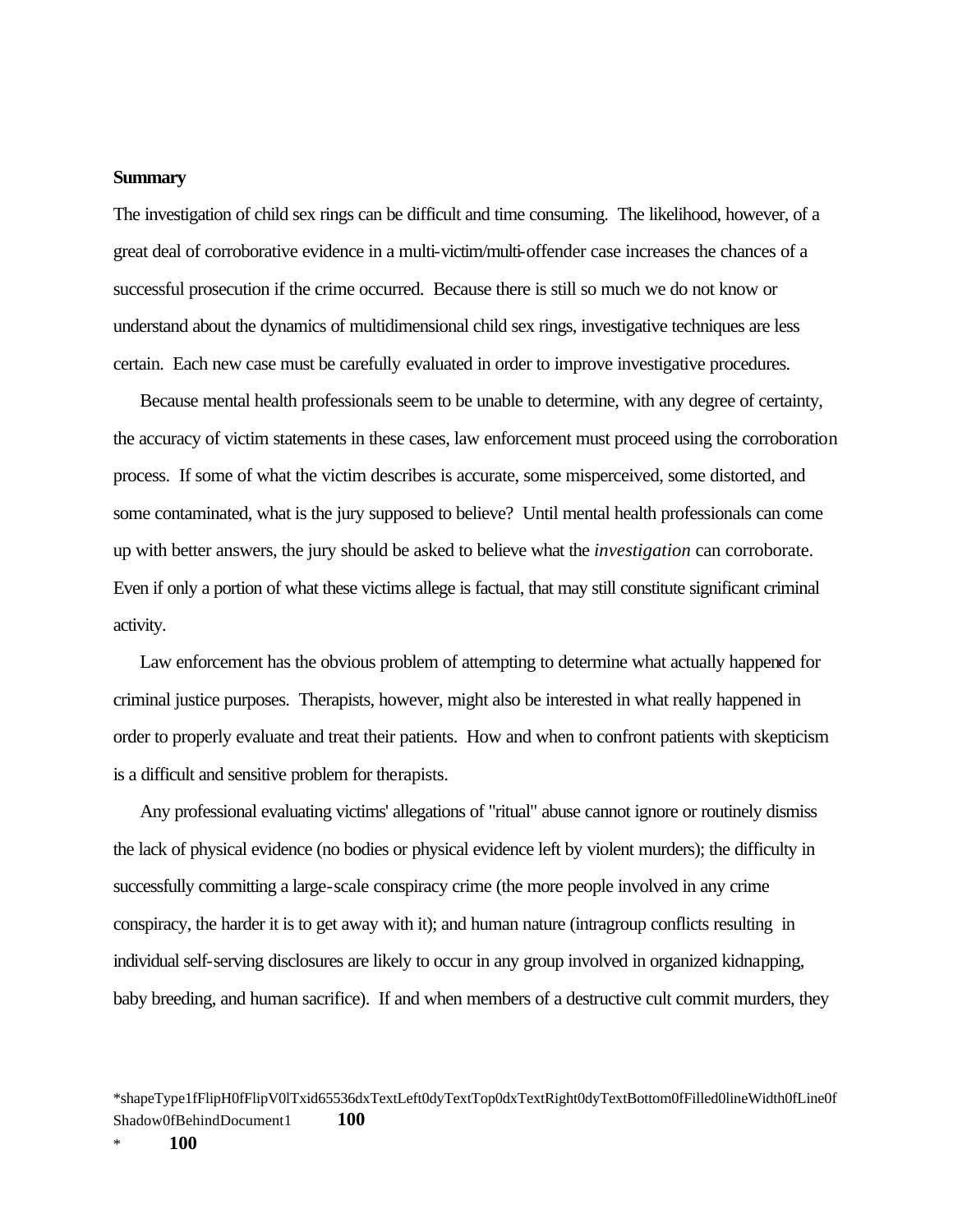are bound to make mistakes, leave evidence, and eventually make admissions in order to brag about their crimes or to reduce their legal liability. The discovery of the murders in Matamoros, Mexico, in 1989, and the results of the subsequent investigation are good examples of these dynamics.

Overzealous intervenors must accept the fact that some of their well-intentioned activity is contaminating and damaging the prosecutive potential of the cases where criminal acts did occur. We must all (*i.e.*, the media, churches, therapists, victim advocates, law enforcement, and the general public) ask ourselves if we have created an environment where victims are rewarded, listened to, comforted, and forgiven in direct proportion to the severity of their abuse. Are we encouraging needy or traumatized individuals to tell more and more outrageous tales of their victimization? Are we making up for centuries of denial by now blindly accepting any allegation of child abuse no matter how absurd or unlikely? Are we increasing the likelihood that rebellious, antisocial, or attention-seeking individuals will gravitate toward "satanism" by publicizing it and overreacting to it? The overreaction to the problem can be worse than the problem.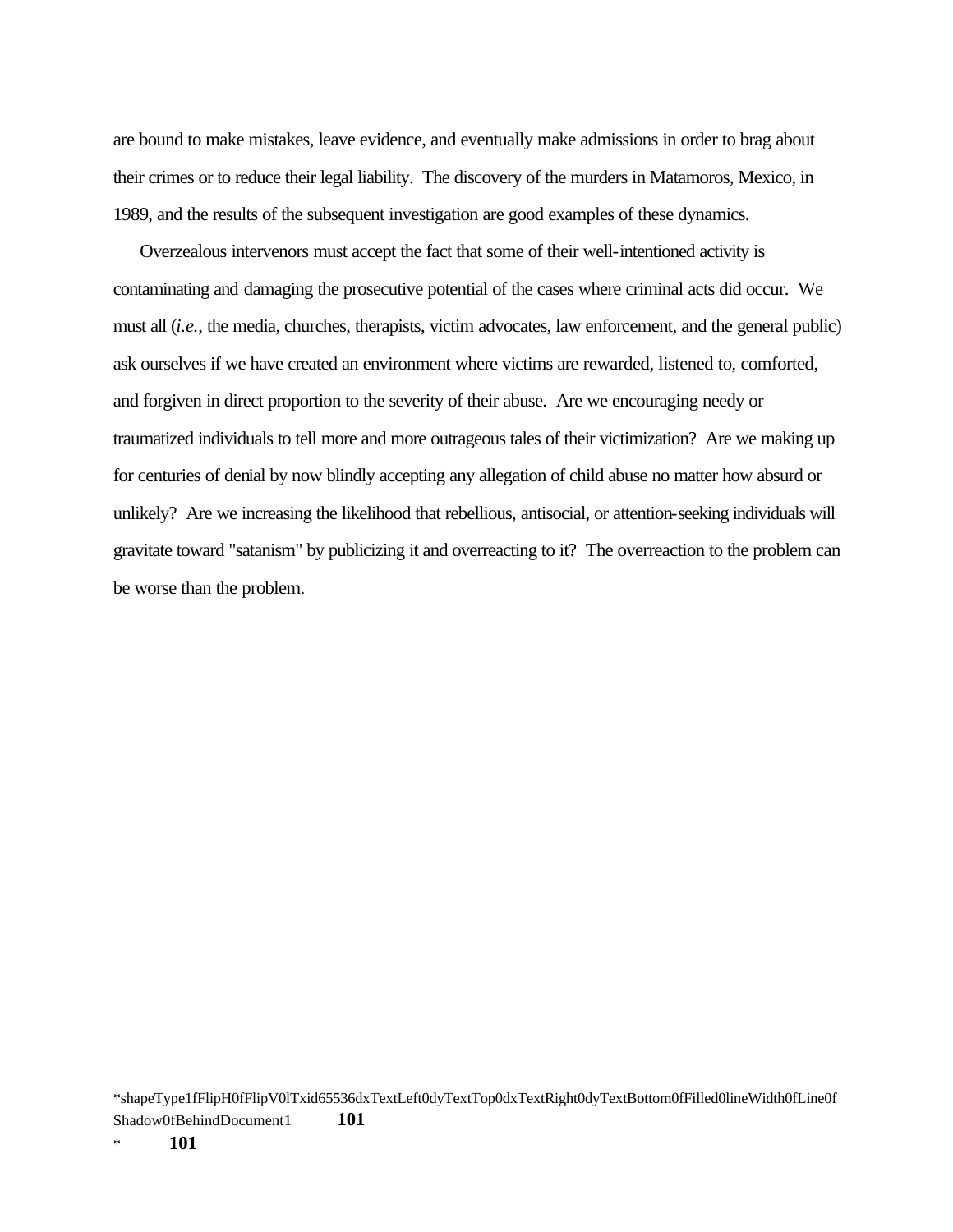# **Appendix A Protocols in Investigating Multi-Victim, Multi-Offender Child Sexual Exploitation**

Los Angeles County Inter-Agency Council on Child Abuse and Neglect Protocols Developed by the Multi-Victim, Multi-Suspect Child Sexual Abuse Subcommittee, November 1988

# **Acknowledgments**

The Interagency Council on Child Abuse and Neglect (ICAN) is grateful to the members of the Multi-Victim, Multi-Suspect Child Sexual Abuse Subcommittee who contributed to the development of these protocols.

We especially wish to recognize Sergeant Beth Dickinson and Detective Ron Waltman, Los Angeles County Sheriff's Department, Child Abuse Detail, who, following their work on a special task force investigating allegations of abuse in preschool settings, drafted the outline on which these protocols are based.

A particular thank you goes to the extraordinary efforts of Tammy Moya, Los Angeles County Sheriff's Department, Juvenile Investigations Bureau, for her editing and typing of the guidelines.

# **Multi-Victim, Multi-Suspect Child Sexual**

## **Abuse Subcommittee**

Sergeant Beth Dickinson, Los Angeles Sheriff's Department, *Chairperson* Lieutenant Steve Day, Los Angeles Police Department Pam Dubin, Department of Children's Services

\*shapeType1fFlipH0fFlipV0lTxid65536dxTextLeft0dyTextTop0dxTextRight0dyTextBottom0fFilled0lineWidth0fLine0f Shadow0fBehindDocument1 **102**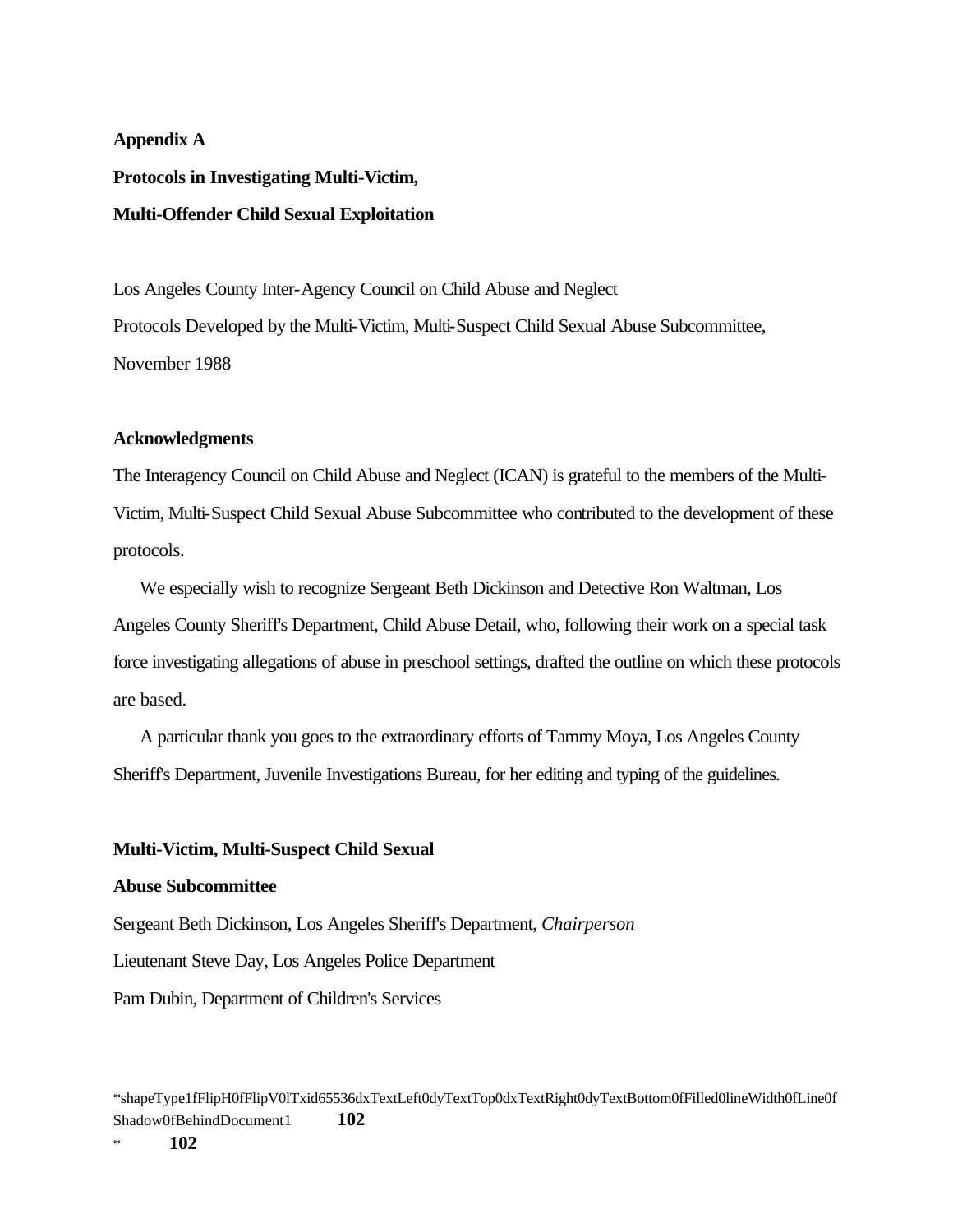Michael Durfee, M.D., Department of Health Services Lindejo Goldstein, State of California, Department of Social Services Ada Jones, Department of Mental Health Lieutenant Chuck Long, Los Angeles Police Department Detective Terry McWeeney, South Gate Police Department Detective Kim Mitchell, Hermosa Beach Police Department Stephanie Pearson, Ph.D., Child Sexual Abuse Crisis Center, Harbor/UCLA Medical Center Karen Saywitz, Ph.D., Harbor/UCLA School of Medicine Roland Summit, M.D., Department of Mental Health Deanne Tilton, Director, Inter-Agency Council on Child Abuse and Neglect Penny Weiss, Assistant Director, Inter-Agency Council on Child Abuse and Neglect Paul Wolfe, Probation Department

# **Introduction**

The Los Angeles County Inter-Agency Council on Child Abuse and Neglect (ICAN) is a multidisciplinary body committed to coordinating and improving services for the prevention, identification, and treatment of child abuse and neglect. ICAN has recognized that investigations of allegations of child abuse involving multiple victims and/or multiple suspects (MV/MS) present unique challenges for all agencies involved with these complicated cases.

Some of the common problems identified in MV/MS cases have included the insufficient allocation of resources to investigate the allegations in an expedient manner, inadequate training, confusion about who is in charge of the investigation, contamination of evidence, and the overwhelming magnitude of the investigation. Many of these cases become even more difficult if the allegations arise in a preschool setting and involve very young children.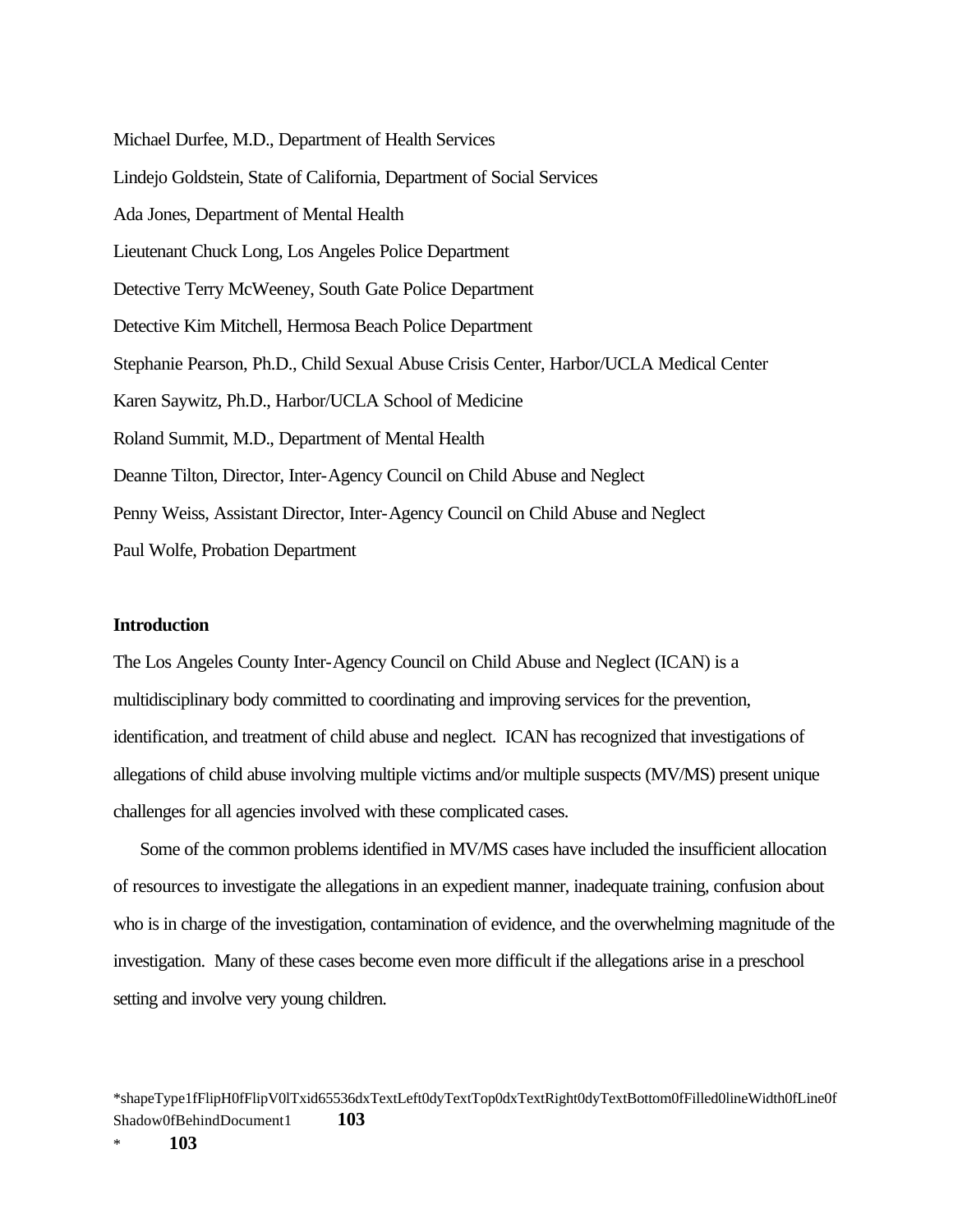Having identified these problem areas, ICAN members concluded that there was a critical need to develop guidelines for conducting MV/MS investigations. Assuring that the confidentiality of the investigation was not compromised was a primary consideration. It was also clear that the rights of victims and the rights of the alleged suspects must be preserved while conducting the investigation in an expedient manner. These guidelines recommend a team approach to minimize the risk of contamination, provide for more comprehensive and humane interviews with the victims, and assure that the overall investigation is more effectively and efficiently carried out on behalf of the children and families involved in MV/MS cases.

#### **Purpose**

The purpose of this protocol is to establish guidelines for a multidisciplinary task force approach to the investigation of child abuse involving multiple victims and/or multiple suspects. While this protocol can be used in any large-scale investigation involving child abuse, it is primarily designed for investigating allegations of child abuse in settings such as preschools and other out-of-town care facilities. The ICAN Protocol is further designed to ensure that investigations of suspected child abuse occurring in these settings are done in a timely manner, are complete, and are coordinated among the responsible agencies. These guidelines are to serve as an adjunct to the *California Administrative Code*, Title 11, Sections 930-930.8, "Guidelines for Investigation of Child Abuse in Out-of-Home Care Facilities." The intent of this protocol is to encourage a high degree of cooperation and coordination among all the agencies involved in the investigation, administration, and prosecution of these types of cases.

# **Definitions**

*Multiple victim* cases are the types of child abuse allegations that arise in a setting where several children are at risk of being victimized by one or more offenders. Examples of these are schools,

\*shapeType1fFlipH0fFlipV0lTxid65536dxTextLeft0dyTextTop0dxTextRight0dyTextBottom0fFilled0lineWidth0fLine0f Shadow0fBehindDocument1 **104**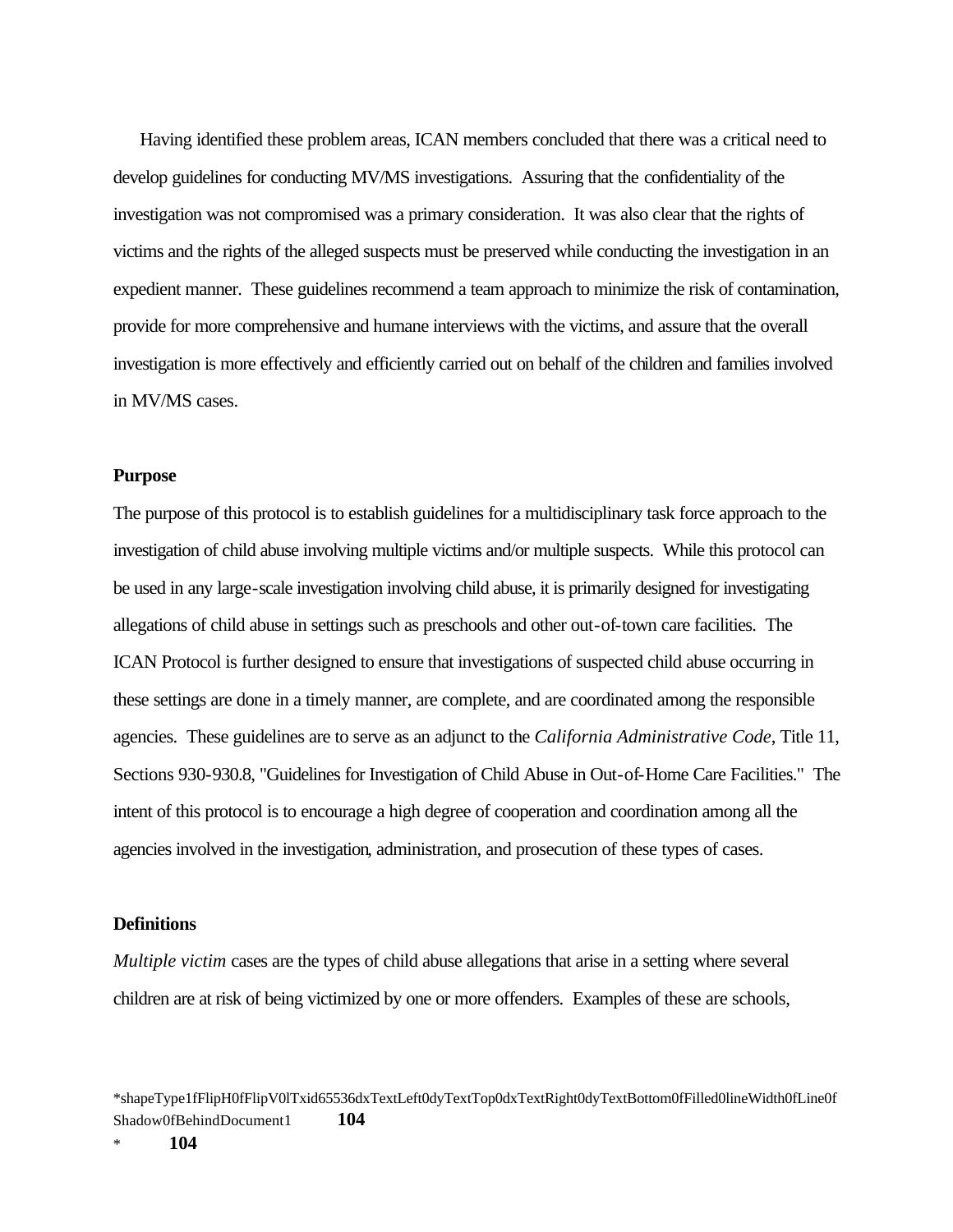preschools, organized youth groups, and out-of-home facilities such as group homes. These would include both licensed and unlicensed facilities.

*Multiple suspect* cases are the types of child abuse allegations that arise where more than one suspect has been named by children as having participated in or been aware of the abuse against one or more child(ren). Examples of this would be sex ring participants, child pornographers, and other offenders who, with each other's knowledge, engage in abusing children.

*Investigative team* is a team of law enforcement investigators assigned to investigate criminal allegations of child abuse involving multiple victims and/or multiple suspects. The size of the investigative team would vary depending on the scope and size of the investigation.

*Voluntary interagency investigation team* is a voluntary association of law enforcement agencies, county welfare and/or probation departments, child placement agencies, and state or county licensing agencies established for the sharing of information and coordination of investigations of reports of child abuse occurring in out-of-home care facilities. This voluntary investigative team could also consist of one or more specialized medical practitioners and one or more licensed therapists. Also, part of the team may consist of specialized experts who would be used by the team for purposes of consultation.

#### **Duties and Responsibilities**

The purpose of this section is to clarify each agency's duties and responsibilities and to improve agency coordination to reduce duplication of effort. By clarifying the duties and responsibilities, the goal is to lessen trauma to child victims, to minimize the number of interviewers and interviews, to prevent the abuse of other potential victims, to increase the effectiveness of prosecution, and to provide information to the involved agencies in a coordinated and efficient manner.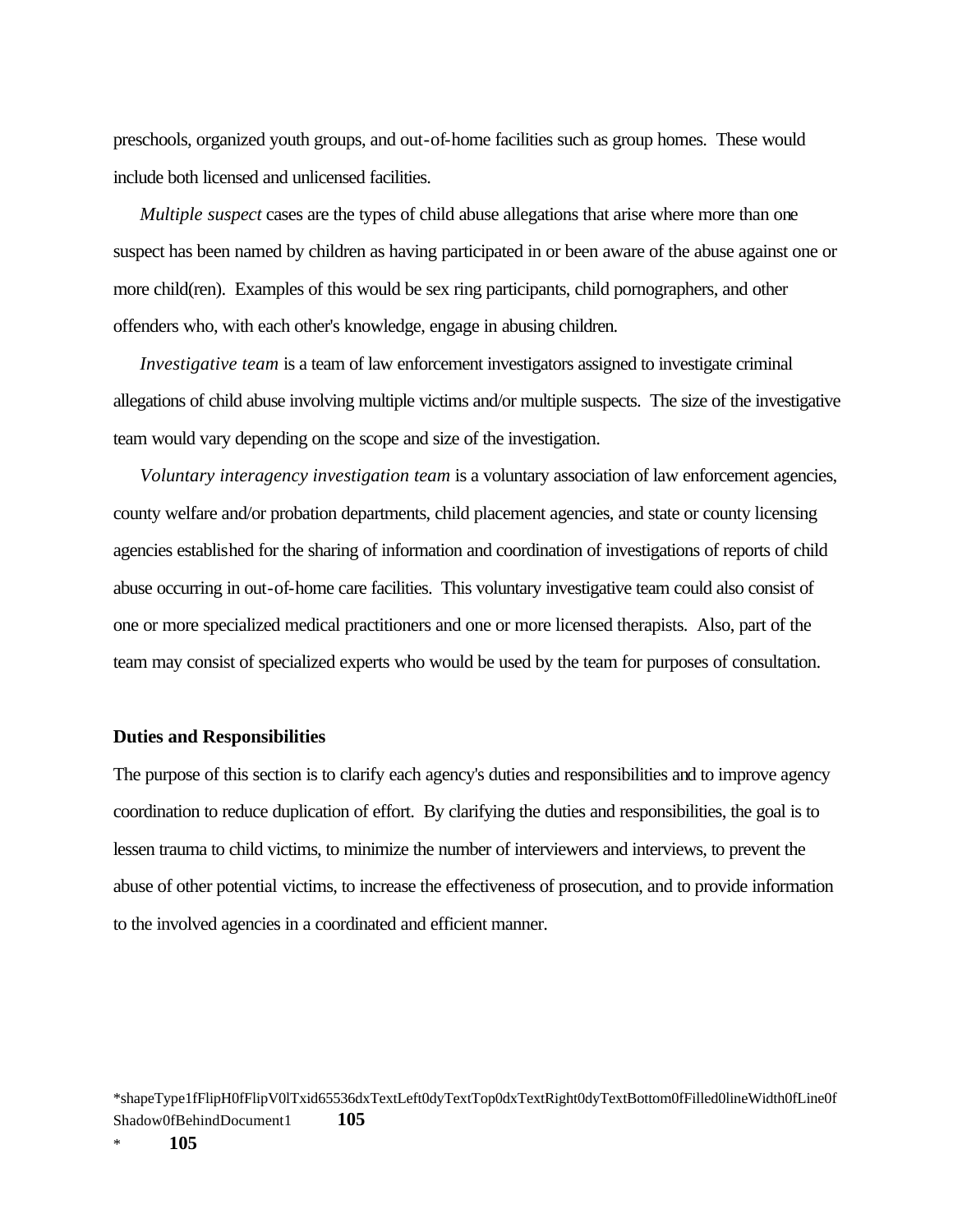**Law Enforcement** The primary responsibility for criminal investigations of serious abuse rests with law enforcement. The law enforcement agency should be in charge of the investigation until such time as the allegations are determined to be unsubstantiated, or the allegations have been investigated and presented to the District Attorney for review for prosecution. The law enforcement agency should also be the one that coordinates the voluntary interagency investigation team, making sure that all children identified as victims are referred for therapy and assistance either through the child welfare agency or victim/witness agency and Los Angeles County Mental Health Department.

**District Attorney** The primary agency responsible for the prosecution of substantiated allegations of child abuse, the District Attorney's Office, may also provide assistance to the investigative team throughout the tenure of the investigation by giving legal advice, helping to draft search warrants, observing interviews of potential witnesses, and any other assistance deemed appropriate.

**Child Welfare Agency** The county department administering children's services may be a part of the investigative team in those instances where the circumstances of the case mandate their involvement, such as children being abused by their parent or caretaker. Its involvement would be to take the necessary measures to ensure the safety of children who may require protective custody, to make placement recommendations, and to coordinate the assessment and interviews of children and adults with the appropriate law enforcement and licensing agencies. The involvement of the child welfare agency in these types of MV/MS investigations may involve being a part of the investigative team for only a portion of the investigation, or throughout the duration of the investigation.

**Licensing Agency** The primary responsibility of the licensing agency is to investigate allegations of child abuse, including general neglect, in a licensed out-of-home care facility. The licensing agency shall

\*shapeType1fFlipH0fFlipV0lTxid65536dxTextLeft0dyTextTop0dxTextRight0dyTextBottom0fFilled0lineWidth0fLine0f Shadow0fBehindDocument1 **106**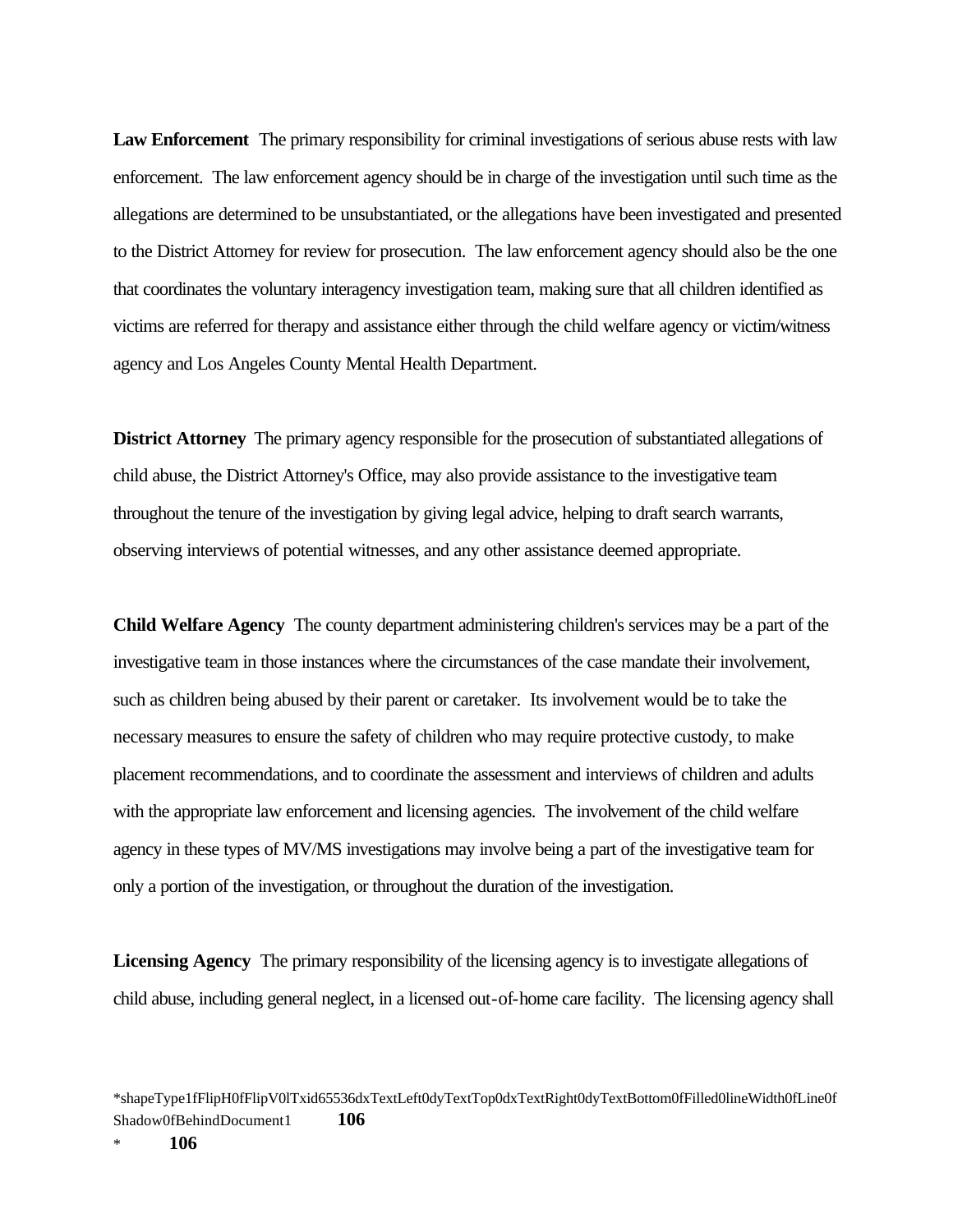coordinate its efforts with those of the law enforcement investigative team, as well as with the investigating child protective agency. The licensing agency shall provide back-up assistance when appropriate and requested by the investigating law enforcement agency. The licensing agency may be involved as a part of the investigative team during all or part of the duration of the investigation. The licensing agency is responsible for taking appropriate administrative action involving any licensed facility which would include revocation or suspension of the license of the out-of-home care facility and the investigation and prosecution of unlicensed activity (regardless of the outcome of abuse allegations).

**Victim/Witness Agency** The victim/witness agency would be part of the investigative team in those instances where children were identified as having been victims of child abuse. The victim/witness agency representative would work with law enforcement; be a member of the voluntary interagency investigative team; make referrals for medical examinations, therapeutic evaluations, and treatment; assist the family with processing applications for the Victim/Witness Assistance Fund; and work with the victim and family throughout the investigation and subsequent court process.

**Medical Practitioner** The duties and responsibilities of the medical practitioner(s) are to conduct the medical examinations of the victims or suspected victims in accordance with state guidelines and protocols for the examination of suspected child abuse victims. They are to fill out the appropriate state-mandated forms and provide assistance to the investigative team in the following manner: conduct medical exams, give expert opinion regarding the nature of abuse, coordinate examinations with the investigative team, and provide additional expertise to the team, as needed.

**Licensed Therapists** The duties of licensed therapists with experience and training in evaluating victims of child abuse will be to provide evaluations of suspected victims of abuse as requested by the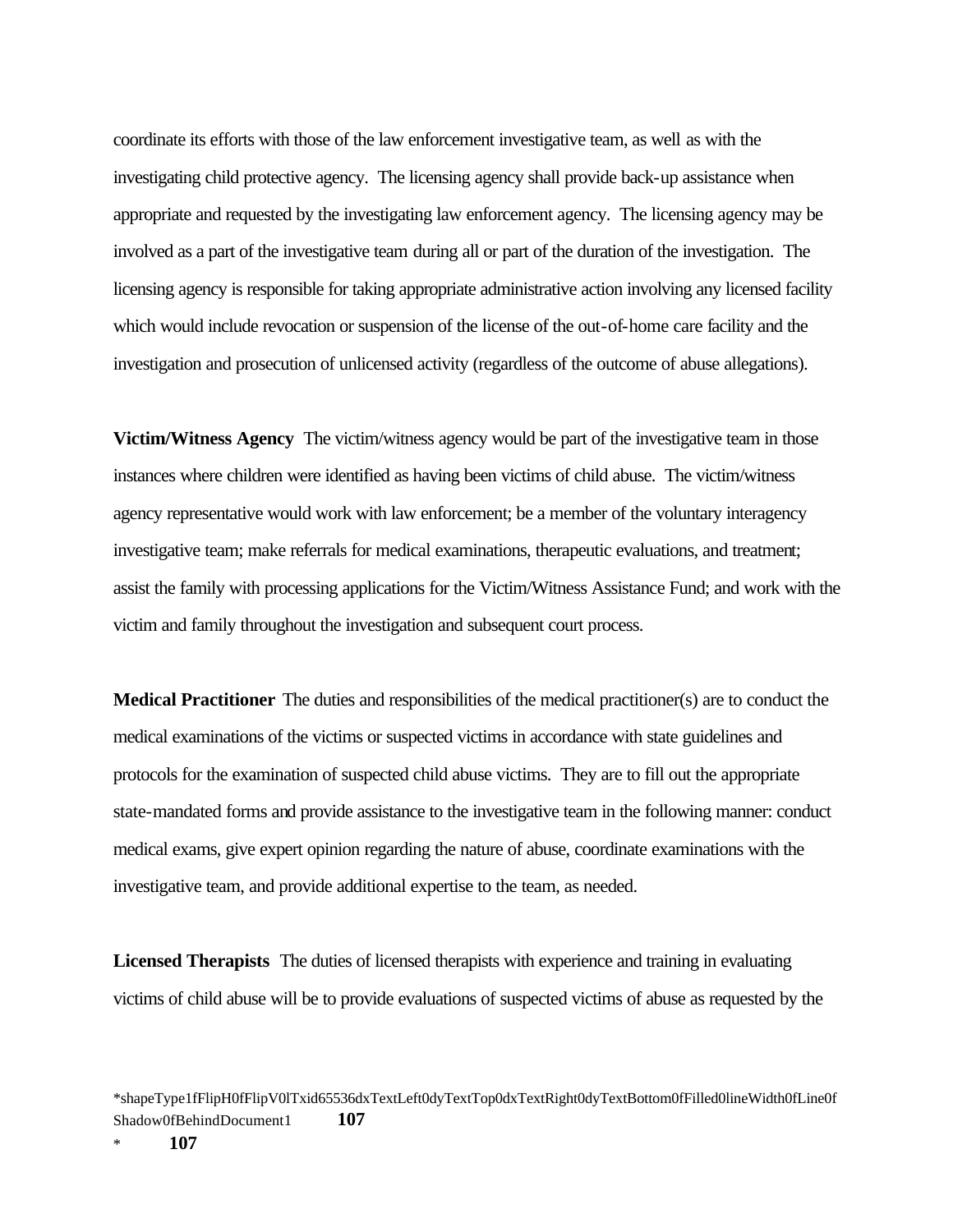investigative team. These *pre-identified evaluators* provide the team with their findings in writing and fill out the mandated forms upon receiving any disclosures from children wherein abuse is suspected. Licensed therapists may be a part of the investigative team for a portion or the entire duration of the investigation. They will take the necessary steps to prepare children for investigative interviews or conduct evaluations in conjunction with investigators, whichever is determined to be in the best interest of the children and the investigation.

Licensed therapists with experience and training in treating victims of child abuse may become a part of the investigative team. Children may be referred to these *pre-identified therapists* by the investigative team for treatment as a result of their disclosing abuse or being suspected as victims because of behavioral symptoms. Therapists' treatment of children is considered confidential and need only be revealed to the investigative team when and if victims disclose additional suspects or additional crimes.

Therapists who provide evaluations and/ or treatment to victims and assist the investigative team shall do so in a manner that does not compromise the integrity of the investigation. (*See* Sample 1, Letter to Therapist.)

#### **Investigative Guidelines**

The primary objective of the investigation is the protection of child(ren). Investigative personnel have the responsibility to conduct an objective and unbiased investigation and to consider the rights of the victims as well as the rights of the accused.

The *law enforcement investigative team* or *voluntary interagency investigative team* investigating allegations of abuse in out-of-home care facilities shall follow the guidelines set forth in *California Administrative Code,* Title 11, Sections 930-930.8.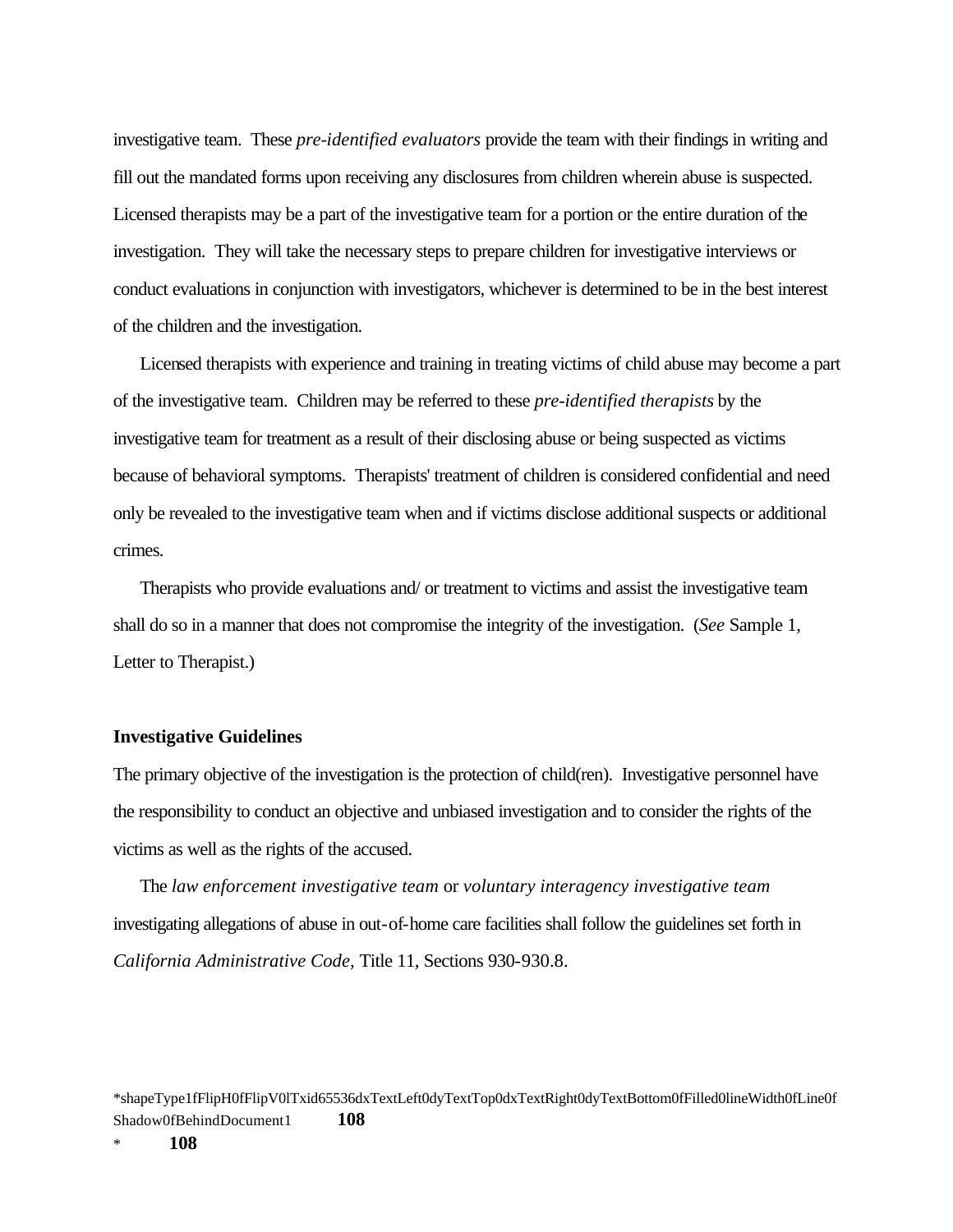In addition to following state guidelines, the ICAN Protocols established for Los Angeles County are designed to expand and enhance those guidelines by setting forth a model approach for conducting these investigations as a team. The ICAN Protocols set forth procedures for assessment, investigation, and prosecution of multiple-victim, multiple-suspect investigations of child abuse.

**Personnel Needs** The lead investigative agency should make a timely assessment regarding the resources that should be assigned to an MV/MS investigation. If the magnitude of the investigation indicates the involvement of numerous children, witnesses, and suspects, sufficient staff should be allocated to the investigation to assess the scope and magnitude of the problem. If one child is disclosing abuse in a setting where there is the potential for larger numbers of children also to be either victims or witnesses, many children must be interviewed in order to assess the situation adequately.

Putting together a *law enforcement investigative team* or a *volunteer interagency investigative team* to make this assessment is the appropriate way to approach these types of investigations in most cases. It is far more effective to gear up for a major investigation by allocating sufficient resources to expeditiously determine the magnitude of the problem than to attempt to assess the situation with only one or two investigators. With proper resources, the risk assessment can be made in an expedient manner and, if the allegations prove to be either unsubstantiated or contained within only a small number of victims, the additional personnel can be returned to their normal duties. If the allegations appear to be substantiated and involve large numbers of victims or suspects, the team would already be in place and set up to continue the investigation.

**Timeliness and Planning** A team should be formed and strategies developed as soon as possible upon learning that there are allegations of child abuse involving the potential for multiple victims and multiple suspects. Team members should be brought together, briefed, and given initial assignments.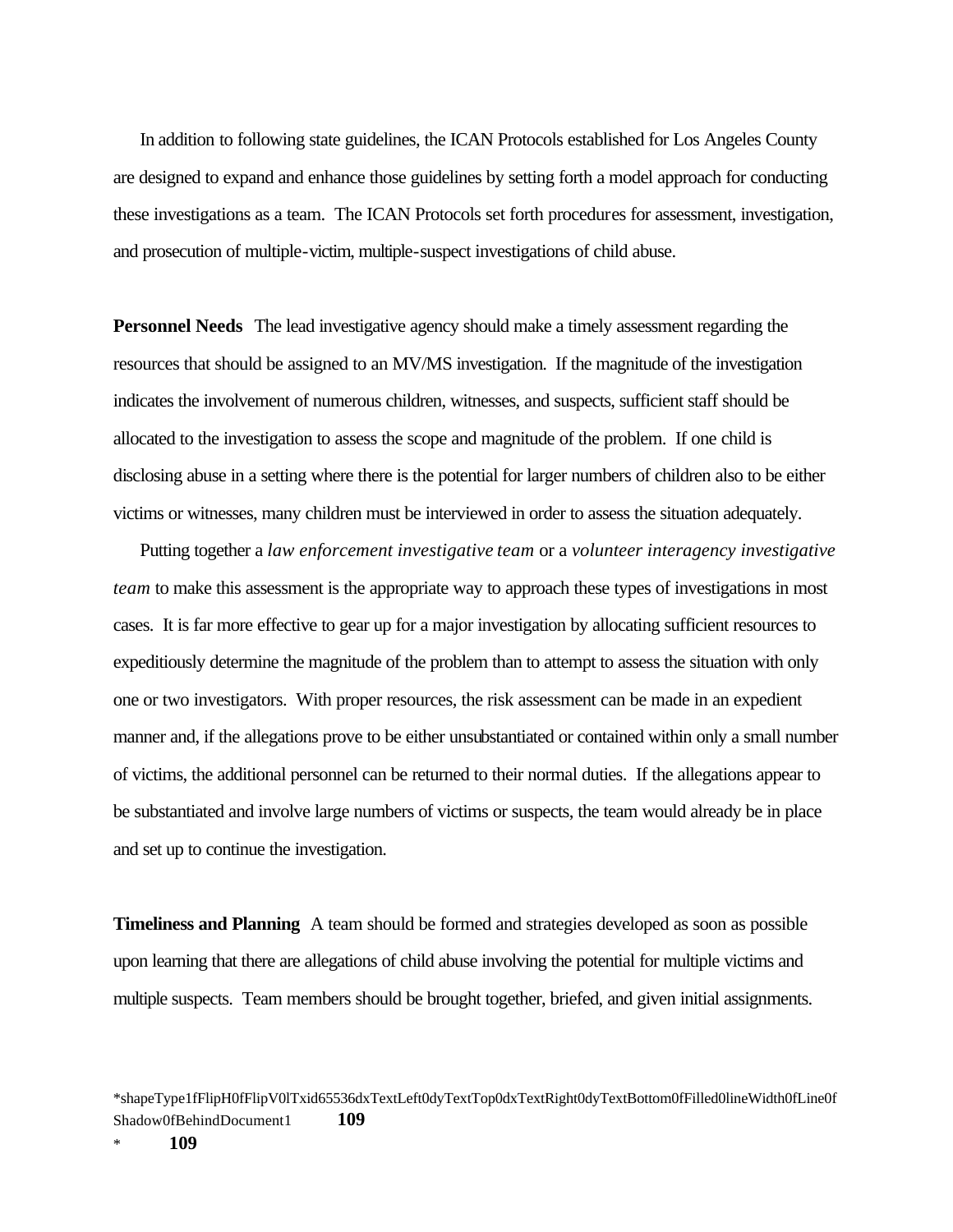Any indicated search warrants and surveillances should be done within the first 24 to 48 hours, if possible.

**Coordination of the Investigation** The most important aspect of a major investigation is to determine who is in charge of the investigation. That responsibility cannot be delegated. In a criminal investigation, the agency in charge should be the law enforcement agency in whose jurisdiction the crime occurred.

**Needs Assessment** Phase I of the investigation consists of assessing the risk to children currently in the care, custody, or control of the alleged offender(s). This assessment must receive highest priority to determine how many children have been victims of or witnesses to abuse, and to assess what evidence has been collected and what additional evidence is needed. If any of the children assessed in Phase I have been abused, then the investigation should progress to Phase II, where children who previously had exposure to the alleged suspect would be interviewed to determine the degree of victimization with those children. If the victims identified in Phase I are very young, it is especially important to determine if there are older victims who can corroborate the younger victims' testimony.

**The Investigation Process System for Communication with Parents** If the alleged crimes have occurred outside the home, the investigative team must address the concerns of the parents of the alleged victims.

- 1. Parents should be interviewed regarding any behavioral indicators of possible abuse they observed. (*See* Sample 4, Parents' Questionnaire, and Sample 5, Letter to Parents.)
- 2. Parents should be interviewed regarding the history of their child's contact with the alleged offender(s).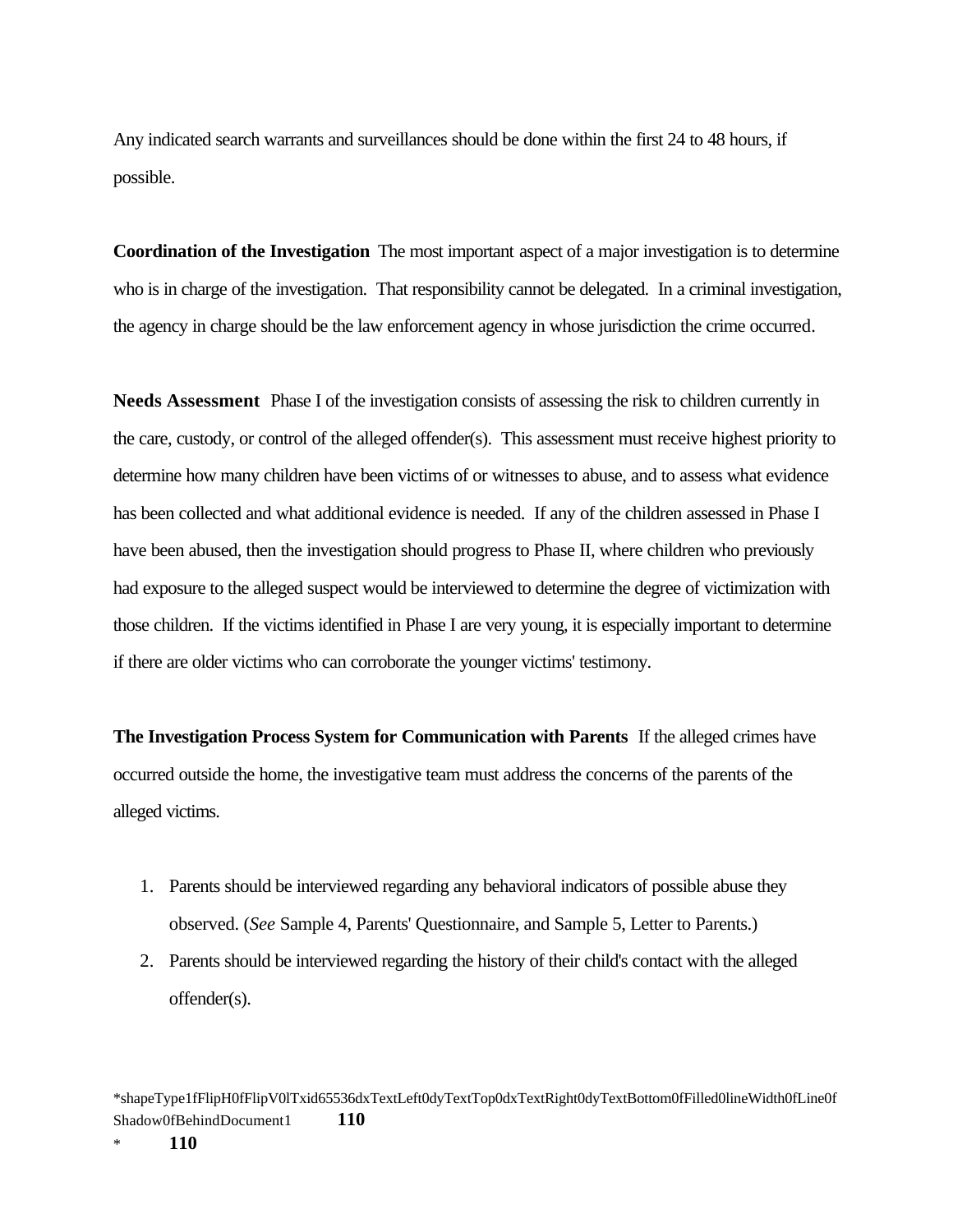- 3. Parents should be advised of the nature of the investigation, and their cooperation in the investigation should be sought.
- 4. Parents should be made aware of the importance of keeping any information about their child's disclosures confidential, especially from the media.
- 5. Parents should be kept informed of the status of the investigation. This can be done without giving out specific details about the disclosures of other victims.
- 6. A liaison person should be selected to meet, as needed, with the parents to keep them informed. Failure to do so may result in inappropriate sharing of information, frustration over the lack of information, lack of cooperation or participation in the investigative process and, in some cases, inappropriate attempts at investigation by the parents. (*See* Sample 2, Parents' Liaison.)

**System for Communication with the Children** Only investigators who have experience and training in child abuse and child interviews should be assigned the task of interviewing children. Further, these investigators should also have received the POST-approved sexual assault investigation training per *Penal Code* Section 13836 prior to being assigned to conduct these interviews.

The room where child interviews are conducted should ideally contain child-sized furniture; investigative interviewing aids, such as drawing material, anatomical drawings and/or dolls; and other material designed to make a child comfortable. This room could also contain a one-way mirror so that the interview can be monitored. The decision to use audiotapes or videotapes to record these interviews should be made on a case-by-case basis by the investigative team, and in conjunction with consultation with the prosecutor's office.

The investigative team should be aware that it is more important to limit the number of interviewers than to limit the number of interviews. How many times each child is interviewed and by whom,

\*shapeType1fFlipH0fFlipV0lTxid65536dxTextLeft0dyTextTop0dxTextRight0dyTextBottom0fFilled0lineWidth0fLine0f Shadow0fBehindDocument1 **111**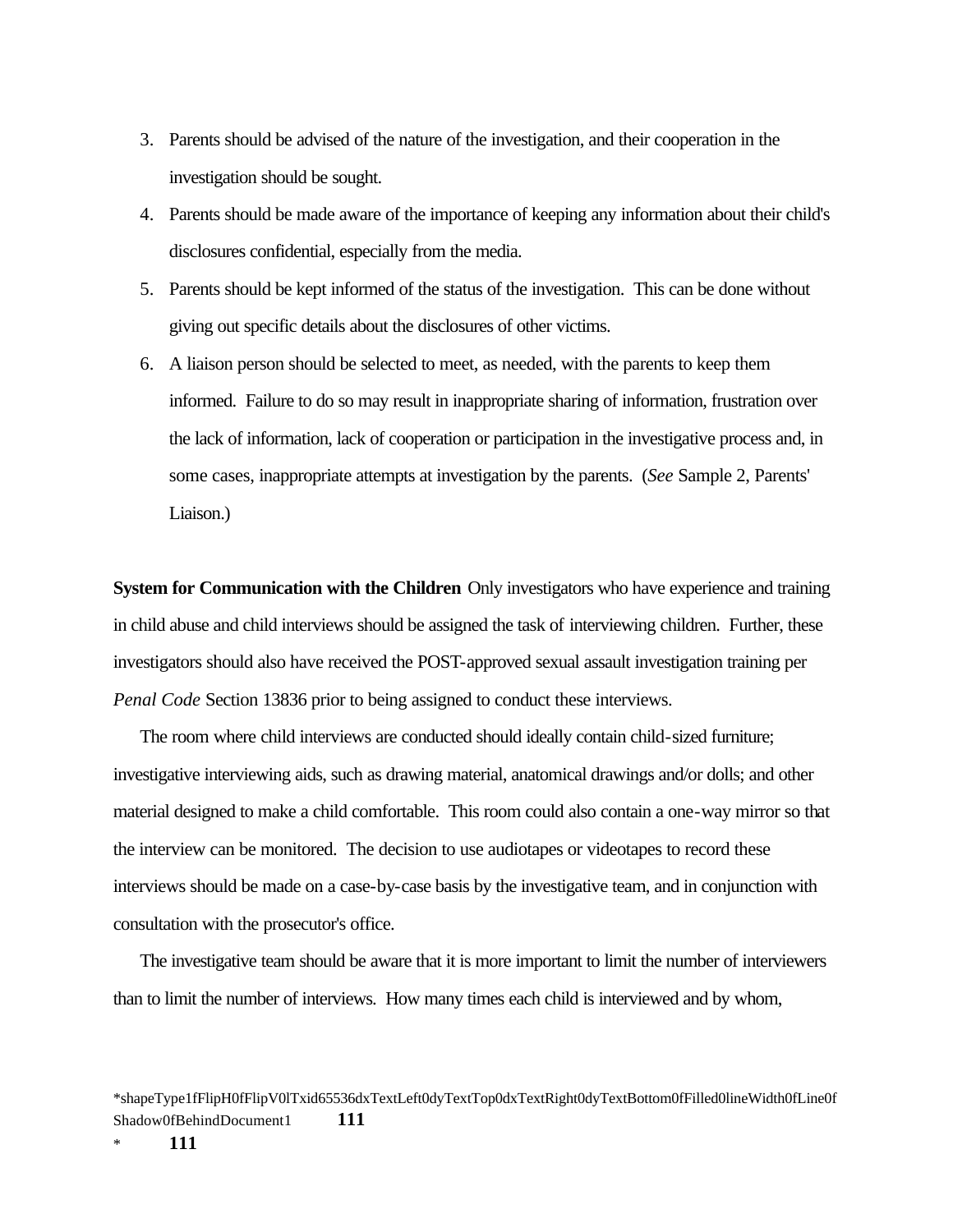however, will be an important issue should the case result in prosecution. *Note:* A therapeutic evaluation should not replace an investigative interview.

Child investigative interviewers should have received specialized training in child development issues. The team may want to consider retaining the assistance of a child development expert to assist and advise the interviewers on the special skills needed to interview very young children. (*See* Sample 7, Child Interview Report.)

**System for Communication with the Medical Community** Medical professionals will generally not be involved in the everyday workings of the investigative team. When possible, not all the children in a major case should be examined by the same medical evaluator. A medical evaluator should be assigned to each team and only evaluate children assigned to him or her by that specific team.

When more than one medical evaluator is used, they should be selected from different centers and should not consult with each other about their findings, especially in the very early stages of the investigation.

If at all possible, the investigator should attempt to obtain a child's previous medical history and records and provide them to the medical evaluator. (*See* Sample 6, Information for Parents.)

**System for Liaison with the Therapeutic Community** Therapists who assist or work with the investigative team should be selected from different programs and should be assigned to work with separate teams. The investigators should monitor the evaluator's methodology in assessing children for sexual abuse to determine if the techniques used are compatible with the investigation's needs. Likewise, evaluators should observe some investigative interviews in order to stay informed regarding the techniques used in those interviews. (*See* Sample 3, Therapist's Questionnaire.) Therapists should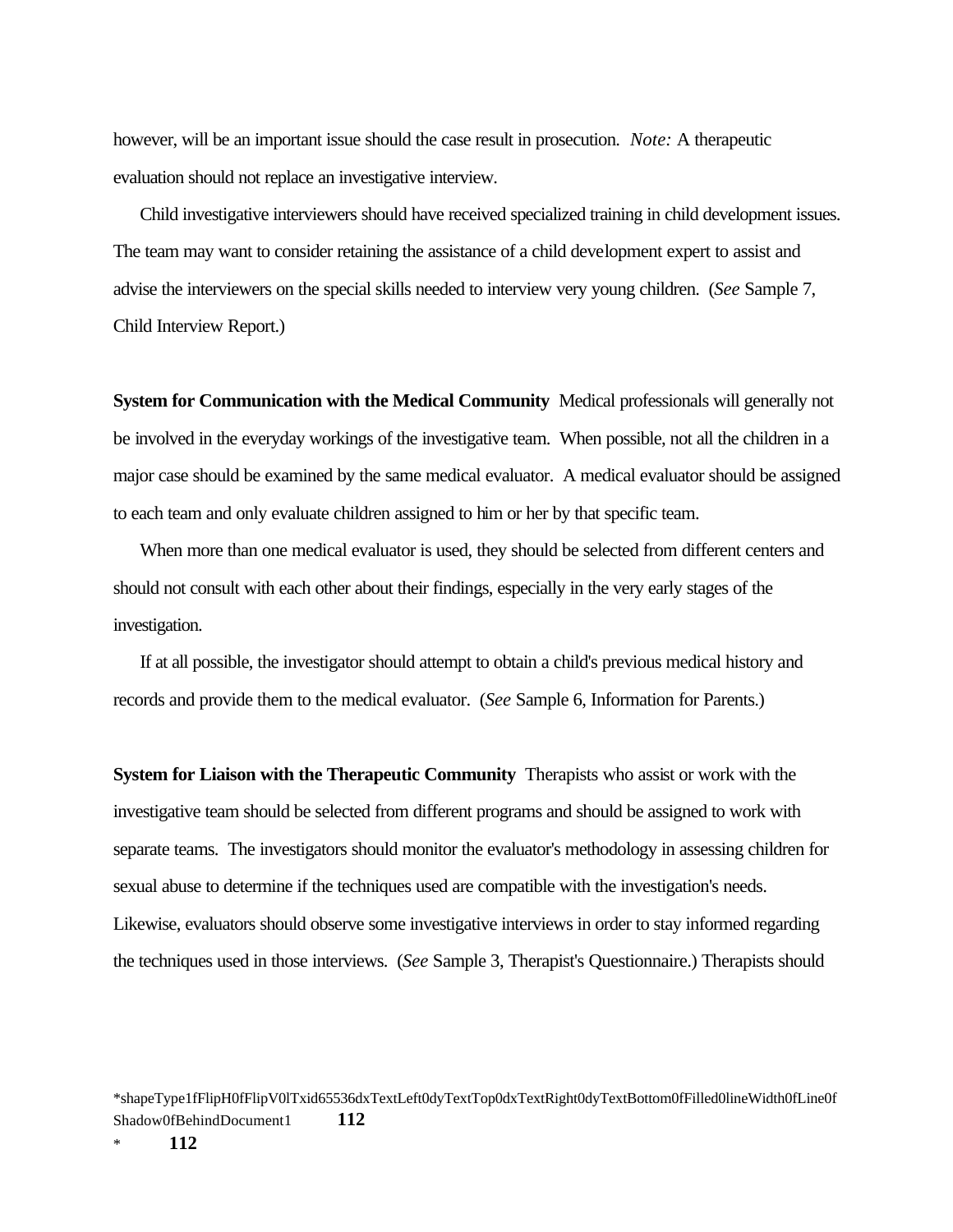share information regarding disclosures only with their investigative counterpart, especially during the early phases of the investigation.

**System for Communication with the Media** Only the agency in charge of the investigation should be assigned the responsibility of issuing information to the media. Other agencies that are a part of the *voluntary interagency investigative team* should consult with the agency in charge before issuing any statements to the media.

There should be a specific unit within the investigative agency, not directly part of the investigative team that has responsibility for issuing statements to the press.

### **Task Force Approach**

The *investigative team* should include a supervisor/report approver whose duties consist of coordinating the investigation, assessing all the information that comes from the individual interviews, and delegating additional investigative interviews to specific team members, as needed. The team may include a crime analyst to provide technical advice to the team. The team would have several investigators, some of whom would be designated as "child interviewers." If this is a *voluntary interagency investigative team*, then the investigators' counterparts—*i.e.*, licensing investigator, therapist, medical evaluator, etc.—would be assigned to separate investigators, and each would become a separate team.

Below is an example of the possible makeup of the investigative team. [Graphic of Investigative Team]

### DISTRICT

ATTORNEY—LAW-ENFORCEMENT COMMANDING OFFICER SUPERVISOR/REPORT APPROVER

\*shapeType1fFlipH0fFlipV0lTxid65536dxTextLeft0dyTextTop0dxTextRight0dyTextBottom0fFilled0lineWidth0fLine0f Shadow0fBehindDocument1 **113**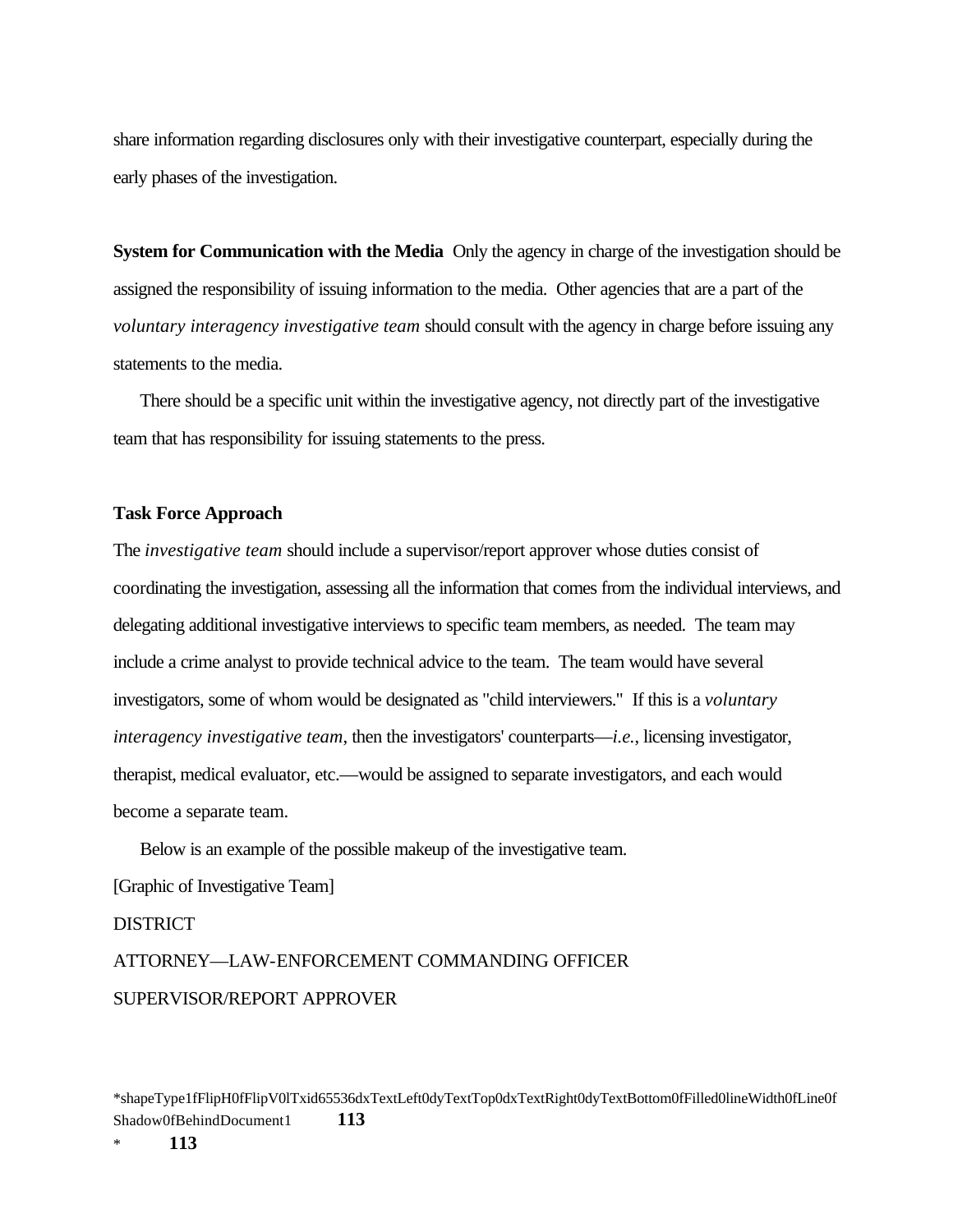### CRIME ANALYST

TEAM 1 TEAM 2 TEAM 3 TEAM 4 CHILDREN CHILDREN CHILDREN CHILDREN

# [End of Graphic]

It is important that all parties involved should only share information regarding specific allegations from children within their own team and upward to the team supervisor. The team supervisor should review these specific allegations. If a child names other children as victims or witnesses, the responsibility for interviewing those other children should be delegated to another team who has received no information as to the allegations. The purpose of this is to minimize any contamination of information so that disclosures come from children in a spontaneous manner. By using this system, contamination of information or inadvertent leading questions will be minimized. If the allegations appear substantiated and the investigation continues, it then becomes important to share some information with all members of the investigative team, especially the law enforcement component. If the early disclosures were made in a manner free from contamination, the prosecutor can then argue that specific controls were used to eliminate that factor.

### **Investigative Aids**

The investigative team should consider the use of charts, as well as the use of link analysis and Visual Investigative Analysis (V.I.A.) charting to assist them in recording pertinent information. The use of a computer programmed to accept and print out data in a relevant way should be utilized. Efficient clerical support should not be forgotten so that investigative reports can be prepared in a timely manner.

Each law enforcement agency should establish a list of experienced investigators and supervisors, both internally and externally, who can be called upon to assist in a major case investigation.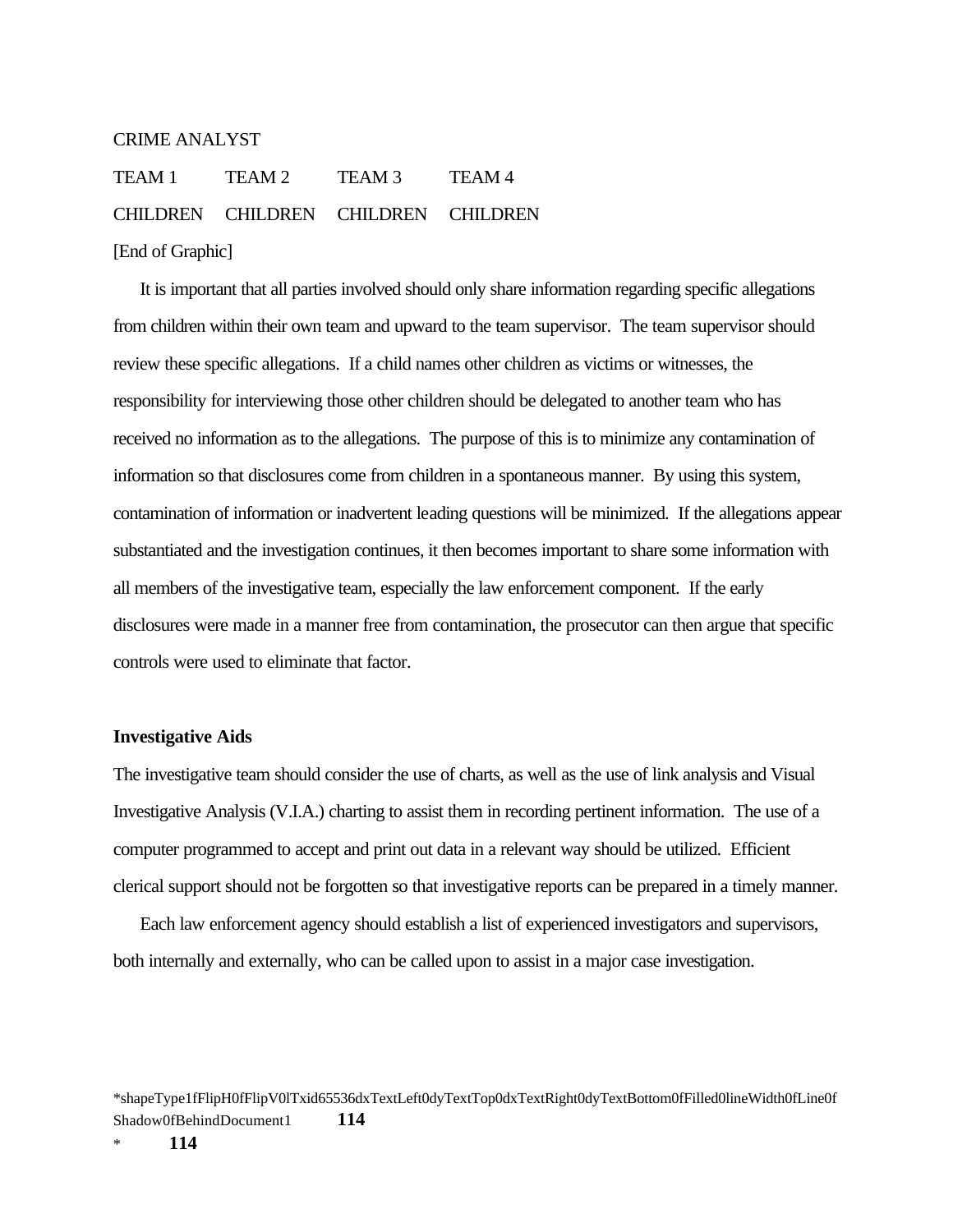Each law enforcement agency should establish a list of qualified individuals within its community or surrounding communities who can be utilized to assist in a major case investigation. This would include qualified medical practitioners, pre-identified evaluators, and therapists.

Each law enforcement agency should consider the need to do cross-training of its own personnel, as well as cross-training with other potential members of a voluntary interagency investigative team. This training would consist of an explanation of each other's roles, an explanation of the task force approach, legal requirements and restrictions, confidentiality, and other specialized information deemed pertinent.

#### **Summary**

Cases of suspected child abuse in out-of-home care facilities constitute a critical and unprecedented challenge to effective investigation. Because some of these cases have been so spectacularly unusual and frightening, many such cases are now contaminated with prejudice and fear. An active lobby and criminal defense arguments have sometimes attempted to blame agencies for creating false cases and abusing children with inappropriate investigative techniques. Without advance preparedness and clear protocols for investigation, these cases can turn into nightmares that haunt and confuse everyone involved.

A recent national survey regarding abuse in a preschool setting [D. Finkelhor, L.M. Williams, N. Burns, and M. Kalinowski, *Sexual Abuse in Day Care: A National Study (Final Report)* (Durham, New Hampshire: University of New Hampshire Family Research Laboratory, March 1988)] shows clearly the problems to be expected in such cases because of the radical difference between conventional sexual molestation and multi-suspect cases. Of 270 validated cases of sexual abuse in outof-home case facilities, 83 percent involved a single suspect, usually male, with a typically pedophilic MO. Those cases with more than one suspect, 17 percent of the sample, were almost entirely different, contradicting prior expectations and promoting disbelief, disagreement, and protective denial among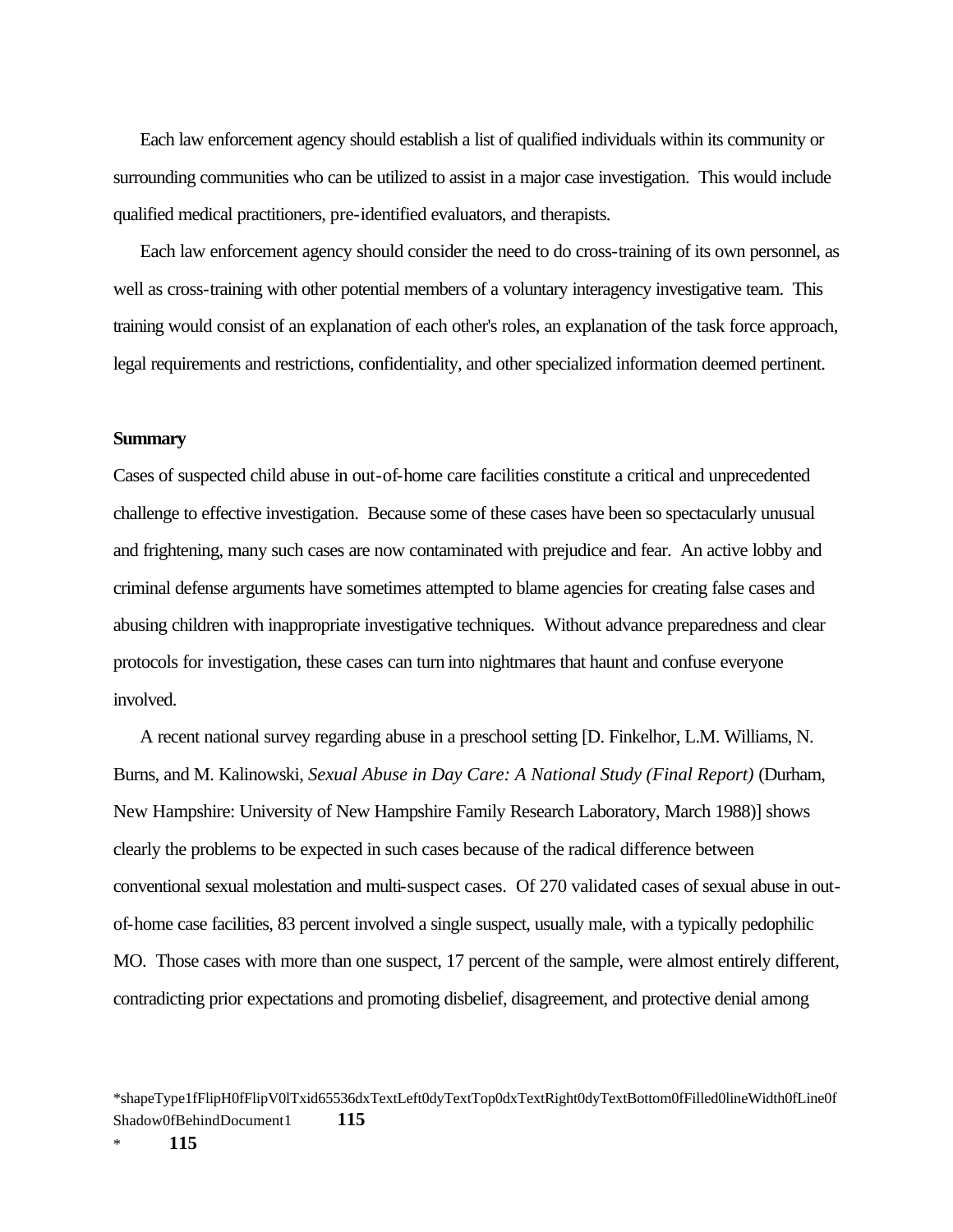parents, investigators, and the public alike. Yet these radical differences were common among almost all of the multi-suspect cases, making that category the most uniform and predictable of all. Following are the five factors that were most predictable, each of which poses a threat to ordinary detection and investigation.

**Multiple Victims** Cases averaged about 14 victims each, sometimes extending into the hundreds. The number of so many silent victims with variations in timing and scope of disclosure makes for immense logistical problems in moving quickly and documenting properly all investigative interviews before the case is hopelessly burdened by cross-germination and discovery conflicts. The great number of parents requires organization and outreach to invite cooperation and confidentiality. The pressure to identify and protect the children immediately precludes the surveillance and intelligence procedures necessary for conspiracy prosecution.

**Female Suspects** Although females are thought to comprise only 5 percent of child molesters in general, 40 percent of the perpetrators in daycare cases were females. In multi-suspect cases, 91 percent implicated females, including 17 percent with no male suspects at all. Many authorities refuse to suspect females or to act on clues implicating women. Children shared this disbelief and were more likely to report (and their complaints much more likely to be believed) abuse by males than by females, and so their late reports of females compared to males focus suspicion on the examining techniques, as if children were being talked into fairy tales. Children were also more likely to retract complaints against females, so that charges tended to be dropped or acquitted. The women suspected in out-of-home settings were especially respectable and well educated and, therefore, effectively immune from suspicion, especially since the offenses alleged were more hurtful, more penetrating, and often more bizarre than those expected from the typical male molester.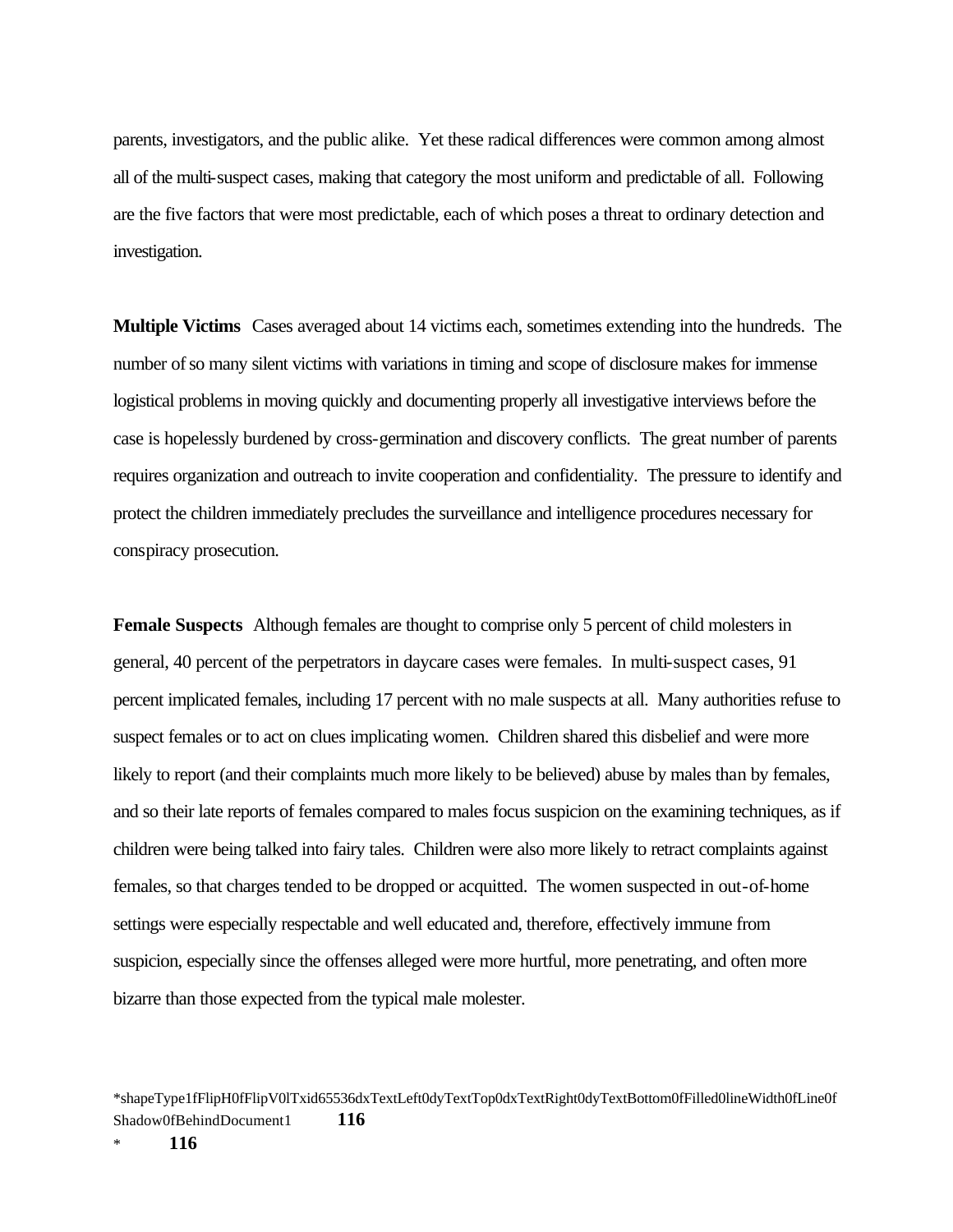**Pornography** While pornography was alleged in less than 5 percent of the single-suspect categories, 67 percent of multi-suspect cases described pornography production or viewing. Descriptions of pornography without confiscated material constitute "the fish that got away," tending to discredit witnesses and embarrass investigators.

**Ritual** Allegations of bondage, sadism, strange games, administration of drugs, ingestion of excrement, mutilation of animals, and even ceremonial murders occurred in 54 percent of multi-suspect cases. These bizarre allegations inspire disbelief in most listeners, as well as a desperate urgency to validate grotesque allegations by those who come to believe they are true. The special terrorism and threats in such cases left children unable to remember or speak clearly to the reality of their experience.

**Disbelief and Interprofessional Conflict** Multi-suspect cases, for all the reasons above, seem impossible to handle without distrust, foot dragging, scapegoating, and sabotage within and between agencies that had learned to work together effectively in conventional cases. Investigations, already shaky for the overburden of only circumstantial evidence, collapsed for want of mutual support among allies in the face of incredulity and ridicule from adversaries.

### **Implications for Investigation**

Multi-victim, multi-suspect sexual abuse in out-of-home care is unique in its devastation to families, to public confidence, to child protective agencies, and to the basic effectiveness of all systems of justice. It has been painfully evident throughout the United States since 1984, yet most communities are now more divided and less prepared for effective, coordinated investigation than before such abuse was discovered.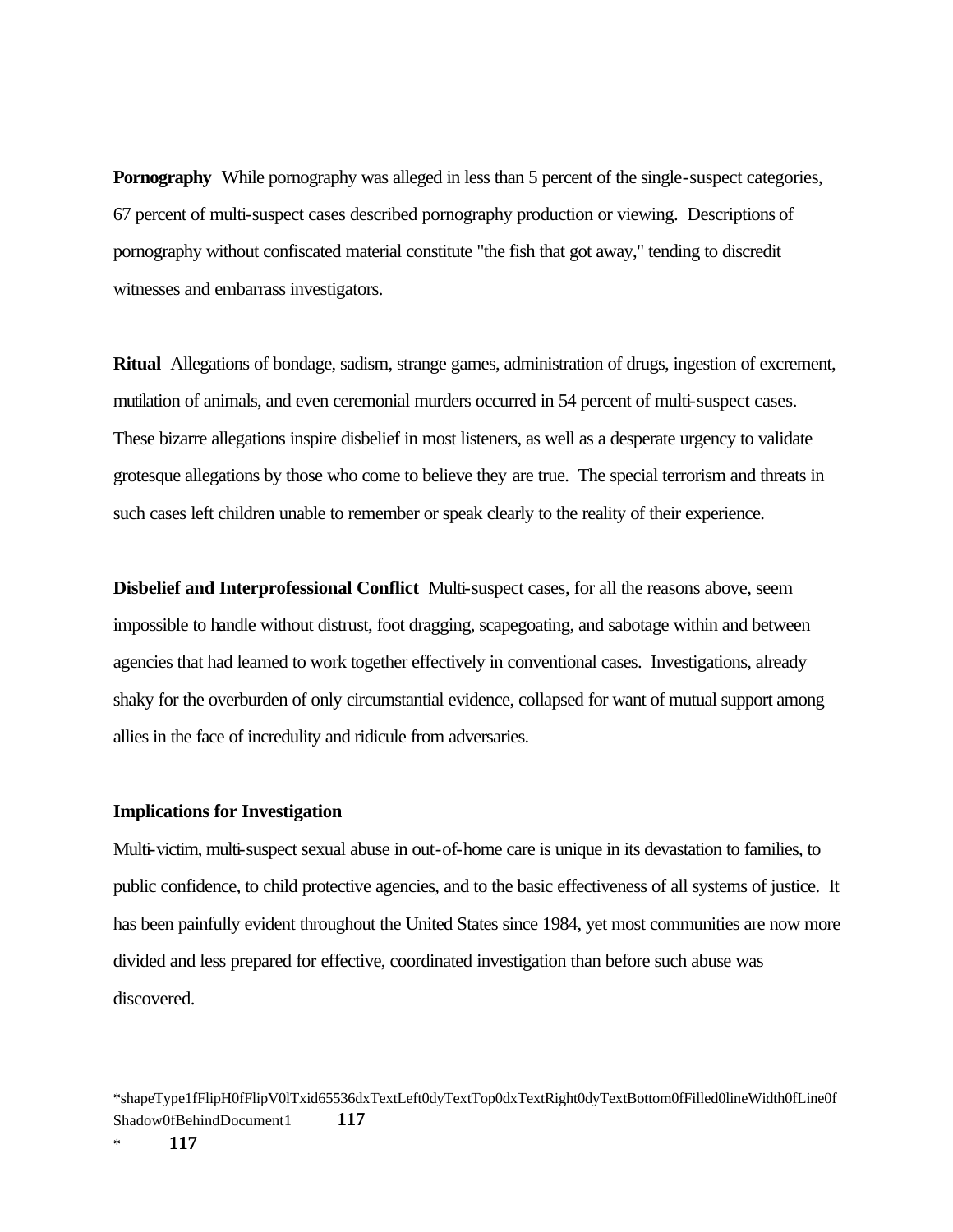Since material evidence is so crucial and so seldom obtained, and since most multi-suspect cases will proliferate into unexpected, unbelievable dimensions, and since all hope of foundation for a proper investigation may be lost as soon as such a case is publicized, everything depends on a pre-planned protocol and advance teamwork, not only within each agency, but among the many agencies involved in these cases.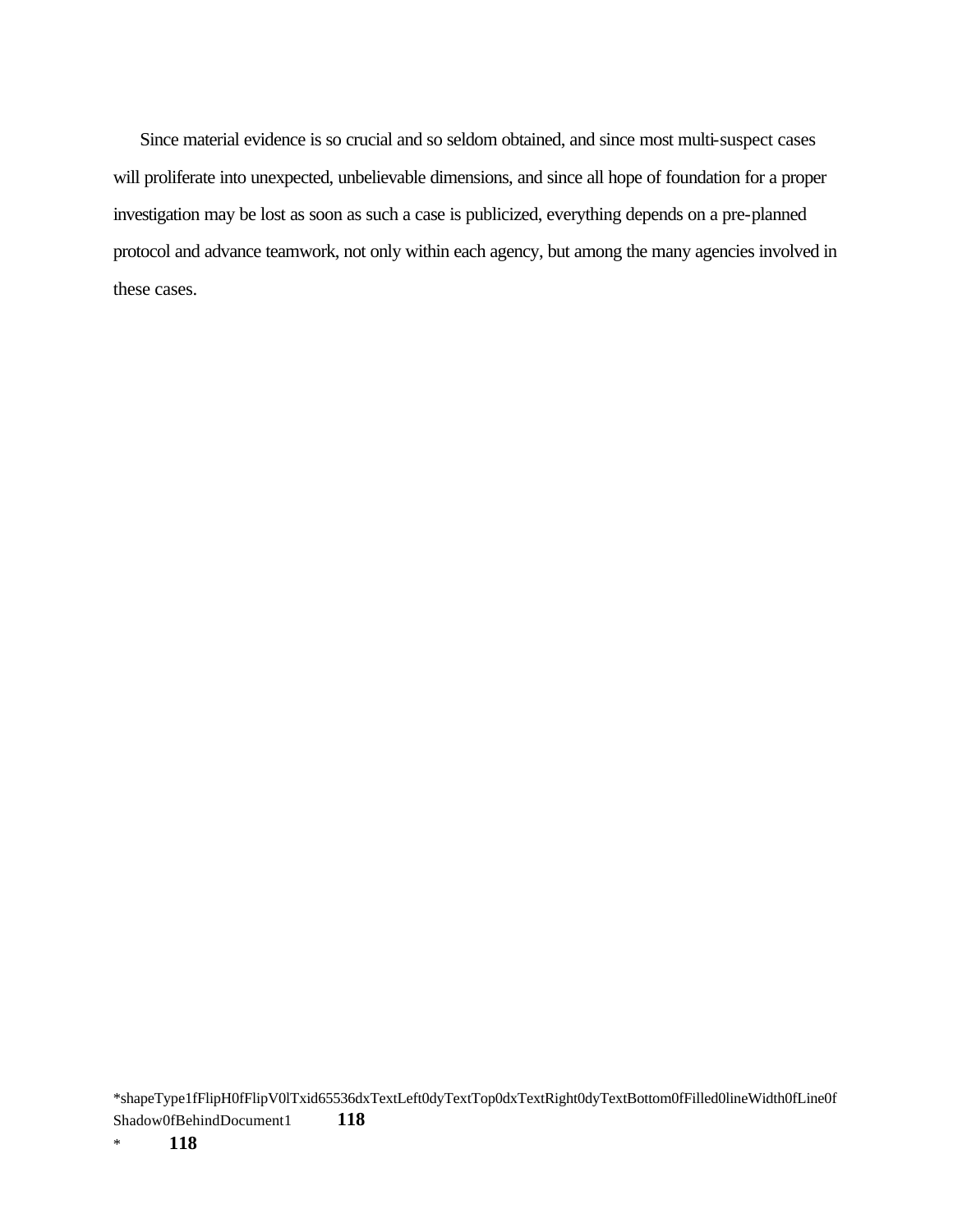# **Sample 1 Letter to Therapist**

Dear

Enclosed is a brief synopsis of the facts of the case under investigation involving (Victim's Name).

Please note that the information you have been provided is intended *for therapeutic purposes only*. Please do not discuss the contents of this synopsis with the children or other parents—other than to remind each individual child what the child has said to either me or the police officer who did the initial interviews. It is *absolutely essential* that you not tell one child what another child has told the police or you. It is important that, before considering group therapy, the investigative team be consulted.

Prior to our leaving, we admonished the children about speaking to each other about what happened to them and what they have told their therapist, me, or the police. We urge you to reiterate that warning when you speak with them. We have encouraged them to speak with you about what happened to them as individuals. We have also told them that the reason they may want to speak with you is that it will make them feel better. We emphasize this to you, as your contact with the children should be *strictly therapeutic* and not investigative.

We acknowledge and want to emphasize that your role is to help the children work through their feelings about what happened to them and to make them feel better about their unfortunate experiences.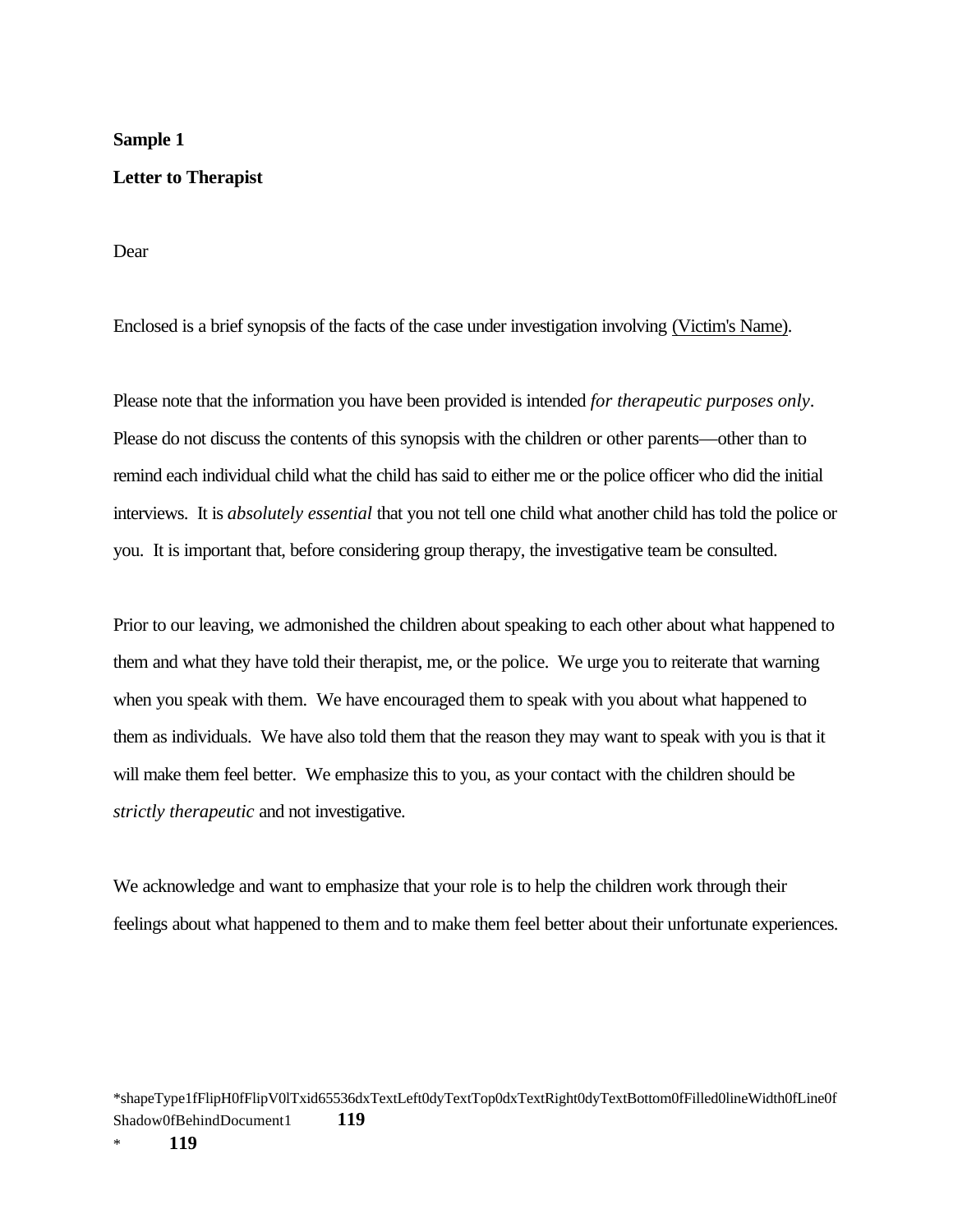At this time, we would also like to thank you for providing both a psychological and physical environment that allow the children to feel comfortable enough to speak with us. It is our belief that, without you and the rapport you have developed with those children, we would not be in a position to prosecute this case properly.

Please do not hesitate to call if you have any question about the content of this letter or the information you have been provided.

Sincerely,

Investigator's Name

# **Sample 2**

### **Parents' Liaison**

The parents' liaison performs an *informing* role. Within the bounds established by the investigators, parents have a need and a right to know the general status of the investigation. Only then can they make an appropriate assessment on participation and nonparticipation.

The liaison person performs a *reassuring/supportive* function. He or she provides a sounding board and a bridge with "the system" by providing a necessary outlet for ventilating criticism of the system and clearing up confusion and frustration.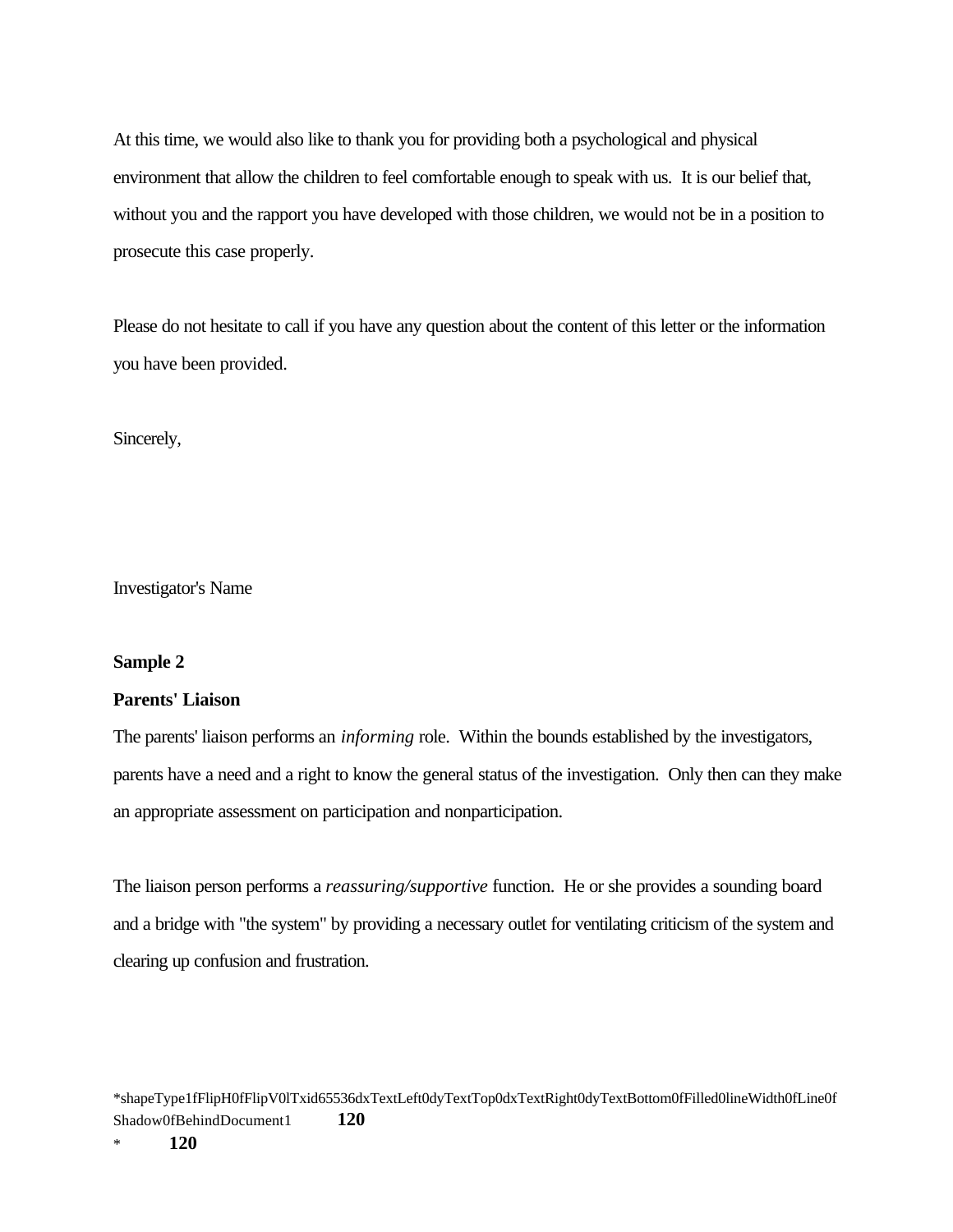The liaison should make no attempt to persuade an unwilling person to enter the investigation or participate in any way in the multi-victim, multi-suspect investigation.

The liaison does not perform an investigative function. Avoiding specifics will protect against a predictable complaint that the parents' liaison was a source of *crossgermination of information*.

The liaison should avoid attempting to speculate about who the bad guys are and how things will go for them—just do not do it!

**Sample 3**

# **Therapist's Questionnaire**

 (NAME OF AGENCY) DATE & TIME FILE #

# THERAPIST INTERVIEWED:

SUBJECT: PRESCHOOL

VICTIM:

- 1. How long have you been treating victim?
- 2. What specific information is he/she disclosing regarding abuse?
- 3. Whom has the victim named as perpetrator(s)?
- 4. In your opinion, would this child be able to testify in court?

\*shapeType1fFlipH0fFlipV0lTxid65536dxTextLeft0dyTextTop0dxTextRight0dyTextBottom0fFilled0lineWidth0fLine0f Shadow0fBehindDocument1 **121**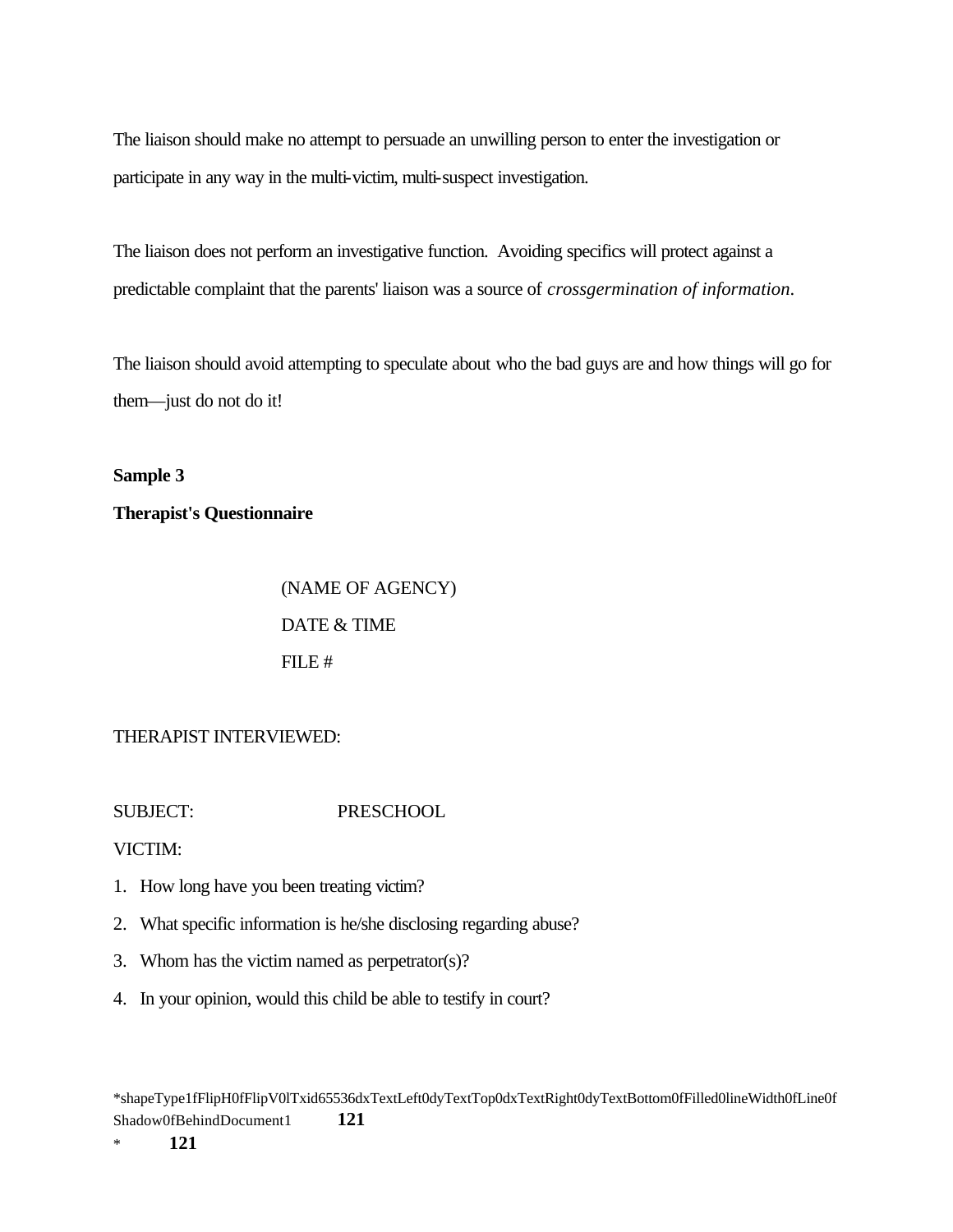Why?/Why Not?

5. Additional information:

# **Sample 4**

# **Parents' Questionnaire** DATE: FILE#: SUBJECT FACILITY: ADDRESS: PARENT NAME: DOB: ADDRESS: NAME OF CHILD:

- 1. Do you, as a parent, have any information regarding this case that you feel will be helpful?
- 2. Are you willing to have your child interviewed by a member of the Child Interviewing Team?
- 3. Would you confirm the time periods your child attended the Preschool?
- 4. Is your child seeing a therapist? If so, what is the name of the therapist?
- 5. If your child is interviewed and gives the investigators information that can be used to prosecute suspects, how do you feel about your child testifying?
- 6. Additional information:
- 7. Full name of you and your spouse and dates of birth:
- 8. Full names of your children and their dates of birth:
- 9. Dates, days of week, and times in subject daycare facility: Names of persons providing care: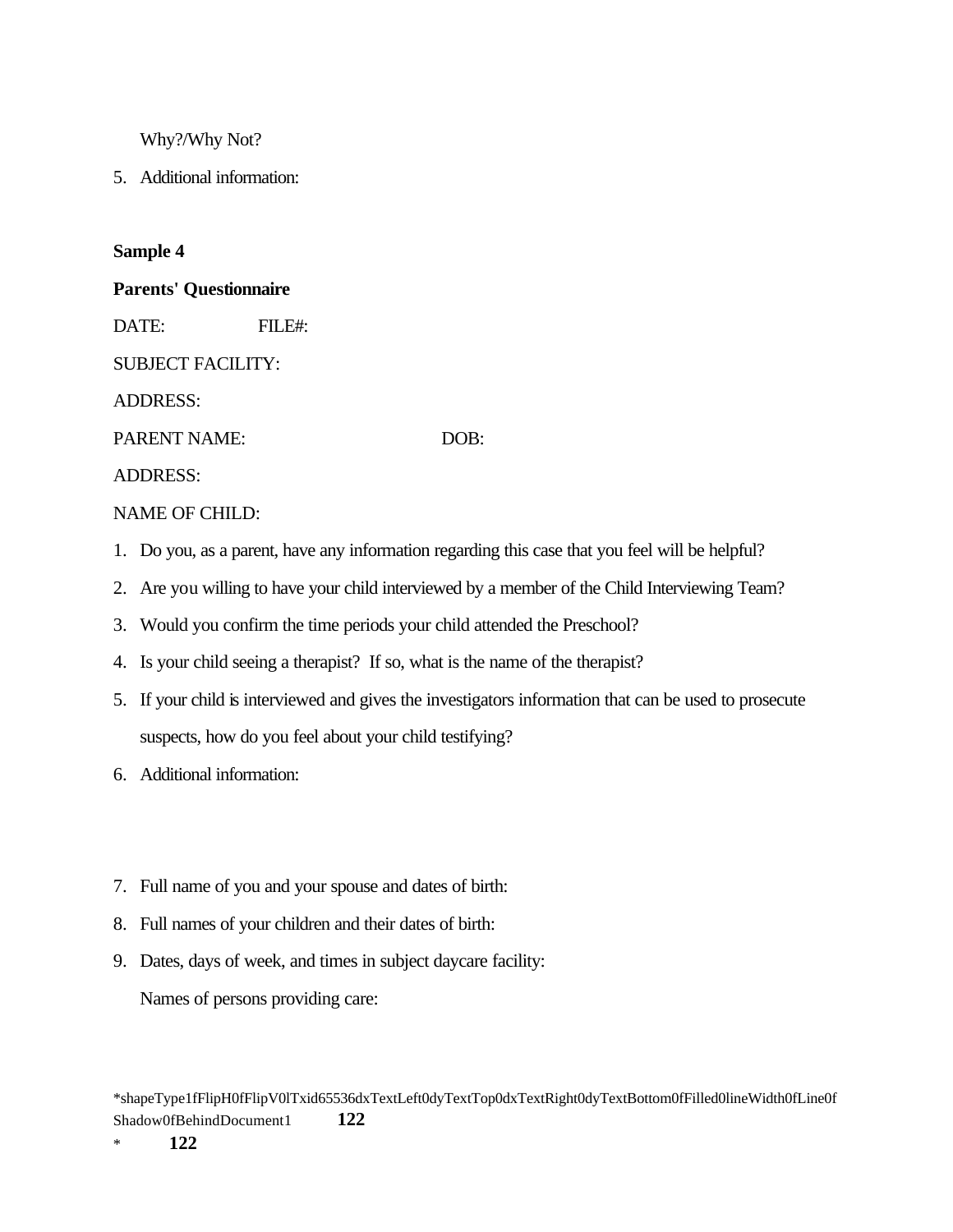- 10. What is the daycare facility's policy regarding visits by parents?
- 11. Have you ever made unannounced visits to the daycare facility? What did you observe?
- 12. Do your children talk to you about their daycare? How do they feel about it?
- 13. Do you know of any injuries or accidents involving staff or children at the daycare facility?
- 14. Do you question any of the facility's policies or procedures?
- 15. Have you ever registered a complaint regarding the care or supervision your child received while attending the subject facility?

If yes, to whom?

Subject of complaint:

- 16. What is your overall opinion of your child's daycare?
- 17. Have you been contacted by any other agency (law enforcement, children's services, etc.) with regard to daycare facilities?
- 18. Have your children attended other daycare facilities?

If yes, name of facility:

Dates, days of week, and times attended:

Names of persons providing care:

19. Do you wish to have an investigator contact you?

\*shapeType1fFlipH0fFlipV0lTxid65536dxTextLeft0dyTextTop0dxTextRight0dyTextBottom0fFilled0lineWidth0fLine0f Shadow0fBehindDocument1 **123**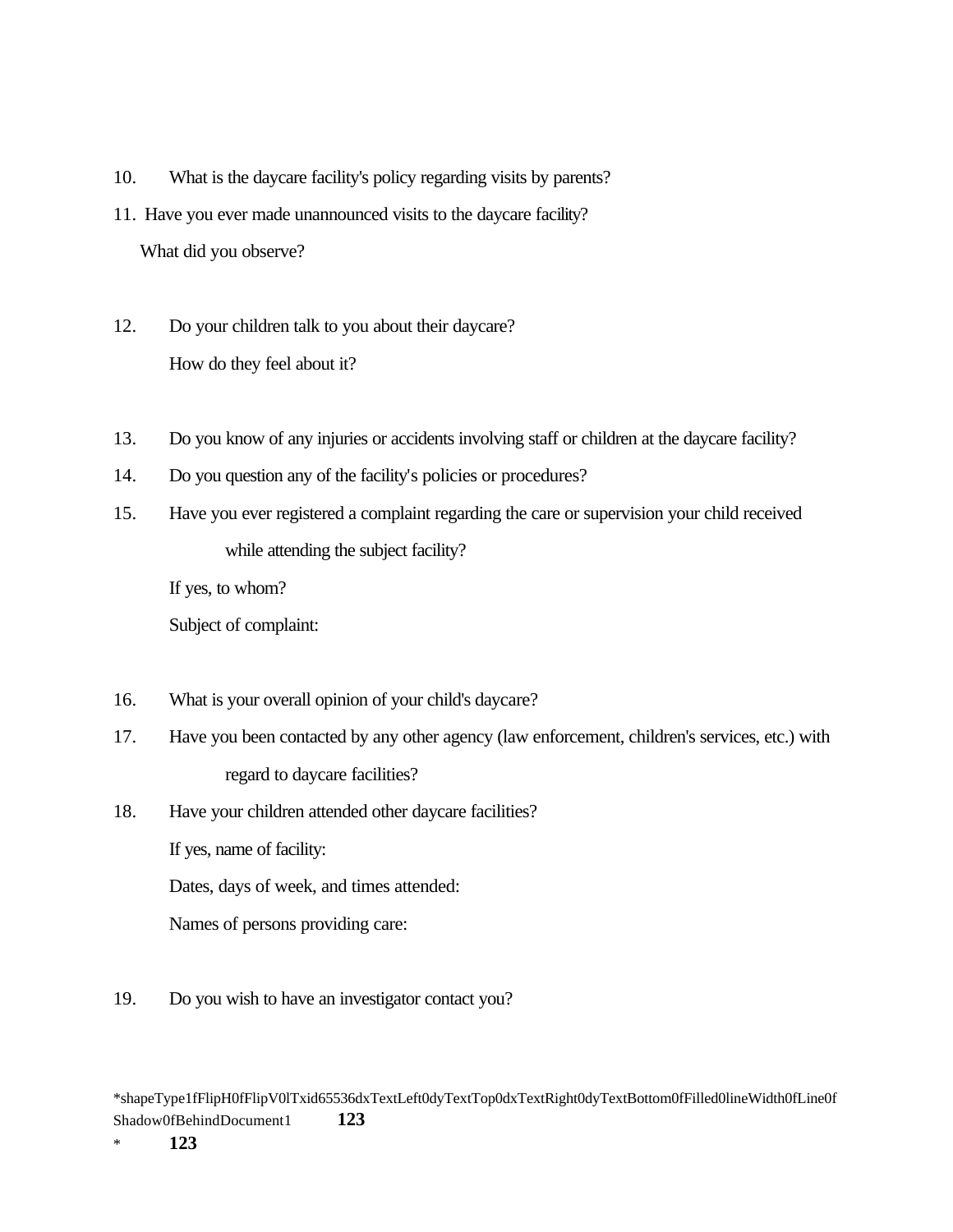Yes Prefer Not Home phone  $( )$ Work phone  $( )$ 

# **Sample 5**

### **Letter to Parents**

Dear Parents:

We are writing this letter to you in an effort to obtain your cooperation and support in the ongoing investigation into allegations of sexual abuse occurring at the Preschool. We understand that you may have many concerns and fears and feel yourself placed in a difficult position regarding getting your family involved in this investigation. It is important, however, that we work together to define the situation, to sort fact from rumor, and to bring some kind of closure to this investigation—either to exonerate or to make arrests and obtain criminal filings. To do so requires your help.

As you are probably aware, this investigation extends farther than to just those who have been formally charged thus far. In some cases, it may only involve a few children; in others, such as the

Preschool,

the abuse appears to be more widespread and may include children who attended as far back as \_\_\_\_\_\_\_\_. In these cases, it is only by talking to large numbers of children that we can begin to get a clearer picture of the scope of the alleged abuse.

You may have already questioned your child about any misconduct at his or her preschool and received a negative response.

\*shapeType1fFlipH0fFlipV0lTxid65536dxTextLeft0dyTextTop0dxTextRight0dyTextBottom0fFilled0lineWidth0fLine0f Shadow0fBehindDocument1 **124**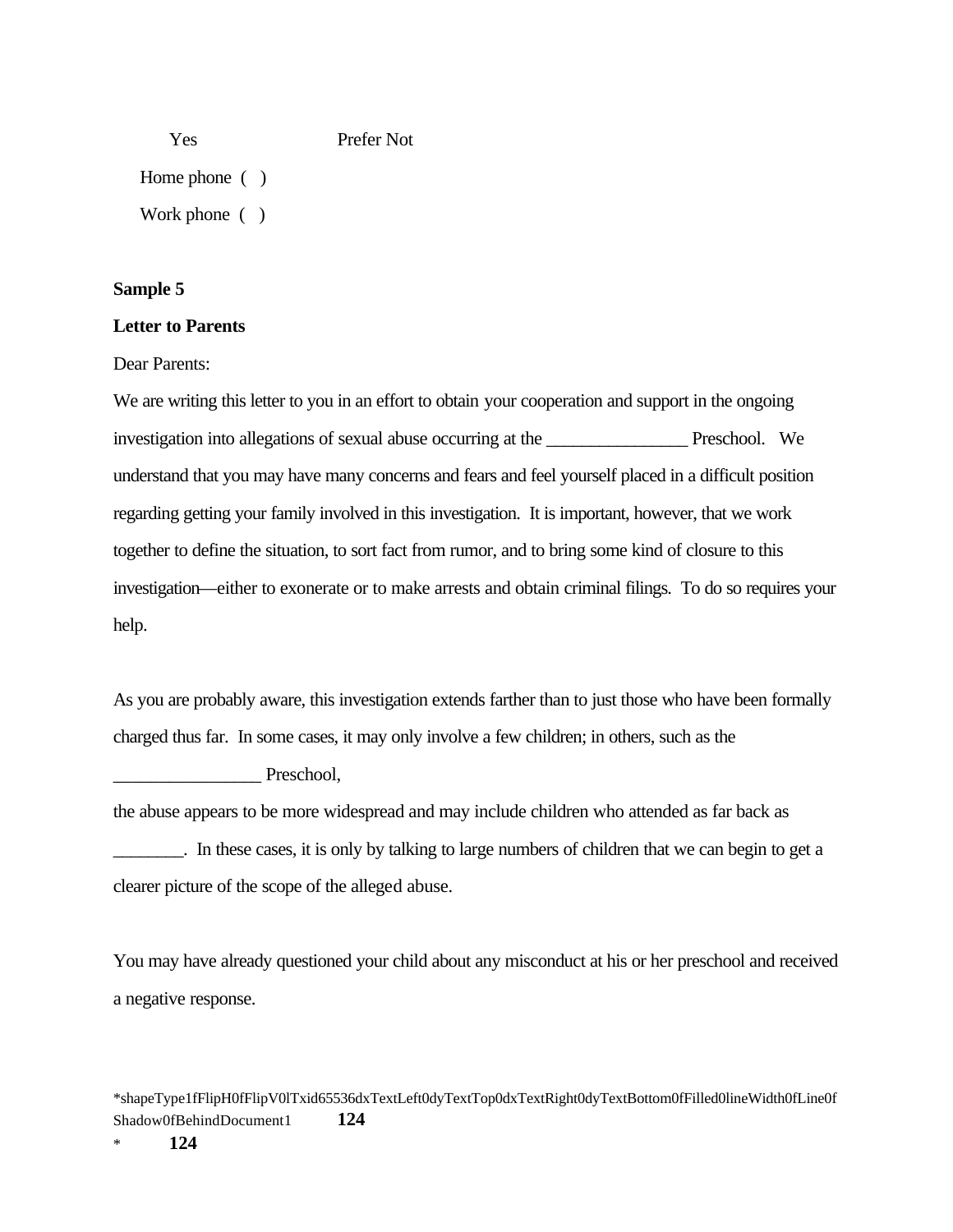Unfortunately, many children initially deny abuse to their parents. Some reasons for this are: 1) it is the "parents" they were warned and threatened not to tell, and 2) it is the "parents" who have often warned them not to let anyone touch them, and they may feel tremendous self-blame and guilt surrounding any touching. Additional questioning by the parent places the child in the position of continuing to lie or admitting they lied if they initially denied abuse to you.

Many times, trained professional interviewers, who can be more objective in their interviewing, can elicit disclosures about misconduct in such a way as to unlock these secrets without traumatizing the child. Some children may disclose abuse in an initial interview; others may take a long time to disclose and require an established ongoing relationship of trust with an outside person, such as a therapist, or even several interviews with a trained law enforcement investigator.

The (Name of Agency) would like to interview your child in an effort to determine if your child witnessed or was a victim of abuse at \_\_\_\_\_\_\_\_\_\_\_\_\_\_\_\_ Preschool. Our investigators are specialists in the area of child sexual abuse; they are highly trained and experienced. Most of them volunteered for this assignment due to their extreme concern over this problem.

Please be assured that cooperation in this ongoing investigation does not mean you and your family will become involved in the criminal justice system without your agreement. No team member will file charges on behalf of your child without your consent, should he or she be determined to be either a victim or a witness.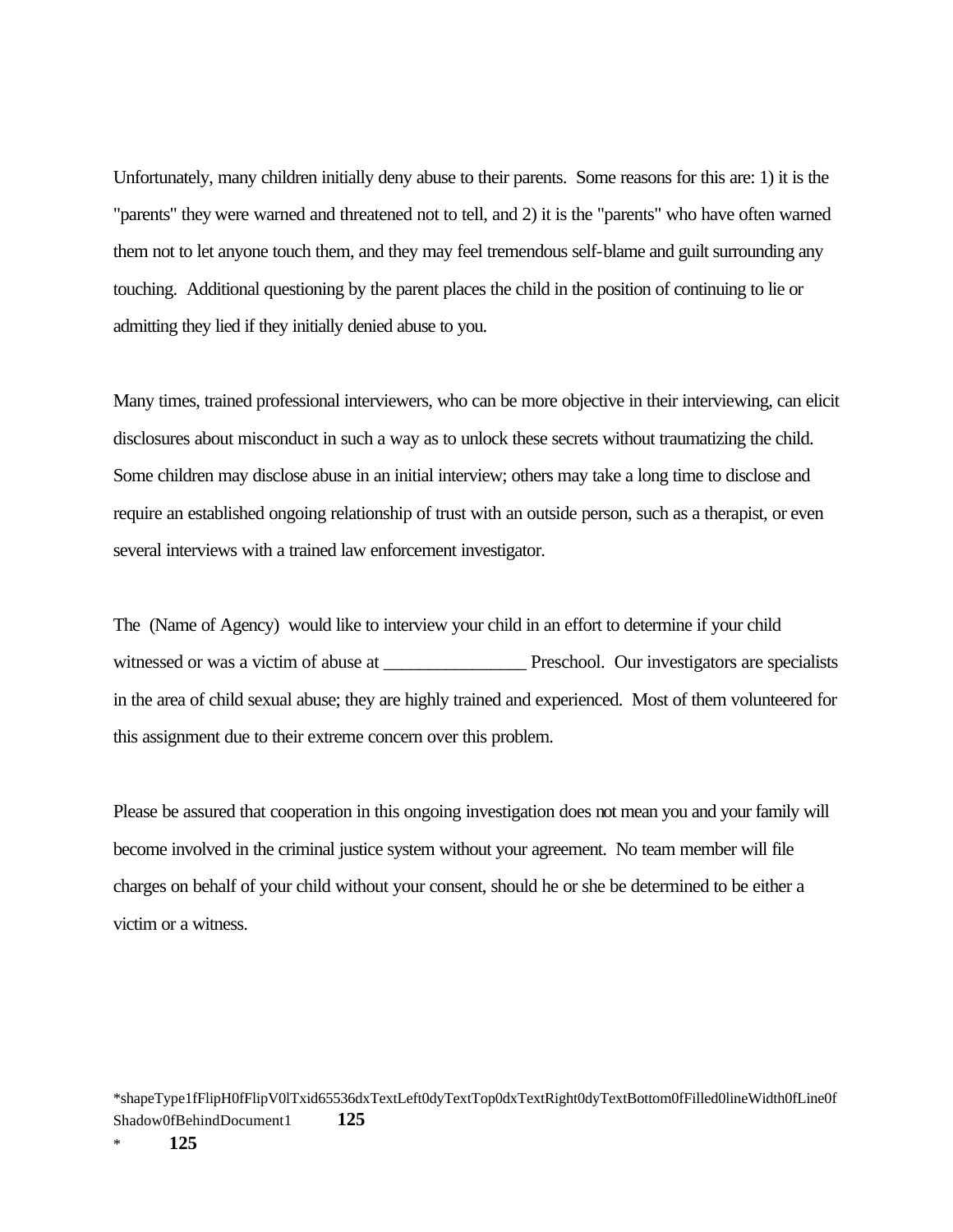A list of therapists who have agreed to do evaluations on children who attended \_\_\_\_\_\_\_\_\_\_\_\_\_\_\_\_\_\_\_\_\_\_\_\_\_\_\_\_\_\_ Preschool will be provided upon request.

Please contact the (Name of Agency) at (Telephone Number). The team leader is \_\_\_\_\_\_\_\_\_\_\_\_\_\_\_\_\_. If unavailable, ask for any member of the \_\_\_\_\_\_\_\_\_\_\_ Team.

Sincerely,

# **Sample 6 Information for Parents**

# MEDICAL EXAMINATIONS

The dilemma of whether or not to have a child medically examined is one of the most difficult decisions parents may have to make. It is our desire to work with each parent in assisting them with accurate information to aid them in facing this situation. The policy of the (Name of Agency) regarding children having a medical sexual assault examination is based on specific information surrounding your child's particular disclosures, acts reported to have occurred, statements of other child witnesses, and the experience and opinion of the investigator assigned to assist your family. All medical examinations are conducted by qualified experts who have received specialized training and experience in this field. The examinations are nontraumatic and conducted with sensitivity and privacy and are well-documented. If you feel the necessity to have your child seen by a physician prior to our recommendation to do so, please feel free to contact (Name of Team Leader) for a medical referral.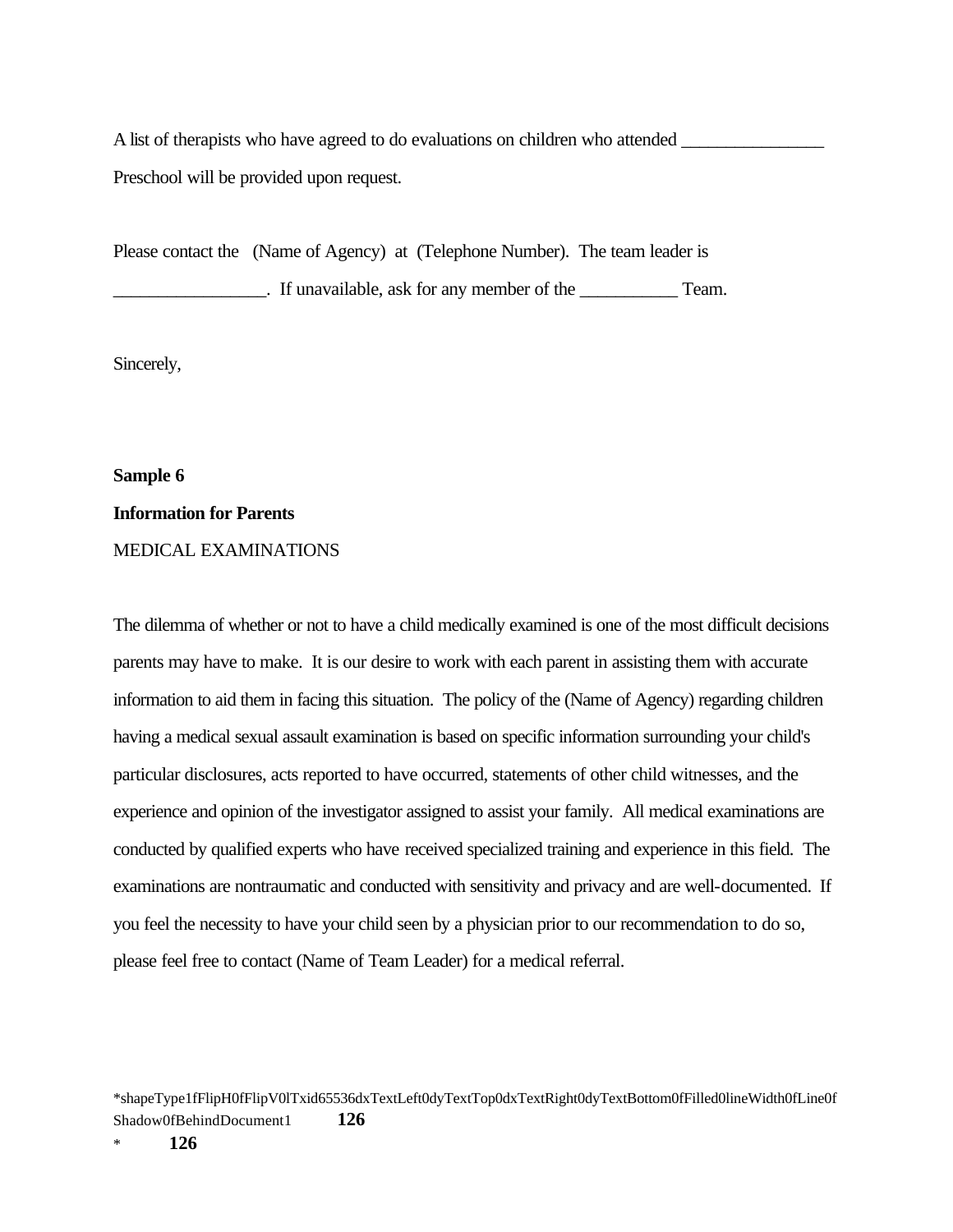# **Sample 7**

| <b>Child Interview Report</b>                             |                     |                      |  |  |  |  |
|-----------------------------------------------------------|---------------------|----------------------|--|--|--|--|
| Date                                                      | <b>Time Started</b> | <b>Time Finished</b> |  |  |  |  |
| <b>Rapport Building:</b>                                  |                     |                      |  |  |  |  |
| Interview:                                                |                     |                      |  |  |  |  |
| Location/Room:                                            |                     |                      |  |  |  |  |
| Persons Present/Location:                                 |                     |                      |  |  |  |  |
| Taped Y/N                                                 | Audio               | Video                |  |  |  |  |
| Media Used:                                               |                     |                      |  |  |  |  |
| <b>Dolls</b>                                              | Drawings            | Puppets              |  |  |  |  |
| Other                                                     |                     |                      |  |  |  |  |
|                                                           |                     |                      |  |  |  |  |
| Report Filed Y/N<br><b>Investigator's Report</b><br>Other |                     |                      |  |  |  |  |
| Miscellaneous:                                            |                     |                      |  |  |  |  |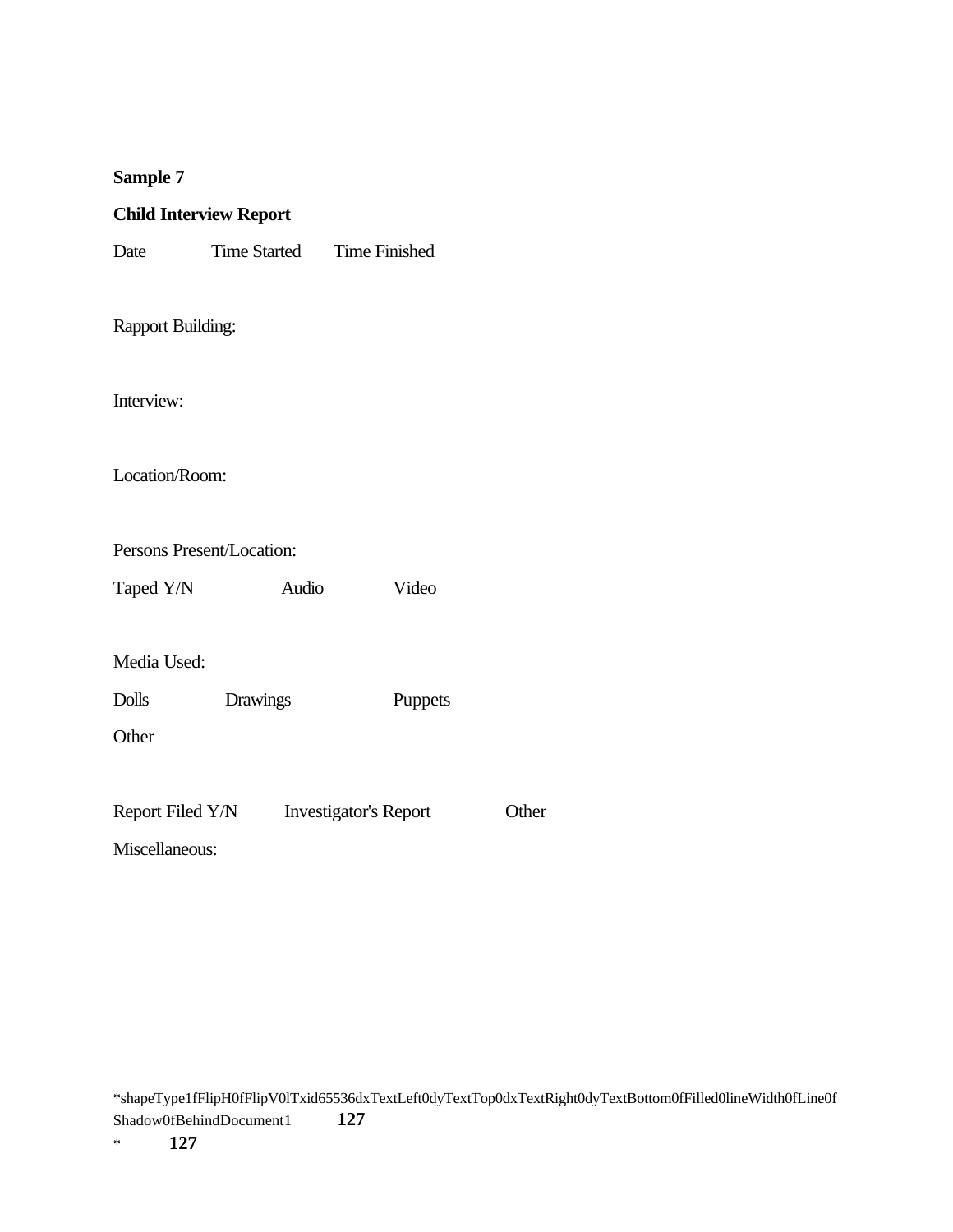### **Appendix B**

### **Macro-Case Investigations**

Donna Pence Tennessee Bureau of Investigation Nashville, Tennessee

# **Introduction**

Abuse and exploitation of children in out-of-home settings has been a phenomenon recognized by social workers and law enforcement officials in the child protective field. The long-held stereotype of the single, "stranger" offender who abuses a lone victim is one that has increasingly proved to be unrealistic. Many of these out-of-home cases now being *properly* investigated show where there is a single offender, there will probably be multiple victims (possibly involving hundreds of children) and that a number of these offenders communicate and/or associate with others of like interest.

Some investigations may well involve multiple offenders, multiple children, and multiple jurisdictions. These cases are the most complex and time consuming that an investigator is likely to work. The necessity of handling this type of situation correctly from its inception is of utmost importance.

Media reporting on alleged sexual acts committed against children in numerous out-of-home settings has elevated public and professional concern about the investigative procedures followed as well as the safety of children in general. This media attention does not stop with the initial reporting of the complaint, but continues as the investigation progresses on into the trial stages. The focus of such attention may prompt investigators to move more rapidly and prematurely than the case and caution would otherwise warrant. lt is critical in the face of such media pressure that investigators proceed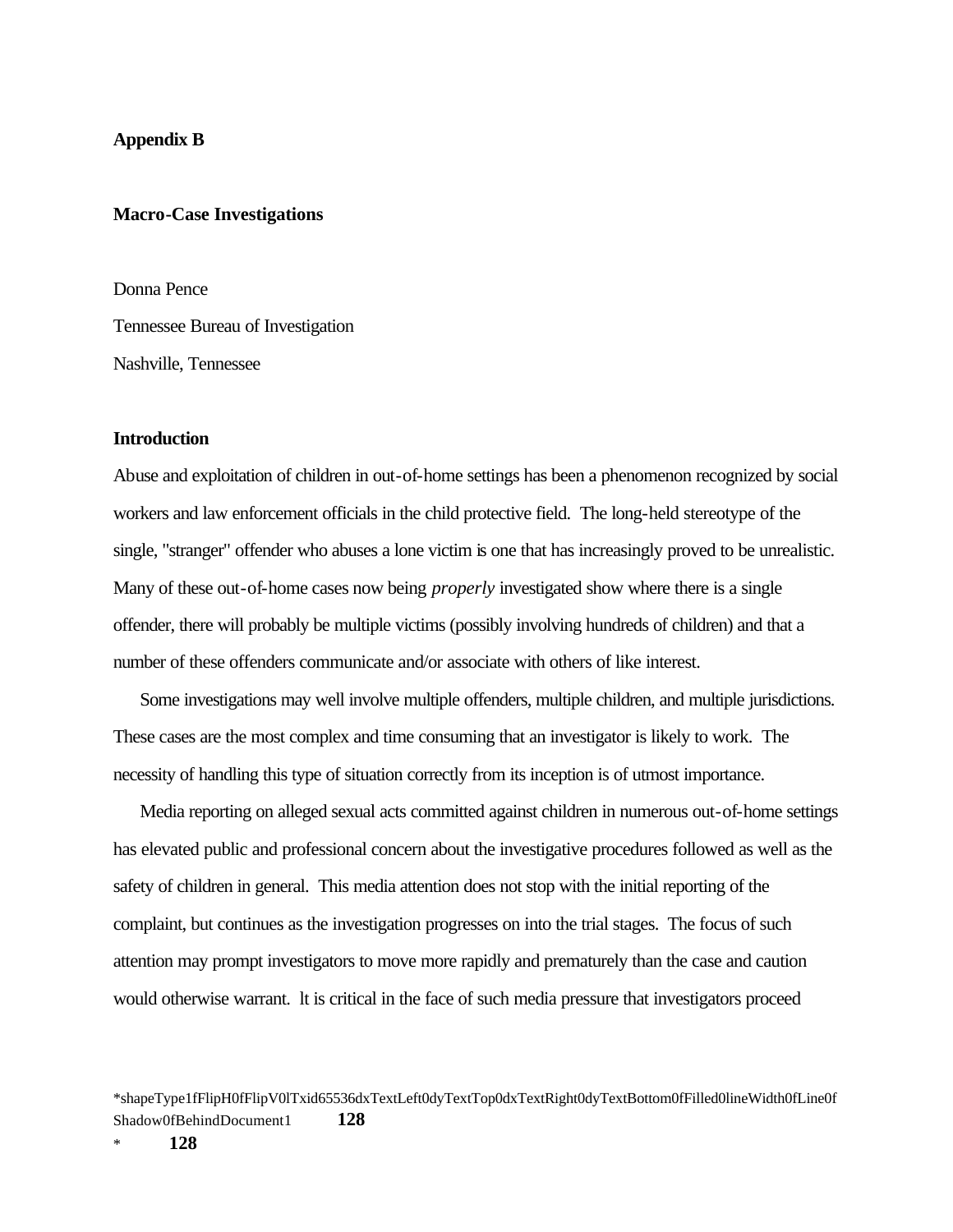methodically and in an organized manner. In the final analysis, when confronted with such a case, an investigator must pause, plan, prepare, and then proceed carefully.

Another overriding concern is the avoidance of pitfalls that defense attorneys will later use to try to destroy your case. Such cases defy the public imagination (and sometimes even that of the professionals investigating the case). This incredibility factor is easily exploited by defense attorneys. These attorneys will try to convince the public jurors that "misguided zealots" (*i.e.*, the investigators) have for some reason fabricated, induced, or brainwashed this preposterous tale into these innocent children's minds. The primary defense strategy that has emerged in many cases is to identify the principal investigators as the problem, rather than the offender. By diverting attention away from the defendant, the attorney clouds the issue of exactly who is on trial and what the issues really are. The defense's task then becomes to convince the jury that it is more likely that one or possibly two wellintentioned but inept investigators planted the story in the children's minds rather than face the reality of large-scale methodical abuse of children.

To limit such strategies, investigators are cautioned against relying exclusively on one or two principal investigators and are encouraged to establish two or more separate investigative teams and even involve multiple medical examiners when possible. The fewer the workers, the greater the chance of challenge.

### **Investigative Teams and Design**

As soon as the possibility of a macro-case becomes known, the original investigator should request that additional personnel be assigned. These investigative teams should divide into separate units and act as separate cells with absolutely no direct exchange of information among the different teams. The overall investigation and the work of these cells should be coordinated by a central team leader.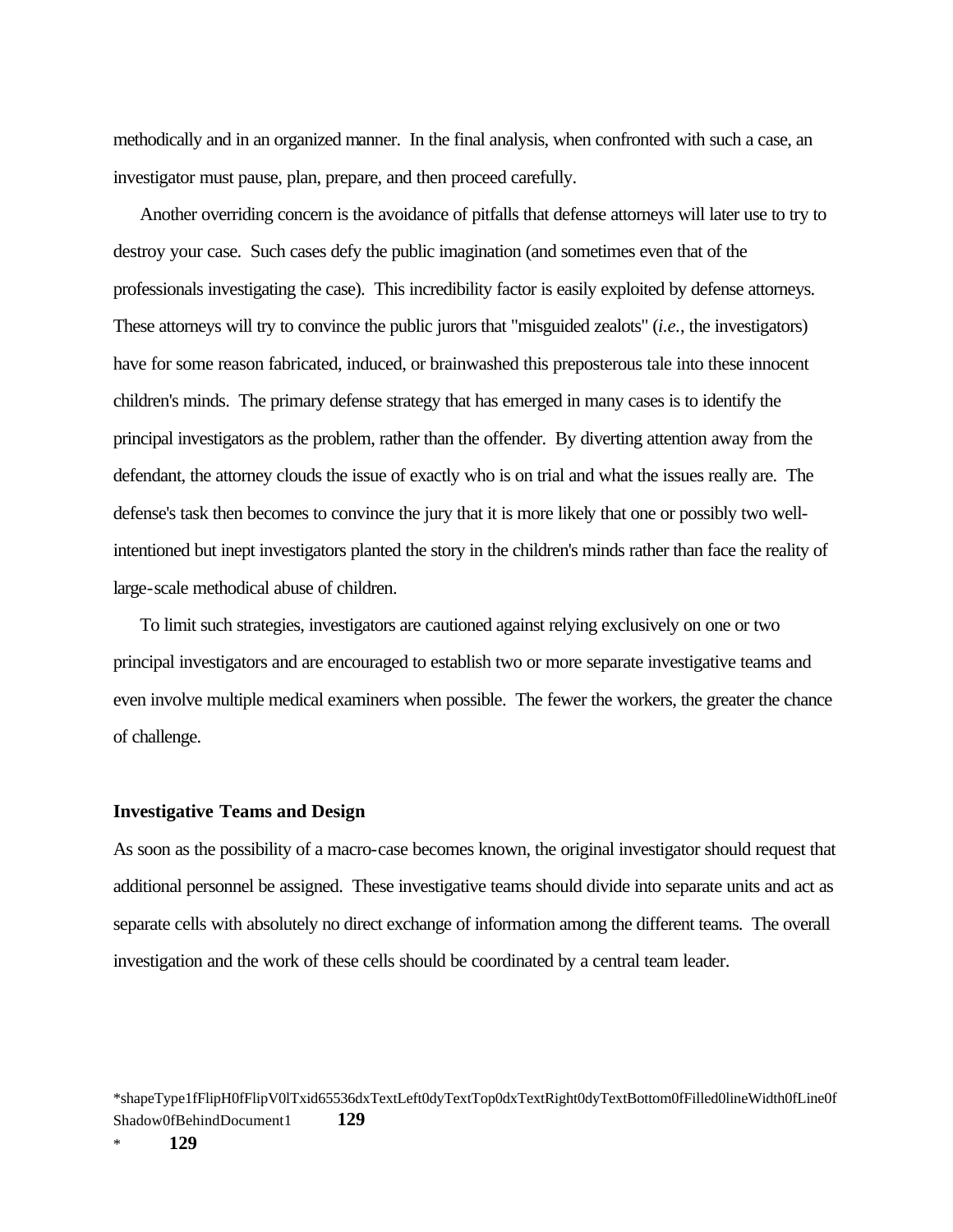Each cell should be assigned a cluster of potential victims to interview. It is wise to divide the highrisk population into different clusters and consequently different cells [David Corwin, Presentation at the Invitational Forum on Ritualistic Abuse of Children, Sacramento, California, March 11, 1986]. The actual interviewing styles followed are consistent with normal child sexual abuse investigations. Prior to actual child interviews, investigators should attempt to ascertain special activities, if any, that have involved the children, such as movies, television shows, games, clowns, magicians, or other similar events. Documenting such events may be important in separating fact from fantasy and in corroborating children's statements. This information may also become critical in avoiding erroneous conclusions that mix actual abuse with a special event in such a way as to mislead investigators to conclude ritualistic abuse has occurred [Richard Cage, Personal Conversation, January 1988].

In some macro-cases where extraordinary levels of coercion have been employed by the perpetrators to enforce the children's silence, the victims will be slow to reveal what has happened; multiple interviews may be necessary. These children may initially deny all knowledge of abuse but, then, as they feel more comfortable with the interviewer, the child may say "it happened to someone else," "it may have happened to a friend," and finally reveal that it actually happened to them. This process has been compared to peeling an onion one layer at a time. Unfortunately, the defense will later use these inconsistencies to their advantage. A different qualified physician (if available) should be identified to examine the children of each cluster [K. MacFarland, Presentation at the Seventh National Conference on Child Abuse and Neglect, Chicago, Illinois, November 11, 1985; and Charles Wilson, *Investigating Sexual Abuse in Daycare,* Child Welfare League of America, 1986].

When the cell complete their interviews (including those of the children's parents) and prepare their reports, the coordinator will then assign the new children to be interviewed. These may be children who were identified by the original cluster as other victims or witnesses, or other children whom the team coordinator has identified as "high risk." These cells will *not* be informed of the results of other cell's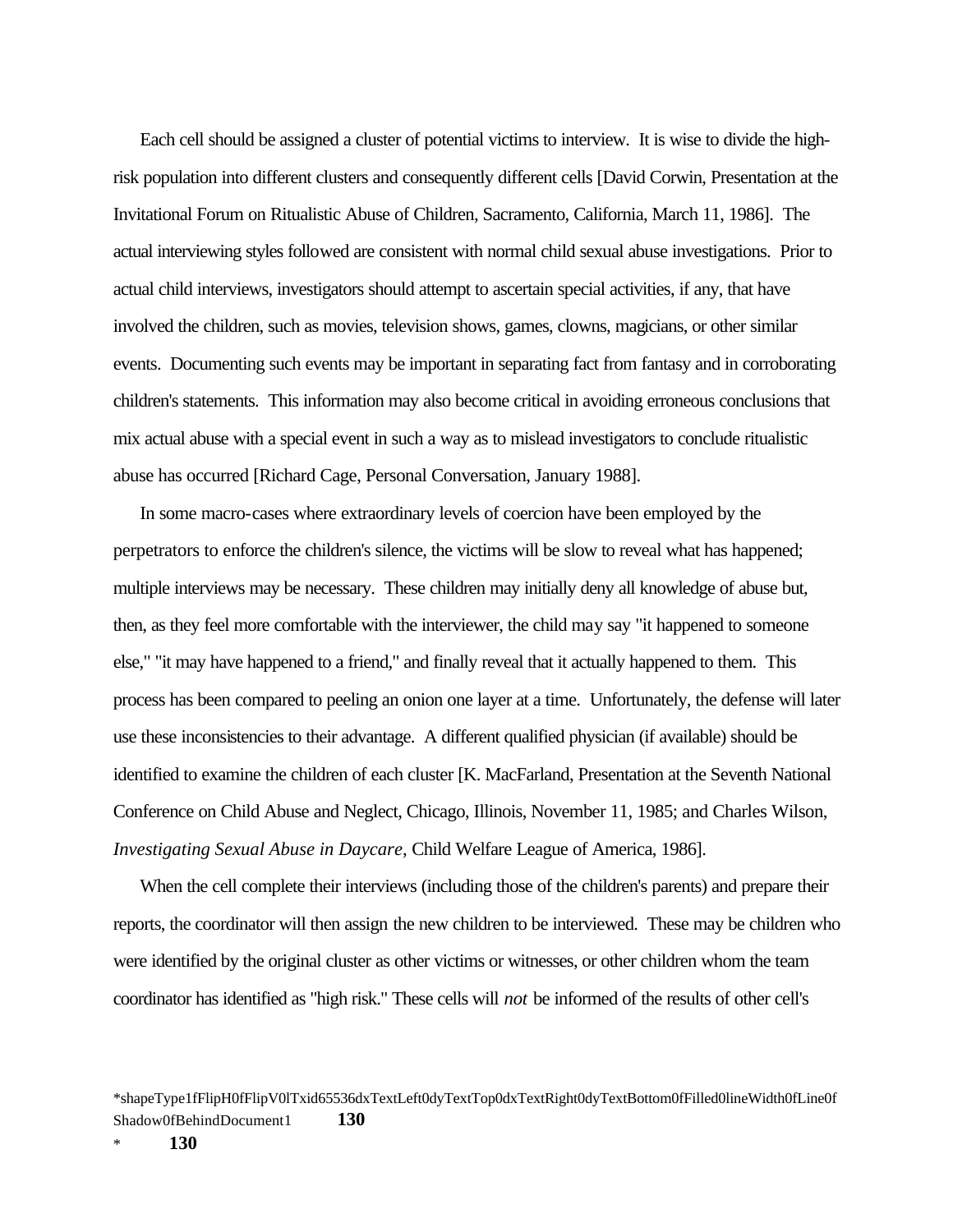interviews in order to avoid the charge that the investigators were working in concert to pressure the children into telling the same stories. While each team should validate their own interviews using established validation procedures that can later be articulated in the courtroom setting, it will be the team coordinator who puts the whole puzzle together and validates that it is a macro-case rather than an isolated case or cases within a single population. Below is a diagram of how the structure might appear. [Graphic of structure]

# SUGGESTED INVESTIGATION STRUCTURE

# DISTRICT

# **ATTORNEY**

# TEAM COORDINATOR/S

1) Supervisor, Law-Enforcement

2) Supervisor, Department of Human Services

### Charting Analyst

CPIT #1 Plus Physician

Primary Child Child Child Child Cluster & Related & Related & Related Interview Interview Interview

\*shapeType1fFlipH0fFlipV0lTxid65536dxTextLeft0dyTextTop0dxTextRight0dyTextBottom0fFilled0lineWidth0fLine0f Shadow0fBehindDocument1 **131**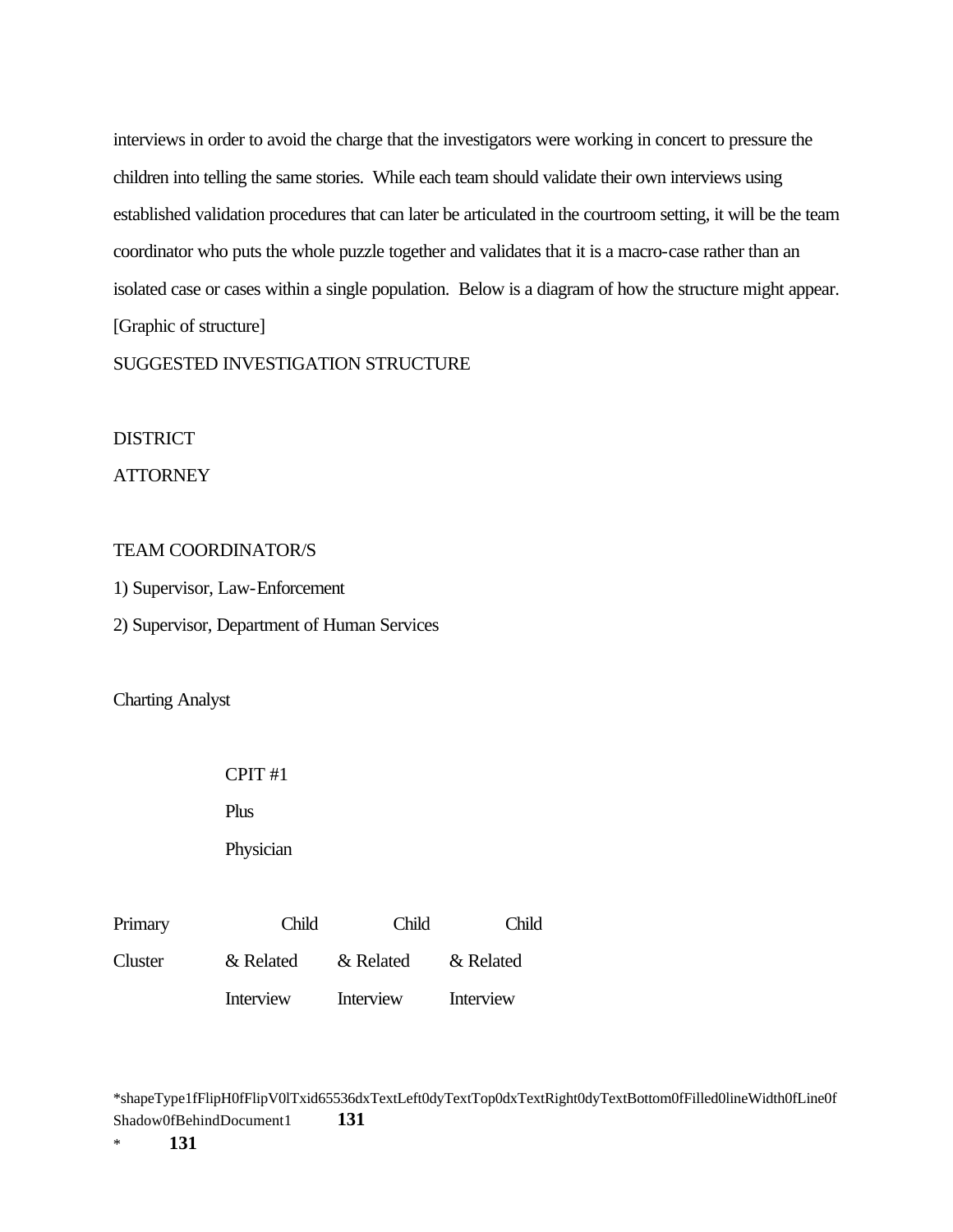| Secondary | Child     | Child     |           |  |  |  |
|-----------|-----------|-----------|-----------|--|--|--|
| Cluster   | <b>or</b> | <b>or</b> |           |  |  |  |
|           | Witness   |           | Witness   |  |  |  |
|           |           |           |           |  |  |  |
| CPIT #2   |           |           |           |  |  |  |
| Plus      |           |           |           |  |  |  |
| Physician |           |           |           |  |  |  |
|           |           |           |           |  |  |  |
| Primary   | Child     | Child     | Child     |  |  |  |
| Cluster   | & Related | & Related | & Related |  |  |  |
|           | Interview | Interview | Interview |  |  |  |
|           |           |           |           |  |  |  |
| Secondary | Child     | Child     |           |  |  |  |
| Cluster   | <b>or</b> | <b>or</b> |           |  |  |  |
|           | Witness   |           | Witness   |  |  |  |
|           |           |           |           |  |  |  |
| CPIT#3    |           |           |           |  |  |  |
| Plus      |           |           |           |  |  |  |
| Physician |           |           |           |  |  |  |
|           |           |           |           |  |  |  |
| Primary   | Child     | Child     | Child     |  |  |  |
| Cluster   | & Related | & Related | & Related |  |  |  |
|           | Interview | Interview | Interview |  |  |  |

\*shapeType1fFlipH0fFlipV0lTxid65536dxTextLeft0dyTextTop0dxTextRight0dyTextBottom0fFilled0lineWidth0fLine0f Shadow0fBehindDocument1 **132**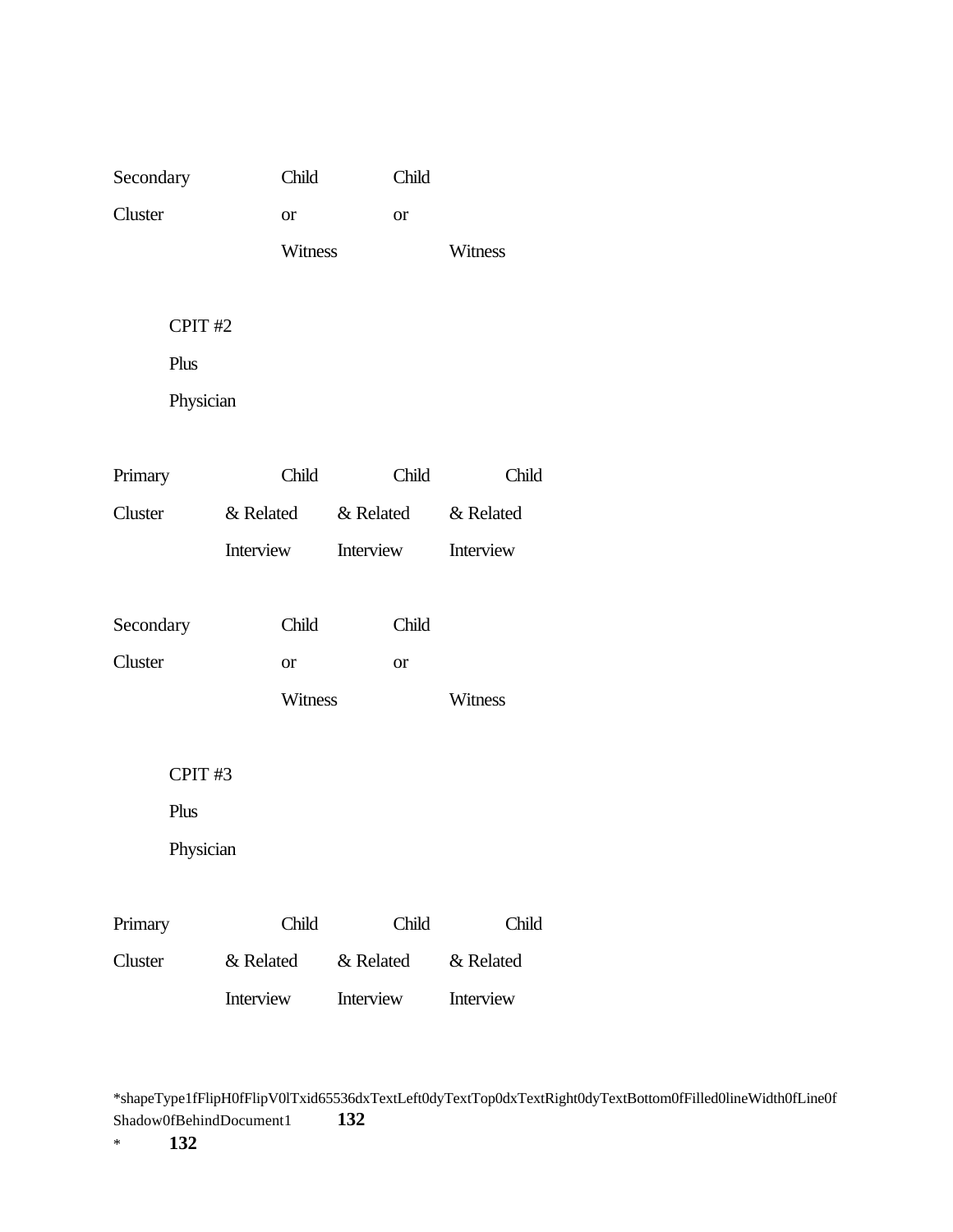|           | Witness |       | Witness |
|-----------|---------|-------|---------|
| Cluster   | or      | or    |         |
| Secondary | Child   | Child |         |

This investigative format would be followed as long as the possibility of a macro-case continues. While it may not seem to be feasible to commit that many investigators to a single case, the probable outcome will be that, rather than have one or two investigators tied up for an inordinately long period of time, several investigators will finish the work in a short time. This should help assure that interviews, medical examinations, and the collection of physical evidence will be done in a timely fashion.

The team coordinator should take the investigative information submitted to him or her and, with the aid of a charting specialist (where available) prepare association and/or flow charting of all the activities and relationships which the interviewees provide. A summary of each interview should be kept to list the name of the interviewee, the primary offender, other victims that the interviewee names, other offenders that the child names, potential witnesses, items of physical evidence mentioned, and locations where the abuse occurred. The District Attorney's office should be kept abreast of this information in order to better determine when enough information exists to obtain search warrants, at what locations, and what pieces of evidence are believed to be present. If multiple locations have been exposed as abuse sights, the possibility of simultaneous raids on these should be explored.

Since the potential for removal or destruction of evidence exists, this part of the investigation should move as rapidly as legally possible. Once the word of an investigation is out, past experience has shown that the likelihood of finding evidence the children have stated exists, or finding it in the SAME CONDITION the children have described is rare.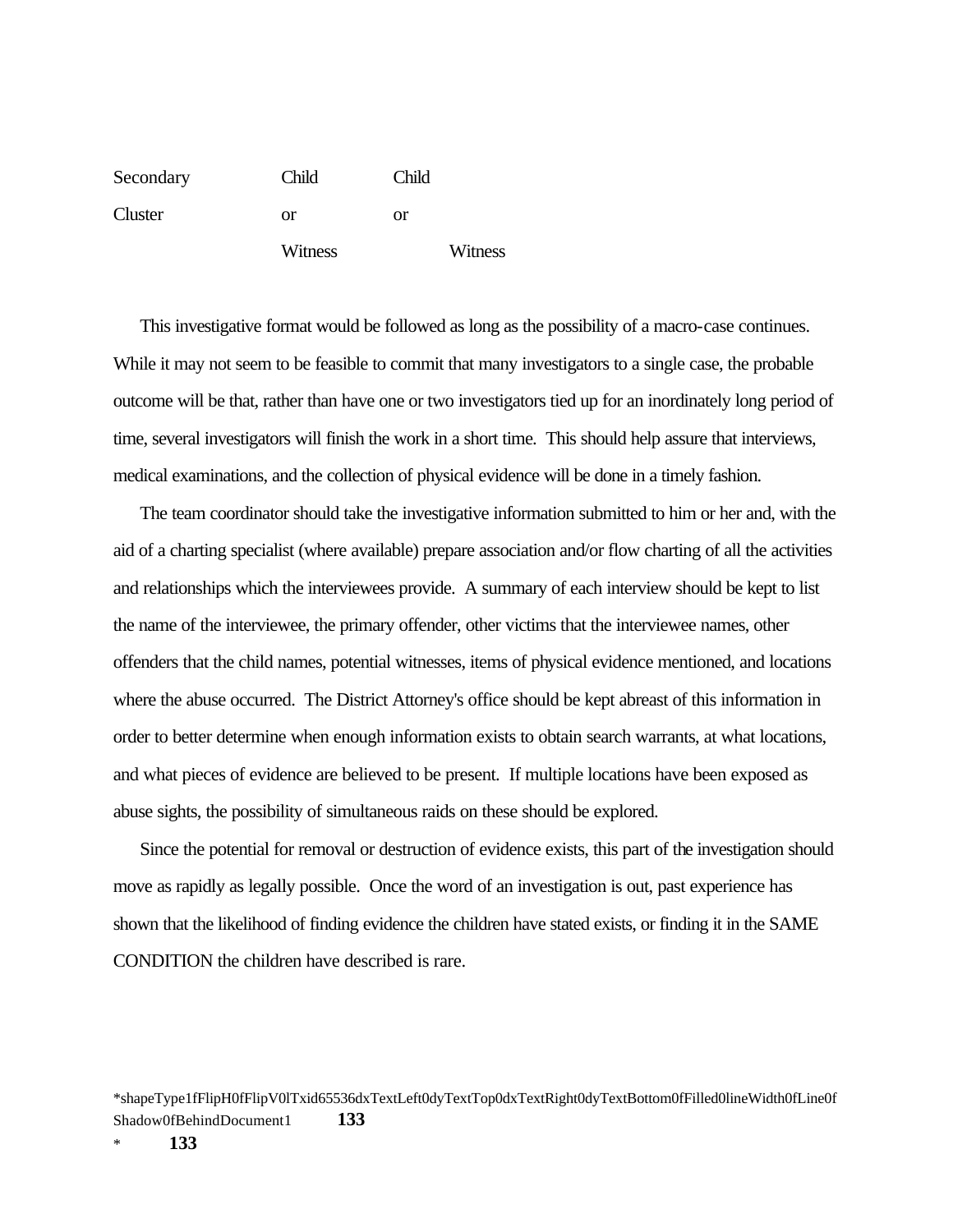As mentioned earlier, different physicians who are trained in the examination of sexually abused children should be utilized. Many of these cases will require the use of specialized equipment in sophisticated techniques beyond the capabilities of local physicians. Again, if you have only one doctor performing exams, particularly if medical evidence is discovered, then it is easy for the defense to challenge one physician's credentials, methodology of exams, and exam findings. Regrettably, many communities have few options in this area. By recruiting a different physician for each team, you minimize the chances that this will happen as well as relieve a single physician of the responsibility of having to document and testify in a multitude of cases.

By breaking down the numbers into manageable blocks, workers are less likely to feel overwhelmed and confused about what has been disclosed and where the next step should lead. As always, the chain of evidence must be carefully observed.

### **Parental Reactions**

An important consideration is the reaction of the parents of the child victims and parents of possible victims. The mismanagement of the parents may be the single most common mistake in these types of cases and the most damaging to a successful investigation in the long run. The types of parental reactions which we have identified are described below.

**Overreacting** This type of parent has a child or children who may or may not be among those who are abused. They feel that the current efforts of investigators are inadequate and that it is *necessary* for them to take the lead or augment the investigation. They may conduct repeated interviews with their own children or other children using leading questions and "isn't it true?" questions that tell them what they expect or want to hear. They may meet with other parents and pass information to them about what the other children have said or done. Both of these activities can contaminate the evidence to the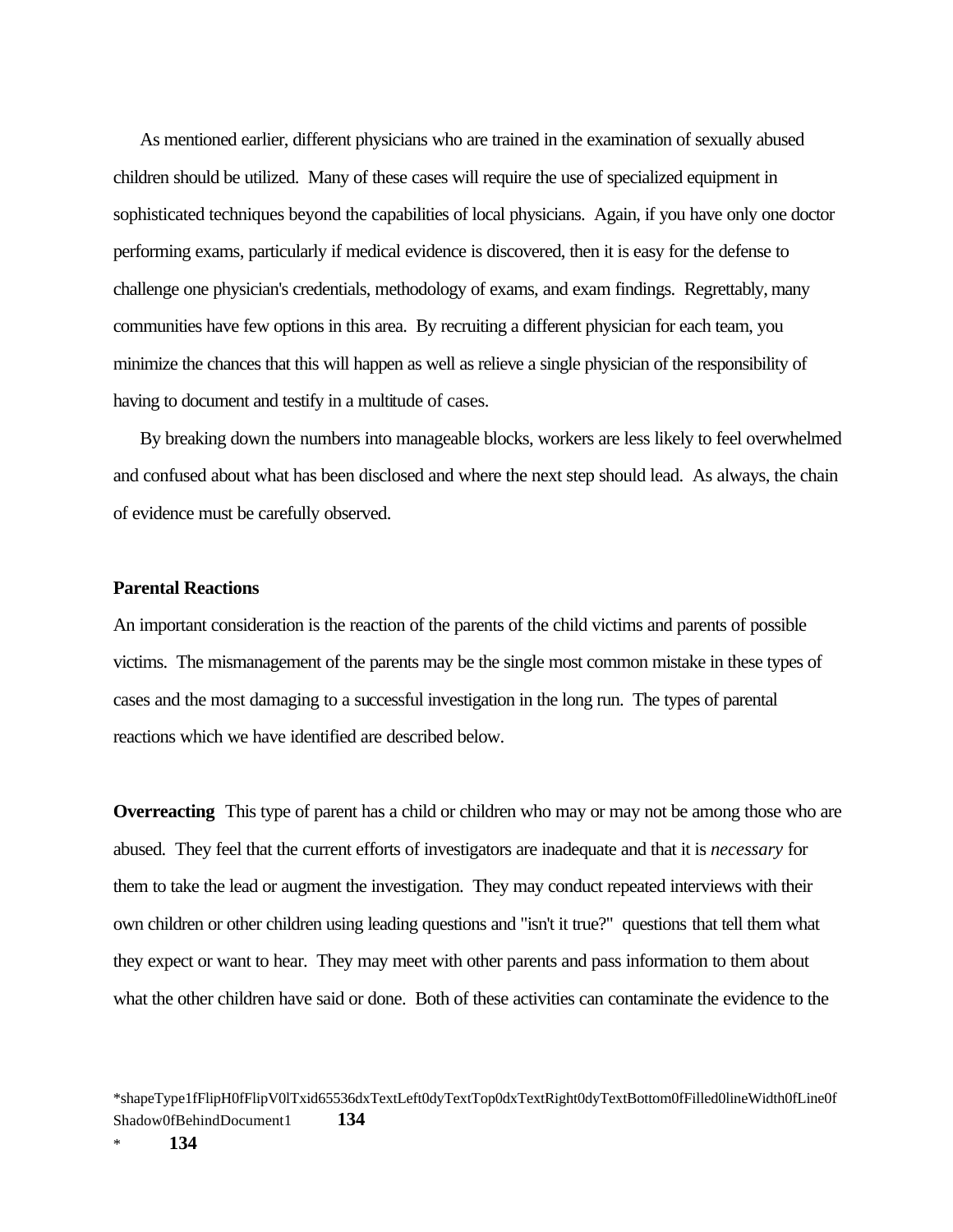extent of invalidating statements taken from these children and their parents at a later date. They might show the child(ren) photographs of possible offenders or drive them to locations where the abuse might have occurred, thus rendering later identification done under proper circumstances useless for prosecutorial purposes. They justify their actions by saying that they, as parents, are the only ones really interested in the welfare of their child, and they want to make sure that it is all done properly and that the welfare of their child is taken into consideration. Another possibility is that the parents have had a sexual abuse issue in their background which is still unresolved.

**Overprotective** This parent has a child or children who may or may not be among those who have been abused in this situation. The typical presenting sign of this type is outright refusal to allow their child(ren) to be interviewed at all. Some parents base this refusal on the fact that they feel the child(ren) will be more traumatized by the investigation and possible prosecution than they were by any type of abuse. If they confirm behavioral factors that would tend to validate the abuse, the rationale may be that the child is young and it is best to let them forget the abuse rather than to "dwell" on it.

Another factor that should be considered is the possibility of prior Child Protective Services (CPS) contact with the family. These contacts might have involved the refusing parent on sexual or physical abuse or neglect charges. This past contact may have alienated the parents towards CPS and/or the police. No matter what their belief is on the possibility of abuse, they will refuse to cooperate.

Investigators should also not discount the possibility that there is an abusive situation which currently exists in the home that the parent is afraid will come to light if someone interviews the child.

**Retribution** This parent has a child who has been a victim of the abuse under investigation. They are enraged and want immediate and forceful action; no delays are tolerated. They frequently inundate CPS and law enforcement investigators with telephone calls and unannounced visits, wanting progress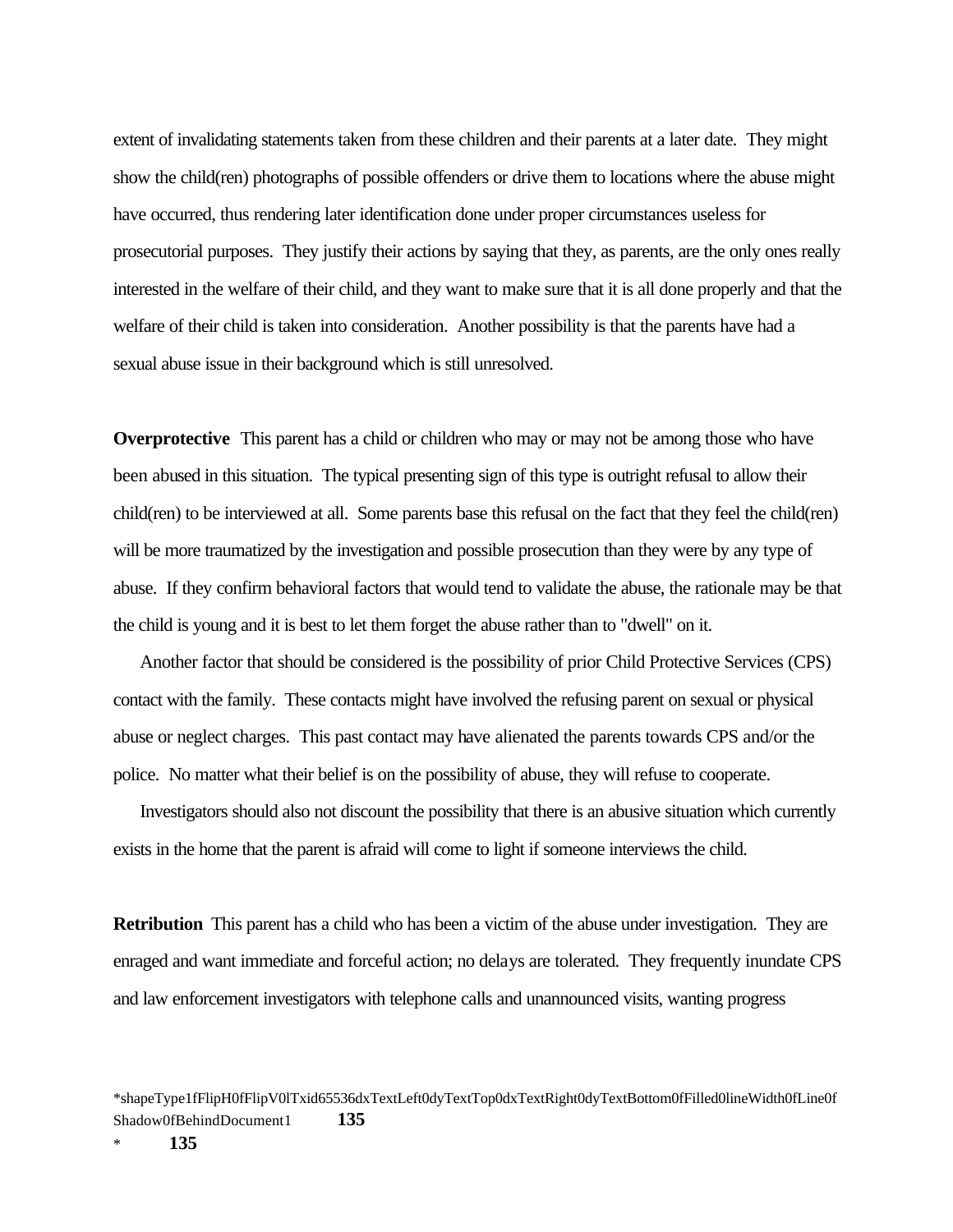reports. They are, for the most part, unfocused in their anger and do not engage in the direct activities of the overreacting parent. The primary damage this kind of parent can do to a case is to go to the media and disclose that either a) the investigation exists, or b) there are details of the case that investigators are keeping under wraps at this time. They may also turn against the investigators and publicly attack their efforts if they perceive that the investigation is not moving swiftly and the offenders are not in jail. Some of this rage may be directed at investigators to cover the fact that the parent may be feeling guilt for perceiving either that they failed to protect their child(ren) or they did not recognize or listen to the signals the child may have been sending regarding the abuse. The parents may feel impotent about their ability to prevent this event from recurring. If they had trusted the offender(s), or had had a friendship or other relationship with the offender, the parents may question their ability to judge people. All these possibilities may trigger a deep anger that the parent(s) will misdirect. The possibility that while being in this state the parent will kill or attempt to injure the offender should not be discounted.

**Nonbelieving** This parent has a child who may not have been a victim of the abuse under investigation. They refuse, sometimes in the face of irrefutable evidence, that any abuse actually took place or that the offender(s) accused had anything to do with the abuse. Their denial is so great that they will even disregard their children's statement about who the abusers were and the situations under which the abuse took place. The primary damage this type of parent can do is to pressure the disclosing children into recanting. This type of pressure may be subtle (*i.e.*, withdrawal of affection when the child mentions abuse/abuser); verbal (*i.e.*, "Reverend Jones did not really do those things—you know that he is a wonderful man and would not hurt a little girl"); or physically abusive (*i.e.*, hitting, slapping, or confining the children when they talk about the abuse).

One sign that the children are being pressured is that the children will recant on one offender and name several other individuals as abusers, such as investigators, physicians, etc., or will completely deny

\*shapeType1fFlipH0fFlipV0lTxid65536dxTextLeft0dyTextTop0dxTextRight0dyTextBottom0fFilled0lineWidth0fLine0f Shadow0fBehindDocument1 **136**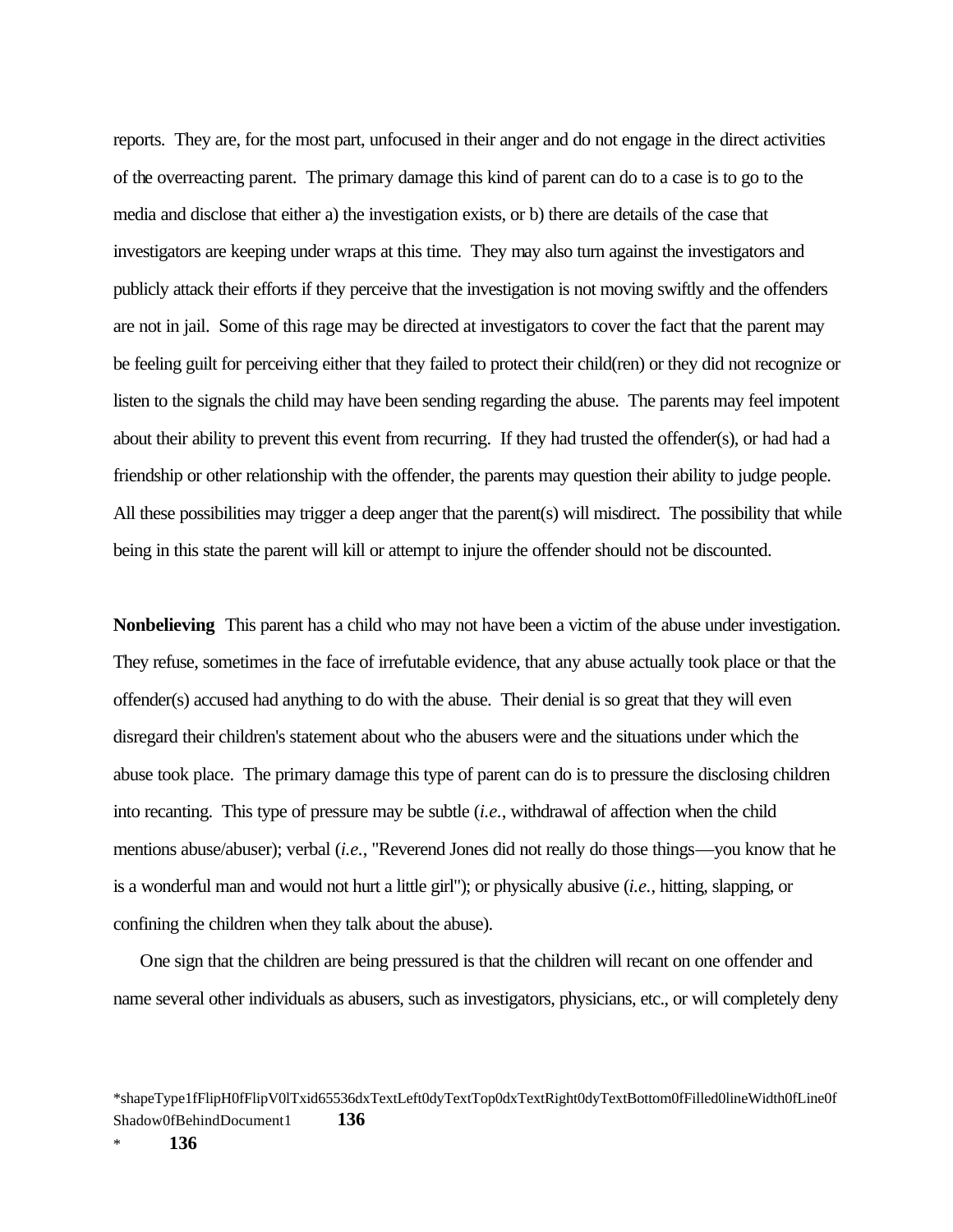that the abuse occurred. Part of this disbelief may come from the issues mentioned under "Retribution," above.

**Supportive** This parent has a child who may have been a victim of sexual abuse in the investigation. Their primary focus concerns the welfare of the child. They are reliable about making sure appointments are kept and supporting the goals of both the investigation and therapy.

The parents are cooperative and want to get at the truth. They may engage in questioning their child(ren) or in taking the child to locations where the abuse occurred, but their motivation in doing so is to help clarify what happened in their own minds rather than to assist with the investigation. If told that this is counterproductive, they will generally cease the questionable behavior. They seem to have accepted that events may have happened and are looking for ways to deal with it constructively.

Investigators will see parents in different modes of reaction. In some cases these represent stages through which parents must pass to deal with the trauma of their child being victimized; for others, however, investigators will see little or no movement toward healthy resolution. An effective investigation will address the issue with an eye toward moving parents to the more supportive mode. Initially, it will fall to the team coordinators to arrange for the proper environment for this process to begin.

A suggested protocol would be to call a meeting of all parents whose children are in the possible victim population as soon as the initial validation of a case has been made. This can be done by sending letters to the parents requesting a meeting (*see* Parental Notification Letter at end of chapter). The purpose of this meeting is to tell the parents that an investigation is underway and that they are requested to cooperate. Concern for the children and their well-being is stressed. It is appropriate to have one or more mental health practitioners who will assist you in leading this discussion. Expect a variety of emotions at this meeting reflecting the various ways parents react to such allegations. In some cases,

<sup>\*</sup>shapeType1fFlipH0fFlipV0lTxid65536dxTextLeft0dyTextTop0dxTextRight0dyTextBottom0fFilled0lineWidth0fLine0f Shadow0fBehindDocument1 **137**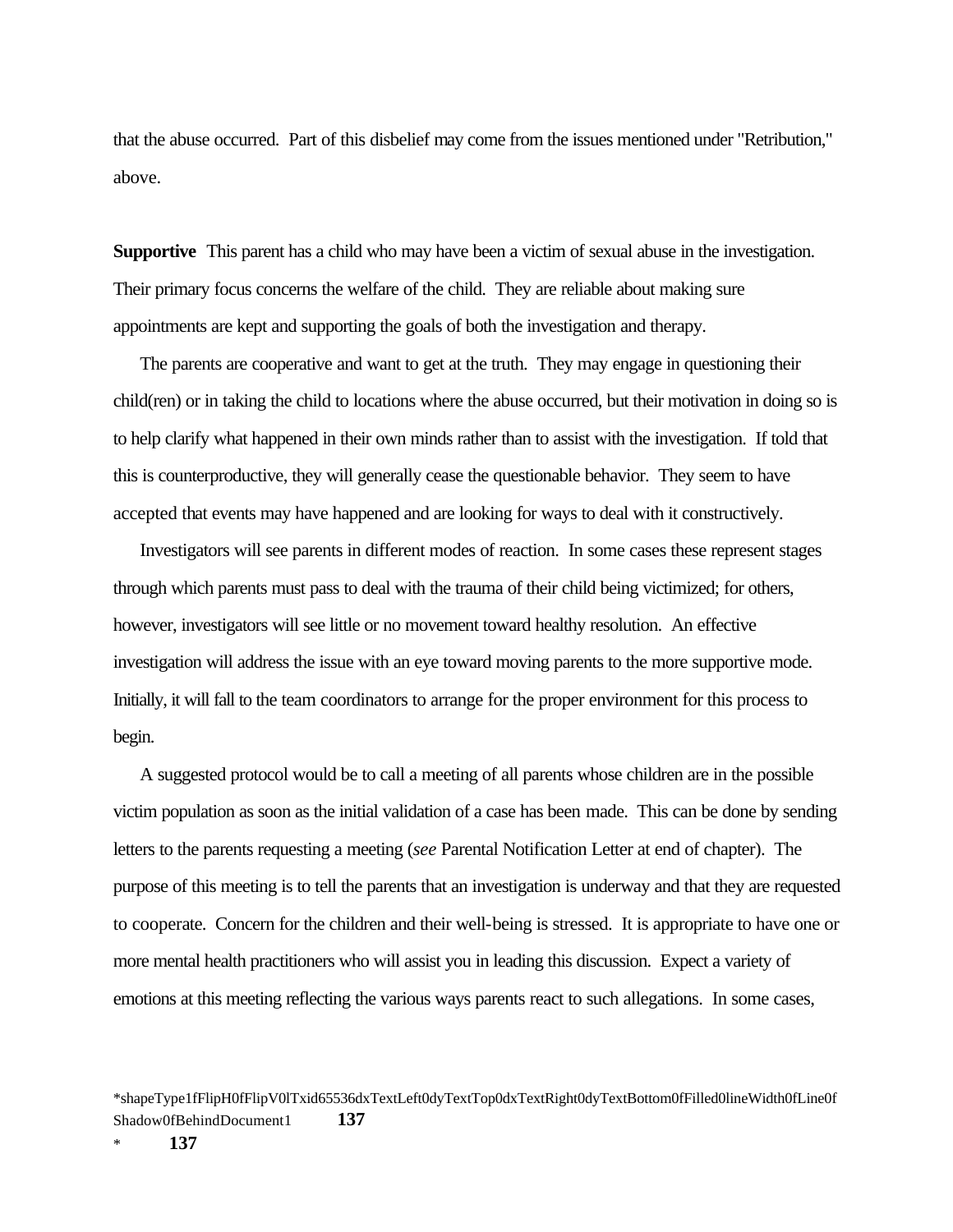parents may be distrustful of each other, fearing that information shared will get back to the alleged offender(s). The investigator leading the discussion should be clear on what will and can be discussed and what cannot. Smaller parent groups can then be established to help the parents deal with the specific issues they may have and to keep them informed of the progress of the investigation.

# **Summary**

In summary, the key points in successfully investigating a macro-case are

- Plan carefully—but react quickly—particularly in regard to possible physical evidence.
- Resist the temptation to respond to media pressure, and develop a strategy for all investigative agencies on how to respond to media inquiries. The team coordinators should be responsible for designating one person to be a media contact.
- Establish an investigative team large enough to interview all possible victims properly and quickly. Do not be afraid to ask for help in doing so.
- Appoint a team leader and break the team into investigative cells, isolating the cells from each other to avoid cross-contamination.
- Expect the children to reveal the abuse slowly.
- Chart and carefully document which child alleges what activity because these cases get complex very quickly.
- Understand parental reaction and try to harness their energy so they will not work against you.

# **Parent Notification Letter**

Dear Parent:

\*shapeType1fFlipH0fFlipV0lTxid65536dxTextLeft0dyTextTop0dxTextRight0dyTextBottom0fFilled0lineWidth0fLine0f Shadow0fBehindDocument1 **138**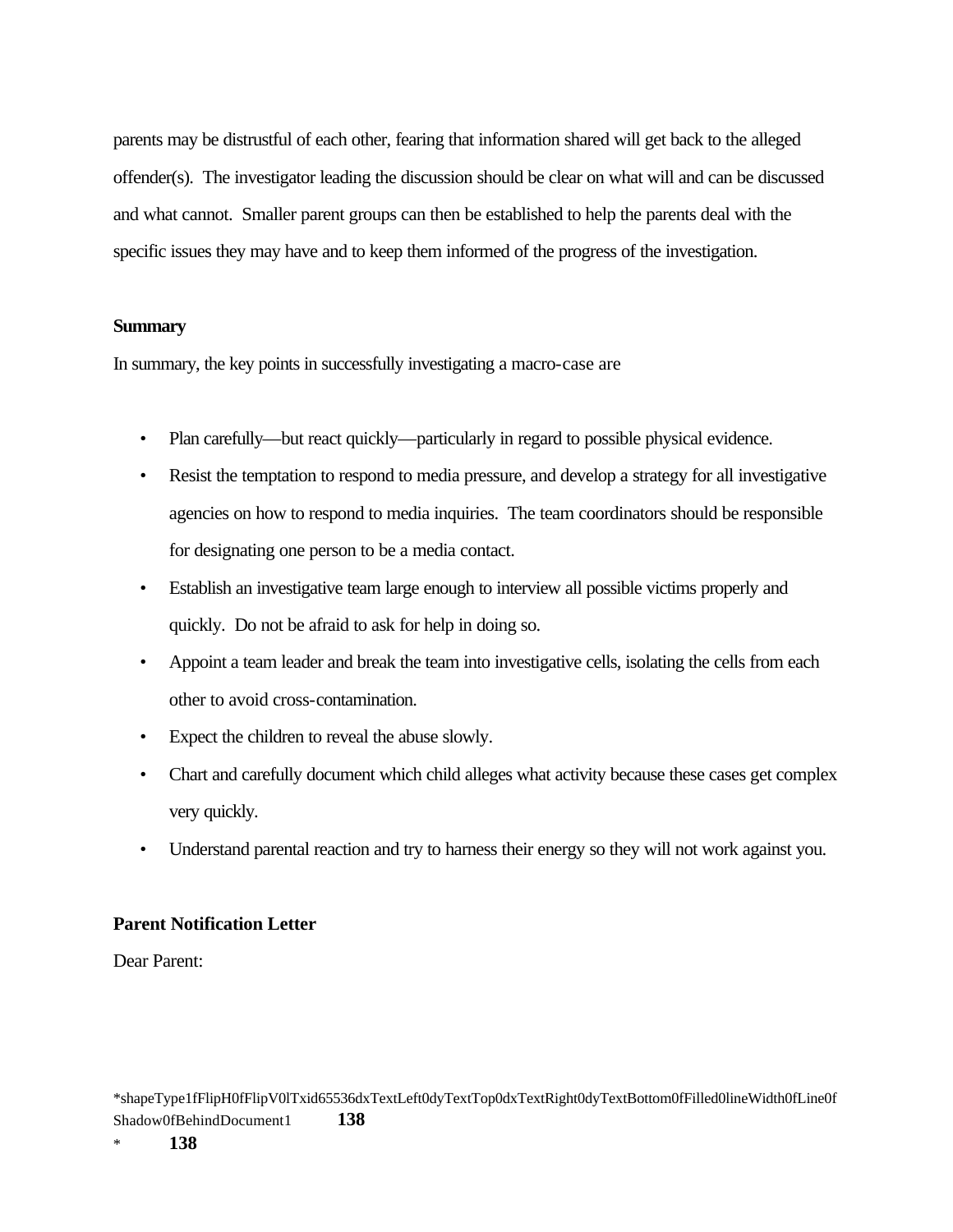The (Name of Law Enforcement Agency) and the Tennessee Department of Human Services, in cooperation with the District Attorney General, are investigating allegations of child sexual abuse at (Location of Abuse). We understand your child may have some knowledge of the activities at (Location of Abuse) and is of great importance to the investigation. We realize such an investigation causes parents great concern and we want to meet with all those involved to explain the situation. We would like to ask you to come to (Location) at (Time) on (Day), (Date). We will provide you with as much information as we can at this meeting. We will also be contacting you regarding an interview with your child if we have not already done so.

We must ask you to resist the natural temptation to question your child or discuss the investigation with others. It is our goal to accurately determine what, if anything, has happened, and that job could be complicated if you discuss the situation with others or interview your child before the trained investigators have an opportunity to do so. We hope you will be able to attend the meeting on (Date) .

Sincerely,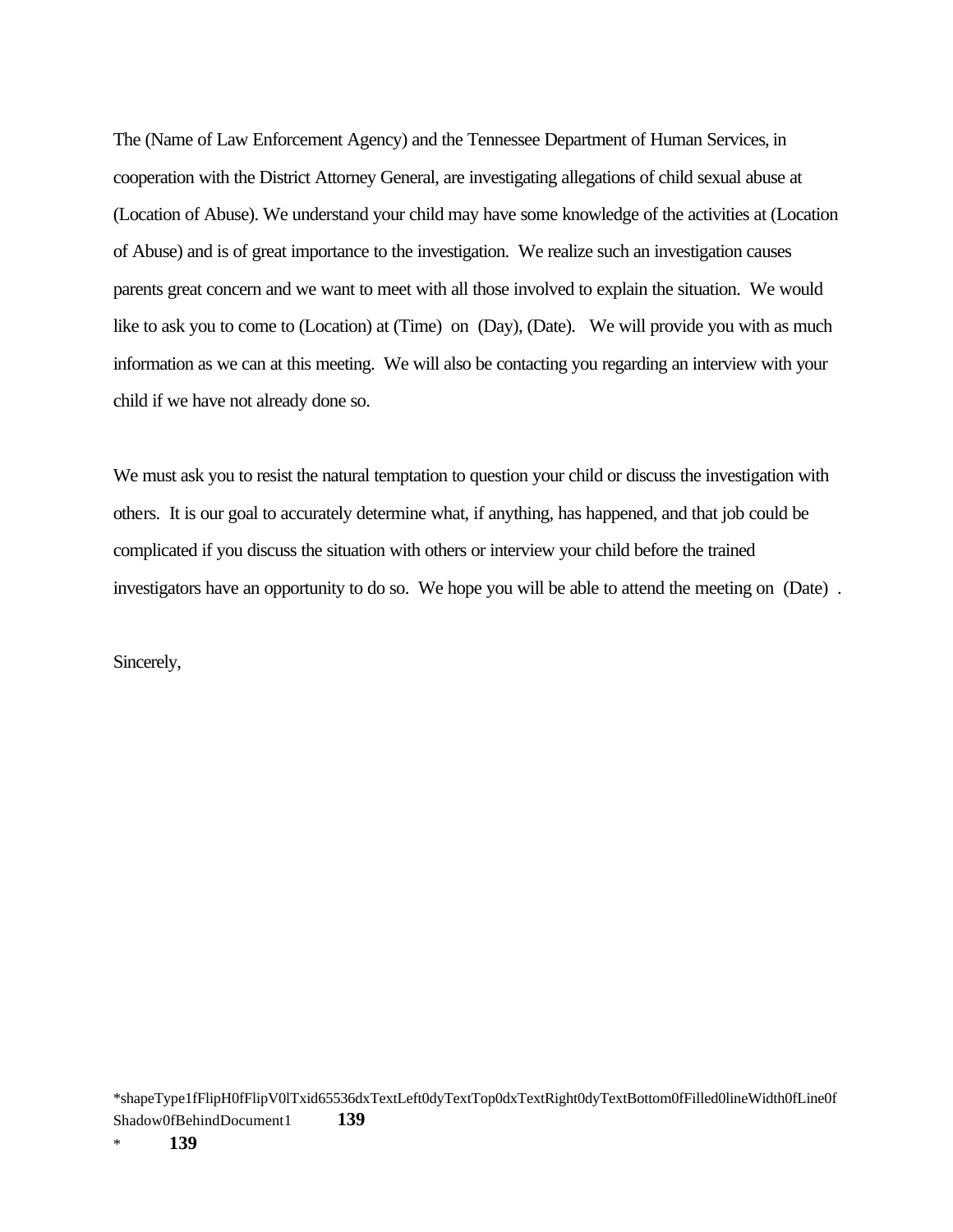# **References**

**Abel, Gene G., et al**. "Self-Reported Sex Crimes of Non-incarcerated Paraphiliacs." *Journal of Interpersonal Violence, 2,* No. 1 (March 1987).

**Breiner, Sander J.** *Slaughter of the Innocents: Child Abuse Through the Ages and Today*. New York: Plenum Press, 1990.

**Brunvand, Jan Harold.** *The Vanishing Hitchhiker*. New York: Norton, 1981.

**Burgess, Ann Wolbert**. *Child Pornography and Sex Rings*. Lexington, Massachusetts: Lexington Books, 1984.

**Diagnostic and Statistical Manual of Mental Disorders**. 3rd ed., rev. Washington, D.C.: American Psychiatric Association, 1987.

**Lanning, Kenneth V**. *Child Molesters: A Behavioral Analysis*. 2nd ed. Alexandria, Virginia: National Center for Missing & Exploited Children, 1987.

**Mayer, Robert S**. *Satan's Children*. New York: Putnam, 1991.

**National Coalition on Television Violence (NCTV)** News. Vol. 9, Nos. 6-7 (June-October 1988), p. 3.

\*shapeType1fFlipH0fFlipV0lTxid65536dxTextLeft0dyTextTop0dxTextRight0dyTextBottom0fFilled0lineWidth0fLine0f Shadow0fBehindDocument1 **140**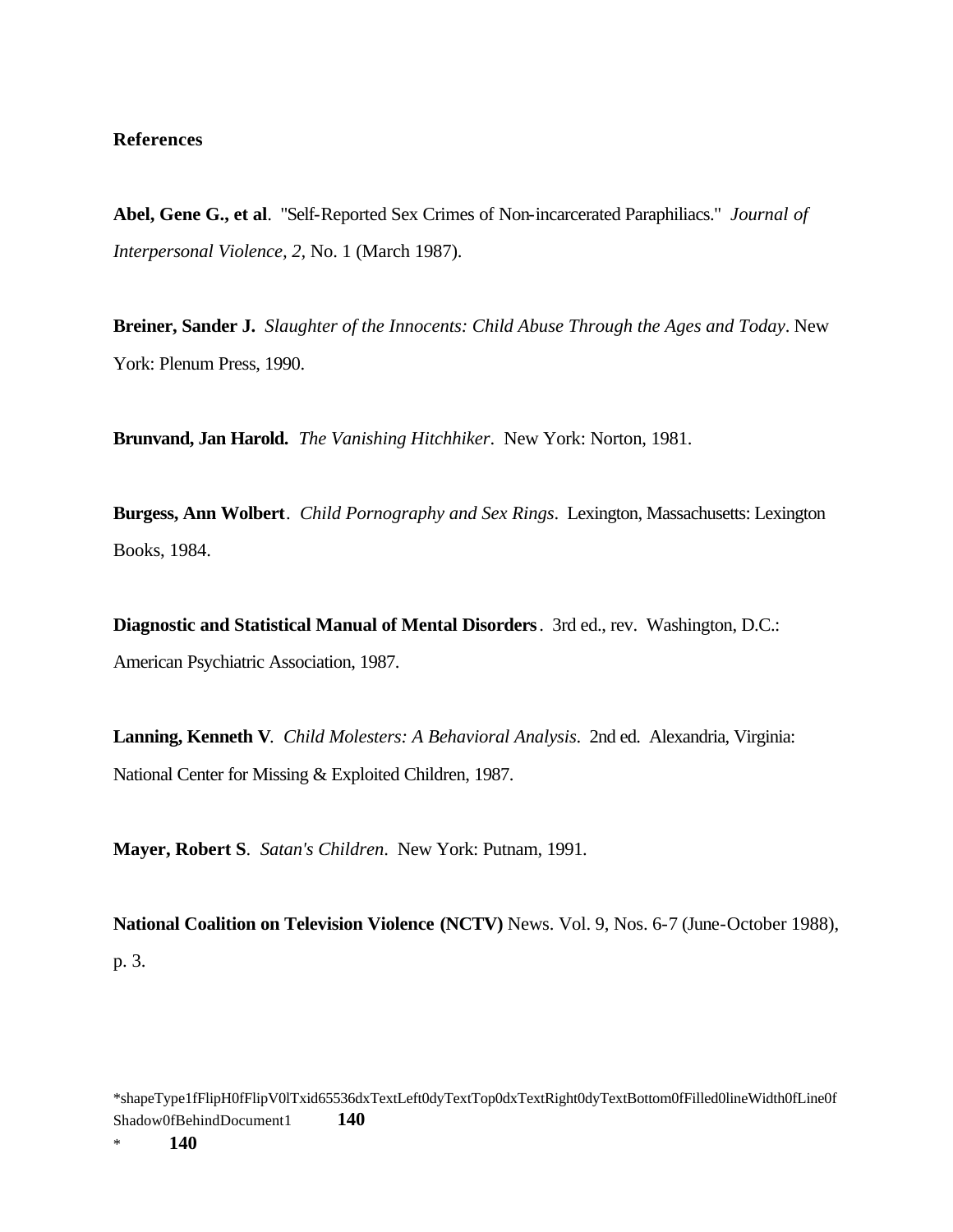**National Incidence Studies on Missing, Abducted, Runaway, and Thrownaway Children in America**. Washington, D.C.: U.S. Department of Justice, 1990.

**Rosenberg, Donna A.** "Web of Deceit: A Literature Review of Munchausen Syndrome by Proxy." *Child Abuse and Neglect, 11* (1987), pp. 547-563.

**Rush, Florence**. *The Best Kept Secret: Sexual Abuse of Children*. New York: McGraw-Hill, 1980.

**Sgroi, Suzanne M**. *Handbook of Clinical Intervention in Child Sexual Abuse*. Lexington, Massachusetts: Lexington Books, 1982.

**Sgroi, Suzanne M., ed**. *Vulnerable Populations: Evaluation and Treatment of Sexually Abused Children and Adult Survivors*. Lexington, Massachusetts: Lexington Books, 1988.

**Siegal, Barry**. *A Death in White Bear Lake*. New York: Bantam, 1990.

**Smith, Michelle, and Lawrence Pazder**. *Michelle Remembers*. New York: Congdon and Lattis, 1980.

**"Stranger-Abduction Homicides of Children."** *Juvenile Justice Bulletin*. Washington, D.C.: U.S. Department of Justice, 1989.

**Stratford, Lauren.** *Satan's Underground*. Eugene, Oregon: Harvest House, 1988.

\*shapeType1fFlipH0fFlipV0lTxid65536dxTextLeft0dyTextTop0dxTextRight0dyTextBottom0fFilled0lineWidth0fLine0f Shadow0fBehindDocument1 **141**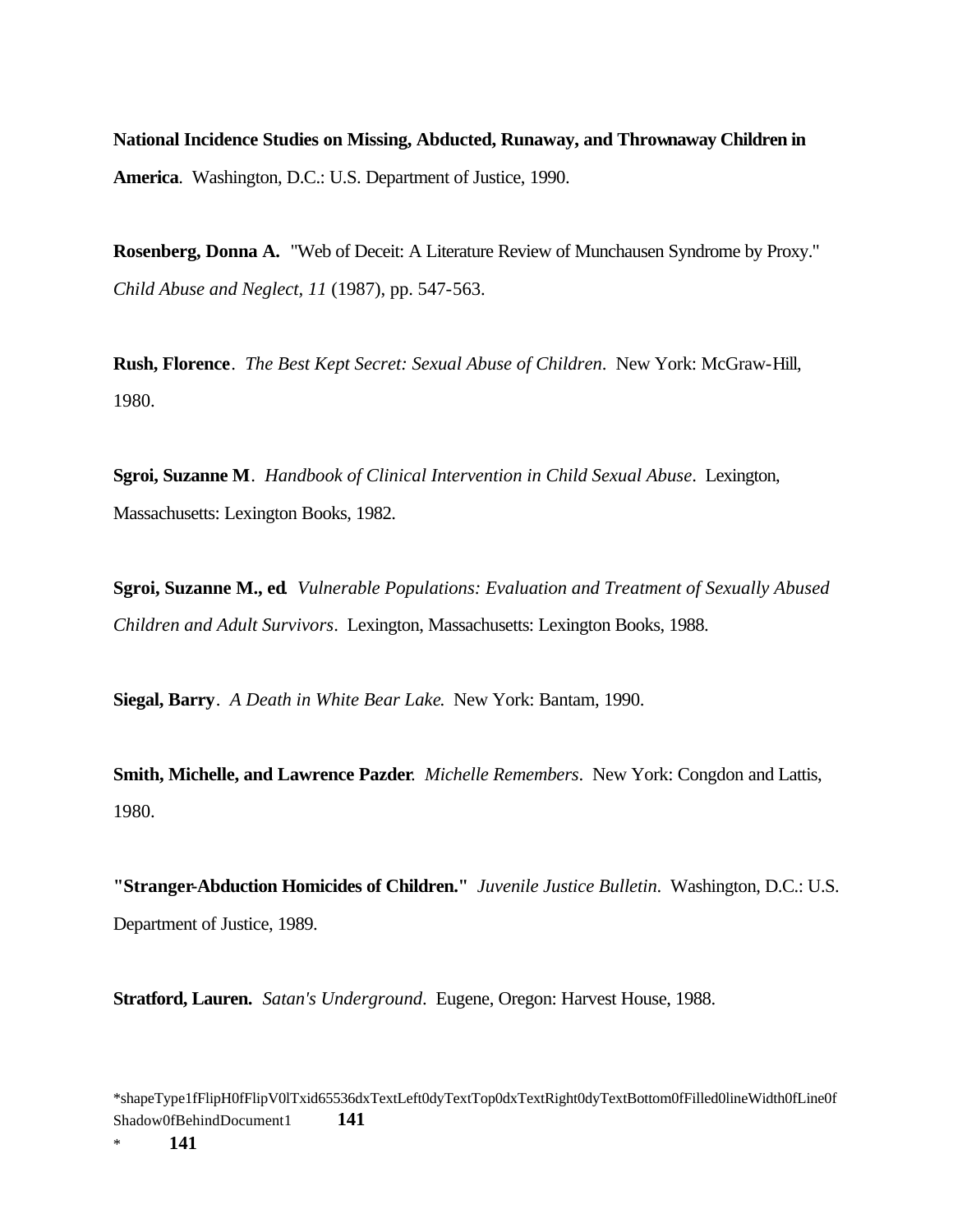**Summit, Roland C.** "The Child Sexual Abuse Accommodation Syndrome." *Child Abuse and Neglect, 7* (1983), pp. 177-93.

**Terr, Lenore C.** *Too Scared to Cry: Psychic Trauma in Childhood*. New York: Harper and Row, 1990.

**Timnik, Lois**. "The Times Poll." *Los Angeles Times*, August 25-26, 1985.

**Whitcomb, Debra, et al**. *When the Victim Is a Child*. Washington, D.C.: National Institute of Justice, 1985.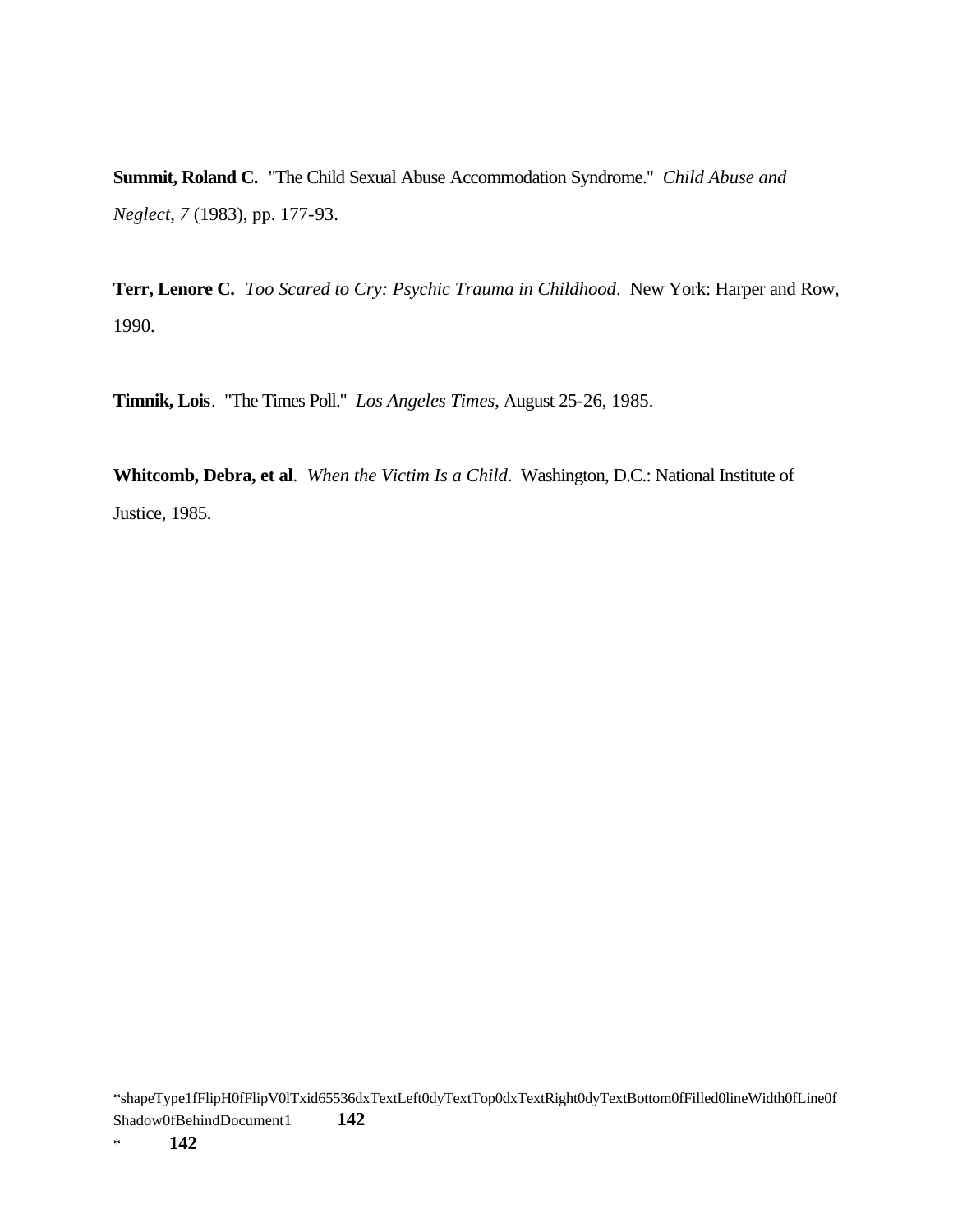# **Additional Readings**

## **Books**

**Bolton, Frank G. Jr., Larry A. Morris, and Ann E. MacEachron**. *Males At Risk*. Newbury Park, California: Sage Publications, 1989.

**Burgess, Ann Wolbert, and Christine A. Grant**. *Children Traumatized in Sex Rings*. Alexandria, Virginia: National Center for Missing & Exploited Children, 1988.

**Campagna, Daniel S., and Donald L. Poffenberger**. *The Sexual Trafficking in Children*. Dover, Massachusetts: Auburn House, 1988.

**Ceci, Stephen J., David F. Ross, and Michael P. Toglia, eds**. *Perspectives on Children's Testimony*. New York: Springer-Verlag, 1989.

**Ceci, Stephen J., Michael P. Toglia, and David F. Ross, eds**. *Children's Eyewitness Memory*. New York: Springer-Verlag, 1987.

**Crewdson, John**. *By Silence Betrayed*. Boston, Massachusetts: Little, Brown, 1988.

**Cunningham, Carolyn, and Kee MacFarland**. *When Children Molest Children*. Orwell, Vermont: Safer Society Press, 1992.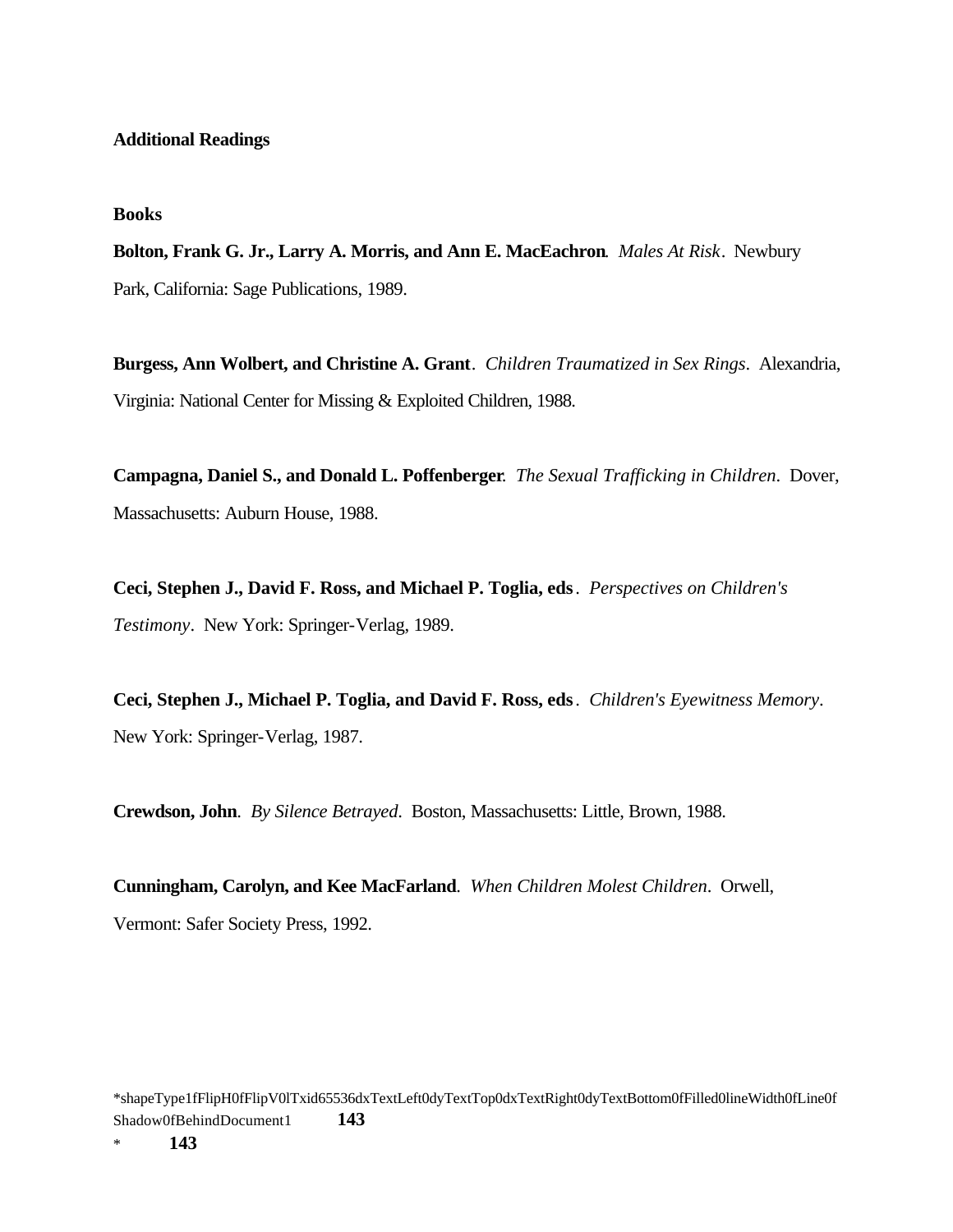**Doris, John, ed**. *The Suggestibility of Children's Recollections*. Washington, D.C.: American Psychological Association, 1991.

**Eco, Umberto**. *Foucault's Pendulum*. Orlando, Florida: Harcourt Brace Jovanovich, 1989.

**Eth, Spencer, and Robert S. Pynoos, eds**. *Post-Traumatic Stress Disorder in Children*. Washington, D.C.: American Psychiatric Association, 1985.

**Finkelhor, David, and Linda Meyer Williams.** *Nursery Crimes: Sexual Abuse in DayCare*. Newburg Park, California: Sage, 1988.

**Gil, Eliana**. *Treatment of Adult Survivors of Child Abuse*. Walnut Creek, California: Launch Press, 1988.

**Goldstein, Seth L**. *The Sexual Exploitation of Children*. New York: Elsevier, 1987.

**Hechler, David**. *The Battle and the Backlash*. Lexington, Massachusetts: D.C. Heath, 1988.

**Hicks, Robert D**. *In Pursuit of Satan: The Police and the Occult*. Buffalo, New York: Prometheus Books, 1991.

**Hollingsworth, Jan**. *Unspeakable Acts*. New York: Congdon and Weed, 1986.

**Jones, Ernest**. *On the Nightmare*. New York: Grove Press, 1959.

\*shapeType1fFlipH0fFlipV0lTxid65536dxTextLeft0dyTextTop0dxTextRight0dyTextBottom0fFilled0lineWidth0fLine0f Shadow0fBehindDocument1 **144**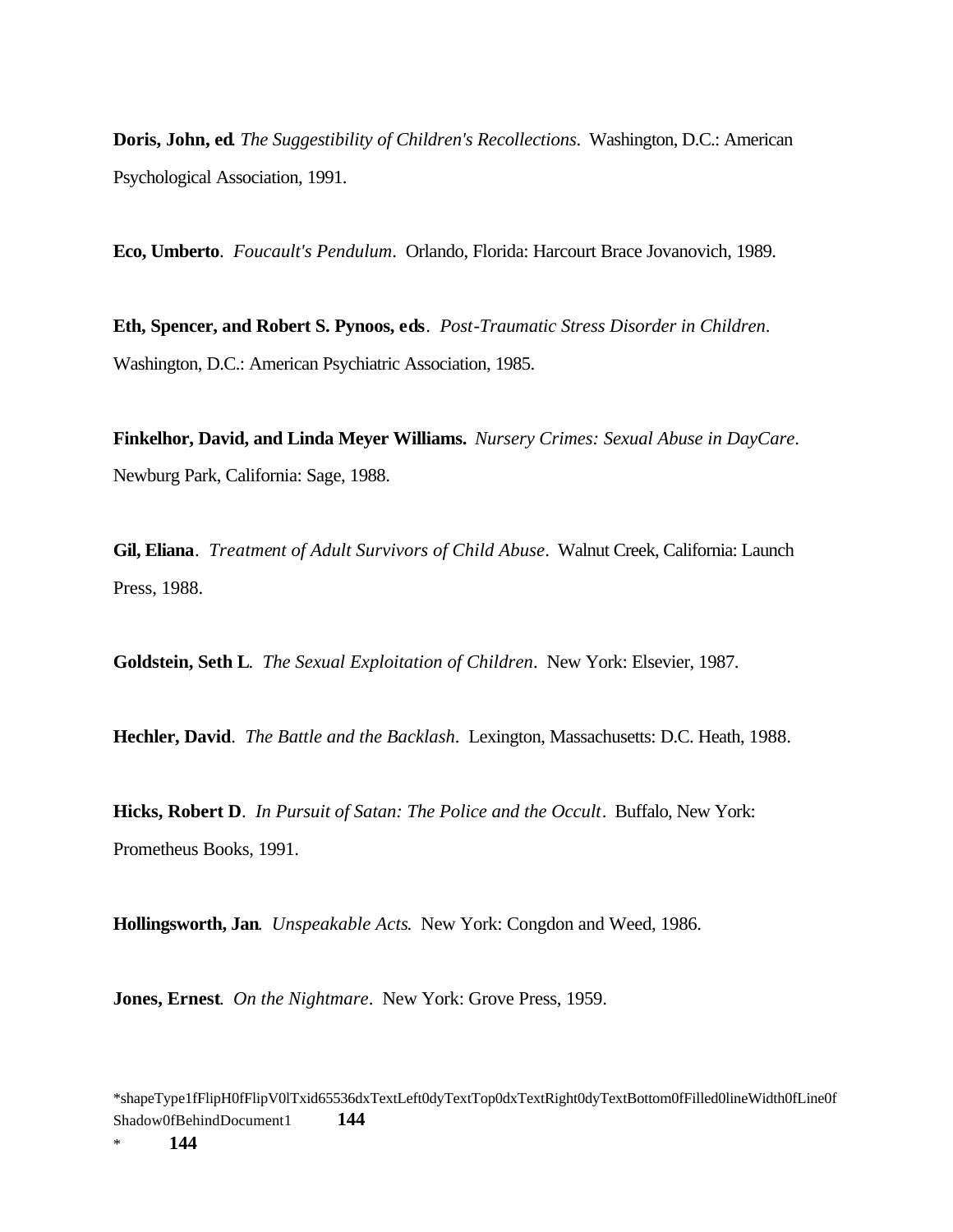**Kendrick, Martyn**. *Anatomy of a Nightmare*. Toronto: Macmillan of Canada, 1988.

**Lew, Mike**. *Victims No Longer*. New York: Nevraumont, 1988.

**Lyons, Arthur**. *Satan Wants You*. New York: Mysterious Press, 1988.

**MacFarland, Kee, and Jill Waterman.** *Sexual Abuse of Young Children.* New York: Guilford Press, 1986.

**MacHovec, Frank J.** *Cults and Personality.* Springfield, Illinois: Charles C Thomas, 1989.

**Magid, Ken, and Carole A. McKelvey**. *High Risk*. Golden, Colorado: M & M Publishing, 1987.

**Marron, Kevin**. *Ritual Abuse*. Toronto: Seal Books, 1988.

 **Mathews, Ruth, et al**. *Female Sexual Offenders: An Exploratory Study*. Orwell, Vermont: Safer Society Press, 1989.

**Melton, J. Gordon.** *Encyclopedic Handbook of Cults in America*. New York: Garland, 1986.

**Miller, Alice**. *Thou Shalt Not Be Aware*. New York: Farrar, Straus, Giroux, 1984.

\*shapeType1fFlipH0fFlipV0lTxid65536dxTextLeft0dyTextTop0dxTextRight0dyTextBottom0fFilled0lineWidth0fLine0f Shadow0fBehindDocument1 **145**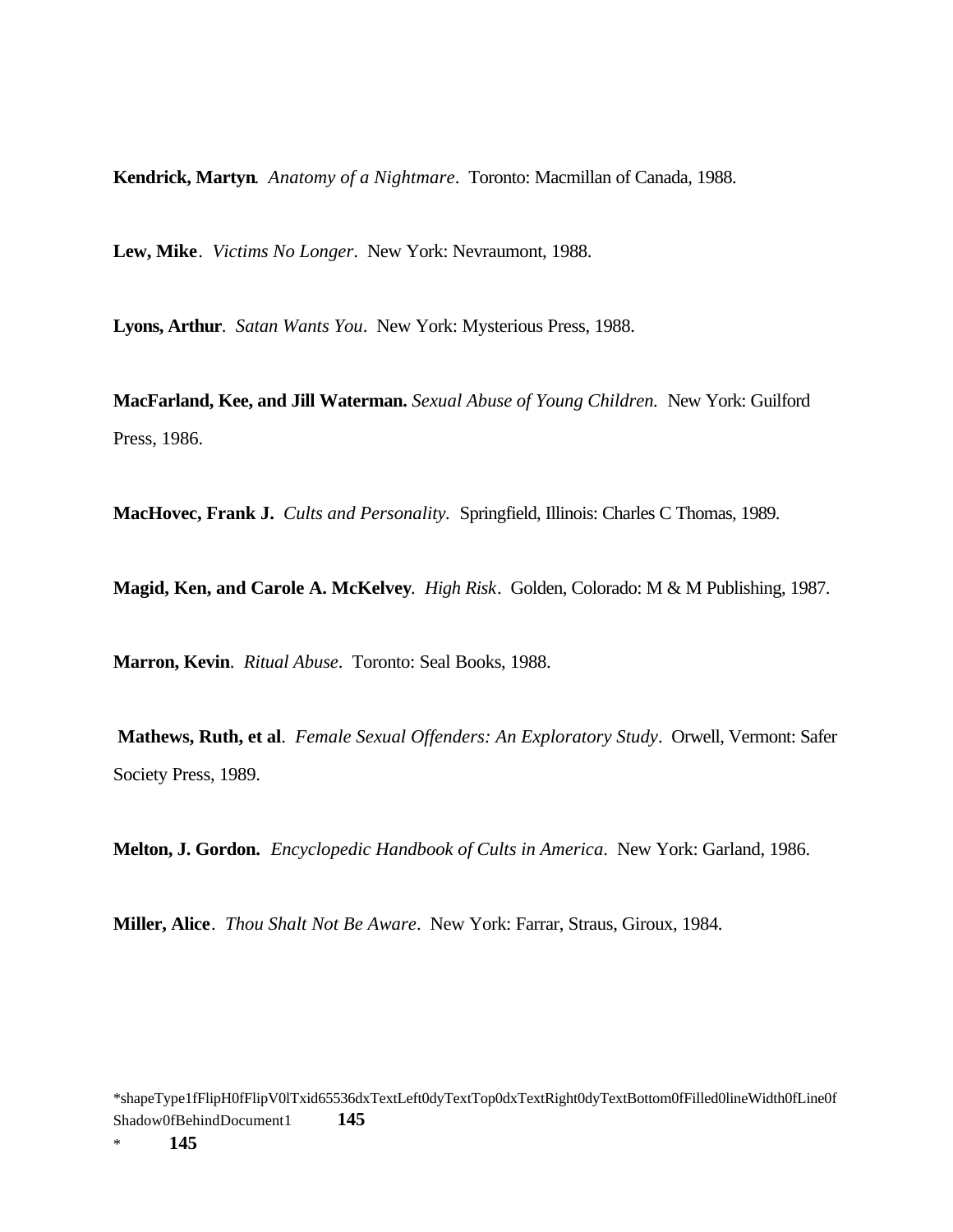**Porter, Eugene**. *Treating the Young Male Victim of Sexual Assault*. Syracuse, New York: Safer Society Press, 1986.

**Richardson, James T., Joel Best, and David G. Bromley, eds**. *The Satanism Scare*. New York: Aldine de Gruyter, 1991.

**Romano, Linda J., and Anna T. Laslo**. *Child Sexual Assault: Confronting the Crisis*. Alexandria, Virginia: National Sheriffs' Association, 1989.

**Rossman, Parker**. *Sexual Experience Between Men and Boys*. New York: Associated Press, 1976.

**Toth, Patricia, and Michael Whalen**. *Investigation and Prosecution of Child Abuse*. Alexandria, Virginia: American Prosecutors Research Institute, 1987.

**Wilson, Charles, and Susan Caylor Steppe**. *Investigating Sexual Abuse in Daycare*. Washington, D.C.: Child Welfare League of America, 1986.

## **Articles**

**Abel, Gene G., et al**. "Multiple Paraphelic Diagnoses Among Sex Offenders." *Bulletin of American Academy of Psychiatry and Law*, 16, No. 2 (1988), pp. 153-168.

**Broussard, Sylvia, and William G. Wagner**. "Child Sexual Abuse: Who Is to Blame?" *Child Abuse and Neglect, 12* (1988), pp. 563-69.

\*shapeType1fFlipH0fFlipV0lTxid65536dxTextLeft0dyTextTop0dxTextRight0dyTextBottom0fFilled0lineWidth0fLine0f Shadow0fBehindDocument1 **146**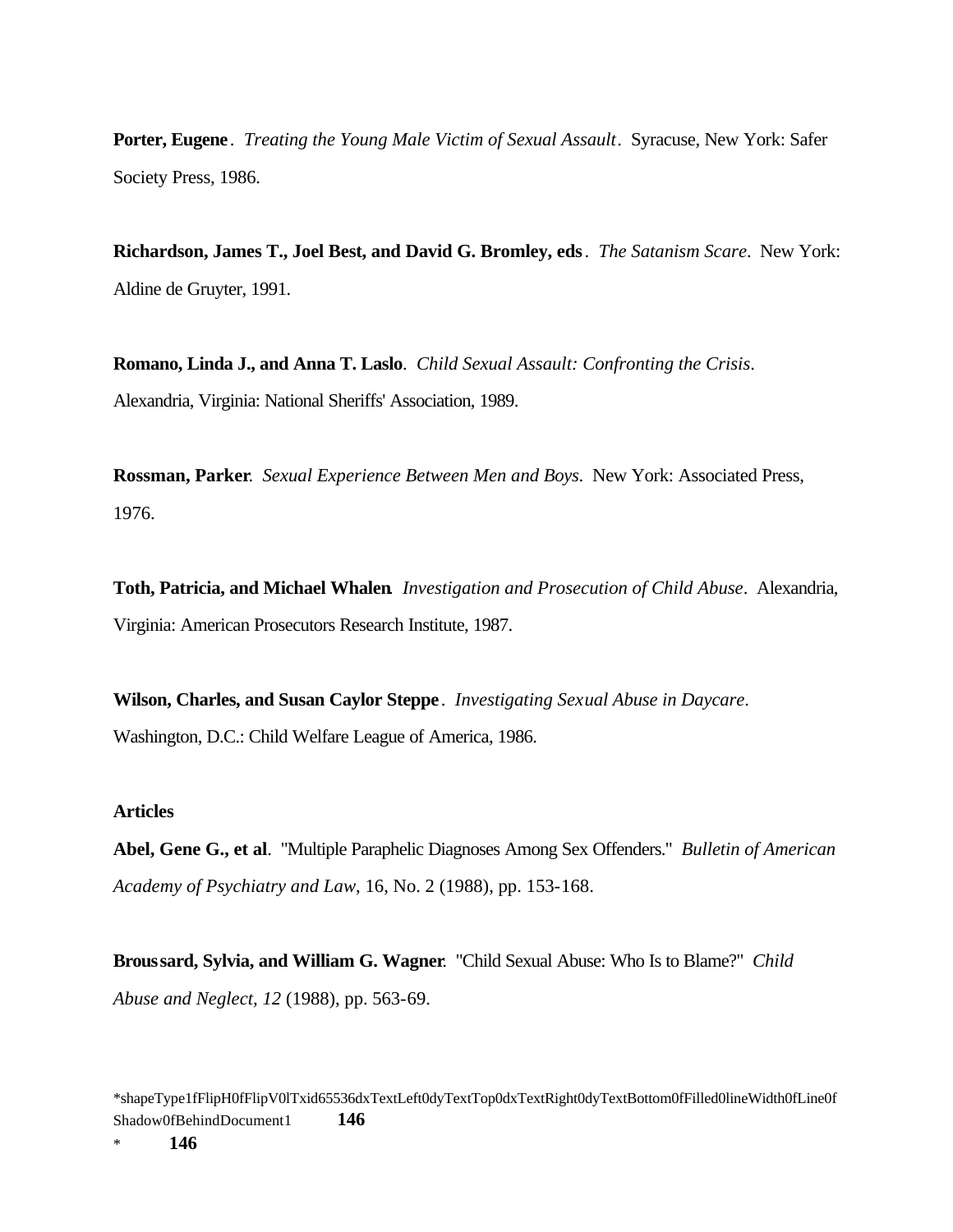**Burgess, Ann Wolbert, Carol R. Hartman, and Susan J. Kelley**. "Assessing Child Abuse: The TRIADS Checklist" *Journal of Psychosocial Nursing, 28,* No. 4 (1990), pp. 6-14.

**Cozolino, Louis J**. "The Ritual Abuse of Children: Implications for Clinical Practice and Research." *Journal of Sex Research, 26,* No. 1 (Feb. 1989), pp. 131-38.

**DeYoung, Mary**. "The Indignant Page: Techniques of Neutralization in the Publications of Pedophile Organizations." *Child Abuse and Neglect, 12* (1988), pp. 583-591.

**Farr, Vanessa L., and John C. Yuille**. "Assessing Credibility." *Preventing Sexual Abuse*, No. 1 (Winter 1988).

**Ganaway, George K**. "Historical Versus Narrative Truth: Clarifying the Role of Exogenous Trauma in the Etiology of Multiple Personality Disorder and Its Varients." *Dissociation, 2,* No. 4 (1989), pp. 205-220.

**Guinee, William**. "Satanism in Yellowwood Forest: The Interdependence of Antagonistic World Views." *Indiana Folklore and Oral History, 16,* No. 1 (January-June 1987).

**Haynes-Seman, Clare, and Richard D. Kreigman**. "Sexualized Attention: Normal Interaction or Precursor to Sexual Abuse?" *American Journal of Orthopsychiatry, 59,* No. 2 (April 1989).

\*shapeType1fFlipH0fFlipV0lTxid65536dxTextLeft0dyTextTop0dxTextRight0dyTextBottom0fFilled0lineWidth0fLine0f Shadow0fBehindDocument1 **147**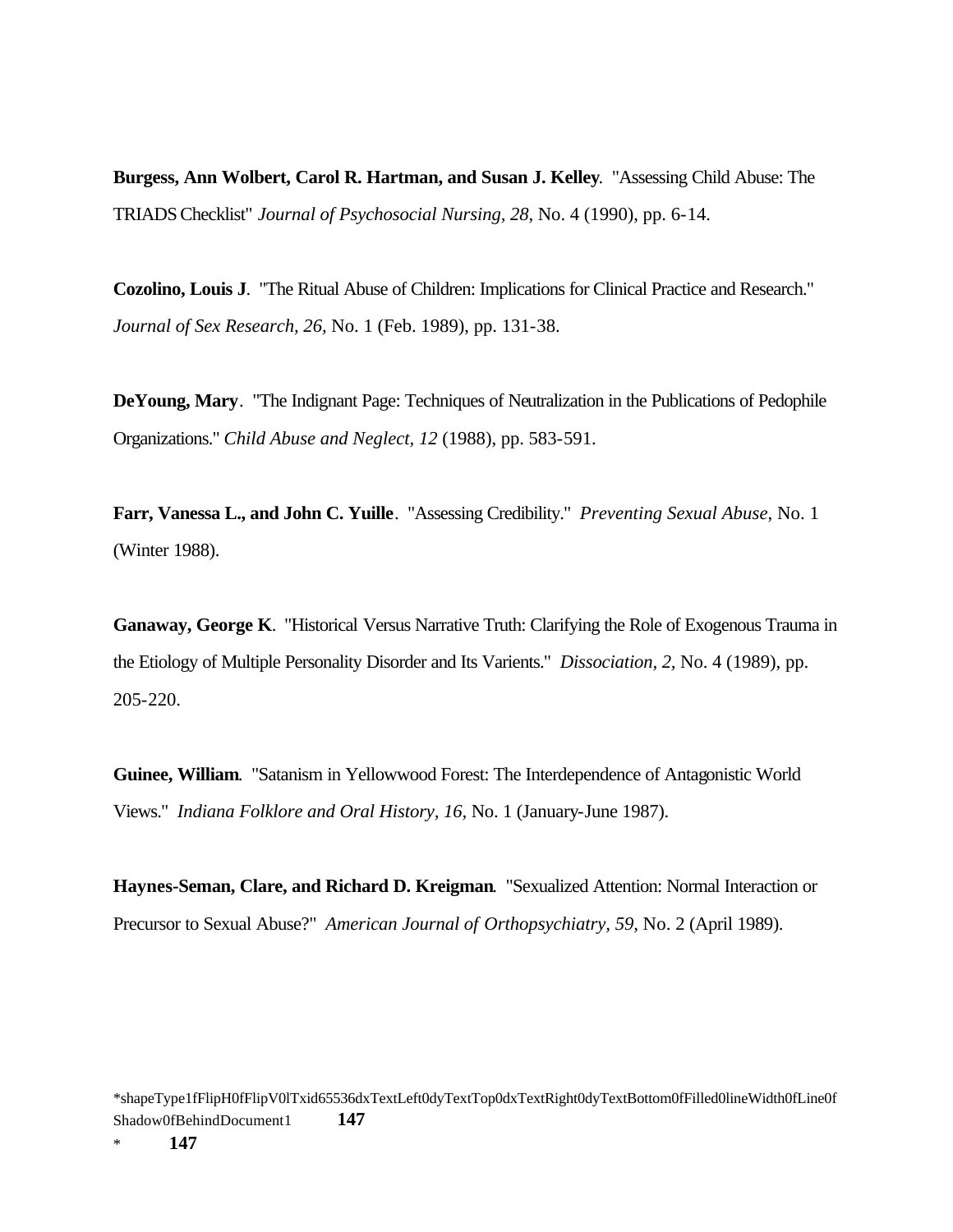**Jones, David, and M.J. McGraw**. "Reliable and Fictitious Accounts of Sexual Abuse to Children." *Journal of Interpersonal Violence, 2,* No. 1 (March 1987).

**Kelley, Susan**. "Ritualistic Abuse of Children: Dynamics and Impact." *Cultic Studies Journal, 5,* No. 2 (1988), pp. 228-36.

**Kelley, Susan J**. "Stress Responses of Children to Sexual Abuse and Ritualistic Abuse in Day Care Centers." *Journal of Interpersonal Violence, 4,* No. 4 (1989), pp. 502-513.

**Lanning Kenneth V**. "Satanic, Occult, Ritualistic Crime: A Law-Enforcement Perspective." *Police Chief* (October 1989).

**Lloyd, David W**. *Ritual Child Abuse: Understanding the Controversies*. Huntsville, Alabama: National Resource Center on Child Sexual Abuse, 1989.

**Terr, Lenore C**. "The Child Psychiatrist and the Child Witness: Traveling Companions by Necessity, if Not by Design." *Journal of the American Academy of Child Psychiatry, 25,* No. 4 (1986), pp. 462-72.

**Terr, Lenore C**. "Psychic Trauma in Children and Adolescents." *Psychiatric Clinics of North America*, *8,* No. 4 (December 1985).

*Think Tank Report: Investigation of Ritualistic Abuse Allegations*. Huntsville, Alabama: National Resource Center on Child Sexual Abuse, 1989.

\*shapeType1fFlipH0fFlipV0lTxid65536dxTextLeft0dyTextTop0dxTextRight0dyTextBottom0fFilled0lineWidth0fLine0f Shadow0fBehindDocument1 **148**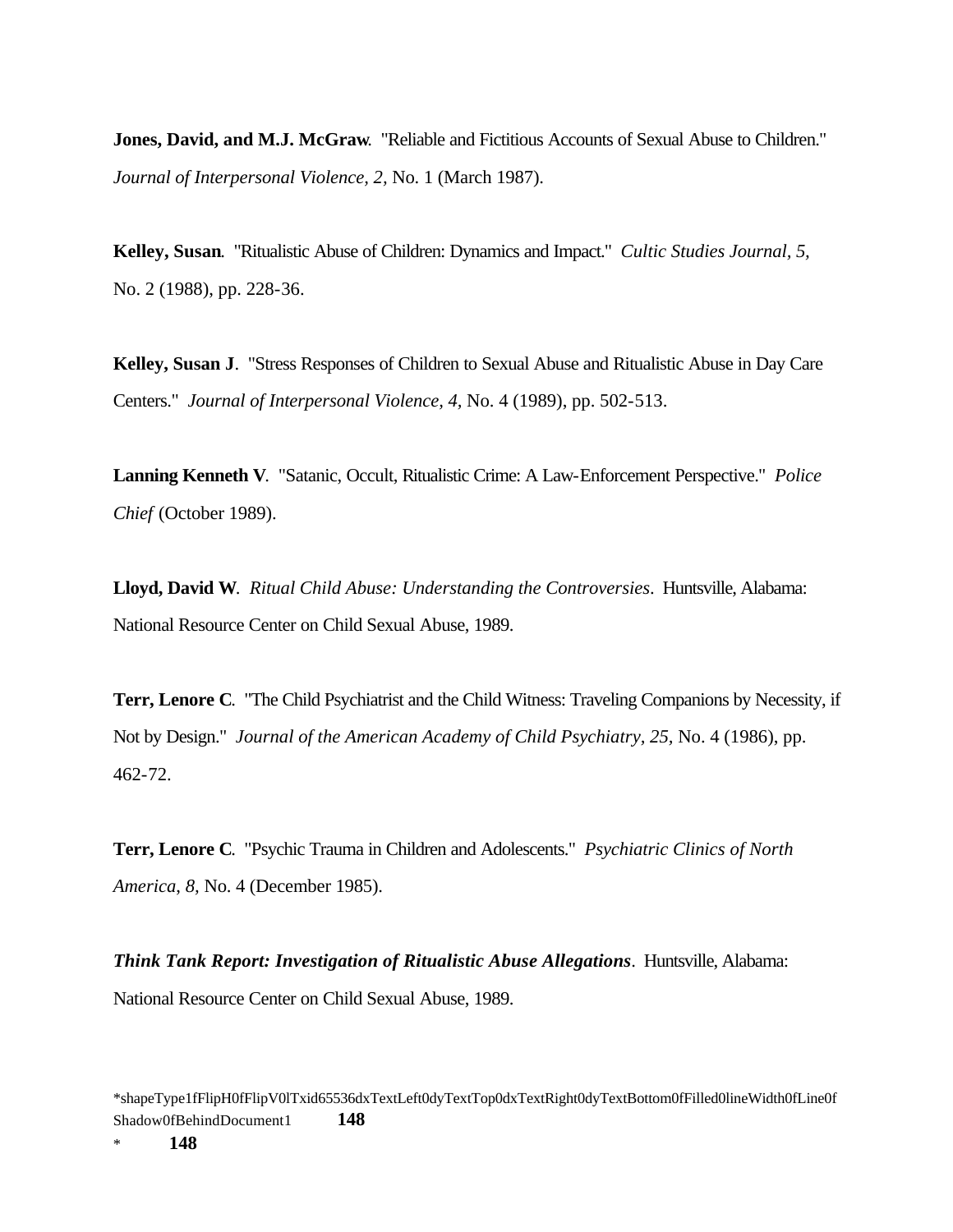**Vandermey, Brenda J**. "The Sexual Victimization of Male Children: A Review of Previous Research." *Child Abuse and Neglect, 12* (1988), pp. 61-72.

**Victor, Jeffrey S**. "A Rumor-Panic about a Dangerous Satanic Cult in Western New York." *New York Folklore, 15,* Nos. 1-2 (Winter-Spring 1989).

**Yates, Alayne, and Tim Musty**. "Preschool Children's Erroneous Allegations of Sexual Molestation." *American Journal of Psychiatry, 145,* No. 8 (August 1988).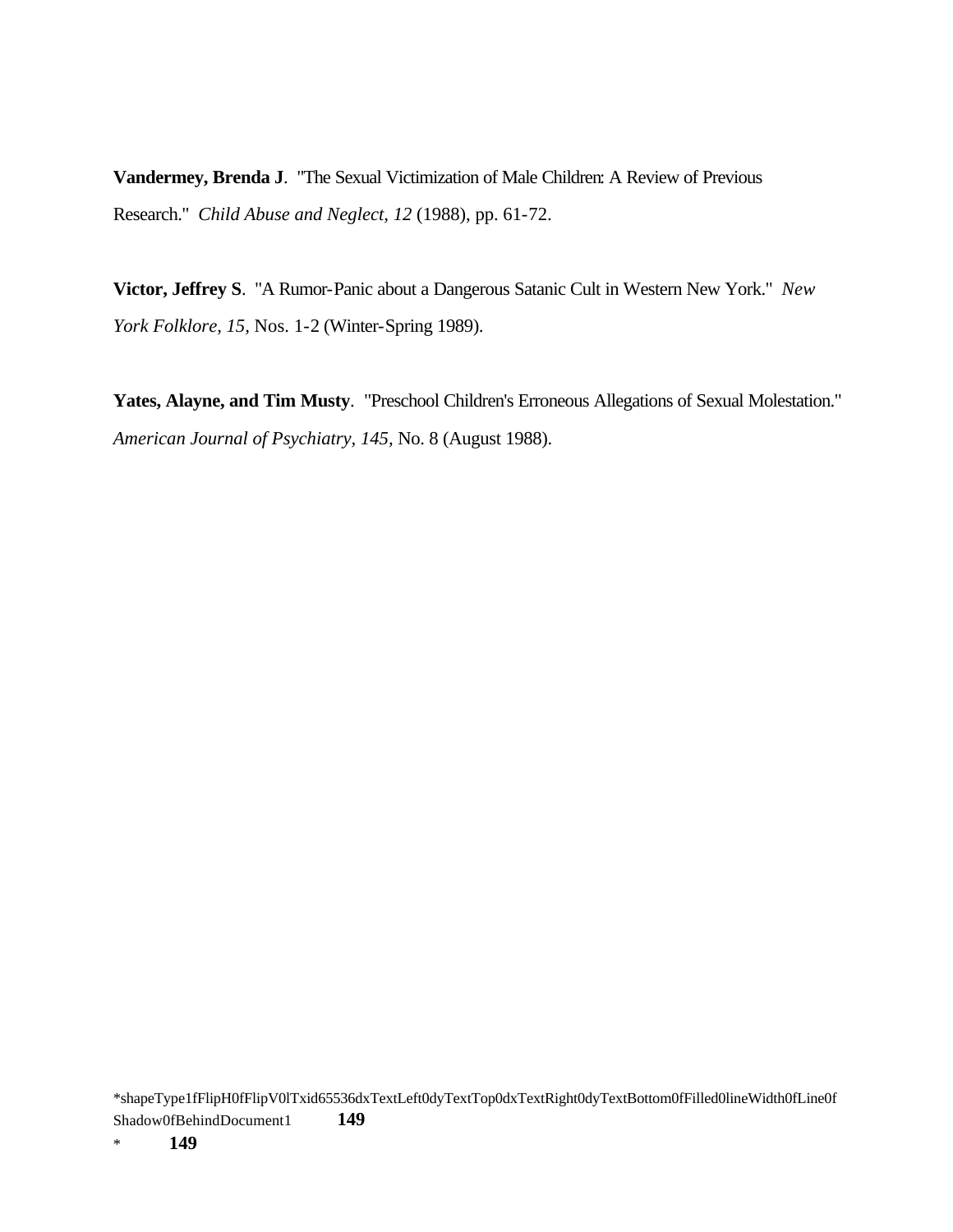## **National Center for Missing & Exploited Children**

The National Center for Missing & Exploited Children (NCMEC), established in 1984 as a private, nonprofit organization, serves as a clearinghouse of information on missing and exploited children; provides technical assistance to the public and law-enforcement agencies; offers training programs to law-enforcement and social-service professionals; distributes photographs and descriptions of missing children worldwide; coordinates child-protection efforts with the private sector; networks with nonprofit service providers and state clearinghouses on missing-person cases; and provides information on effective legislation to ensure the protection of children per 42 USC § 5771 and 42 USC § 5780. NCMEC, in conjunction with the U.S. Postal Inspection Service, U.S. Customs Service, and Federal Bureau of Investigation, serves as the **National Child Pornography Tipline (1-800-843-5678)** and hosts the **CyberTipline at www.cybertipline.com**.

A 24-hour, toll-free telephone line, **1-800-THE-LOST (1-800-843-5678)**, is available in the United States and Canada for those who have information on missing and exploited children. The tollfree number when dialing from Mexico is 001-800-843-5678, and the "phone free" number when dialing from Europe is 00-800-0843-5678. The CyberTipline for online reporting is available worldwide at http://www.cybertipline.com. The TDD line is 1-800-826-7653. The NCMEC business number is 703-274-3900. The NCMEC facsimile number is 703-274-2222. The NCMEC web-site address is http://www.missingkids.com.

\*shapeType1fFlipH0fFlipV0lTxid65536dxTextLeft0dyTextTop0dxTextRight0dyTextBottom0fFilled0lineWidth0fLine0f Shadow0fBehindDocument1 **150**